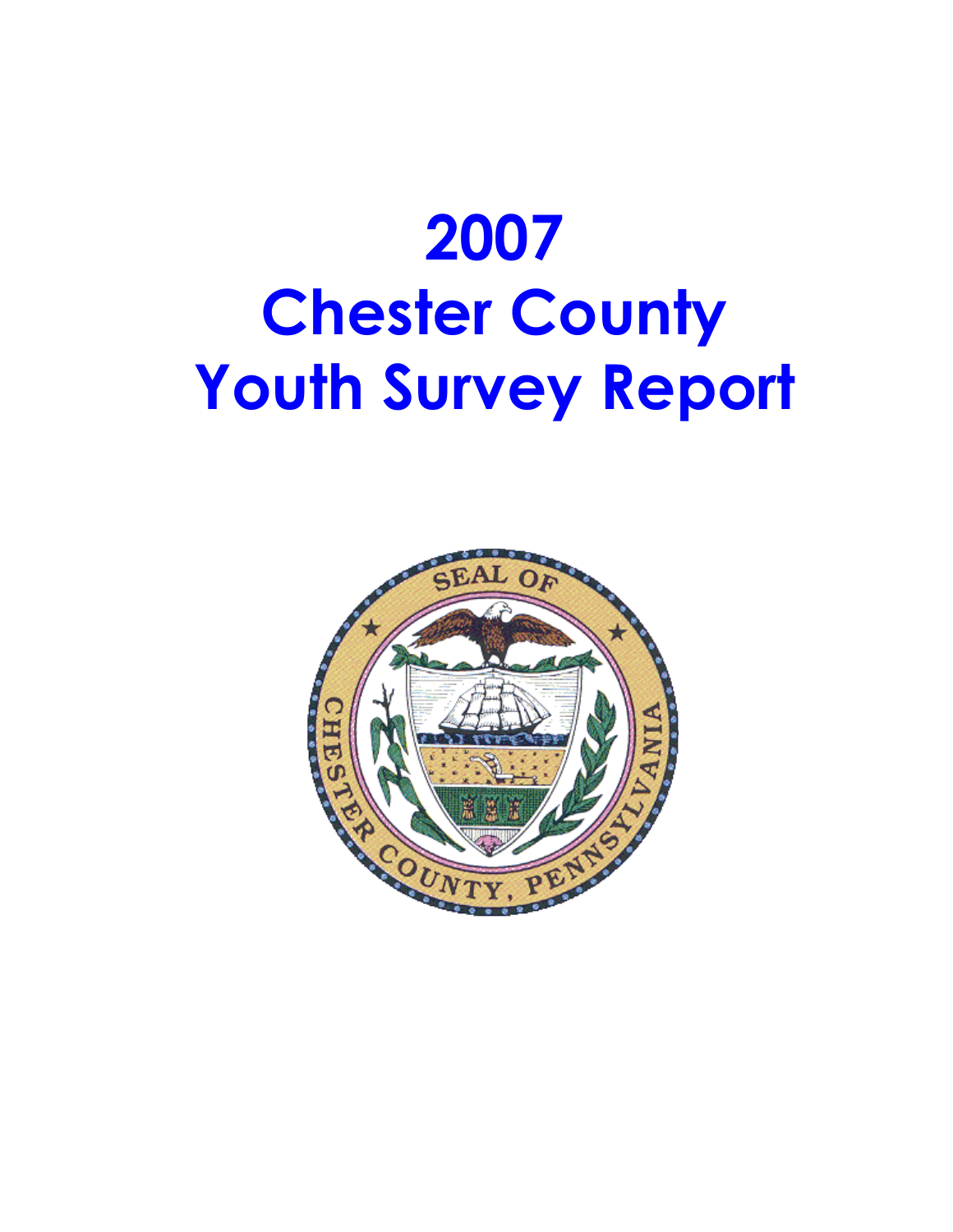# **Table of Contents**

| Frequency of Bringing a Weapon (Such as a Gun, Knife or Club) to School 61 |  |
|----------------------------------------------------------------------------|--|
|                                                                            |  |
|                                                                            |  |
|                                                                            |  |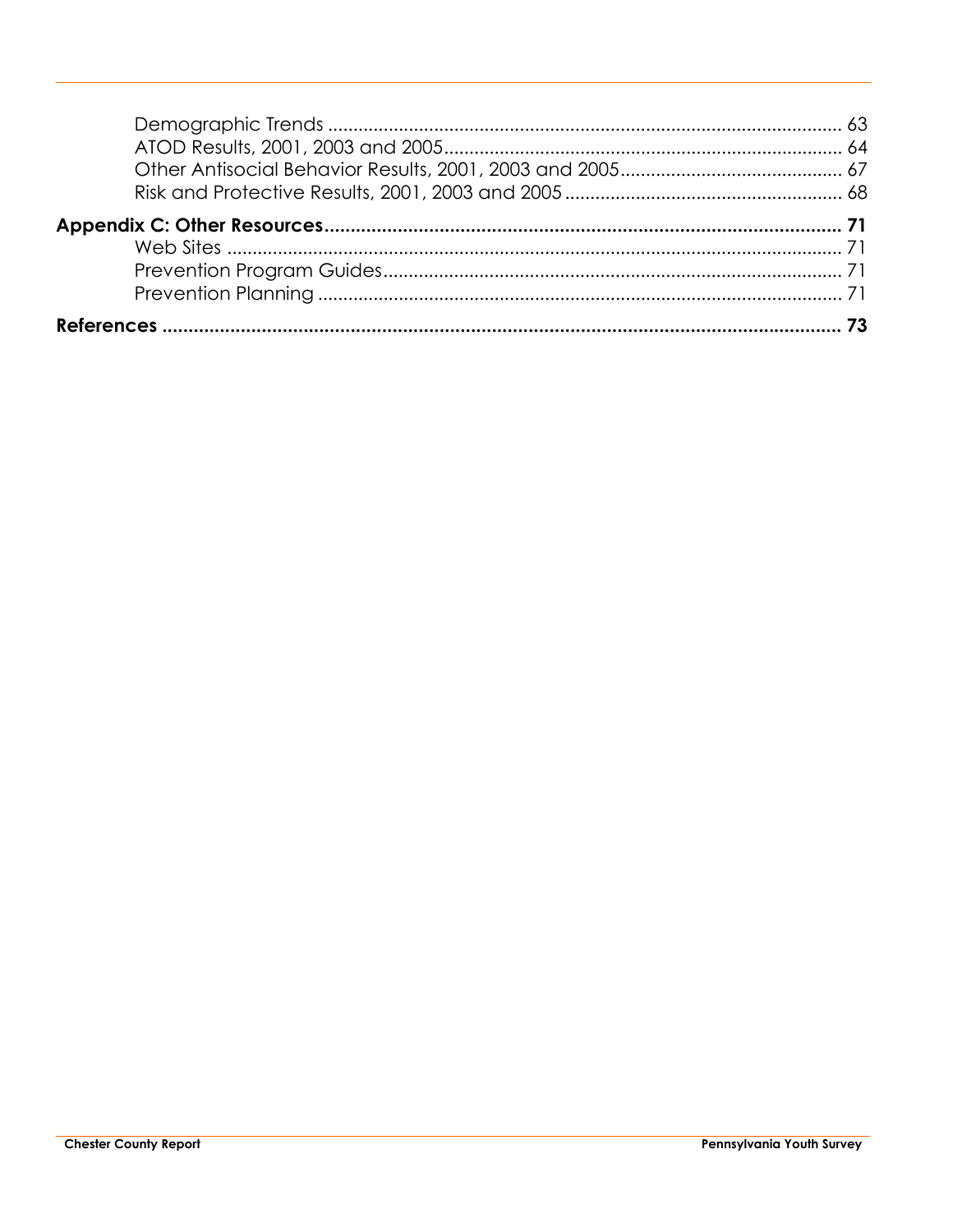## **Section 1 The Survey**

## **Introduction**

Since 1989, the Commonwealth of Pennsylvania has conducted a survey of secondary school students on their behavior, attitudes and knowledge concerning alcohol, tobacco, other drugs and violence. The *Pennsylvania Youth Survey (PAYS)* of  $6<sup>th</sup>$ ,  $8<sup>th</sup>$ ,  $10<sup>th</sup>$  and  $12<sup>th</sup>$  grade public school students is conducted every two years. The findings from the *PAYS* build upon the data gathered during the three previous waves of the survey in 2001, 2003 and 2005, as well as the *Generation at Risk* survey, a biennial study of drug use prevalence rates that was conducted from 1989 through 1997.

This survey was sponsored by the Pennsylvania Commission on Crime and Delinquency (PCCD). The PCCD contracted with Westat, Inc., to conduct the survey, which was administered in fall of 2007. This report was prepared by Rothenbach Research and Consulting, LLC.

The data gathered in the *PAYS* serve two primary needs. First, the survey results provide an important benchmark for alcohol, tobacco, and other drug (ATOD) use and delinquent behavior among young Pennsylvanians, and help indicate whether prevention and treatment programs are achieving their intended results. Second, the survey assesses risk factors that are related to these behaviors and the protective factors that guard against them. This information allows community leaders and school administrators to direct prevention resources to areas where they are likely to have the greatest impact.

The *Communities That Care Youth Survey (CTCYS)* was adopted as the basis for the *PAYS*. Based on the work of Dr. J. David Hawkins and Dr. Richard F. Catalano, the *CTCYS* is designed to identify the levels of risk factors related to problem behaviors such as ATOD use—and to identify the levels of protective factors that help guard against those behaviors. In addition to measuring risk and protective factors, the *CTCYS* also measures the actual prevalence of drug use, violence and other antisocial behaviors among surveyed students. Three articles (Pollard, Hawkins & Arthur, 1999; Arthur, Hawkins, Pollard, Catalano & Baglioni, 2002; Glaser, Van Horn, Arthur, Hawkins & Catalano, 2005) describe the *CTCYS*, its uses and its ongoing development.

By administering the *PAYS*, Chester County has assessed the risk and protective factors its young people face. This report identifies the risk and protective factors most in need of attention in the community. This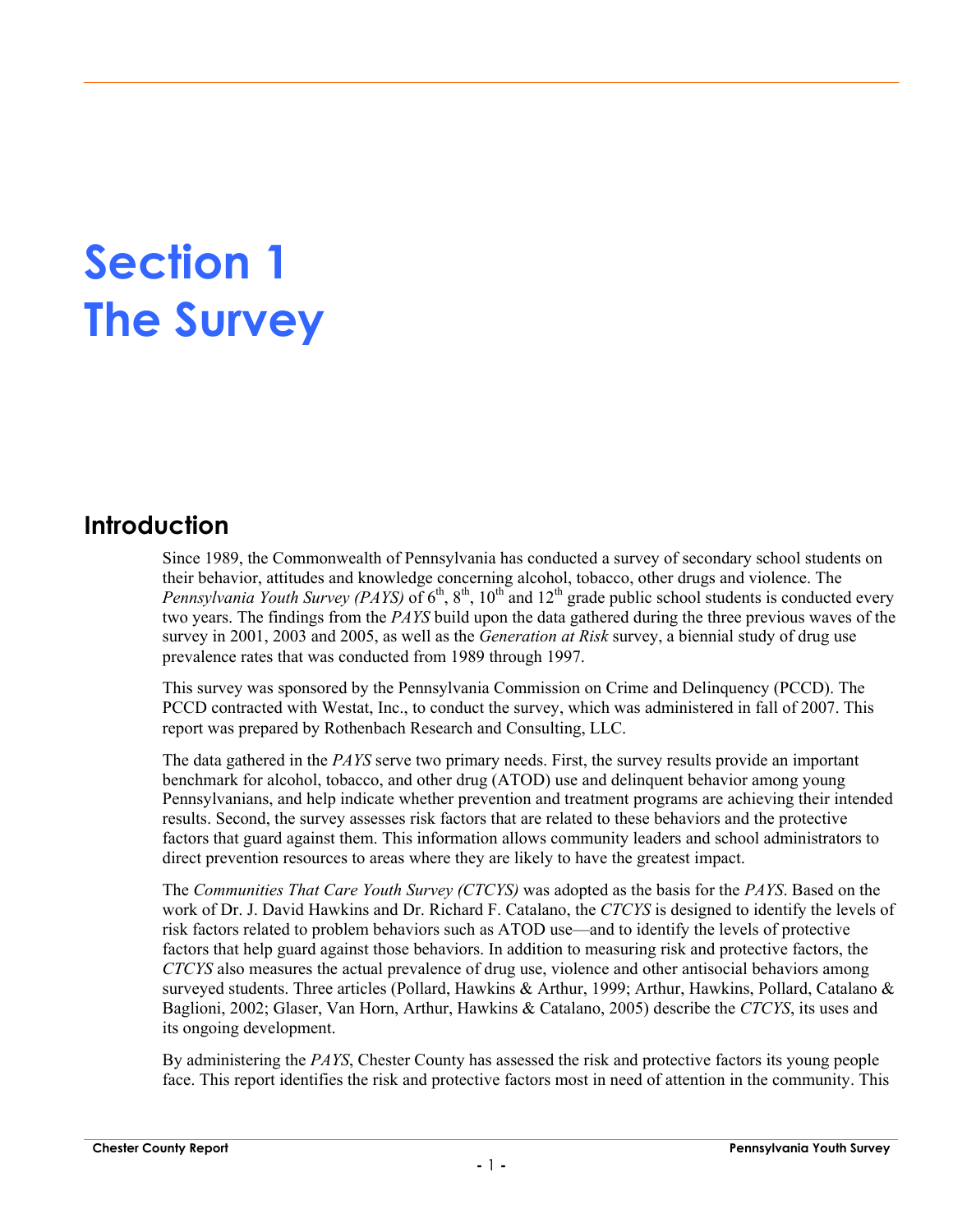information can be used to guide prevention efforts, to help address existing problems, and to promote healthy and positive youth development.

Of course, the survey would not have been possible without the support and cooperation of school superintendents, parents and students throughout the Commonwealth. The PCCD would like to take this opportunity to thank these individuals for supporting this valuable and worthwhile endeavor.

All together, 16,305 students in grades 6, 8, 10 and 12 participated in the survey.

### **Summary of Results**

This report presents findings on a number of topics, including ATOD use, other antisocial behaviors, and risk and protective factors. A brief summary of the findings from each of these sections is presented here. A more detailed summary is presented at the start of each section, followed by an item-by-item discussion of the results.

#### *Alcohol, Tobacco and Other Drug Use*

Chester County students recorded the highest lifetime prevalence-of-use rates for alcohol (54.8%), cigarettes (19.6%) and marijuana (17.6%). Other lifetime prevalence rates ranged from 1.0% for heroin to 8.7% for inhalants. The rate of illicit drug use excluding marijuana is summarized by the indicator "any illicit drug (other than marijuana)," with 13.5% of surveyed students reporting use of these drugs in their lifetimes. Chester County students reported the highest past-30-day prevalence-of-use rates for alcohol (24.2%), marijuana (10.4%) and cigarettes (9.5%). Other past-30-day prevalence rates ranged from 0.5% for heroin to 2.9% for smokeless tobacco. Overall, 5.7% of Chester County students reported the use of any illicit drug (other than marijuana) in the past 30 days.

National data from the *Monitoring the Future* survey provide a valuable reference point for evaluating the severity of drug use behavior. Compared to their national counterparts, Chester County students reported a higher average level of lifetime alcohol use and lower average levels of lifetime cigarette, smokeless tobacco, marijuana and inhalant use. For past-30-day ATOD use, students reported a higher average level of marijuana use than their national counterparts.

#### *Other Antisocial Behaviors*

For the overall sample, the past-12-month prevalence rates recorded for the seven other problem, or antisocial, behaviors cover a broad range. In Chester County, 8.8% of students reported *Attacking Someone with Intent to Harm* in the past year, making it the most prevalent of the seven behaviors. *Being Drunk or High at School* is the second most prevalent antisocial behavior, with 8.7% of Chester County students reporting having been drunk or high at school in the past year. Students in Chester County reported very low levels of participation in the following antisocial behaviors: *Being Arrested*, *Bringing a Weapon to School* and *Attempting to Steal a Vehicle*.

#### *Risk and Protective Factor Profile*

For the overall sample of  $6<sup>th</sup>$ ,  $8<sup>th</sup>$ ,  $10<sup>th</sup>$  and  $12<sup>th</sup>$  graders in Chester County, percentile scores across the nine protective factor scales range from a low of 46 to a high of 63, with an average score of 56, which is six points higher than the normative average of 50. The three lowest overall scores were for the following protective factor scales: *Religiosity* (46), *Community Rewards for Prosocial Involvement* (54) and *School Rewards for Prosocial Involvement* (55). Chester County students reported the five highest overall scores for the following protective factor scales: *Community Opportunities for Prosocial Involvement* (63), *Belief in the Moral Order* (63), *Family Attachment* (57), *Family Rewards for Prosocial Involvement* (57) and *School Opportunities for Prosocial Involvement* (57).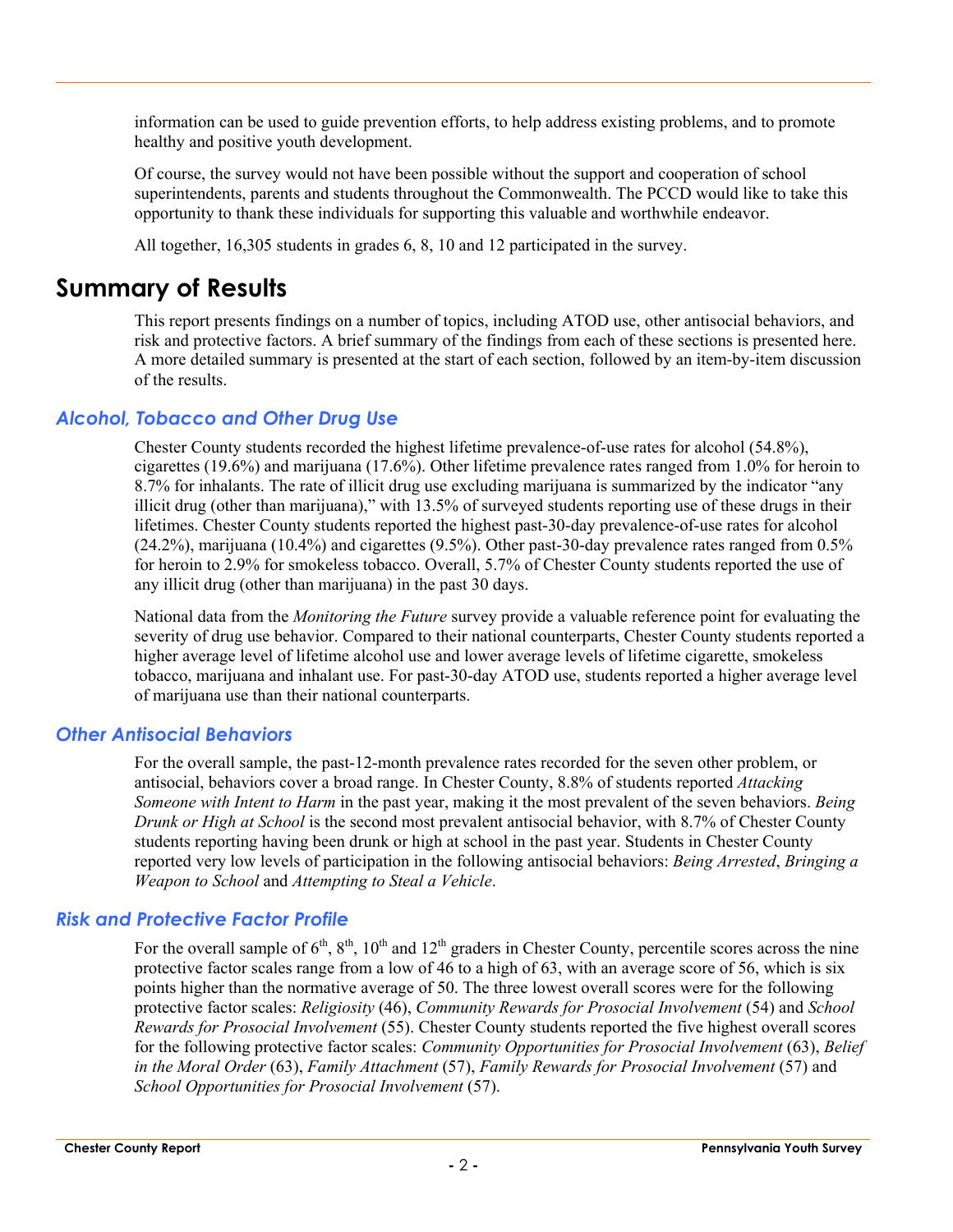Overall percentile scores across the 23 risk factor scales range from a low of 36 to a high of 52, with an average score of 42, which is eight points lower than the normative average of 50. Chester County students reported the three highest overall scores for the following risk factor scales: *Peer Rewards for Antisocial Behavior* (52), *Transitions and Mobility* (49) and *Family Conflict* (48). The three lowest overall scores were for the following risk factor scales: *Early Initiation of Drug Use* (36), *Favorable Attitudes toward Antisocial Behavior* (38) and *Family History of Antisocial Behavior* (38).

While policies that target any risk or protective factor could potentially be an important resource for students in Chester County, focusing prevention planning in high risk and low protection areas could be especially beneficial. Similarly, factors with low risk or high protection represent strengths that Chester County can build on. These objective data, in conjunction with a review of community-specific issues and resources, can help direct prevention efforts for Chester County. It is important to keep in mind, however, that overall scores can mask problems within individual grades. Section 5 of this report provides gradelevel results that will enable prevention planners to more precisely target opportunities for intervention.

## **Survey Methodology**

The *CTCYS* was developed to provide scientifically sound information to communities. It measures a variety of risk and protective factors by using groups of survey items, which are called scales. Please note that some of the risk factors are measured with more than one scale.

The *CTCYS* was developed from research funded by the Center for Substance Abuse Prevention of the U.S. Department of Health and Human Services. This research supported the development of a student survey to measure the following items:

- risk and protective factors that predict alcohol, tobacco and other drug (ATOD) use, delinquency and other problem behaviors in adolescents.
- the prevalence and frequency of drug use.
- the prevalence and frequency of antisocial behaviors.

This survey instrument became the *CTCYS.* The original research involved data collection in five states: Kansas, Maine, Oregon, South Carolina and Washington. Over 72,000 students participated in these statewide surveys, and analysis of the collected data contributed to the development of the *CTCYS*.

#### *Administration*

The survey was administered in the classroom and required approximately one class period to complete. Each teacher received an appropriate number of surveys and survey collection envelopes. The teachers reviewed the instructions with their students and asked the students to complete the survey. The instructions informed the students that there were no right or wrong answers. The instructions also explained the proper way to mark the answers. In some schools, some or all of the student respondents completed the survey in a computer lab using an internet-based survey administration system. A subcontractor, SmartTrack, Inc., managed the internet administration. Please see the statewide 2007 *PAYS* report for more information on this system.

Students were asked to complete the survey but were also told that participation is voluntary. Furthermore, students were told that they could skip any question that they were not comfortable answering. Both the teacher and the written instructions on the front of the survey form assured students that the survey was anonymous and confidential.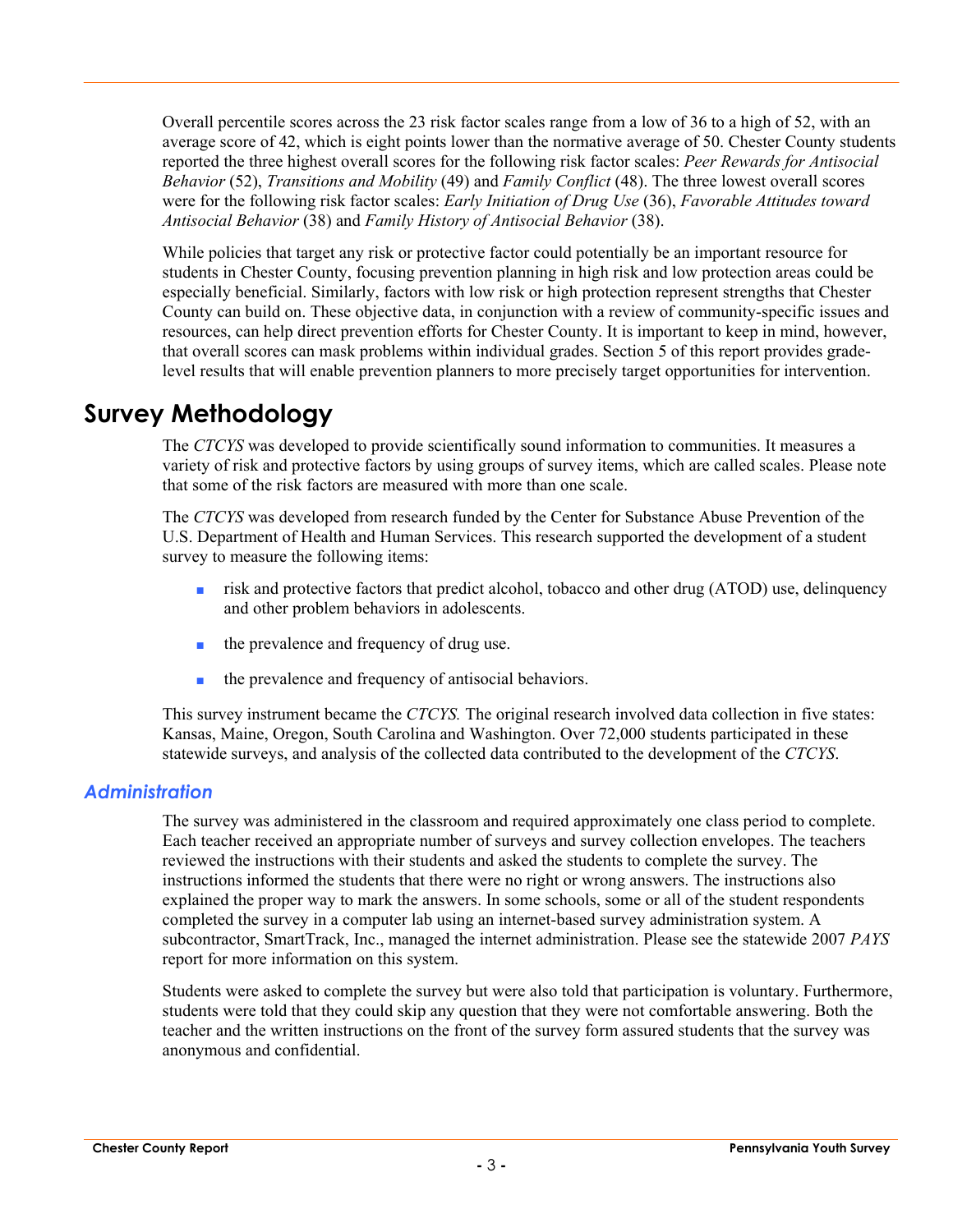#### *Survey Validation*

Four strategies were used to assess the validity of the surveys. The first two strategies eliminated the surveys of students who appeared to exaggerate their drug use and other antisocial behavior. The third strategy eliminated students who reported use of a fictitious drug. The fourth strategy eliminated the surveys of students who repeatedly reported logically inconsistent patterns of drug use.

- In the first strategy, surveys from students who reported an average of four or more daily uses of the following drugs—inhalants, cocaine, hallucinogens, Ecstasy, methamphetamine and heroin were eliminated from the survey data set. This strategy removes from the survey any student who did not take it seriously.
- The second strategy supplements the drug use exaggeration test by examining the frequency of four other antisocial behaviors: *Attacking Someone with Intent to Harm*, *Attempting to Steal a Vehicle*, *Being Arrested*, and *Getting Suspended*. Respondents who reported an unrealistically high frequency of these behaviors—more than 80 instances within the past year—were removed from the analysis.
- In the third strategy, students were asked if they had used a fictitious drug in the past 30 days or in their lifetimes. If students reported any use of the fictitious drug, their surveys were not included in the analysis of the findings.
- The fourth strategy was used to detect logical inconsistencies among responses to the drug-related questions. Students were identified as inconsistent responders in the following circumstances only: (1) if they were inconsistent on two or more of the following drugs: alcohol, cigarettes, smokeless tobacco and marijuana/hashish; or (2) if they were inconsistent on two or more of the remaining drugs. An example of an inconsistent response would be if a student reported that he or she had used alcohol three to five times in the past 30 days but had never used alcohol in his or her lifetime.

Chester County students were cooperative—all but 934 students (5.4%) completed valid surveys. Of the 934 surveys identified and eliminated by one or more of the four strategies described above, 530 exaggerated drug use (strategy 1), 346 exaggerated other antisocial behavior (strategy 2), 682 reported the use of the fictitious drug (strategy 3) and 395 responded in a logically inconsistent way (strategy 4). The elimination total produced by these four strategies equals more than 934 because some surveys were identified by more than one strategy.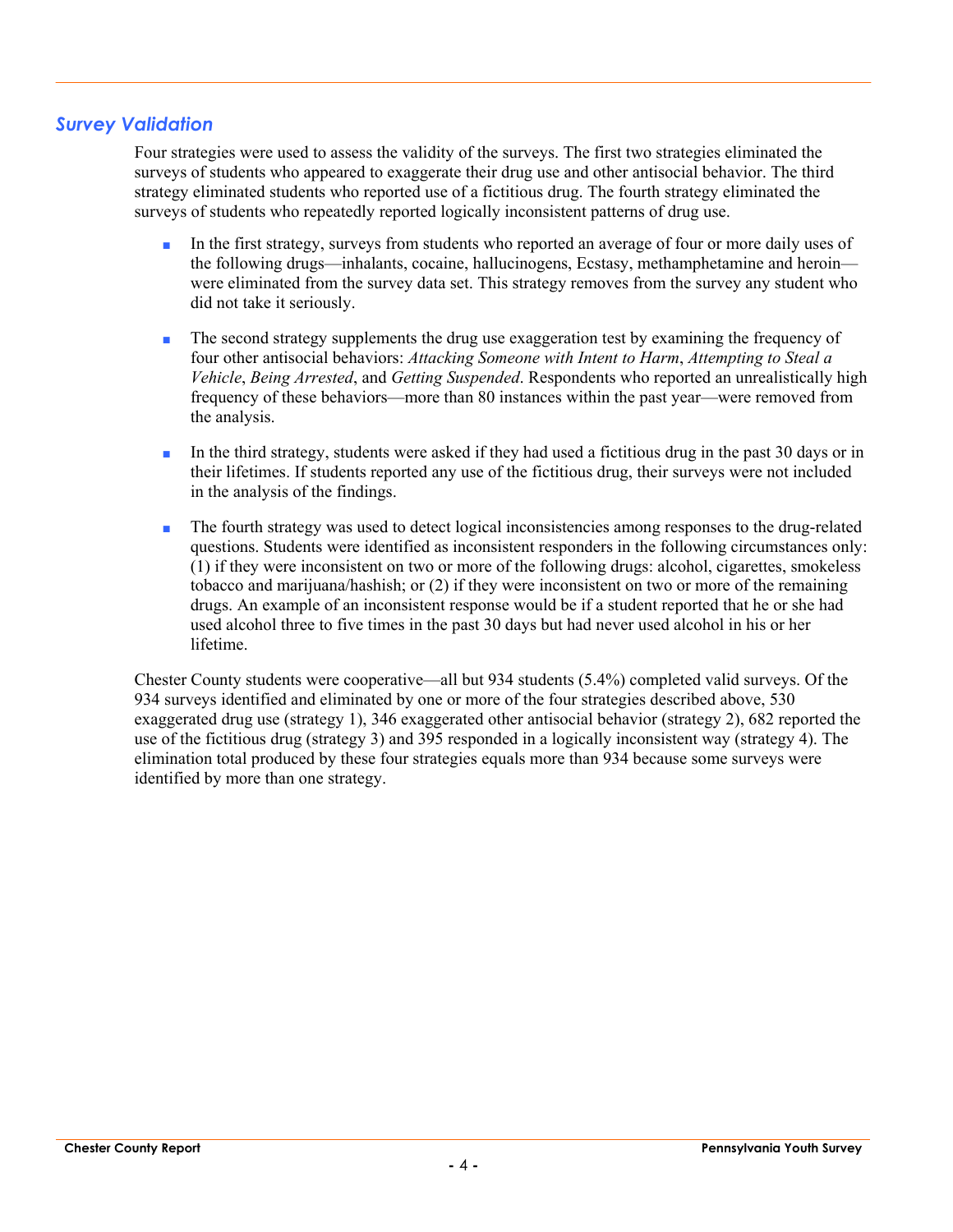#### *Sample Analysis*

When reviewing survey results people often ask, "What is the margin of error?" This is referred to as the "confidence interval," and it reflects the precision of a statistical estimate. For example, a confidence interval of  $\pm 3.0$  points for a drug use prevalence rate of 50.0% means that there is a 95% chance that the true score is between 47.0% and 53.0%.

For school-based survey research, confidence intervals are determined by the size of the sample relative to the school's enrollment. The higher the percentage of a school's total enrollment that is included in the sample, the smaller the confidence interval and the more precise the results. Table 1 presents confidence intervals for both grade-level and overall estimates. Note that these confidence intervals are for prevalence rates of 50%. For less prevalent behaviors, such as heroin use and bringing a weapon to school, the confidence interval narrows substantially.

| <b>Table 1. Confidence Intervals for Sample</b> |                   |                             |               |                   |  |                 |  |  |  |  |  |  |
|-------------------------------------------------|-------------------|-----------------------------|---------------|-------------------|--|-----------------|--|--|--|--|--|--|
|                                                 |                   | <b>Enrollment</b><br>Sample |               |                   |  | Confidence      |  |  |  |  |  |  |
| Grade                                           | <b>Number</b>     | Percentage                  | <b>Number</b> | Percentage        |  | <b>Interval</b> |  |  |  |  |  |  |
| 6 <sup>th</sup>                                 | 5.579             | 24.4%                       | 3.750         | 24.0%             |  | ±0.9%           |  |  |  |  |  |  |
| 7 <sup>th</sup>                                 | $- -$             | $- -$                       |               | $-$               |  | $--$            |  |  |  |  |  |  |
| 8 <sup>th</sup>                                 | 5,903             | 25.9%                       | 4,559         | 29.2%             |  | ±0.7%           |  |  |  |  |  |  |
| 9 <sub>th</sub>                                 | $- -$             | $\qquad \qquad -$           | $- -$         | $\qquad \qquad -$ |  | $--$            |  |  |  |  |  |  |
| 10 <sup>th</sup>                                | 6,089             | 26.7%                       | 4,040         | 25.8%             |  | ±0.9%           |  |  |  |  |  |  |
| 11 <sup>th</sup>                                | $\qquad \qquad -$ | $\qquad \qquad -$           |               | $\qquad \qquad -$ |  | $- -$           |  |  |  |  |  |  |
| 12 <sup>th</sup>                                | 5.255             | 23.0%                       | 3.285         | 21.0%             |  | ±1.0%           |  |  |  |  |  |  |
| <b>Totals</b>                                   | 22,826            | 100.0%                      | 15,634        | 100.0%            |  | ±0.4%           |  |  |  |  |  |  |

Note: Rounding can produce totals that do not equal 100%. The total sample size in this table does not include respondents who did not report their grade level.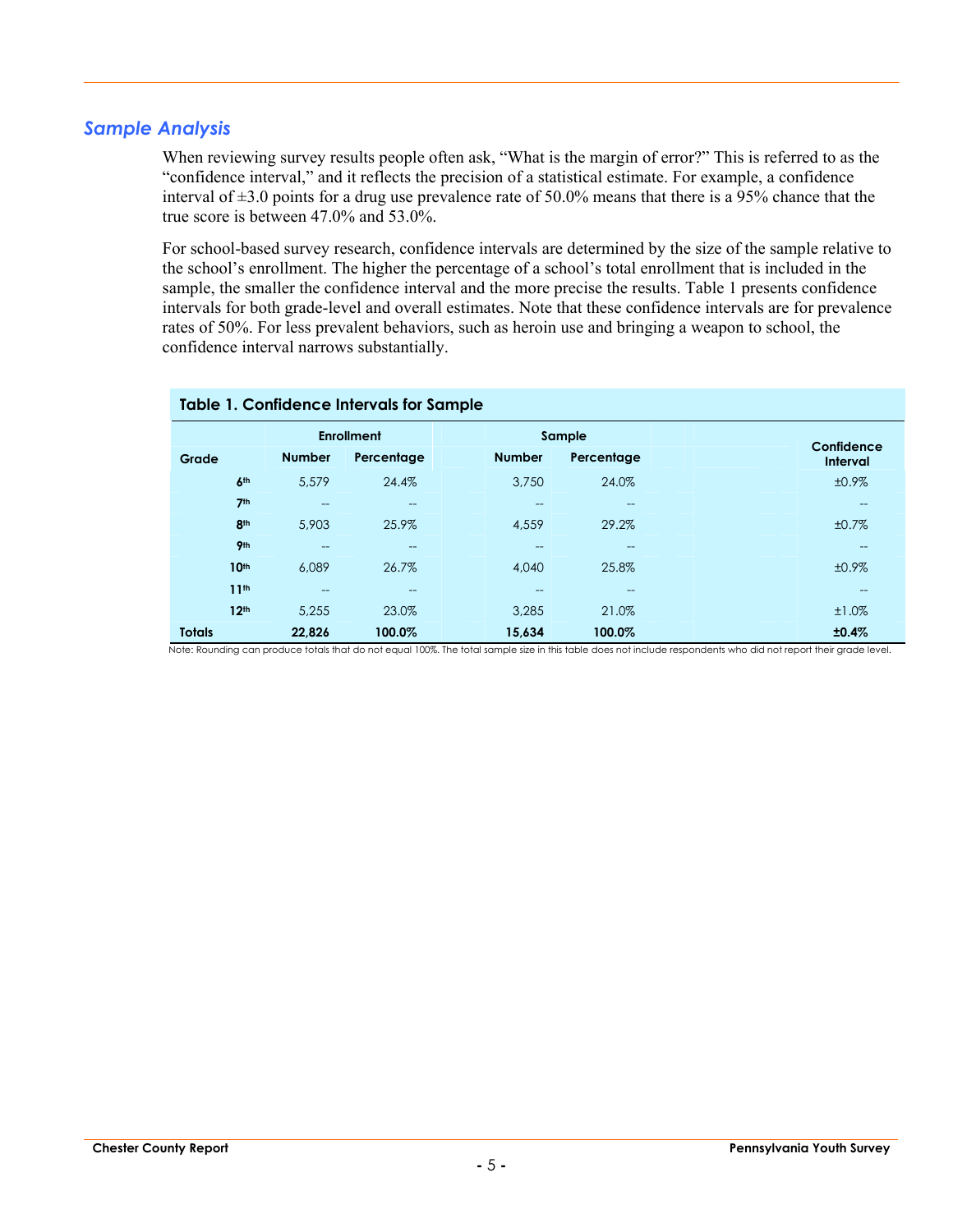## **Demographic Profile of Surveyed Youth**

The survey measures a variety of demographic characteristics. Table 2 shows selected characteristics of surveyed youth: sex, ethnicity and the primary language spoken at home. The primary language spoken at home refers to the primary language the student speaks at home (rather than what the parents speak at home).

A higher percentage of surveyed Chester County students were female (49.6% female versus 49.1% male). A majority of students identified themselves as White (77.0%). The largest minority group is Latino (5.2%), followed by African American (5.1%), Asian (3.6%) and American Indian (0.7%). Note that while the "Other/Multiple" category listed on all tables includes students who selected "Other" as their primary ethnicity, this category also includes those students who selected multiple ethnicities. Therefore, for example, students who reported both African American and Latino ethnicity would be classified in the "Other/Multiple" category for the purposes of this report.

Nearly all of the surveyed students (92.0%) reported English as the language they most often speak at home.

| - 9 - P - - -                   | <b>Number of Students</b> |                               |
|---------------------------------|---------------------------|-------------------------------|
|                                 |                           | <b>Percentage of Students</b> |
| <b>Overall Valid Surveys</b>    | 16,305                    | 100.0%                        |
| Sex                             |                           |                               |
| Male                            | 7,999                     | 49.1%                         |
| Female                          | 8,095                     | 49.6%                         |
| Did not respond                 | 211                       | 1.3%                          |
| <b>Ethnicity</b>                |                           |                               |
| White                           | 12,559                    | 77.0%                         |
| <b>African American</b>         | 824                       | 5.1%                          |
| Latino                          | 853                       | 5.2%                          |
| American Indian                 | 114                       | 0.7%                          |
| <b>Asian</b>                    | 584                       | 3.6%                          |
| Other/Multiple                  | 1,183                     | 7.3%                          |
| Did not respond                 | 188                       | 1.2%                          |
| Primary Language Spoken at Home |                           |                               |
| <b>English</b>                  | 15,002                    | 92.0%                         |
| Spanish                         | 623                       | 3.8%                          |
| <b>Other Language</b>           | 472                       | 2.9%                          |
| Did not respond                 | 208                       | 1.3%                          |

#### **Table 2. Selected Demographic Characteristics of Surveyed Youth**

Note: Rounding can produce totals that do not equal 100%.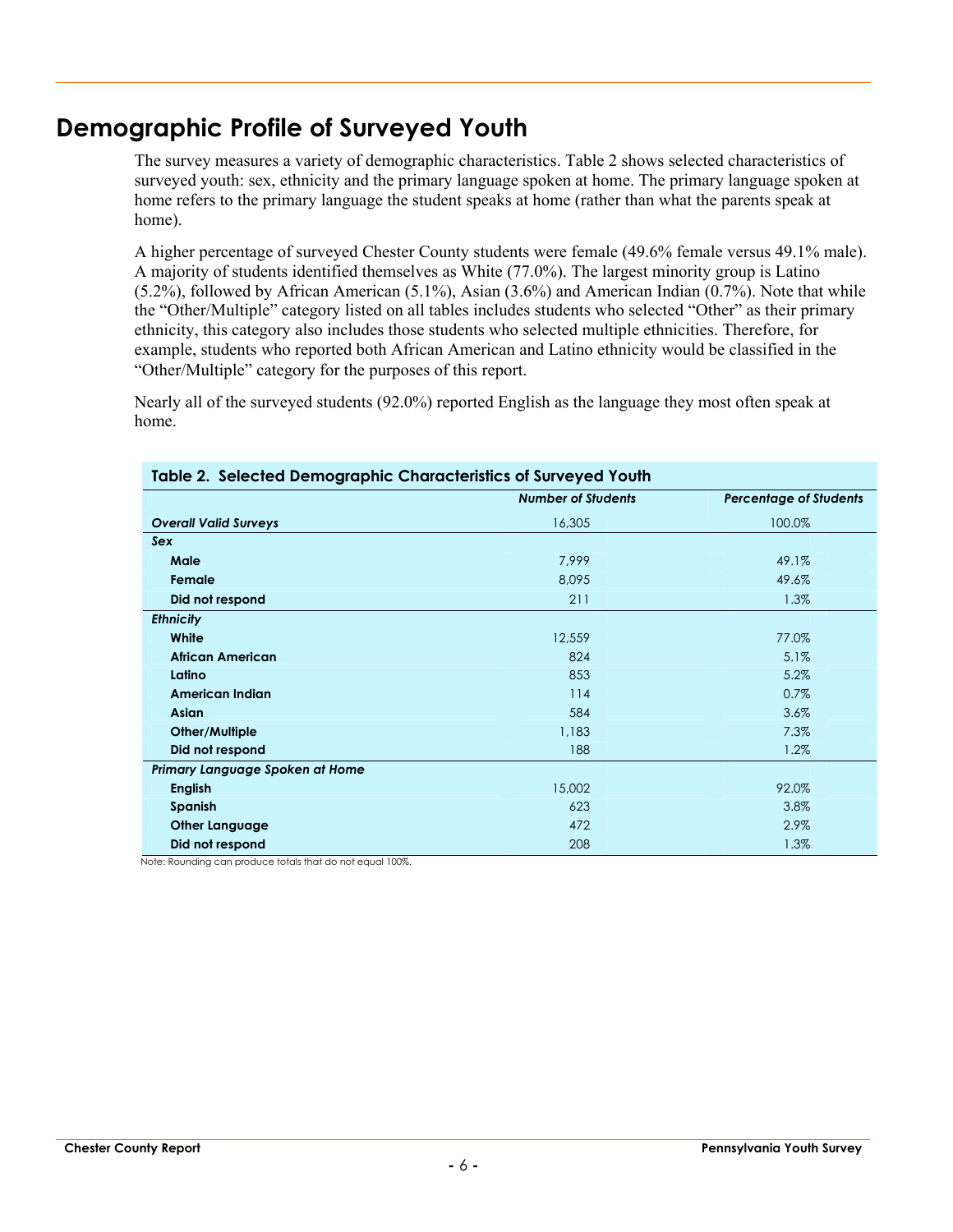## **Section 2 Alcohol, Tobacco and Other Drug Use**

### **Measurement**

Alcohol, tobacco and other drug (ATOD) use is measured in the *PAYS* by a set of 36 questions. The questions are similar to those used in the *Monitoring the Future* study, a nationwide study of drug use by middle and high school students. Consequently, national data as well as data from other similar surveys can be easily compared to data from the *PAYS*.

Prevalence-of-use tables and graphs show the percentages of students who reported using ATODs. These results are presented for both lifetime and past-30-day prevalence of use periods. Lifetime prevalence of use (whether the student has ever used the drug) is a good measure of student experimentation. Past-30 day prevalence of use (whether the student has used the drug within the last month) is a good measure of current use. In addition to the standard lifetime and past-30-day prevalence rates for alcohol use, binge drinking behavior (defined as a report of five or more drinks in a row within the past two weeks) is also measured.

A multi-question indicator—"any illicit drug (other than marijuana)"—measures the use of one or more of the following drugs: inhalants, cocaine, crack cocaine, heroin, hallucinogens, methamphetamine, Ecstasy and steroids. The purpose of this drug combination rate is to provide prevention planners with an overall gauge of so-called "hard" drug use (Johnston, O'Malley, Bachman & Schulenberg, 2007).

The survey also includes 12 questions designed to measure nonmedical use of prescription drugs. The questions cover four general categories of nonmedical prescription drug use: amphetamines, sedatives, tranquilizers, and narcotics other than heroin. In addition to lifetime and past-30-day prevalence of use periods, a question about past-12-month use is included with each prescription drug category.

## **Results Summary**

#### *Overall Results*

ATOD prevalence rates for the combined sample of  $6<sup>th</sup>$ ,  $8<sup>th</sup>$ ,  $10<sup>th</sup>$  and  $12<sup>th</sup>$  graders are presented in Graph 1, and in the overall results column of Tables 3 and 4. As these results show, Chester County students recorded the highest lifetime prevalence-of-use rates for alcohol (54.8%), cigarettes (19.6%) and marijuana (17.6%). Other lifetime prevalence rates ranged from 1.0% for heroin to 8.7% for inhalants. The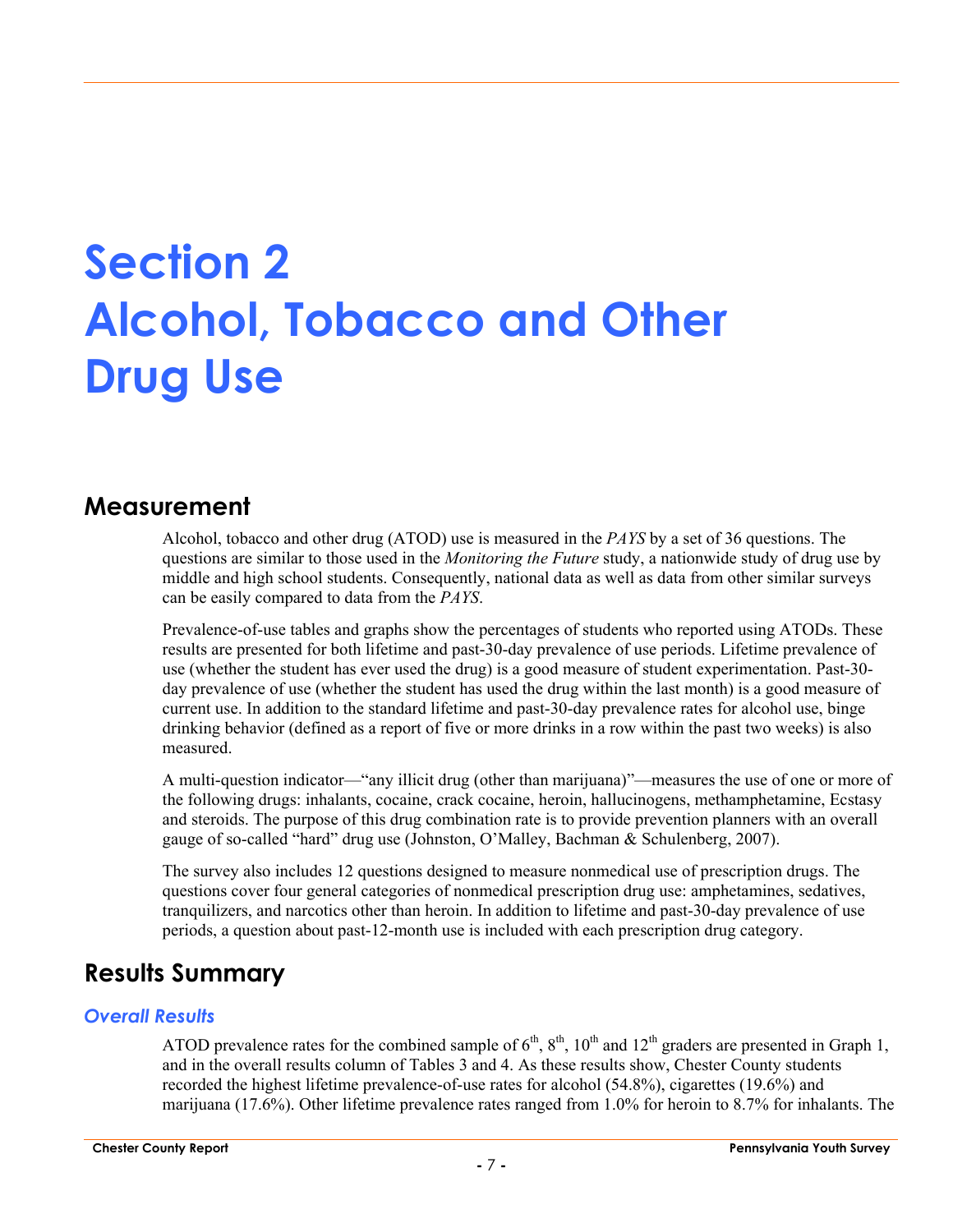rate of illicit drug use excluding marijuana is summarized by the indicator "any illicit drug (other than marijuana)," with 13.5% of surveyed students reporting use of these drugs in their lifetimes.

Chester County students reported the highest past-30-day prevalence-of-use rates for alcohol (24.2%), marijuana (10.4%) and cigarettes (9.5%). Other past-30-day prevalence rates ranged from 0.5% for heroin to 2.9% for smokeless tobacco. Overall, 5.7% of Chester County students reported the use of any illicit drug (other than marijuana) in the past 30 days.

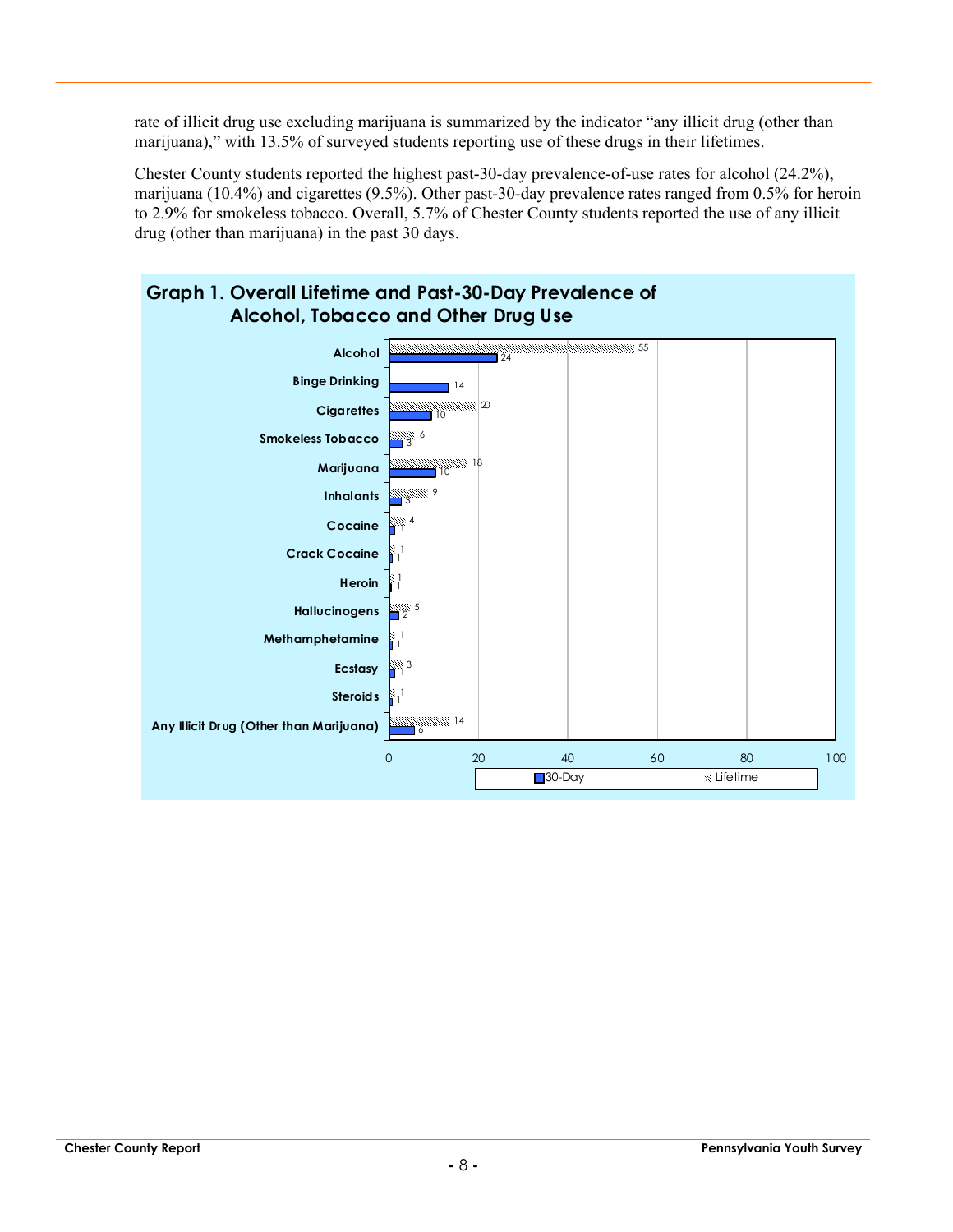#### *Grade-Level Results*

ATOD prevalence rates for individual grade levels are presented in Graph 2 and Tables 3 and 4. Typically, prevalence rates for the use of most substances increase as students enter higher grades. In many communities, however, inhalant use provides an exception to this pattern, often peaking during the late middle school or early high school years. This may be because inhalants are relatively easy for younger students to obtain. Past-30-day alcohol use in Chester County ranges from a low of 2.7% among  $6<sup>th</sup>$ graders to a high of  $53.5\%$  among  $12<sup>th</sup>$ graders. Past-30-day marijuana use ranges from a low of 0.3% among  $6<sup>th</sup>$  graders to a high of  $27.1\%$  among  $12<sup>th</sup>$  graders. Past-30-day cigarette use ranges from a low of



0.5% among  $6<sup>th</sup>$  graders to a high of 23.6% among 12<sup>th</sup> graders. Past-30-day inhalant use ranges from a low of 2.0% among  $6<sup>th</sup>$  graders to a high of 3.3% among 12<sup>th</sup> graders.

#### *Comparisons to National Results*

Comparing and contrasting findings from a county- or school-district-level survey to relevant data from a national survey provides a valuable perspective on local data. In this report, national comparisons for ATOD use will be made to the 2007 *Monitoring the Future* study. The *Monitoring the Future* survey project, which provides prevalence-of-use information for ATODs from a nationally representative sample of  $8<sup>th</sup>$ ,  $10<sup>th</sup>$  and  $12<sup>th</sup>$  graders, is conducted annually by the Survey Research Center of the Institute for Social Research at the University of Michigan (see www.monitoringthefuture.org). For a review of the methodology of this study, please see Johnston et al. (2007).

In addition to a complete report of prevalence-of-use rates for each surveyed grade, Tables 3 and 4 present national results from the *Monitoring the Future* study. Across the three comparison grades  $(8<sup>th</sup>, 10<sup>th</sup>$  and 12<sup>th</sup>), students in Chester County reported a higher average level of lifetime alcohol use than their national counterparts and lower average levels of lifetime cigarette, smokeless tobacco, marijuana and inhalant use. The largest grade-level differences in lifetime substance use were for marijuana in the  $8<sup>th</sup>$  grade (5.1%) versus 14.2% for *Monitoring the Future*), cigarettes in the 8<sup>th</sup> grade (10.6% versus 22.1% for *Monitoring versus* 22.1% for *Monitoring the Future*) and alcohol in the 12<sup>th</sup> grade (82.3% versus 72.2% for *Monitoring the Future*).

For past-30-day ATOD use, students in Chester County reported a higher average level of marijuana use than their national counterparts. The largest grade-level differences in past-30-day substance use were for marijuana in the 12<sup>th</sup> grade (27.1% versus 18.8% for *Monitoring the Future*), binge drinking in the 12<sup>th</sup> grade (33.2% versus 25.9% for *Monitoring the Future*) and alcohol in the 12<sup>th</sup> grade (53.5% versus 44.4% for *Monitoring the Future*).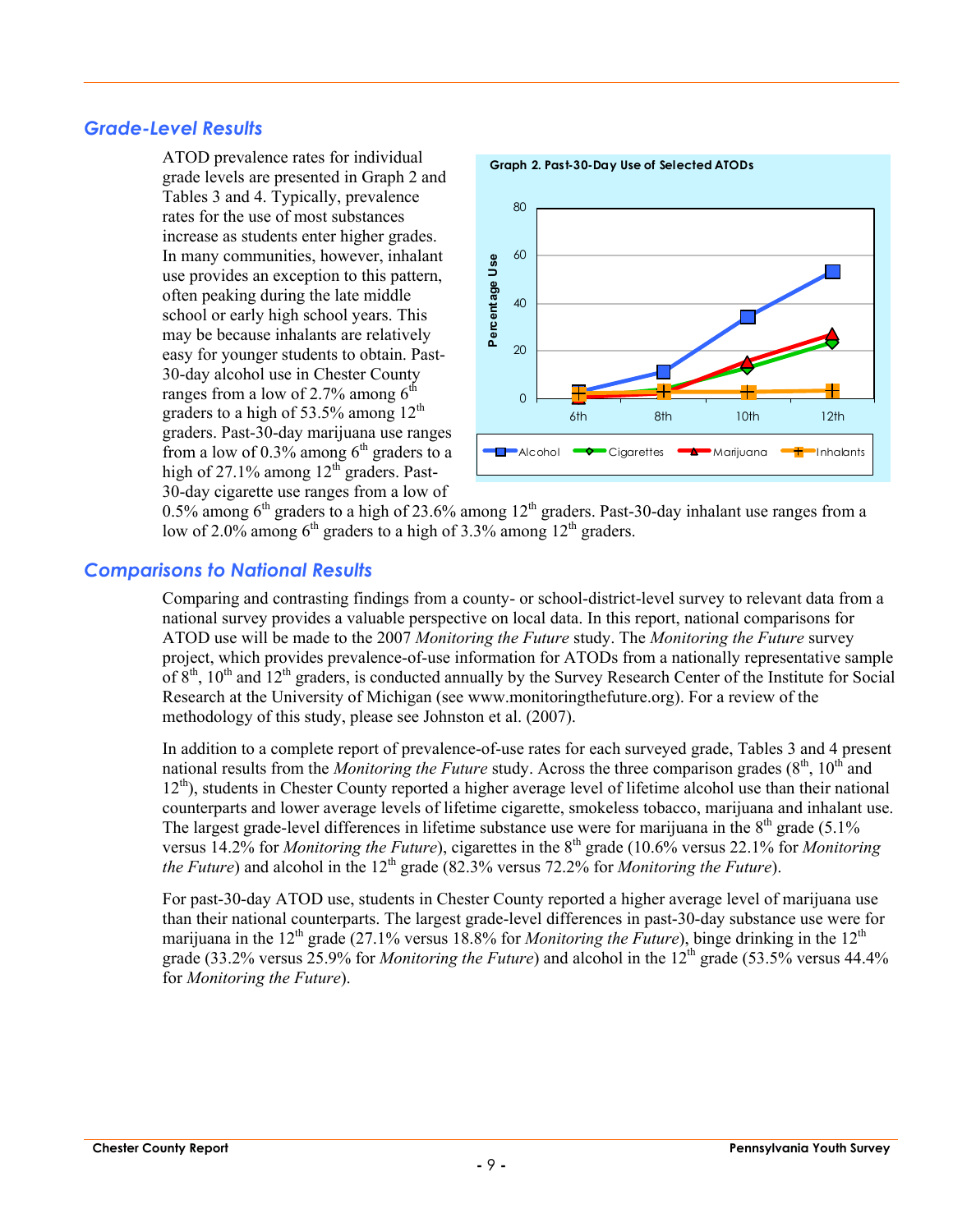|                                            |                         |                          | <b>Monitoring the</b><br>Future <sup>1</sup> |                          |                          |                                                     |                          |              |                         |                          |                          |  |  |  |
|--------------------------------------------|-------------------------|--------------------------|----------------------------------------------|--------------------------|--------------------------|-----------------------------------------------------|--------------------------|--------------|-------------------------|--------------------------|--------------------------|--|--|--|
|                                            | 6 <sup>th</sup><br>$\%$ | 7 <sup>th</sup><br>$\%$  | 8 <sup>th</sup><br>$\%$                      | 9 <sub>th</sub><br>$\%$  | 10 <sup>th</sup><br>$\%$ | 11 <sup>th</sup><br>%                               | 12 <sup>th</sup><br>$\%$ | Overall<br>% | 8 <sup>th</sup><br>$\%$ | 10 <sup>th</sup><br>$\%$ | 12 <sup>th</sup><br>$\%$ |  |  |  |
| <b>Alcohol</b>                             | 21.5                    | $-$                      | 47.1                                         | $\overline{\phantom{a}}$ | 70.3                     | $\qquad \qquad -$                                   | 82.3                     | 54.8         | 38.9                    | 61.7                     | 72.2                     |  |  |  |
| <b>Cigarettes</b>                          | 2.5                     | $\overline{\phantom{m}}$ | 10.6                                         | $\overline{\phantom{a}}$ | 26.6                     | $\hspace{0.05cm} -\hspace{0.05cm} -\hspace{0.05cm}$ | 43.0                     | 19.6         | 22.1                    | 34.6                     | 46.2                     |  |  |  |
| <b>Smokeless Tobacco</b>                   | 0.8                     | $\overline{\phantom{a}}$ | 2.3                                          | $\overline{\phantom{a}}$ | 7.6                      | $\overline{\phantom{m}}$                            | 13.7                     | 5.8          | 9.1                     | 15.1                     | 15.1                     |  |  |  |
| Marijuana                                  | 0.6                     | $\overline{\phantom{a}}$ | 5.1                                          | $\overline{\phantom{a}}$ | 24.7                     | $\overline{\phantom{a}}$                            | 45.2                     | 17.6         | 14.2                    | 31.0                     | 41.8                     |  |  |  |
| <b>Inhalants</b>                           | 6.1                     | $\overline{\phantom{m}}$ | 8.2                                          | $\overline{\phantom{a}}$ | 9.7                      | $\qquad \qquad -$                                   | 11.0                     | 8.7          | 15.6                    | 13.6                     | 10.5                     |  |  |  |
| Cocaine                                    | 0.3                     | $\overline{\phantom{m}}$ | 1.0                                          | $\overline{\phantom{a}}$ | 4.3                      | $\overline{\phantom{a}}$                            | 10.1                     | 3.6          | 3.1                     | 5.3                      | 7.8                      |  |  |  |
| <b>Crack Cocaine</b>                       | 0.4                     | --                       | 0.9                                          | $\qquad \qquad -$        | 1.9                      | $\overline{\phantom{a}}$                            | 2.1                      | 1.4          | 2.1                     | 2.3                      | 3.2                      |  |  |  |
| <b>Heroin</b>                              | 0.1                     | $\overline{\phantom{a}}$ | 0.4                                          | $\overline{\phantom{a}}$ | 1.6                      | $\overline{\phantom{a}}$                            | 1.6                      | 1.0          | 1.3                     | 1.5                      | 1.5                      |  |  |  |
| <b>Hallucinogens</b>                       | 0.3                     | $\overline{\phantom{m}}$ | 1.0                                          | $\overline{\phantom{a}}$ | 6.4                      | $\overline{\phantom{a}}$                            | 12.8                     | 4.8          | 3.1                     | 6.4                      | 8.4                      |  |  |  |
| Methamphetamine                            | 0.2                     | $\qquad \qquad -$        | 0.9                                          | $\overline{\phantom{a}}$ | 1.8                      | $\qquad \qquad -$                                   | 2.5                      | 1.4          | 1.8                     | 2.8                      | 3.0                      |  |  |  |
| <b>Ecstasy</b>                             | 0.2                     | $\overline{\phantom{a}}$ | 0.9                                          | $\overline{\phantom{a}}$ | 3.4                      | $\overline{\phantom{a}}$                            | 7.4                      | 2.9          | 2.3                     | 5.2                      | 6.5                      |  |  |  |
| <b>Steroids</b>                            | 1.0                     | $\overline{\phantom{m}}$ | 1.1                                          | $\hspace{0.05cm}$        | 1.7                      | $\qquad \qquad -$                                   | 1.8                      | 1.4          | 1.5                     | 1.8                      | 2.2                      |  |  |  |
| Any Illicit Drug (Other<br>than Marijuana) | 6.9                     | $-$                      | 9.9                                          | $\overline{\phantom{a}}$ | 16.0                     | $- -$                                               | 22.6                     | 13.5         |                         |                          |                          |  |  |  |

#### **Table 3. Lifetime Use of Alcohol, Tobacco and Other Drugs**

Note: The symbol "--" indicates that data are not available because students were not surveyed, the drug was not included in the survey, or a comparable<br>aggregate calculation was not available. Monitoring the Future data a

| <sup>1</sup> Johnston et al. (2007). |  |
|--------------------------------------|--|
|                                      |  |

|                                            |                         |                          | <b>Monitoring the</b><br>Future <sup>1</sup> |                          |                          |                          |                          |                 |                         |              |                          |
|--------------------------------------------|-------------------------|--------------------------|----------------------------------------------|--------------------------|--------------------------|--------------------------|--------------------------|-----------------|-------------------------|--------------|--------------------------|
|                                            | 6 <sup>th</sup><br>$\%$ | 7 <sup>th</sup><br>$\%$  | 8 <sup>th</sup><br>$\%$                      | 9 <sub>th</sub><br>$\%$  | 10 <sup>th</sup><br>$\%$ | 11 <sup>th</sup><br>$\%$ | 12 <sup>th</sup><br>$\%$ | Overall<br>$\%$ | 8 <sup>th</sup><br>$\%$ | 10th<br>$\%$ | 12 <sup>th</sup><br>$\%$ |
| <b>Alcohol</b>                             | 2.7                     | $\overline{\phantom{a}}$ | 11.2                                         | $\overline{\phantom{a}}$ | 34.4                     | $\qquad \qquad -$        | 53.5                     | 24.2            | 15.9                    | 33.4         | 44.4                     |
| <b>Binge Drinking</b>                      | 1.3                     | $\overline{\phantom{a}}$ | 4.7                                          | $\overline{\phantom{a}}$ | 18.7                     | $\overline{\phantom{m}}$ | 33.2                     | 13.5            | 10.3                    | 21.9         | 25.9                     |
| <b>Cigarettes</b>                          | 0.5                     | $\overline{\phantom{a}}$ | 3.6                                          | $\qquad \qquad -$        | 12.6                     | $\overline{\phantom{m}}$ | 23.6                     | 9.5             | 7.1                     | 14.0         | 21.6                     |
| <b>Smokeless Tobacco</b>                   | 0.3                     | $- -$                    | 1.2                                          | $\overline{\phantom{a}}$ | 4.0                      | $\overline{\phantom{a}}$ | 6.8                      | 2.9             | 3.2                     | 6.1          | 6.6                      |
| Marijuana                                  | 0.3                     | $\overline{\phantom{m}}$ | 2.3                                          | $\overline{\phantom{m}}$ | 15.4                     | $\overline{\phantom{0}}$ | 27.1                     | 10.4            | 5.7                     | 14.2         | 18.8                     |
| <b>Inhalants</b>                           | 2.0                     | $\overline{\phantom{m}}$ | 3.0                                          | $\qquad \qquad -$        | 2.8                      | $\overline{\phantom{m}}$ | 3.3                      | 2.8             | 3.9                     | 2.5          | 1.2                      |
| Cocaine                                    | 0.2                     | $\overline{\phantom{m}}$ | 0.3                                          | $\overline{\phantom{a}}$ | 1.7                      | $\qquad \qquad -$        | 3.8                      | 1.4             | 0.9                     | 1.3          | 2.0                      |
| <b>Crack Cocaine</b>                       | 0.2                     | $\overline{\phantom{m}}$ | 0.3                                          | $\qquad \qquad -$        | 1.2                      | $\qquad \qquad -$        | 1.1                      | 0.7             | 0.6                     | 0.5          | 0.9                      |
| Heroin                                     | 0.1                     | $\overline{\phantom{m}}$ | 0.2                                          | $\overline{\phantom{a}}$ | 0.8                      | $\qquad \qquad -$        | 0.9                      | 0.5             | 0.4                     | 0.4          | 0.4                      |
| <b>Hallucinogens</b>                       | 0.2                     | $- -$                    | 0.5                                          | $-$                      | 2.6                      | $\overline{\phantom{a}}$ | 5.7                      | 2.1             | 1.0                     | 1.7          | 1.7                      |
| Methamphetamine                            | 0.1                     | $\overline{\phantom{a}}$ | 0.2                                          | $\overline{\phantom{a}}$ | 0.9                      | $\overline{\phantom{a}}$ | 1.1                      | 0.6             | 0.6                     | 0.4          | 0.6                      |
| <b>Ecstasy</b>                             | 0.2                     | $\overline{\phantom{m}}$ | 0.4                                          | $\overline{\phantom{a}}$ | 1.4                      | $\qquad \qquad -$        | 3.2                      | 1.3             | 0.6                     | 1.2          | 1.6                      |
| <b>Steroids</b>                            | 0.3                     | $\overline{\phantom{m}}$ | 0.5                                          | $-$                      | 0.8                      | $-$                      | 1.2                      | 0.7             | 0.4                     | 0.5          | 1.0                      |
| Any Illicit Drug (Other<br>than Marijuana) | 2.4                     | $\overline{\phantom{a}}$ | 3.7                                          | $\qquad \qquad -$        | 6.4                      | $\qquad \qquad -$        | 11.0                     | 5.7             |                         |              |                          |

#### **Table 4. Past-30-Day Use of Alcohol, Tobacco and Other Drugs**

Note: The symbol "--" indicates that data are not available because students were not surveyed, the drug was not included in the survey, or a comparable<br>aggregate calculation was not available. Monitoring the Future data a

1 Johnston et al. (2007).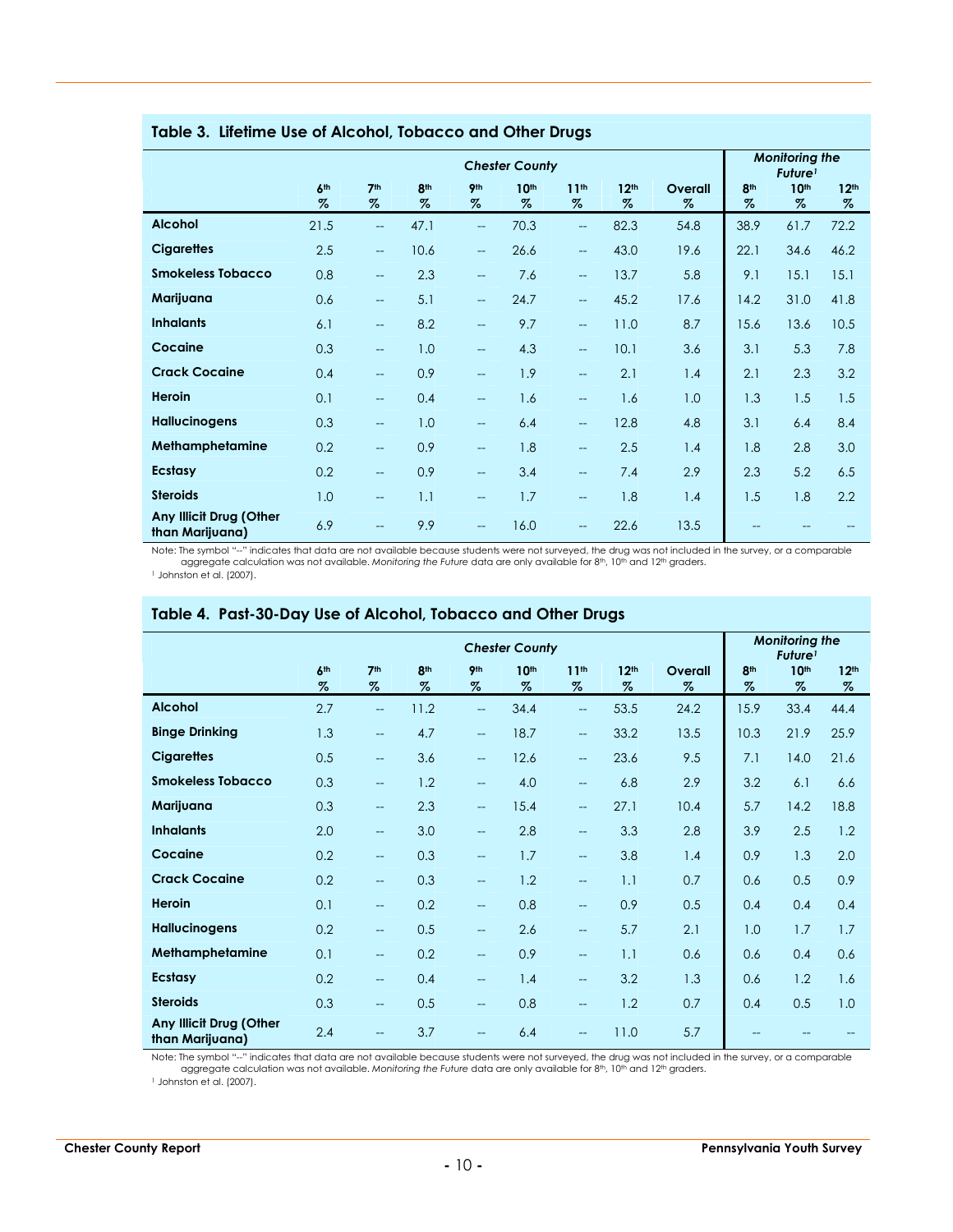## **Item-Level Results**

#### *Alcohol*

Alcohol, including beer, wine and hard liquor, is the drug used most often by adolescents today. Findings from the *Monitoring the Future* study highlight the pervasiveness of alcohol in middle and high schools today. In comparison, cigarette use (the second most pervasive category of ATOD use) is only about half as prevalent as alcohol use. Given the national pattern, it is not surprising that alcohol is the most used drug among students in Chester County.



#### *Lifetime Use:*

- **•** Lifetime prevalence of alcohol use ranges from a low of 21.5% for  $6<sup>th</sup>$  graders to a high of 82.3% for  $12<sup>th</sup>$  graders. Overall, 54.8% of Chester County students have used alcohol at least once in their lifetimes.
- Compared to national findings,  $8<sup>th</sup>$ ,  $10<sup>th</sup>$  and  $12<sup>th</sup>$  graders reported higher rates of lifetime alcohol use.

#### *Past-30-Day Use:*

- **•** Past-30-day prevalence of alcohol use ranges from a low of 2.7% for  $6<sup>th</sup>$  graders to a high of 53.5% for  $12^{th}$  graders. Overall, 24.2% of Chester County students have used alcohol at least once in the last 30 days.
- Compared to national findings,  $8<sup>th</sup>$  graders reported a lower rate of past-30-day alcohol use, 10<sup>th</sup> graders reported a similar rate and  $12<sup>th</sup>$  graders reported a higher rate of use.

Binge drinking (defined as a report of five or more drinks in a row within the past two weeks) is extremely dangerous. Several studies have shown that binge drinking is related to higher probabilities of drinking and driving as well as injury due to intoxication. As with alcohol use in general, binge drinking tends to become more pervasive as students grow older.



- Across grades, the prevalence rate of binge drinking ranges from a low of 1.3% for  $6<sup>th</sup>$  graders to a high of 33.2% for 12<sup>th</sup> graders. Overall, 13.5% of Chester County students have reported at least one episode of binge drinking in the past two weeks.
- Compared to national findings,  $8<sup>th</sup>$  and  $10<sup>th</sup>$  graders reported lower rates of binge drinking and  $12<sup>th</sup>$  graders reported a higher rate of use.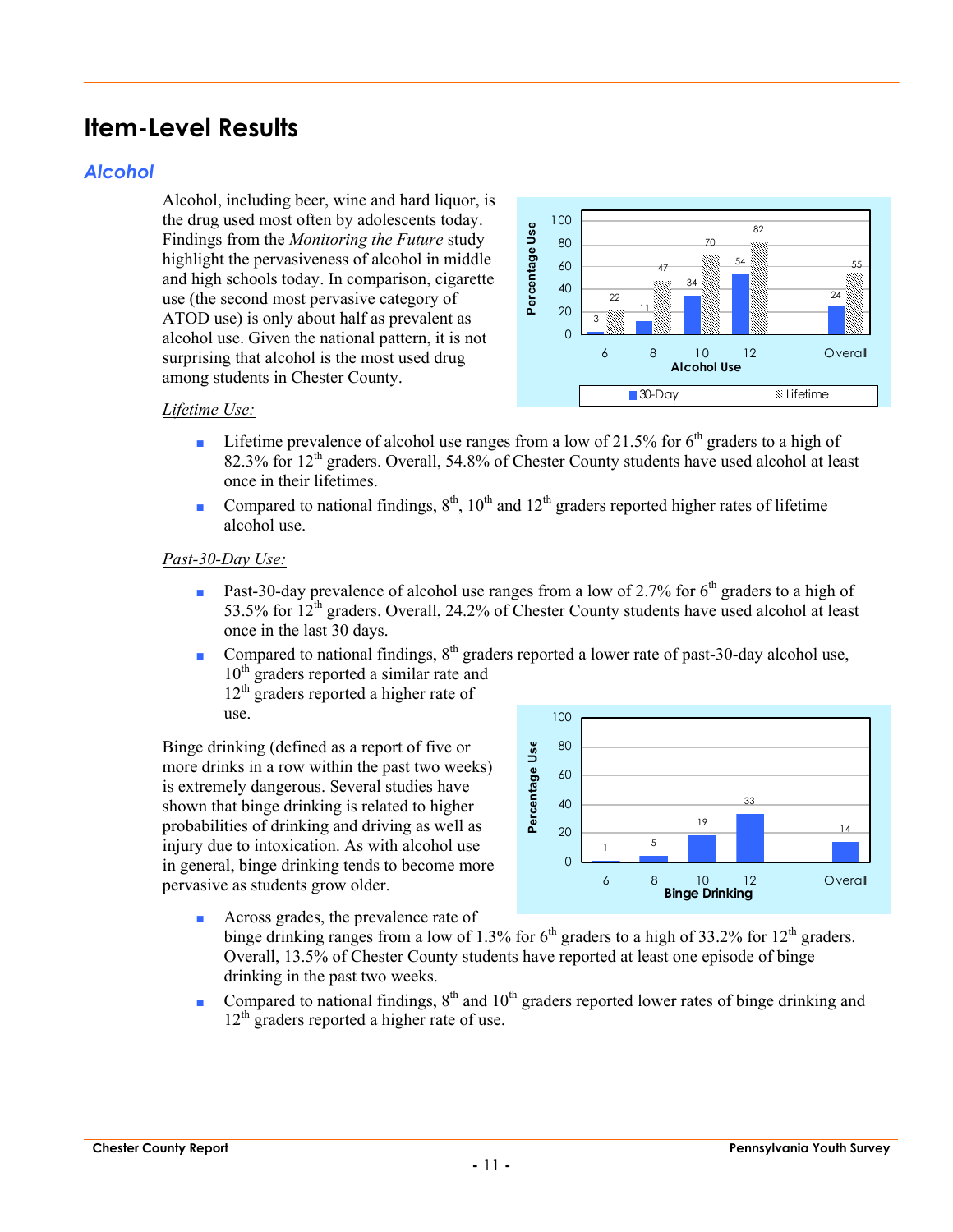#### *Tobacco*

After alcohol, tobacco (including cigarettes and smokeless tobacco) is the most commonly used drug among adolescents. Nationally, tobacco use (including both cigarettes and smokeless tobacco) has declined substantially since the late 1990s (Johnston et al., 2007).

#### *Lifetime Cigarette Use:*

■ Lifetime prevalence of cigarette use ranges from a low of 2.5% for  $6<sup>th</sup>$ graders to a high of  $43.0\%$  for  $12<sup>th</sup>$ 



graders. Overall, 19.6% of Chester County students have used cigarettes at least once in their lifetimes.

■ Compared to national findings,  $8<sup>th</sup>$ ,  $10<sup>th</sup>$  and  $12<sup>th</sup>$  graders reported lower rates of lifetime cigarette use.

#### *Past-30-Day Cigarette Use:*

- **Past-30-day prevalence of cigarette use ranges from a low of 0.5% for 6<sup>th</sup> graders to a high of** 23.6% for  $12^{th}$  graders. Overall, 9.5% of Chester County students have used cigarettes at least once in the last 30 days.
- Compared to national findings,  $8<sup>th</sup>$  graders reported a lower rate of past-30-day cigarette use,  $10<sup>th</sup>$  graders reported a similar rate and  $12<sup>th</sup>$  graders reported a higher rate of use.

#### *Lifetime Smokeless Tobacco Use:*

■ Lifetime prevalence of smokeless tobacco use ranges from a low of 0.8% for  $6<sup>th</sup>$  graders to a high of 13.7% for  $12<sup>th</sup>$  graders. Overall, 5.8% of Chester County students have used smokeless tobacco at least once in their lifetimes.

#### *Past-30-Day Smokeless Tobacco Use:*

■ Past-30-day prevalence of smokeless tobacco use ranges from a low of 0.3%

100 Percentage Use **Percentage Use** 80 60 40 20 0 1 <sup>4</sup> <sup>7</sup> <sup>3</sup> <sup>1</sup> <sup>2</sup> <sup>8</sup> <sup>14</sup> 6  $\overline{O}$ 6 8 10 12 Overall **Smokeless Tobacco Use** ■ 30-Day Welfetime

- for  $6<sup>th</sup>$  graders to a high of 6.8% for 12<sup>th</sup> graders. Overall, 2.9% of Chester County students have used smokeless tobacco at least once in the last 30 days.
- Compared to national findings,  $8<sup>th</sup>$  and  $10<sup>th</sup>$  graders reported lower rates of past-30-day smokeless tobacco use and  $12<sup>th</sup>$  graders reported a similar rate of use.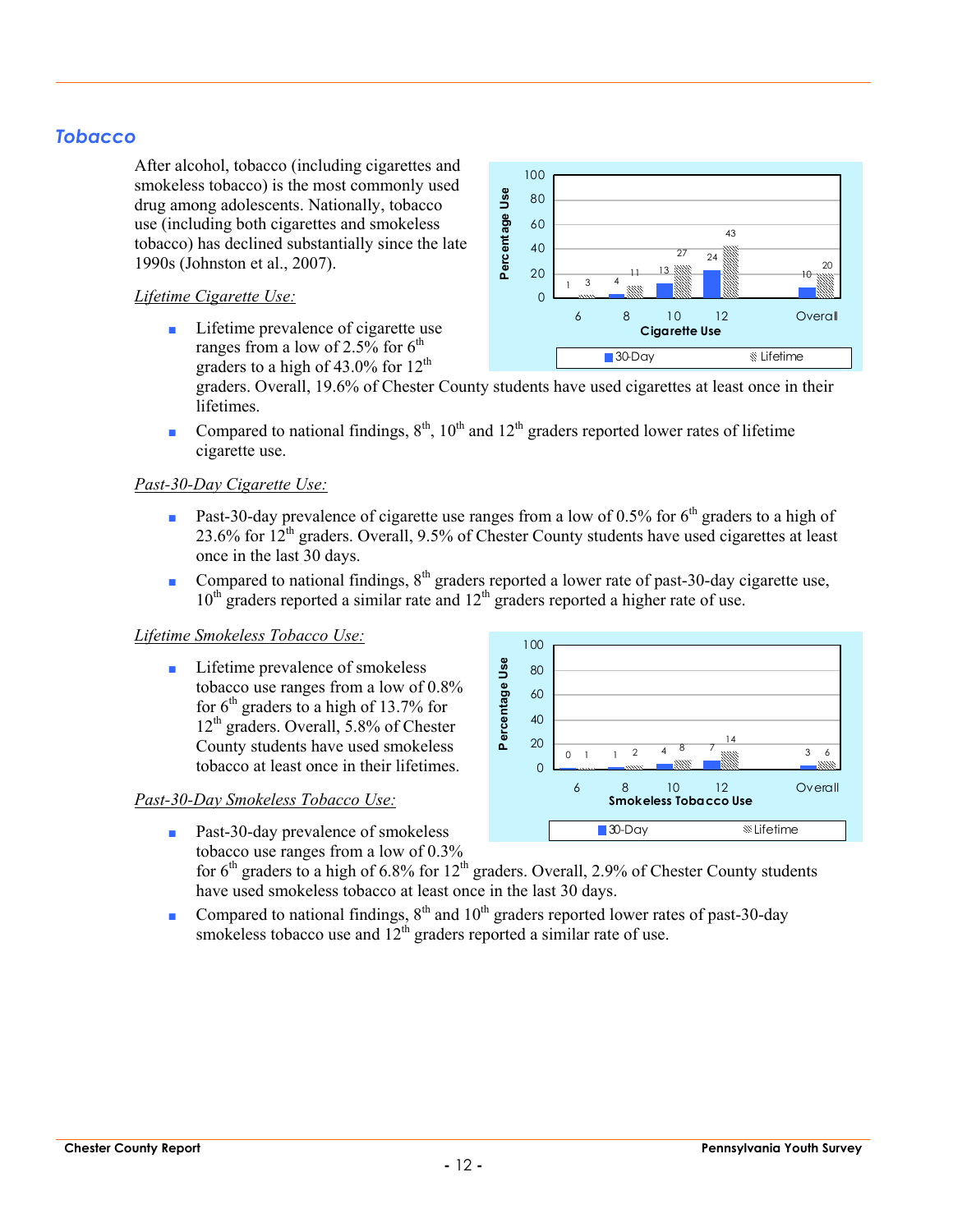#### *Marijuana*

During the 1990s, there were notable changes in trends of marijuana use throughout the United States. Results from the *Monitoring the Future* study show increases in both lifetime and past-30-day prevalence rates through the early and mid 1990s (Johnston et al., 2007). For  $8<sup>th</sup>$  and  $10^{th}$  graders, the past-30-day rates more than doubled during this period. Since 1996 and 1997, when past-30-day marijuana use peaked, rates have declined.



#### *Lifetime Use:*

- **•** Lifetime prevalence of marijuana use ranges from a low of 0.6% for  $6<sup>th</sup>$  graders to a high of  $45.2\%$  for  $12<sup>th</sup>$  graders. Overall, 17.6% of Chester County students have used marijuana at least once in their lifetimes.
- Compared to national findings,  $8<sup>th</sup>$  and  $10<sup>th</sup>$  graders reported lower rates of lifetime marijuana use and 12<sup>th</sup> graders reported a higher rate of use.

#### *Past-30-Day Use:*

- **•** Past-30-day prevalence of marijuana use ranges from a low of 0.3% for 6<sup>th</sup> graders to a high of 27.1% for 12<sup>th</sup> graders. Overall, 10.4% of Chester County students have used marijuana at least once in the last 30 days.
- Compared to national findings,  $8<sup>th</sup>$  graders reported a lower rate of past-30-day marijuana use,  $10<sup>th</sup>$  graders reported a similar rate and  $12<sup>th</sup>$  graders reported a higher rate of use.

#### *Inhalants*

Inhalant use is more prevalent with younger students, perhaps because inhalants are often the easiest drugs for them to obtain. The health consequences of inhalant use can be substantial, including brain damage and heart failure. Inhalant use was measured by the survey question "On how many occasions (if any) have you used inhalants (whippets, butane, paint thinner, or glue to sniff, etc.)?" Comparisons with the *Monitoring the Future* study (national results) should be made carefully because there are differences in survey questions for this class of drugs.



#### *Lifetime Use:*

- **•** Lifetime prevalence of inhalant use ranges from a low of 6.1% for  $6<sup>th</sup>$  graders to a high of  $11.0\%$  for  $12<sup>th</sup>$  graders. Overall, 8.7% of Chester County students have used inhalants at least once in their lifetimes.
- Compared to national findings,  $8<sup>th</sup>$  and  $10<sup>th</sup>$  graders reported lower rates of lifetime inhalant use and  $12<sup>th</sup>$  graders reported a similar rate of use.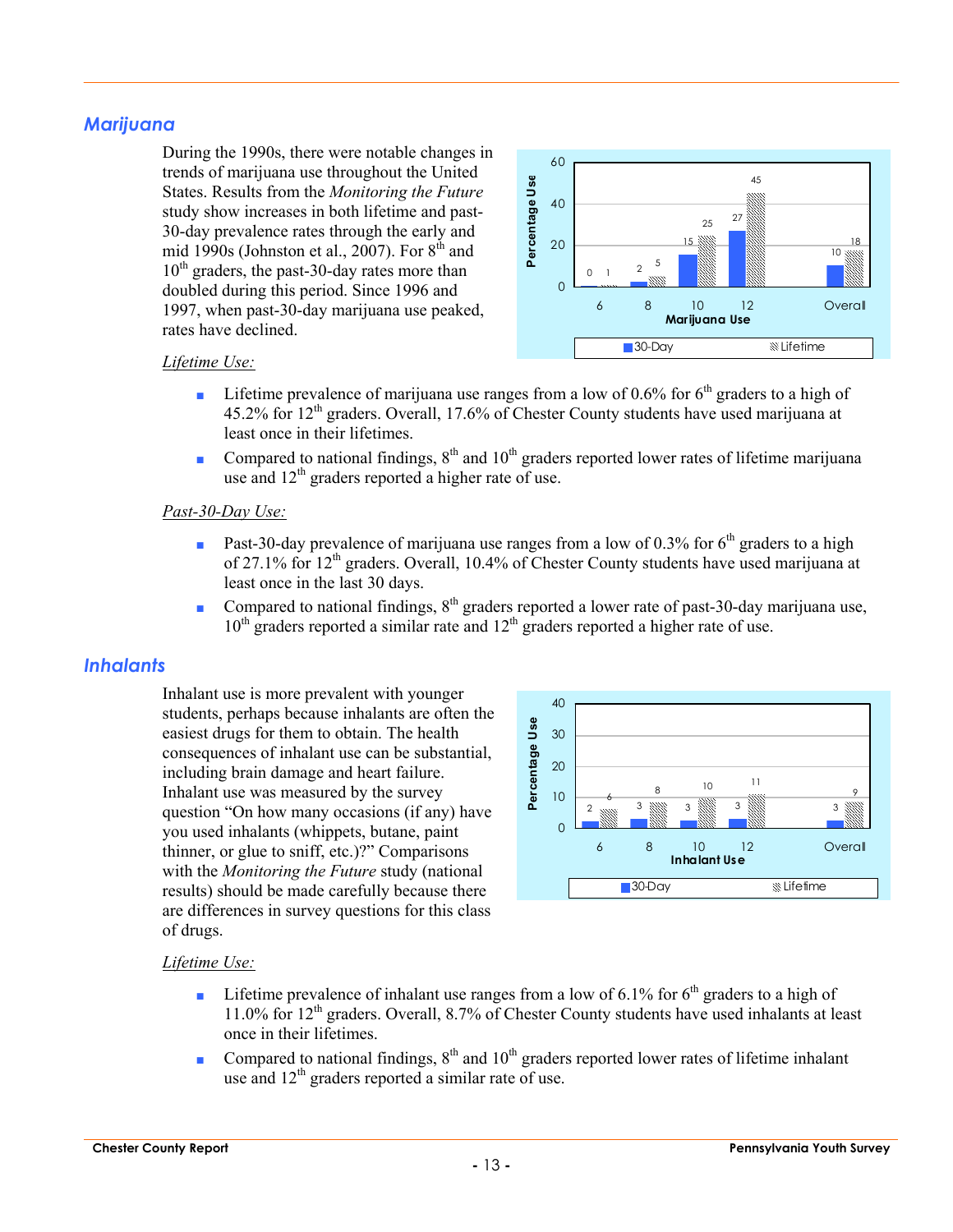#### *Past-30-Day Use:*

- **•** Past-30-day prevalence of inhalant use ranges from a low of 2.0% for  $6<sup>th</sup>$  graders to a high of 3.3% for 12th graders. Overall, 2.8% of Chester County students have used inhalants at least once in the last 30 days.
- Compared to national findings,  $8<sup>th</sup>$  and  $10<sup>th</sup>$  graders reported similar rates of past-30-day inhalant use and  $12<sup>th</sup>$  graders reported a higher rate of use.

#### *Other Illicit Drugs*

The *PAYS* also measures the prevalence of use for a variety of other drugs. This includes student use of the following: cocaine, crack cocaine, heroin, hallucinogens, methamphetamine, Ecstasy and steroids. The rates for prevalence of use of these other drugs are generally lower than the rates for alcohol, tobacco, marijuana and inhalants. Additionally, use of these other drugs tends to be concentrated in the upper grade levels.

#### **Cocaine**

Cocaine is a powerfully addictive stimulant that directly affects the brain. Users may develop tolerance and need more and more of the drug to feel the same effects. Cocaine use can cause a variety of physical problems, including chest pain, strokes, seizures and abnormal heart rhythm.

#### *Lifetime Use:*

- **•** Lifetime prevalence of cocaine use ranges from a low of 0.3% for  $6<sup>th</sup>$  graders to a high of 10.1% for 12th graders. Overall, 3.6% of Chester County students have used cocaine at least once in their lifetimes.
- Compared to national findings,  $8<sup>th</sup>$  graders reported a lower rate of lifetime cocaine use,  $10<sup>th</sup>$ graders reported a similar rate and 12<sup>th</sup> graders reported a higher rate of use.

#### *Past-30-Day Use:*

- **•** Past-30-day prevalence of cocaine use ranges from a low of 0.2% for  $6<sup>th</sup>$  graders to a high of 3.8% for 12th graders. Overall, 1.4% of Chester County students have used cocaine at least once in the last 30 days.
- Compared to national findings,  $8<sup>th</sup>$ ,  $10<sup>th</sup>$  and  $12<sup>th</sup>$  graders reported similar rates of past-30-day cocaine use.

#### **Crack Cocaine**

"Crack" is the street name given to the freebase form of cocaine, which has been processed into a less expensive, smokeable drug. Because crack is smoked, the user experiences a very quick, intense, but short-term high. Smoking large quantities of crack can cause acute problems, including cough, shortness of breath, and severe chest pains.

#### *Lifetime Use:*

- **•** Lifetime prevalence of crack cocaine use ranges from a low of 0.4% for  $6<sup>th</sup>$  graders to a high of 2.1% for 12<sup>th</sup> graders. Overall, 1.4% of Chester County students have used crack cocaine at least once in their lifetimes.
- Compared to national findings,  $8<sup>th</sup>$ ,  $10<sup>th</sup>$  and  $12<sup>th</sup>$  graders reported similar rates of lifetime crack cocaine use.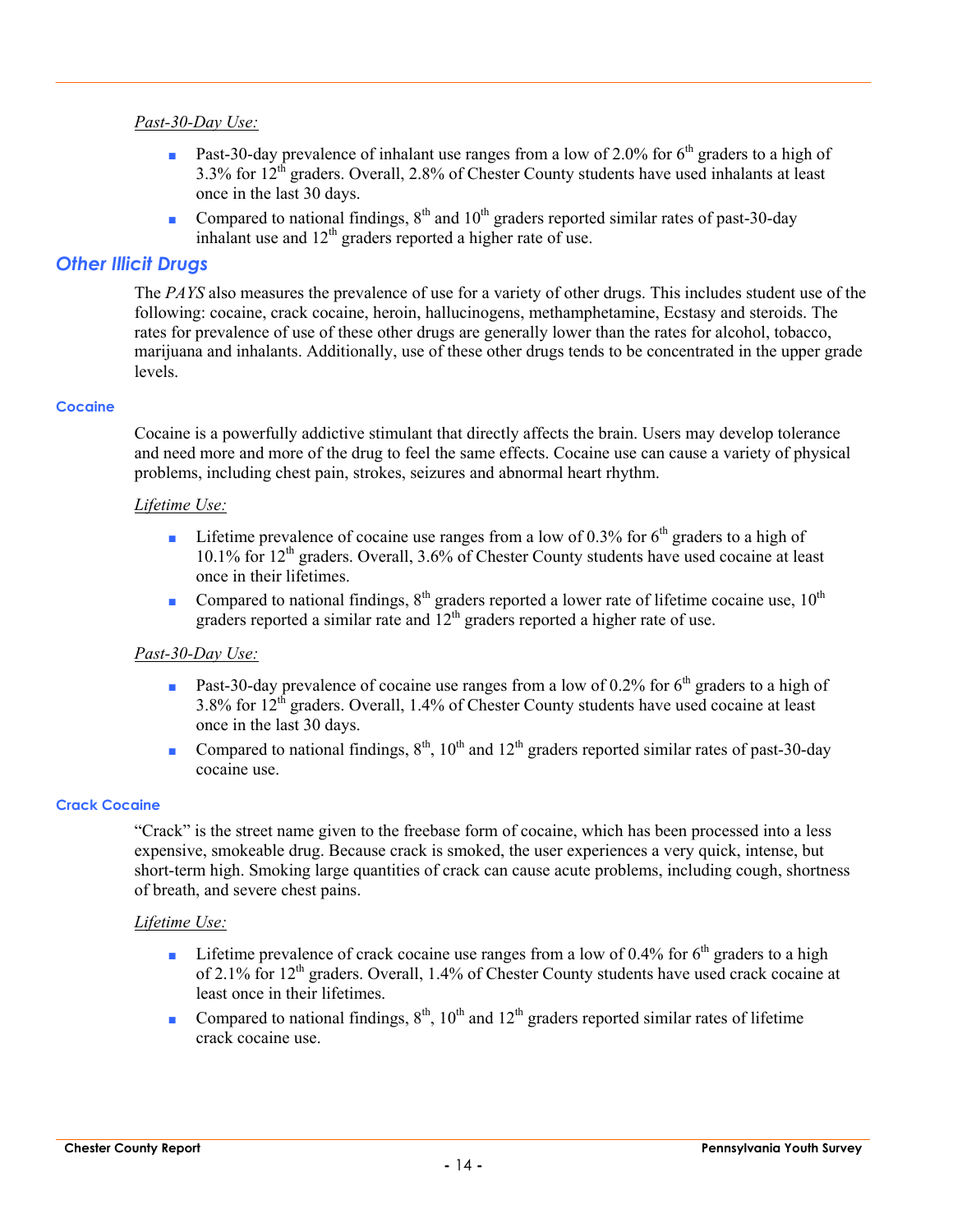#### *Past-30-Day Use:*

- **•** Past-30-day prevalence of crack cocaine use ranges from a low of 0.2% for  $6<sup>th</sup>$  graders to a high of  $1.2\%$  for  $10^{th}$  graders. Overall, 0.7% of Chester County students have used crack cocaine at least once in the last 30 days.
- Compared to national findings,  $8<sup>th</sup>$ ,  $10<sup>th</sup>$  and  $12<sup>th</sup>$  graders reported similar rates of past-30-day crack cocaine use.

#### **Heroin**

Heroin is a highly addictive drug with rapid effects. Processed from morphine, heroin is usually injected, snorted or smoked. Physical dependence on the drug often develops among users. Long-term health problems caused by heroin use include collapsed veins, kidney or liver disease and bacterial infections.

#### *Lifetime Use:*

- **•** Lifetime prevalence of heroin use ranges from a low of 0.1% for  $6<sup>th</sup>$  graders to a high of 1.6% for  $10<sup>th</sup>$  and  $12<sup>th</sup>$  graders. Overall,  $1.0\%$  of Chester County students have used heroin at least once in their lifetimes.
- Compared to national findings,  $8<sup>th</sup>$ ,  $10<sup>th</sup>$  and  $12<sup>th</sup>$  graders reported similar rates of lifetime heroin use.

#### *Past-30-Day Use:*

- **•** Past-30-day prevalence of heroin use ranges from a low of 0.1% for  $6<sup>th</sup>$  graders to a high of 0.9% for  $12<sup>th</sup>$  graders. Overall, 0.5% of Chester County students have used heroin at least once in the last 30 days.
- Compared to national findings,  $8<sup>th</sup>$ ,  $10<sup>th</sup>$  and  $12<sup>th</sup>$  graders reported similar rates of past-30-day heroin use.

#### **Hallucinogens**

Hallucinogenic drugs can have short- and long-term effects on perception and mood. For instance, users of LSD, the most potent mood- and perception-altering drug, may have unpredictable experiences (known as "trips") ranging from pleasant hallucinations to terrifying thoughts and feelings. LSD can also cause physical complications, including increased blood pressure and heart rate, dizziness, loss of appetite, nausea and numbness. For the purposes of the *PAYS*, hallucinogens were defined as "hallucinogens (acid, LSD, and 'shrooms)."

#### *Lifetime Use:*

- **•** Lifetime prevalence of hallucinogen use ranges from a low of 0.3% for  $6<sup>th</sup>$  graders to a high of 12.8% for 12<sup>th</sup> graders. Overall, 4.8% of Chester County students have used hallucinogens at least once in their lifetimes.
- Compared to national findings,  $8<sup>th</sup>$  graders reported a lower rate of lifetime hallucinogen use,  $10<sup>th</sup>$  graders reported the same rate and  $12<sup>th</sup>$  graders reported a higher rate of use.

#### *Past-30-Day Use:*

- **•** Past-30-day prevalence of hallucinogen use ranges from a low of 0.2% for  $6<sup>th</sup>$  graders to a high of 5.7% for 12<sup>th</sup> graders. Overall, 2.1% of Chester County students have used hallucinogens at least once in the last 30 days.
- Compared to national findings,  $8<sup>th</sup>$  and  $10<sup>th</sup>$  graders reported similar rates of past-30-day hallucinogen use and  $12<sup>th</sup>$  graders reported a higher rate of use.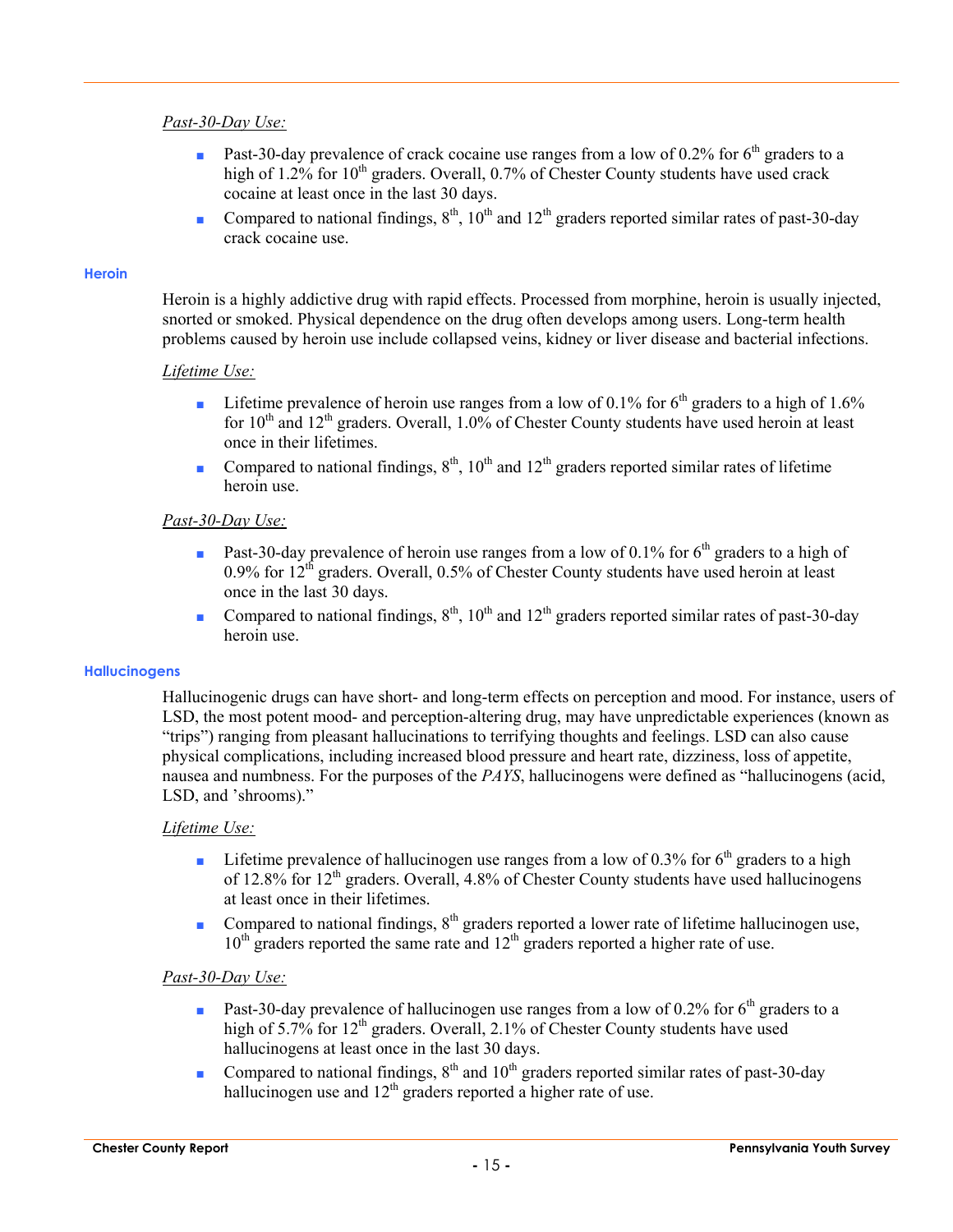#### **Methamphetamine**

Methamphetamine is a highly addictive stimulant with effects similar to cocaine. Use of methamphetamine can cause physical and psychological problems, such as rapid or irregular heart rate, increased blood pressure, anxiety and insomnia.

#### *Lifetime Use:*

- **•** Lifetime prevalence of methamphetamine use ranges from a low of 0.2% for  $6<sup>th</sup>$  graders to a high of 2.5% for 12<sup>th</sup> graders. Overall, 1.4% of Chester County students have used methamphetamine at least once in their lifetimes.
- Compared to national findings,  $8<sup>th</sup>$ ,  $10<sup>th</sup>$  and  $12<sup>th</sup>$  graders reported similar rates of lifetime methamphetamine use.

#### *Past-30-Day Use:*

- **•** Past-30-day prevalence of methamphetamine use ranges from a low of 0.1% for  $6<sup>th</sup>$  graders to a high of  $1.1\%$  for  $12<sup>th</sup>$  graders. Overall, 0.6% of Chester County students have used methamphetamine at least once in the last 30 days.
- Compared to national findings,  $8<sup>th</sup>$ ,  $10<sup>th</sup>$  and  $12<sup>th</sup>$  graders reported similar rates of past-30-day methamphetamine use.

#### **Ecstasy**

Ecstasy (also known as MDMA) has both stimulant and hallucinogenic effects. After showing an increase in use nationwide from 1998 to 2001, use of Ecstasy appears to have declined in recent years, while the proportion of young people perceiving it as dangerous has increased (Johnston et al., 2007).

#### *Lifetime Use:*

- **•** Lifetime prevalence of Ecstasy use ranges from a low of 0.2% for  $6<sup>th</sup>$  graders to a high of 7.4% for 12th graders. Overall, 2.9% of Chester County students have used Ecstasy at least once in their lifetimes.
- Compared to national findings,  $8<sup>th</sup>$ ,  $10<sup>th</sup>$  and  $12<sup>th</sup>$  graders reported similar rates of lifetime Ecstasy use.

#### *Past-30-Day Use:*

- **•** Past-30-day prevalence of Ecstasy use ranges from a low of 0.2% for  $6<sup>th</sup>$  graders to a high of  $3.2\%$  for  $12<sup>th</sup>$  graders. Overall,  $1.3\%$  of Chester County students have used Ecstasy at least once in the last 30 days.
- Compared to national findings,  $8<sup>th</sup>$ ,  $10<sup>th</sup>$  and  $12<sup>th</sup>$  graders reported similar rates of past-30-day Ecstasy use.

#### **Steroids**

The primary use for steroids in humans is to raise inadequate levels of testosterone. However, some athletes misuse the drug to "improve" their appearance or athletic performance. Improper use of steroids can prematurely stop the lengthening of bones as well as cause infertility and liver tumors.

#### *Lifetime Use:*

**•** Lifetime prevalence of steroid use ranges from a low of 1.0% for  $6<sup>th</sup>$  graders to a high of 1.8% for  $12<sup>th</sup>$  graders. Overall, 1.4% of Chester County students have used steroids at least once in their lifetimes.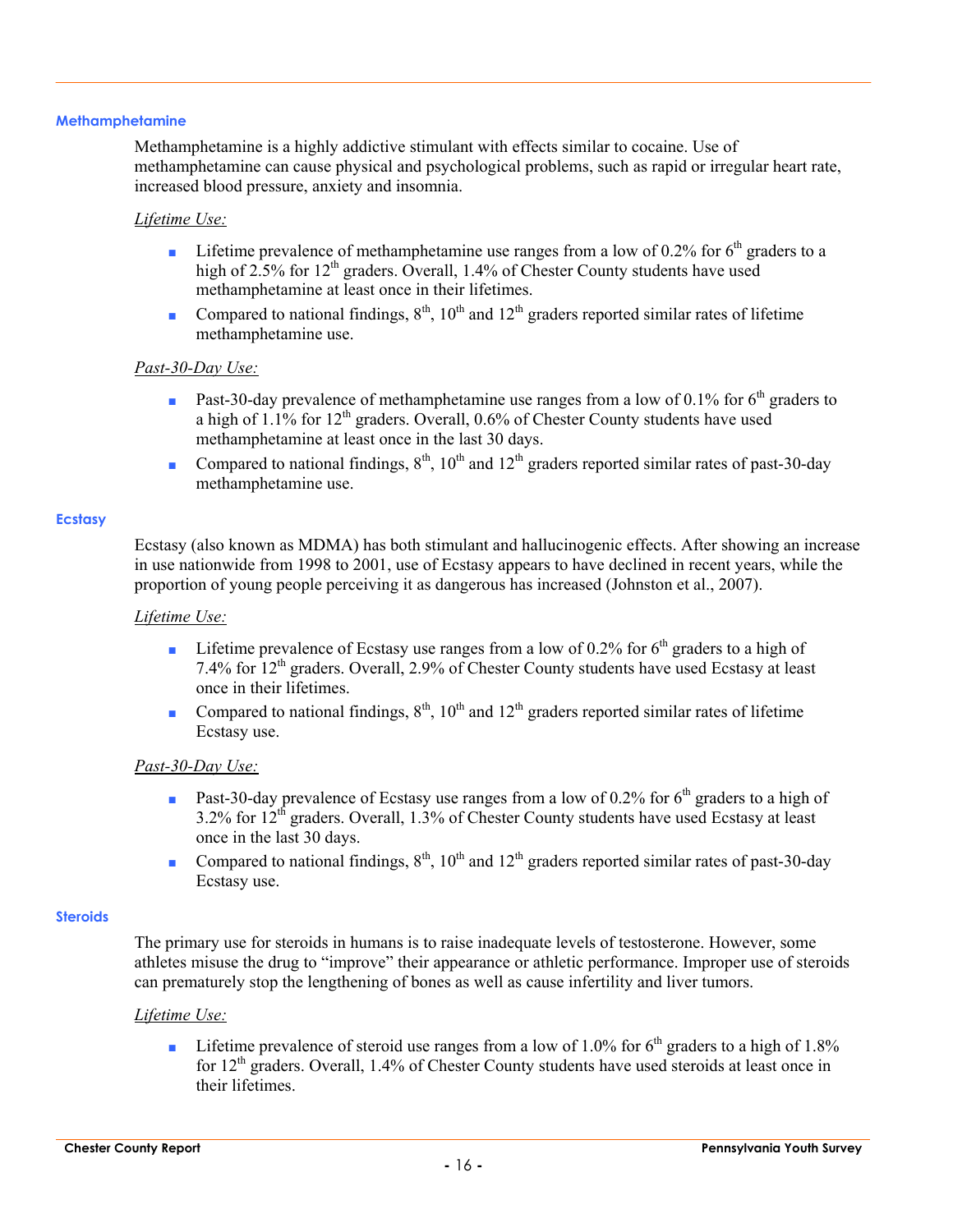■ Compared to national findings,  $8<sup>th</sup>$ ,  $10<sup>th</sup>$  and  $12<sup>th</sup>$  graders reported similar rates of lifetime steroid use.

#### *Past-30-Day Use:*

- **Past-30-day prevalence of steroid use ranges from a low of 0.3% for 6<sup>th</sup> graders to a high of** 1.2% for  $12^{th}$  graders. Overall, 0.7% of Chester County students have used steroids at least once in the last 30 days.
- Compared to national findings,  $8<sup>th</sup>$ ,  $10<sup>th</sup>$  and  $12<sup>th</sup>$  graders reported similar rates of past-30-day steroid use.

#### **Any Illicit Drug (Other than Marijuana)**

The final ATOD indicator reports on the use of any illicit drug other than marijuana. This drug combination rate—which includes use of one or more of the following drugs: inhalants, cocaine, crack cocaine, heroin, hallucinogens, methamphetamine, Ecstasy and steroids provides prevention planners with an overall indicator of so-called "hard" drug use. Marijuana use is excluded from this index because the higher prevalence of marijuana use tends to obscure the presence or absence of the other drugs. In other words, an indicator of



"Any Illicit Drug Use (*Including* Marijuana)" primarily measures marijuana use. Direct comparisons to *Monitoring the Future* results are not available for this measure.

#### *Lifetime Use:*

**•** Lifetime prevalence of any illicit drug (other than marijuana) use ranges from a low of  $6.9\%$ for  $6<sup>th</sup>$  graders to a high of 22.6% for 12<sup>th</sup> graders. Overall, 13.5% of Chester County students have used any illicit drug (other than marijuana) at least once in their lifetimes.

#### *Past-30-Day Use:*

■ Past-30-day prevalence of any illicit drug (other than marijuana) use ranges from a low of 2.4% for  $6<sup>th</sup>$  graders to a high of 11.0% for 12<sup>th</sup> graders. Overall, 5.7% of Chester County students have used any illicit drug (other than marijuana) at least once in the last 30 days.

#### *Prescription Drugs*

In recent years the nonmedical use of prescription drugs has emerged as a major public health issue. Both the *National Survey on Drug Use and Health* (Substance Abuse and Mental Health Services Administration, 2003) and the *Monitoring the Future* study (Johnston et al., 2007), two major sources of youth drug abuse prevalence data, have reported increases in the unauthorized use of prescription drugs. This trend is particularly troubling given the adverse health consequences related to prescription drug abuse, which include addiction, physical dependence and the possibility of overdose.

Despite these concerns, the research community is still in the early stages of developing survey methods that can accurately measure the prevalence of prescription drug abuse. If anonymity is ensured, most students will honestly and accurately report their use of alcohol, tobacco, marijuana and other easily recognized categories of illicit drugs. The measurement of prescription drug use, however, is more complex. There are many prescription medicines that are subject to abuse, making it impossible to present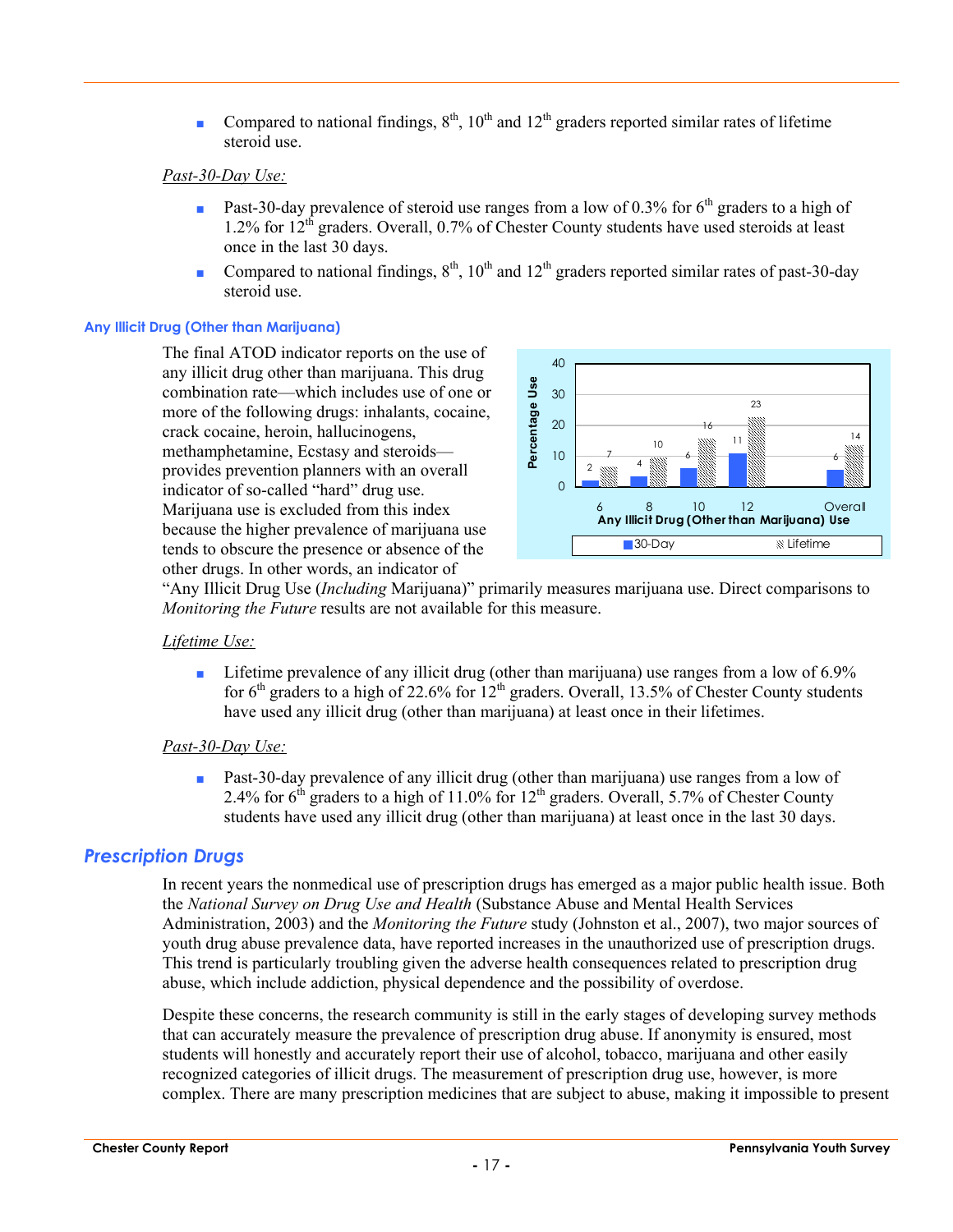an exhaustive list. Also, respondents may have difficulty identifying the names of prescription drugs they have used, and they may have difficulty distinguishing between prescription and over-the-counter medications.

With these challenges in mind, the *PAYS* includes 12 questions designed to measure prevalence-of-use rates across four prescription drug categories: amphetamines, sedatives, tranquilizers, and narcotics other than heroin. Results for Chester County are presented in Tables 5, 6 and 7.

#### **Amphetamines**

Lifetime, past-12-month, and past-30-day prevalence of amphetamine use was measured using this survey question:

Amphetamines have been prescribed by doctors to help people lose weight or to give people more energy. They are sometimes called uppers, ups, speed, bennies, dexies, pep pills, and diet pills. Drugstores are not supposed to sell them without a prescription from a doctor. Amphetamines do NOT include any nonprescription drugs, such as over-the-counter diet pills (like Dexatrim<sup>®</sup>) or stay-awake pills (like No-Doz<sup>®</sup>), or any mail-order drugs. On how many occasions (if any) have you taken amphetamines on your own that is, without a doctor telling you to take them?

#### *Lifetime Use:*

- **•** Lifetime prevalence of amphetamine use ranges from a low of 1.2% for  $6<sup>th</sup>$  graders to a high of 10.9% for  $12<sup>th</sup>$  graders. Overall, 5.2% of Chester County students have used amphetamines at least once in their lifetimes.
- Compared to national findings,  $8<sup>th</sup>$  and  $10<sup>th</sup>$  graders reported lower rates of lifetime amphetamine use and  $12<sup>th</sup>$  graders reported a similar rate of use.

#### *Past-12-Month Use:*

- **•** Past-12-month prevalence of amphetamine use ranges from a low of 0.6% for 6<sup>th</sup> graders to a high of 8.6% for 12<sup>th</sup> graders. Overall, 3.9% of Chester County students have used amphetamines at least once in the last 12 months.
- Compared to national findings,  $8<sup>th</sup>$  and  $10<sup>th</sup>$  graders reported lower rates of past-12-month amphetamine use and  $12<sup>th</sup>$  graders reported a similar rate of use.

#### *Past-30-Day Use:*

- **•** Past-30-day prevalence of amphetamine use ranges from a low of 0.4% for 6<sup>th</sup> graders to a high of 4.6% for  $12<sup>th</sup>$  graders. Overall, 2.1% of Chester County students have used amphetamines at least once in the last 30 days.
- Compared to national findings,  $8<sup>th</sup>$ ,  $10<sup>th</sup>$  and  $12<sup>th</sup>$  graders reported similar rates of past-30-day amphetamine use.

#### **Sedatives**

Lifetime, past-12-month, and past-30-day prevalence of sedative use was measured using this survey question:

Sedatives, including barbiturates, are sometimes prescribed by doctors to help people relax or get to sleep. They are sometimes called downs or downers, and include phenobarbital, Tuinal, Nembutal, and Seconal. On how many occasions (if any) have you taken sedatives on your own—that is, without a doctor telling you to take them?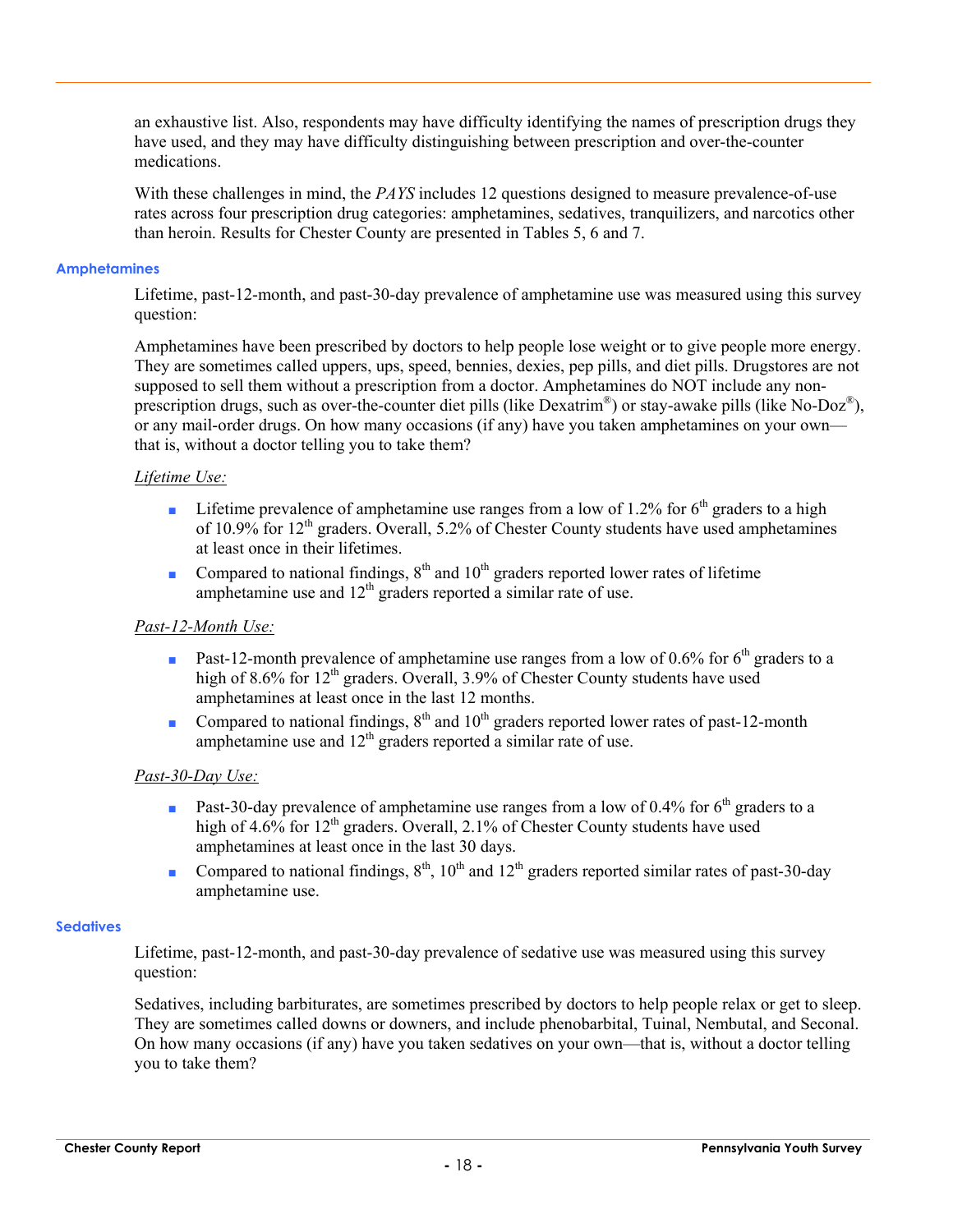#### *Lifetime Use:*

- **•** Lifetime prevalence of sedative use ranges from a low of 1.1% for  $6<sup>th</sup>$  graders to a high of 11.0% for  $12^{th}$  graders. Overall, 5.7% of Chester County students have used sedatives at least once in their lifetimes.
- Compared to national findings,  $12<sup>th</sup>$  graders reported a similar rate of lifetime sedative use.

#### *Past-12-Month Use:*

- **•** Past-12-month prevalence of sedative use ranges from a low of 0.6% for  $6<sup>th</sup>$  graders to a high of 7.9% for  $12<sup>th</sup>$  graders. Overall, 4.1% of Chester County students have used sedatives at least once in the last 12 months.
- Compared to national findings,  $12<sup>th</sup>$  graders reported a similar rate of past-12-month sedative use.

#### *Past-30-Day Use:*

- **•** Past-30-day prevalence of sedative use ranges from a low of 0.3% for  $6<sup>th</sup>$  graders to a high of 3.9% for 12th graders. Overall, 2.0% of Chester County students have used sedatives at least once in the last 30 days.
- Compared to national findings,  $12<sup>th</sup>$  graders reported a similar rate of past-30-day sedative use.

#### **Tranquilizers**

Lifetime, past-12-month, and past-30-day prevalence of tranquilizer use was measured using this survey question:

Tranquilizers are sometimes prescribed by doctors to calm people down, quiet their nerves, or relax their muscles. Librium, Valium, and Xanax are all tranquilizers. On how many occasions (if any) have you taken tranquilizers on your own—that is, without a doctor telling you to take them?

#### *Lifetime Use:*

- **•** Lifetime prevalence of tranquilizer use ranges from a low of 0.7% for  $6<sup>th</sup>$  graders to a high of 11.3% for 12<sup>th</sup> graders. Overall, 4.4% of Chester County students have used tranquilizers at least once in their lifetimes.
- Compared to national findings,  $8<sup>th</sup>$  and  $10<sup>th</sup>$  graders reported lower rates of lifetime tranquilizer use and  $12<sup>th</sup>$  graders reported a similar rate of use.

#### *Past-12-Month Use:*

- **•** Past-12-month prevalence of tranquilizer use ranges from a low of 0.5% for 6<sup>th</sup> graders to a high of 8.8% for 12<sup>th</sup> graders. Overall, 3.4% of Chester County students have used tranquilizers at least once in the last 12 months.
- Compared to national findings,  $8<sup>th</sup>$  and  $10<sup>th</sup>$  graders reported similar rates of past-12-month tranquilizer use and  $12<sup>th</sup>$  graders reported a higher rate of use.

#### *Past-30-Day Use:*

**Past-30-day prevalence of tranquilizer use ranges from a low of 0.3% for 6<sup>th</sup> graders to a high** of 4.9% for  $12<sup>th</sup>$  graders. Overall, 1.9% of Chester County students have used tranquilizers at least once in the last 30 days.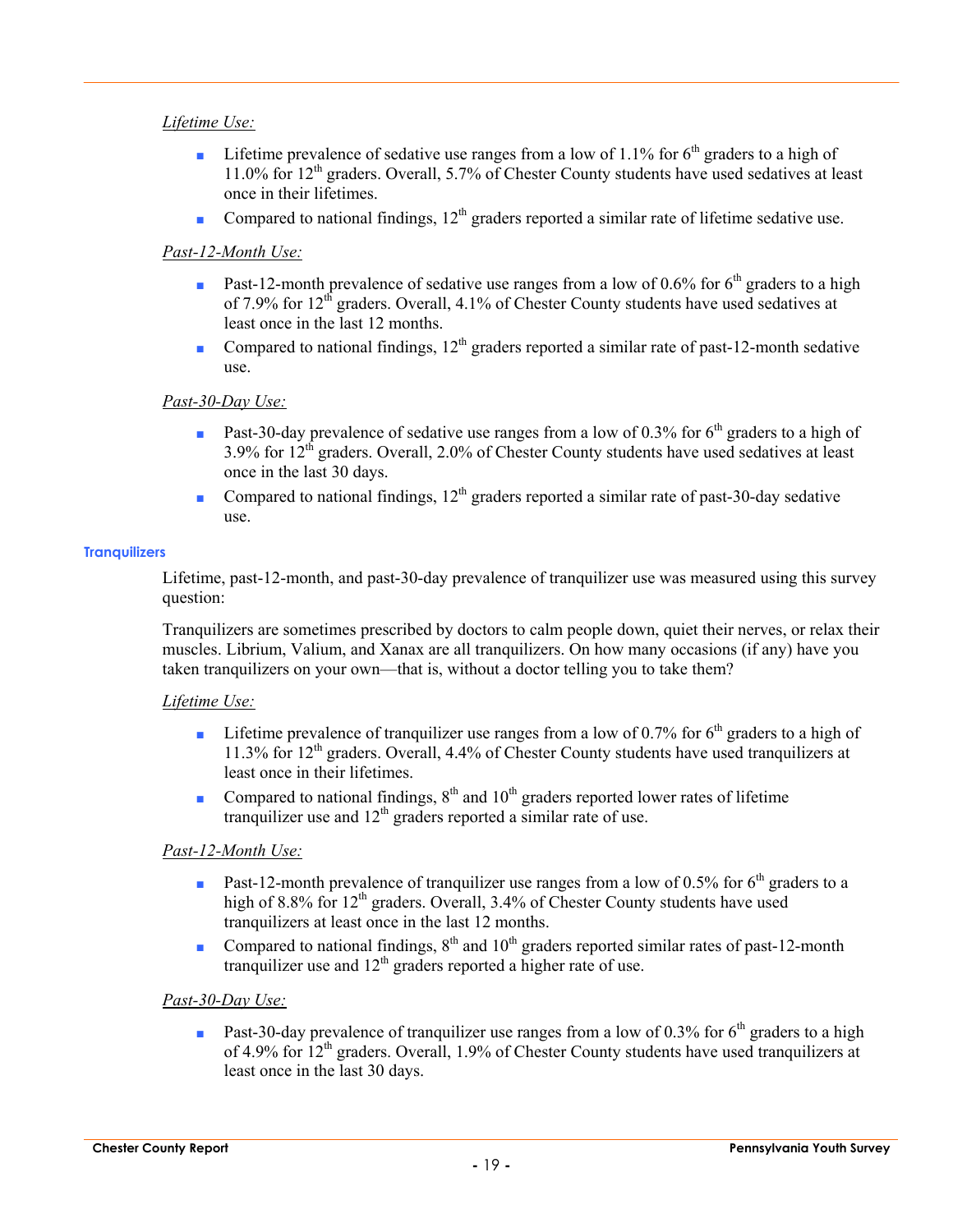■ Compared to national findings,  $8<sup>th</sup>$  and  $10<sup>th</sup>$  graders reported similar rates of past-30-day tranquilizer use and  $12<sup>th</sup>$  graders reported a higher rate of use.

#### **Narcotics Other Than Heroin**

Lifetime, past-12-month, and past-30-day prevalence of use of narcotics other than heroin was measured using this survey question:

There are a number of narcotics other than heroin, such as methadone, opium, morphine, codeine, Demerol, Vicodin, OxyContin, and Percocet. These are sometimes prescribed by doctors. On how many occasions (if any) have you taken narcotics other than heroin on your own—that is, without a doctor telling you to take them?

#### *Lifetime Use:*

- **■** Lifetime prevalence of other narcotic use ranges from a low of 0.4% for  $6<sup>th</sup>$  graders to a high of  $16.7\%$  for  $12<sup>th</sup>$  graders. Overall, 6.1% of Chester County students have used other narcotics at least once in their lifetimes.
- Compared to national findings,  $12<sup>th</sup>$  graders reported a higher rate of lifetime other narcotic use.

#### *Past-12-Month Use:*

- **Past-12-month prevalence of other narcotic use ranges from a low of 0.3% for 6<sup>th</sup> graders to a** high of 12.8% for 12<sup>th</sup> graders. Overall, 4.8% of Chester County students have used other narcotics at least once in the last 12 months.
- Compared to national findings,  $12<sup>th</sup>$  graders reported a higher rate of past-12-month other narcotic use.

#### *Past-30-Day Use:*

- **Past-30-day prevalence of other narcotic use ranges from a low of 0.2% for 6<sup>th</sup> graders to a** high of  $6.6\%$  for  $12<sup>th</sup>$  graders. Overall, 2.5% of Chester County students have used other narcotics at least once in the last 30 days.
- Compared to national findings,  $12<sup>th</sup>$  graders reported a higher rate of past-30-day other narcotic use.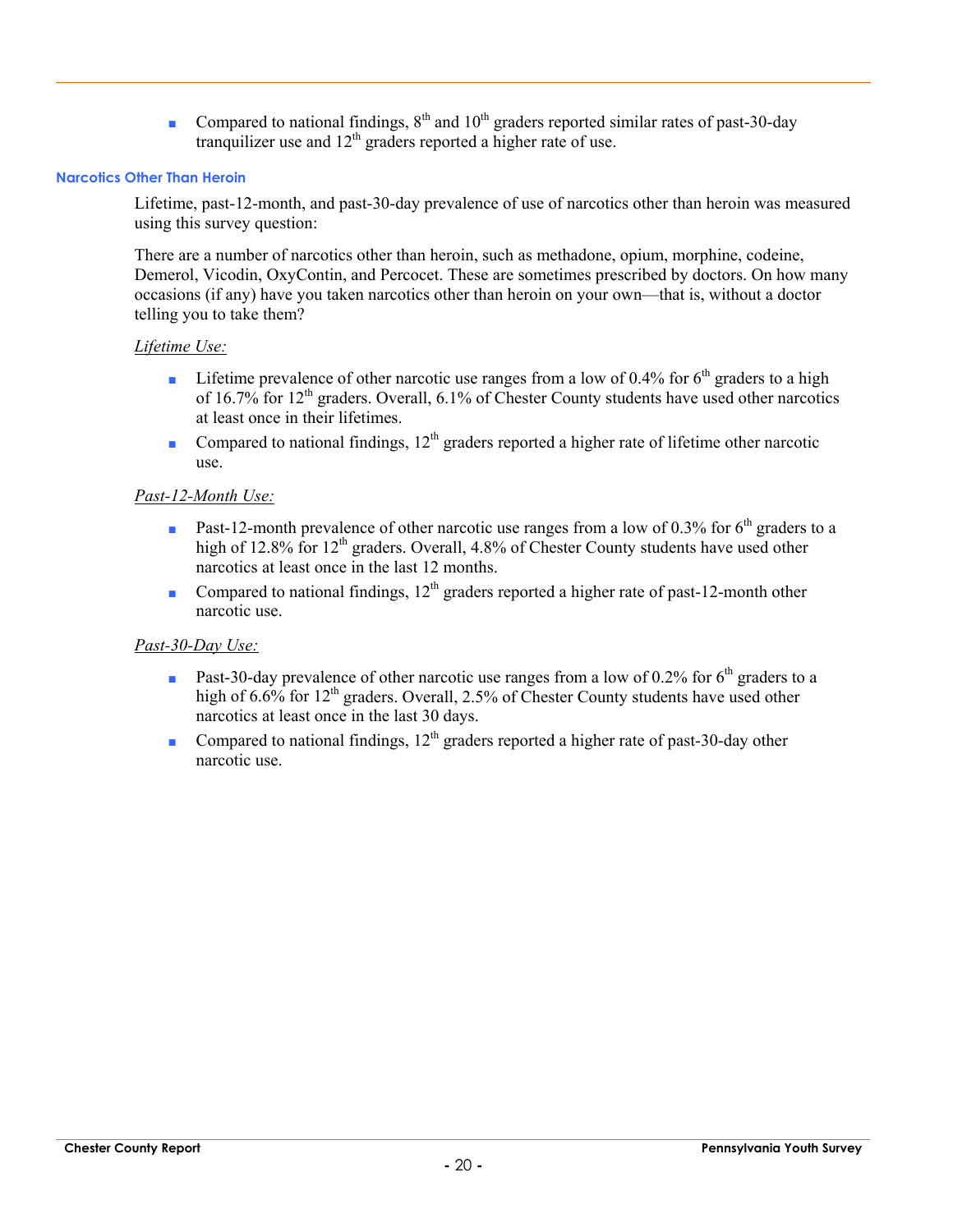#### **Table 5. Lifetime Nonmedical Prescription Drug Use**

|                        |                         | <b>Monitoring the</b><br>Future <sup>1</sup> |                         |                                       |                          |                          |                          |                 |                          |                          |                       |
|------------------------|-------------------------|----------------------------------------------|-------------------------|---------------------------------------|--------------------------|--------------------------|--------------------------|-----------------|--------------------------|--------------------------|-----------------------|
|                        | 6 <sup>th</sup><br>$\%$ | 7 <sup>th</sup><br>$\%$                      | 8 <sup>th</sup><br>$\%$ | 9 <sub>th</sub><br>$\%$               | 10 <sup>th</sup><br>$\%$ | 11 <sup>th</sup><br>$\%$ | 12 <sup>th</sup><br>$\%$ | Overall<br>$\%$ | 8 <sup>th</sup><br>$\%$  | 10 <sup>th</sup><br>$\%$ | 12 <sup>th</sup><br>% |
| <b>Amphetamines</b>    | 1.2                     | $\hspace{0.05cm} \dashv$                     | 2.7                     | $\overline{\phantom{a}}$              | 6.5                      | $\overline{\phantom{a}}$ | 10.9                     | 5.2             | 6.5                      | l 1.1                    | 11.4                  |
| <b>Sedatives</b>       | 1.1                     | $\hspace{0.05cm} \ldots$                     | 3.6                     | $\overline{\phantom{a}}$              | 7.8                      | $\overline{\phantom{a}}$ | 1.0                      | 5.7             | $\overline{\phantom{a}}$ | $-$                      | 9.3                   |
| <b>Tranquilizers</b>   | 0.7                     | $\overline{\phantom{m}}$                     | $\mathsf{I}$ .4         | $\hspace{0.05cm}$ – $\hspace{0.05cm}$ | 5.4                      | $\overline{\phantom{m}}$ | 11.3                     | 4.4             | 3.9                      | 7.4                      | 9.5                   |
| <b>Other Narcotics</b> | 0.4                     | $\qquad \qquad -$                            | $\overline{1.3}$        | $\hspace{0.05cm}$                     | 7.8                      | $\overline{\phantom{a}}$ | 16.7                     | 6.              | $\qquad \qquad -$        | $-$                      | 13.1                  |

Note: The symbol "--" indicates that data are not available because students were not surveyed, the drug was not included in the survey, or a comparable<br>aggregate calculation was not available. Monitoring the Future data i 1 Johnston et al., (2007).

### **Table 6. Past-12-Month Nonmedical Prescription Drug Use**

|                        | <b>Chester County</b>   |                         |                         |                          |                          |                          |                          |                 |                         |                          |                          |  |  |
|------------------------|-------------------------|-------------------------|-------------------------|--------------------------|--------------------------|--------------------------|--------------------------|-----------------|-------------------------|--------------------------|--------------------------|--|--|
|                        | 6 <sup>th</sup><br>$\%$ | 7 <sup>th</sup><br>$\%$ | 8 <sup>th</sup><br>$\%$ | 9 <sub>th</sub><br>$\%$  | 10 <sup>th</sup><br>$\%$ | 11 <sup>th</sup><br>$\%$ | 12 <sup>th</sup><br>$\%$ | Overall<br>$\%$ | 8 <sup>th</sup><br>$\%$ | 10 <sup>th</sup><br>$\%$ | 12 <sup>th</sup><br>$\%$ |  |  |
| <b>Amphetamines</b>    | 0.6                     | $\hspace{0.05cm}$       | $\overline{.7}$         | $--$                     | 5.3                      | $-$                      | 8.6                      | 3.9             | 4.2                     | 8.0                      | 7.5                      |  |  |
| <b>Sedatives</b>       | 0.6                     | $-$                     | 2.3                     | $\equiv$                 | 5.8                      | $\qquad \qquad -$        | 7.9                      | 4.1             | --                      | $\hspace{0.05cm}$        | 6.2                      |  |  |
| <b>Tranquilizers</b>   | 0.5                     | $--$                    | 0.9                     | $\overline{\phantom{a}}$ | 4.3                      | $\equiv$                 | 8.8                      | 3.4             | 2.4                     | 5.3                      | 6.2                      |  |  |
| <b>Other Narcotics</b> | 0.3                     | $\qquad \qquad -$       | 1.1                     | $\hspace{0.05cm} \dashv$ | 6.3                      | $-$                      | 12.8                     | 4.8             | --                      | $\hspace{0.05cm}$        | 9.2                      |  |  |

Note: The symbol "--" indicates that data are not available because students were not surveyed, the drug was not included in the survey, or a comparable aggregate calculation was not available. *Monitoring the Future* data are only available for 8th, 10th and 12th graders.

<sup>1</sup> Johnston et al. (2007).

#### **Table 7. Past-30-Day Nonmedical Prescription Drug Use**

|                        | <b>Monitoring the</b><br>Future <sup>1</sup> |                         |                         |                         |                          |                          |                          |              |                         |                          |                          |  |  |
|------------------------|----------------------------------------------|-------------------------|-------------------------|-------------------------|--------------------------|--------------------------|--------------------------|--------------|-------------------------|--------------------------|--------------------------|--|--|
|                        | 6 <sup>th</sup><br>$\%$                      | 7 <sup>th</sup><br>$\%$ | 8 <sup>th</sup><br>$\%$ | 9 <sub>th</sub><br>$\%$ | 10 <sup>th</sup><br>$\%$ | 11 <sup>th</sup><br>$\%$ | 12 <sup>th</sup><br>$\%$ | Overall<br>% | 8 <sup>th</sup><br>$\%$ | 10 <sup>th</sup><br>$\%$ | 12 <sup>th</sup><br>$\%$ |  |  |
| <b>Amphetamines</b>    | 0.4                                          | $-$                     | 0.8                     | $-$                     | 2.8                      | $-$                      | 4.6                      | 2.1          | 2.0                     | 4.0                      | 3.7                      |  |  |
| <b>Sedatives</b>       | 0.3                                          | $--$                    | 0.9                     | $\qquad \qquad -$       | 3.1                      | $\equiv$                 | 3.9                      | 2.0          | $- -$                   | $\qquad \qquad \qquad -$ | 2.7                      |  |  |
| <b>Tranquilizers</b>   | 0.3                                          | --                      | 0.5                     | $\equiv$                | 2.2                      | $\equiv$                 | 4.9                      | 1.9          | $\overline{1}$ .        | 2.6                      | 2.6                      |  |  |
| <b>Other Narcotics</b> | 0.2                                          | --                      | 0.6                     | $\hspace{0.05cm}$       | 3.3                      | $- -$                    | 6.6                      | 2.5          | $- -$                   | $- -$                    | 3.8                      |  |  |

Note: The symbol "--" indicates that data are not available because students were not surveyed, the drug was not included in the survey, or a comparable<br>aggregate calculation was not available. Monitoring the Future data a

1 Johnston et al. (2007).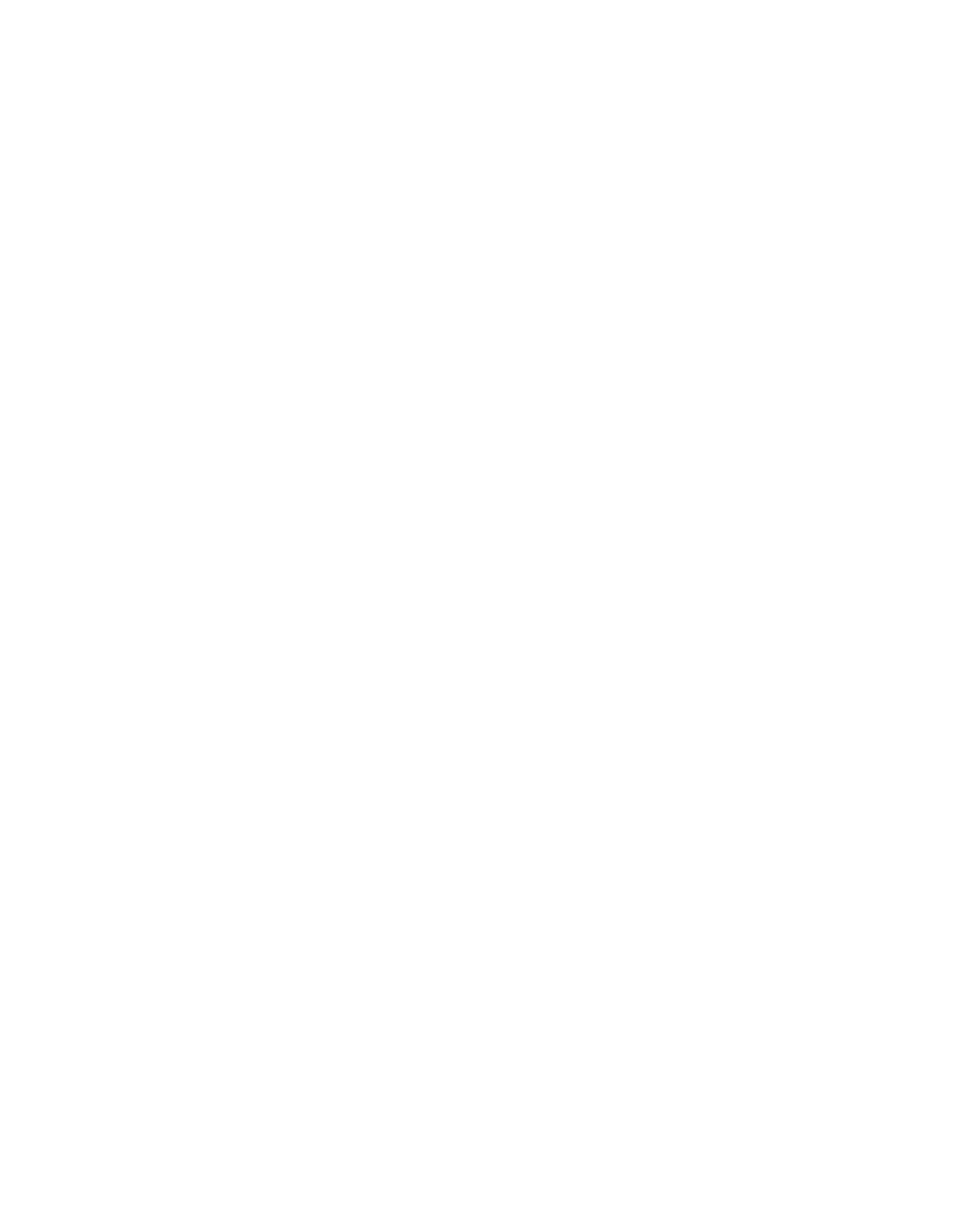## **Section 3 Other Antisocial Behaviors**

## **Introduction**

The *PAYS* also measures a series of seven other problem, or antisocial, behaviors—that is, behaviors that run counter to established norms of good behavior.

- Attacking Someone with Intent to Harm **Busended** Getting Suspended
- Attempting to Steal a Vehicle Selling Drugs
- 
- Being Drunk or High at School
- 
- 
- Being Arrested **Bringing a Weapon (Such as a Gun, Knife or** Club) to School

#### *Measurement*

As with alcohol, tobacco and other drug use, prevalence tables and graphs are employed to illustrate the percentages of students who reported other antisocial behaviors. For the first six other antisocial behaviors, prevalence rates are presented for the incidence of behavior over the past 12 months. For *Bringing a Weapon (Such as a Gun, Knife or Club) to School*, prevalence rates are reported for the past 30 days. In addition, frequency data for *Bringing a Weapon (Such as a Gun, Knife or Club) to School*, illustrating the number of occasions that students reported bringing a weapon to school within the past 30 days, are presented in Appendix A.

## **Results Summary**

#### *Overall Results*

Other antisocial behavior prevalence rates for the combined sample of  $6<sup>th</sup>$ ,  $8<sup>th</sup>$ ,  $10<sup>th</sup>$  and  $12<sup>th</sup>$  graders are presented in Graph 3, and in the overall results column of Table 8. Across all grades, 8.8% of students reported *Attacking Someone with Intent to Harm* in the past year, making it the most prevalent of the seven behaviors in Chester County. *Being Drunk or High at School* is the second most prevalent antisocial behavior, with 8.7% of Chester County students reporting having been drunk or high at school in the past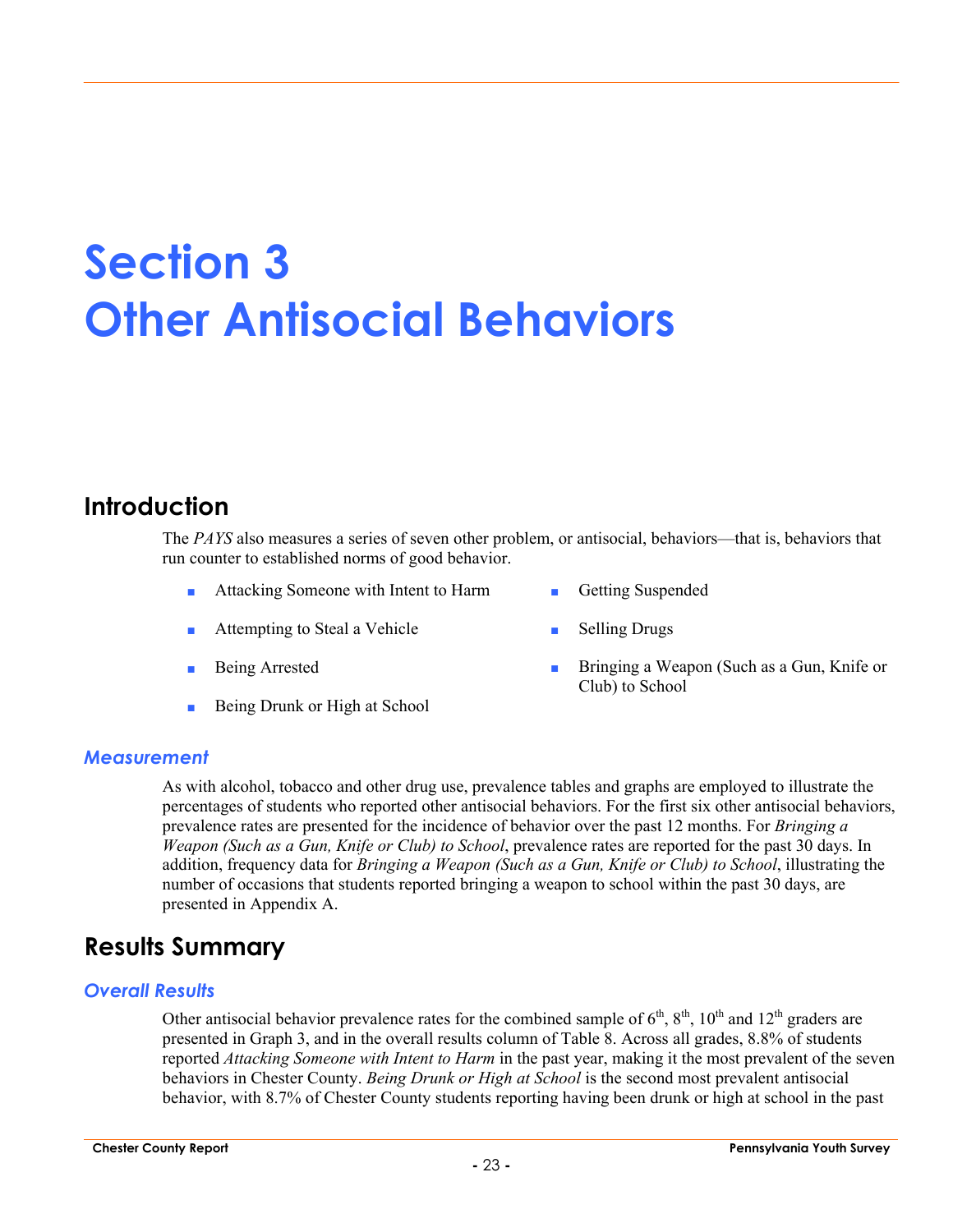year. Students in Chester County reported very low levels of participation in the following antisocial behaviors: *Being Arrested*, *Bringing a Weapon to School* and *Attempting to Steal a Vehicle*.



#### **Graph 3. Overall Prevalence of Other Antisocial Behaviors**

#### *Grade-Level Results*

Other antisocial behavior prevalence rates within individual grades are presented in Graph 4 and Table 8. In many communities, these behaviors reveal a complex pattern of changes across grades. Typically, reports of *Being Drunk or High at School* and *Selling Drugs* follow the ATOD model, with prevalence rates increasing through the upper grade levels. In contrast, reports of *Attacking Someone with Intent to Harm*, *Getting Suspended* and *Being Arrested* often peak in the late middle school or early high school years. Prevalence rates for *Attempting to Steal a Vehicle* and *Bringing a Weapon (Such as a Gun, Knife or Club) to School* are generally too low to allow meaningful comparisons across grade levels.



Prevention planners in Chester County should review the other antisocial behavior profiles within individual grades, with special attention toward behaviors that show a marked deviation from these patterns.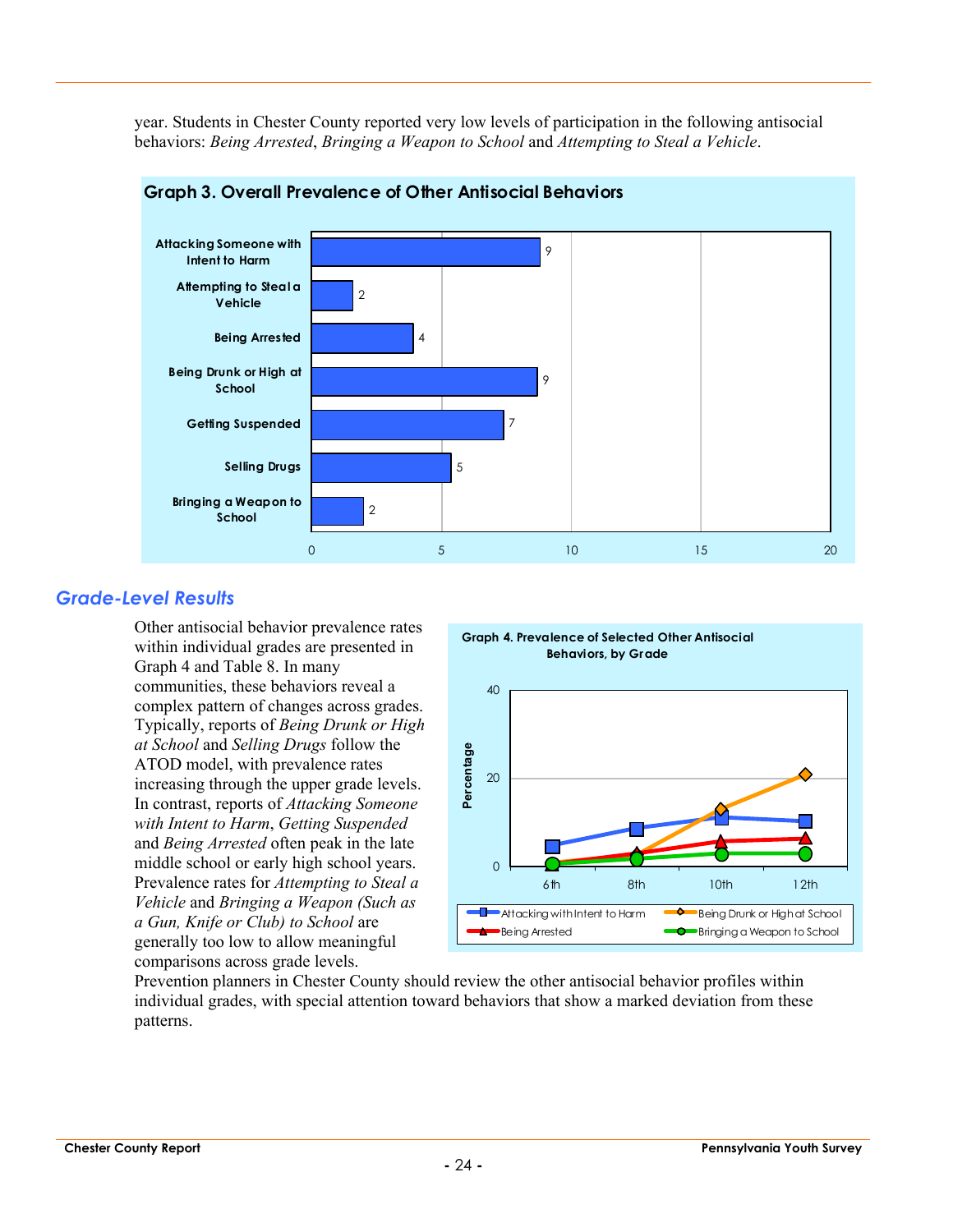| Table 8. Prevalence of Other Antisocial Benaviors, Chester County |                 |                   |                 |                   |                  |                          |                  |         |  |  |
|-------------------------------------------------------------------|-----------------|-------------------|-----------------|-------------------|------------------|--------------------------|------------------|---------|--|--|
|                                                                   | 6 <sup>th</sup> | 7 <sup>th</sup>   | 8 <sup>th</sup> | 9 <sub>th</sub>   | 10 <sup>th</sup> | 11 <sup>th</sup>         | 12 <sup>th</sup> | Overall |  |  |
|                                                                   | %               | $\%$              | %               | %                 | %                | $\%$                     | $\%$             | %       |  |  |
| Attacking Someone with Intent to Harm                             | 4.7             | $-$               | 8.6             | $-$               | 11.1             | $\overline{\phantom{a}}$ | 10.4             | 8.8     |  |  |
| Attempting to Steal a Vehicle                                     | 0.4             | $-$               | 1.5             | $- -$             | 1.8              | $\overline{\phantom{a}}$ | 2.6              | 1.6     |  |  |
| <b>Being Arrested</b>                                             | 0.4             | $\qquad \qquad -$ | 3.0             | $\qquad \qquad -$ | 5.6              | $\overline{\phantom{a}}$ | 6.4              | 3.9     |  |  |
| Being Drunk or High at School                                     | 0.7             | $\overline{a}$    | 2.7             | $\qquad \qquad -$ | 13.0             | $\overline{\phantom{a}}$ | 20.8             | 8.7     |  |  |
| <b>Getting Suspended</b>                                          | 3.6             | $\qquad \qquad -$ | 8.7             | $\qquad \qquad -$ | 8.3              | $\overline{\phantom{a}}$ | 8.8              | 7.4     |  |  |
| <b>Selling Drugs</b>                                              | 0.3             | $\overline{a}$    | 1.7             | $\overline{a}$    | 8.0              | $\overline{\phantom{a}}$ | 12.9             | 5.4     |  |  |
| Bringing a Weapon to School                                       | 0.5             | $-$               | 1.7             | $\overline{a}$    | 2.8              | $-$                      | 2.9              | 2.0     |  |  |
| Average                                                           | 1.5             | $\sim$ $\sim$     | 4.0             | $\sim$ $-$        | 7.2              | $\sim$ $\sim$            | 9.3              | 5.4     |  |  |

#### **Table 8. Prevalence of Other Antisocial Behaviors, Chester County**

### **Item-Level Results**

#### *Attacking Someone with Intent to Harm*

Attacking someone with intent to harm is measured by the question "How many times in the past year (12 months) have you attacked someone with the idea of seriously hurting them?" The question does not ask specifically about the use of a weapon; therefore, occurrences of physical fighting without weapons will be captured with this question.

- Prevalence rates for *Attacking Someone with Intent to Harm* range from a low of 4.7% among  $6<sup>th</sup>$  graders to a high of 11.1% among  $10^{th}$  graders.
- Overall, 8.8% of Chester County students reported having attacked someone with intent to harm in the past year.

#### *Attempting to Steal a Vehicle*

Vehicle theft is measured by the question "How many times in the past year (12 months) have you stolen or tried to steal a motor vehicle such as a car or motorcycle?"

- Prevalence rates for *Attempting to Steal a Vehicle* range from a low of 0.4% among  $6<sup>th</sup>$  graders to a high of 2.6% among  $12<sup>th</sup>$  graders.
- Overall, 1.6% of Chester County students reported having attempted to steal a vehicle in the past year. **Attempting to Steal a Vehicle**



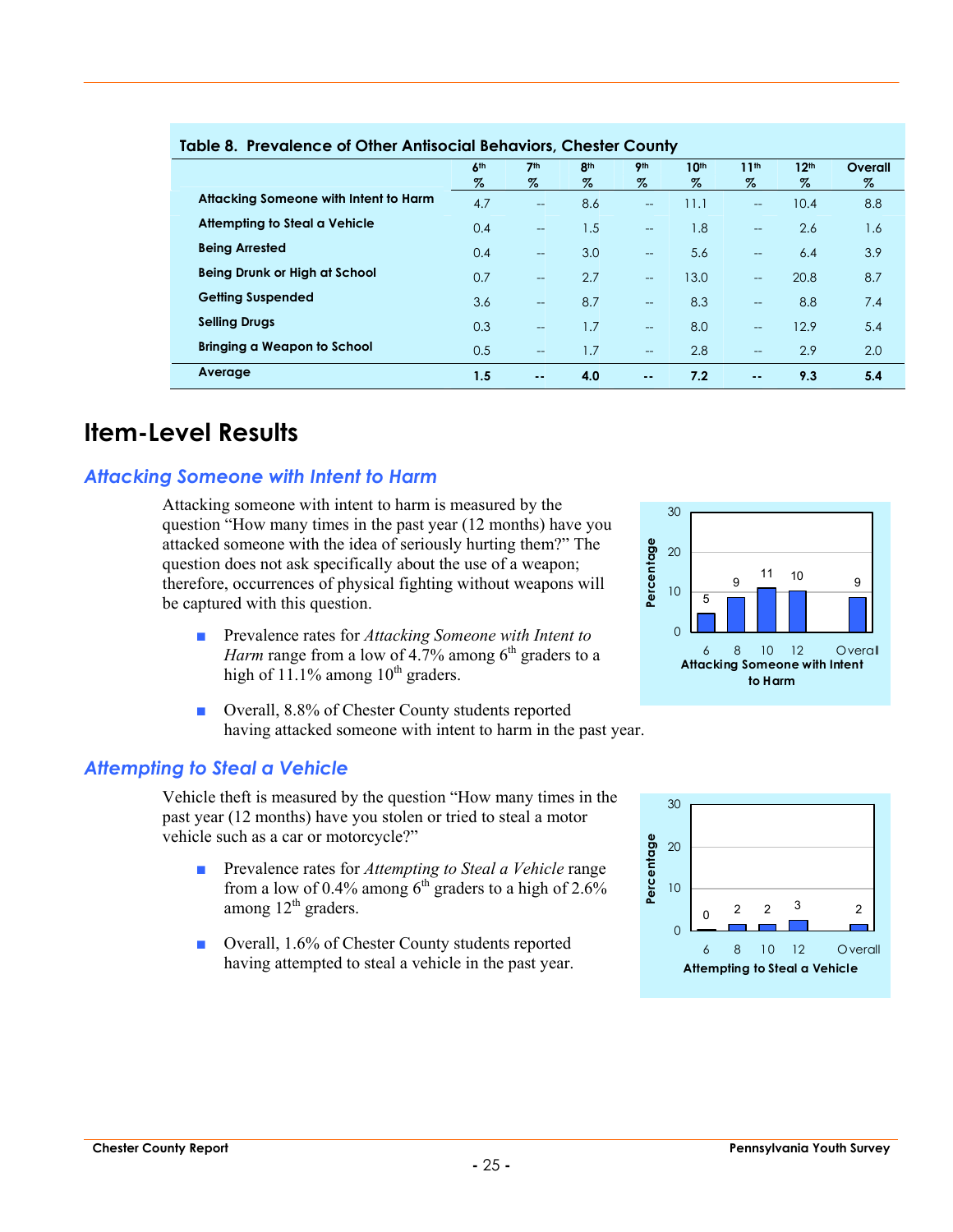### *Being Arrested*

Any student experience with being arrested is measured by the question "How many times in the past year (12 months) have you been arrested?" Note that the question does not define "arrested." Rather, it is left to the individual respondent to define. Some youths may define any contact with police as an arrest, while others may consider that only an official arrest justifies a positive answer to this question.

- Prevalence rates for *Being Arrested* range from a low of 0.4% among  $6<sup>th</sup>$  graders to a high of 6.4% among 12<sup>th</sup> graders.
- Overall, 3.9% of Chester County students reported having been arrested in the past year.

### *Being Drunk or High at School*

Having been drunk or high at school is measured by the question "How many times in the past year (12 months) have you been drunk or high at school?"

- Prevalence rates for *Being Drunk or High at School* range from a low of 0.7% among  $6<sup>th</sup>$  graders to a high of  $20.8\%$  among  $12<sup>th</sup>$  graders.
- Overall, 8.7% of Chester County students reported having been drunk or high at school in the past year.

#### *Getting Suspended*

Suspension is measured by the question "How many times in the past year (12 months) have you been suspended from school?" Note that the question does not define "suspension." Rather, it is left to the individual respondent to make that definition. School suspension rates vary substantially from district to district. Therefore, these rates should be interpreted by someone knowledgeable about local school suspension policy.

- Prevalence rates for *Getting Suspended* range from a low of 3.6% among  $6<sup>th</sup>$  graders to a high of 8.8% among 12<sup>th</sup> graders.
- Overall, 7.4% of Chester County students reported having been suspended in the past year.







30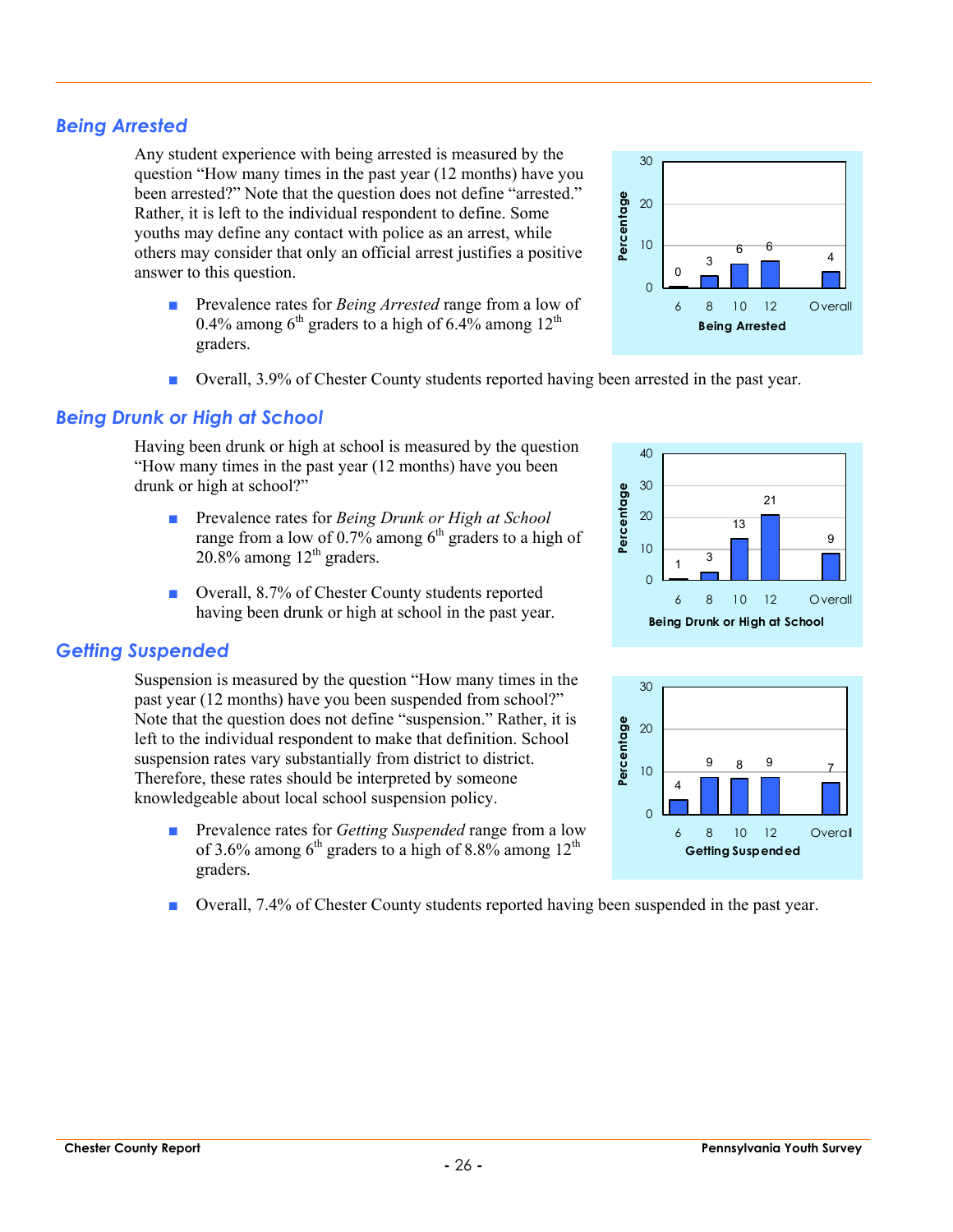#### *Selling Drugs*

Selling drugs is measured by the question "How many times in the past year (12 months) have you sold illegal drugs?" Note that the question asks about, but does not define or specify, "illegal drugs."

- Prevalence rates for *Selling Drugs* range from a low of 0.3% among  $6<sup>th</sup>$  graders to a high of 12.9% among 12<sup>th</sup> graders.
- Overall, 5.4% of Chester County students reported having sold drugs in the past year.

#### *Bringing a Weapon (Such as a Gun, Knife or Club) to School*

Bringing a weapon (such as a gun, knife or club) to school is measured by the question "How many times in the past 30 days have you brought a weapon (such as a gun, knife or club) to school?"

- Prevalence rates for *Bringing a Weapon to School* range from a low of 0.5% among  $6<sup>th</sup>$  graders to a high of 2.9% among  $12<sup>th</sup>$  graders.
- Overall, 2.0% of Chester County students reported having brought a weapon to school in the past 30 days.



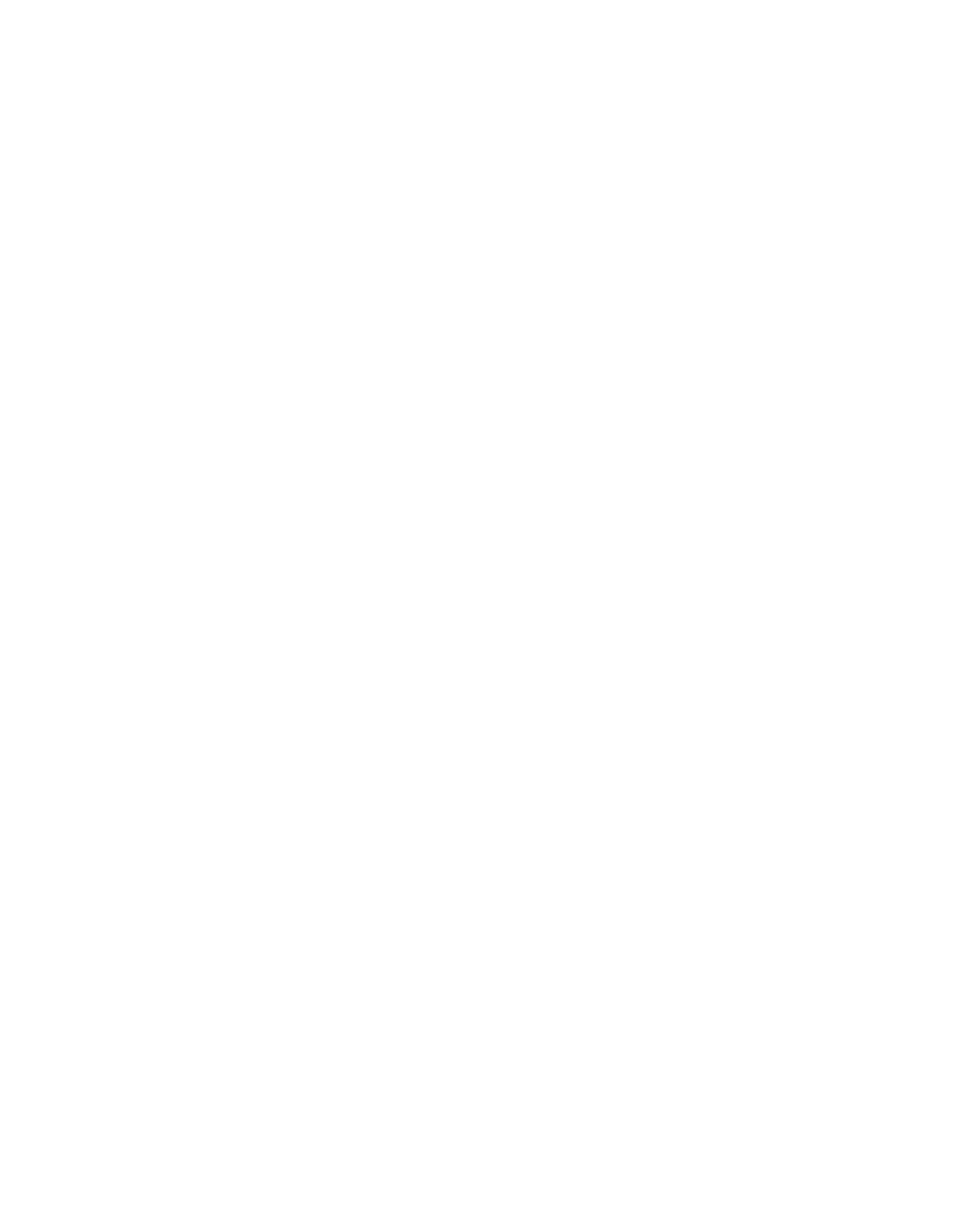## **Section 4 Special Topics**

## **Introduction**

The *PAYS* included questions on the following special topics: age of onset of ATOD use and other antisocial behavior, driving under the influence of alcohol or marijuana, willingness to try or use ATODs, gambling, symptoms of depression, and the frequency of having been threatened or attacked at school.

## **Age of Onset of ATOD Use and Other Antisocial Behavior**

Using age-of-initiation data to coordinate the timing of prevention efforts can be an important tool for maximizing program effectiveness. For example, programs delivered after the majority of potential drug users have already initiated the behavior may have limited impact. Alternatively, very early intervention might prove less effective because it is not close enough to the critical initiation period.

Chester County students were asked 10 questions about the age at which they first used ATODs and participated in other antisocial behaviors. The topics covered include: trying alcohol ("more than a sip or two"), drinking alcohol regularly ("at least once or twice a month"), smoking cigarettes, smoking marijuana, being suspended from school, being arrested, carrying a handgun, attacking someone with intent to harm, belonging to a gang, and gambling. Results for Chester County students are presented in Table 9.

While the average age of onset is typically lower in the earlier grades than it is in the later ones, this should not be interpreted as indicating that the younger cohorts are initiating substance use at an earlier age than the older cohorts did. Rather, the average age for each cohort increases as its members progress through school and more of them initiate experimentation with ATODs and engage in other antisocial behaviors. For this reason, the question "When do students first start using alcohol?" is best answered by examining the responses of students in the highest grade level surveyed because they can best reflect on their high school and/or middle school experiences and accurately report the age they first started using drugs or engaging in other antisocial behaviors.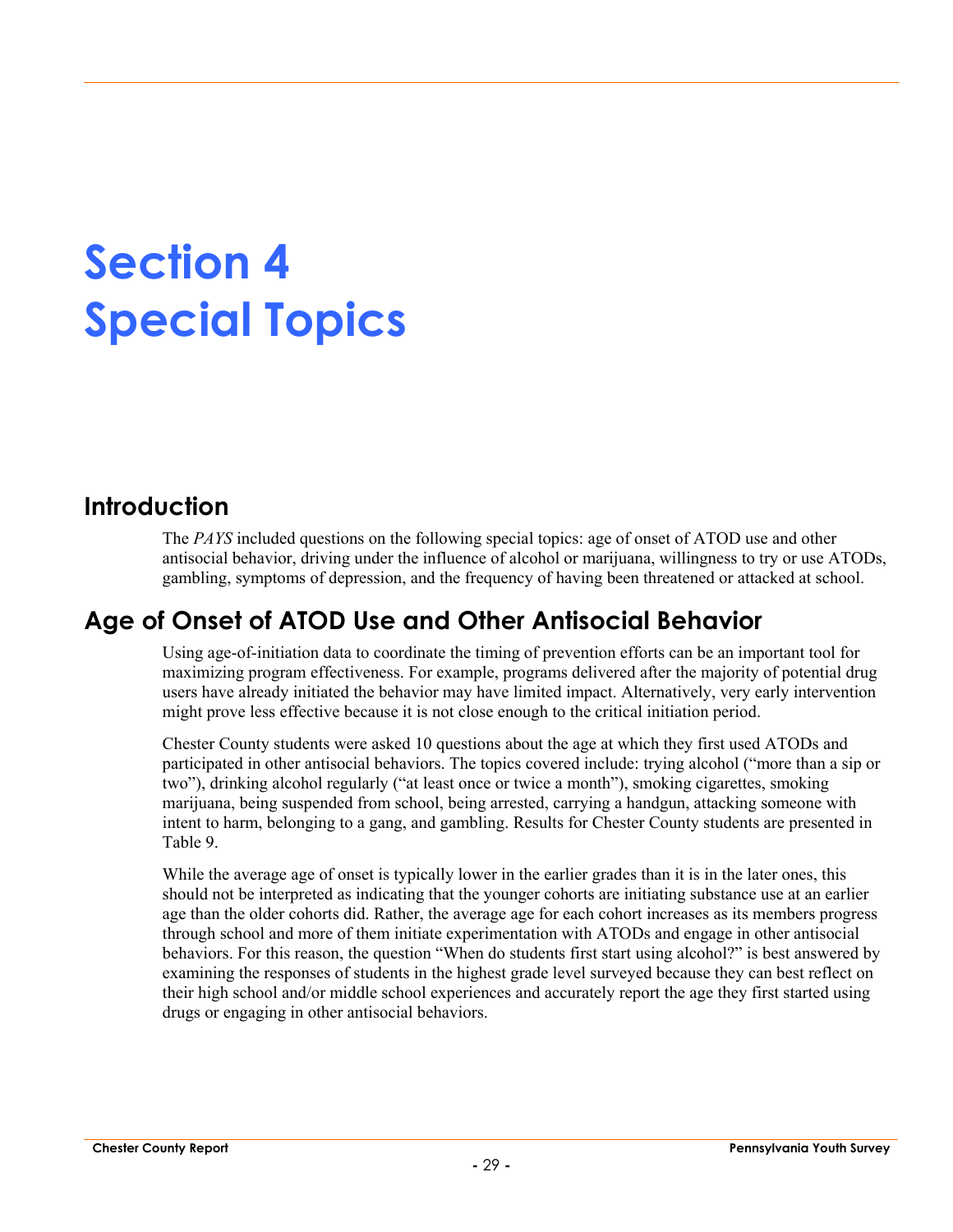| Table 9.  Average Age of Onsef of ATOD use and Offier Anfisocial Benaviors, Chester County |                 |                          |                 |                          |                  |                                       |                  |         |  |  |  |
|--------------------------------------------------------------------------------------------|-----------------|--------------------------|-----------------|--------------------------|------------------|---------------------------------------|------------------|---------|--|--|--|
|                                                                                            | 6 <sup>th</sup> | 7 <sup>th</sup>          | 8 <sup>th</sup> | 9 <sub>th</sub>          | 10 <sup>th</sup> | 11 <sup>th</sup>                      | 12 <sup>th</sup> | Overall |  |  |  |
| <b>Trying Alcohol</b>                                                                      | 10.4            | $\qquad \qquad -$        | 11.7            | $\overline{\phantom{a}}$ | 13.1             | $\overline{\phantom{a}}$              | 14.1             | 12.9    |  |  |  |
| <b>Drinking Alcohol Regularly</b>                                                          | 11.2            | $\overline{\phantom{a}}$ | 12.6            | $\overline{\phantom{a}}$ | 14.3             | $\overline{\phantom{a}}$              | 15.5             | 14.7    |  |  |  |
| <b>Smoking Cigarettes</b>                                                                  | 10.7            | $\overline{\phantom{a}}$ | 11.7            | $\overline{\phantom{a}}$ | 13.0             | $\overline{\phantom{a}}$              | 14.0             | 13.1    |  |  |  |
| <b>Smoking Marijuana</b>                                                                   | 11.7            | $\overline{\phantom{a}}$ | 12.4            | $\sim$                   | 13.8             | $\overline{\phantom{a}}$              | 14.6             | 14.1    |  |  |  |
| <b>Being Suspended from School</b>                                                         | 10.6            | $\qquad \qquad -$        | 11.6            | $\overline{\phantom{a}}$ | 12.7             | $\overline{\phantom{a}}$              | 13.8             | 12.5    |  |  |  |
| <b>Being Arrested</b>                                                                      | 11.0            | $\overline{\phantom{a}}$ | 12.1            | $\overline{\phantom{a}}$ | 13.7             | $\overline{\phantom{a}}$              | 15.1             | 13.9    |  |  |  |
| Carrying a Handgun                                                                         | 10.6            | $\overline{\phantom{a}}$ | 12.0            | $\hspace{0.05cm}$        | 13.0             | $\hspace{0.05cm}$ – $\hspace{0.05cm}$ | 13.7             | 12.7    |  |  |  |
| Attacking Someone with Intent to Harm                                                      | 10.6            | $\qquad \qquad -$        | 11.7            | $\hspace{0.05cm}$        | 12.6             | $\hspace{0.05cm}$ – $\hspace{0.05cm}$ | 13.1             | 12.2    |  |  |  |
| <b>Belonging to a Gang</b>                                                                 | 10.8            | $\qquad \qquad -$        | 12.0            | $\overline{\phantom{a}}$ | 13.1             | $\overline{\phantom{a}}$              | 13.7             | 12.6    |  |  |  |
| Gambling (betting money or something<br>of value)                                          | 10.5            | $- -$                    | 11.2            | $\hspace{0.05cm}$        | 12.0             | $--$                                  | 13.2             | 11.9    |  |  |  |

#### **Table 9. Average Age of Onset of ATOD Use and Other Antisocial Behaviors, Chester County**

## **Driving After Alcohol or Marijuana Use**

Driving a car requires clear thinking and good hand-eye coordination. Operating a vehicle after using alcohol or marijuana may impair driving skills, making the driver a hazard on any roadway. The impact of ATOD usage on automobile safety is assessed with two items: (1) "How often have you driven a car while or shortly after drinking?" and (2) "How often have you driven a car while or shortly after smoking pot?" Results for Chester County students are presented in Table 10.

#### **Table 10. Percentage of Youth Reporting Any Occasion of Driving Under the Influence, Chester County**

|                                  | 6 <sup>th</sup><br>$\%$ | 7 <sup>th</sup><br>$\%$  | 8 <sup>th</sup><br>$\%$ | <b>Qth</b><br>$\%$ | 10 <sup>th</sup><br>$\%$ | l 1th<br>$\%$            | 12 <sup>th</sup><br>$\%$ | Overall<br>$\%$ |
|----------------------------------|-------------------------|--------------------------|-------------------------|--------------------|--------------------------|--------------------------|--------------------------|-----------------|
| <b>Driving after Alcohol Use</b> | 0.4                     | $\hspace{0.05cm}$ –      | 0.8                     | $\hspace{0.05cm}$  | 3.3                      | $\qquad \qquad \qquad -$ |                          | 5.8             |
| Driving after Marijuana Use      | 0.4                     | $\overline{\phantom{m}}$ | 0.9                     | $\hspace{0.05cm}$  |                          | $\qquad \qquad \qquad -$ |                          | 6.Z             |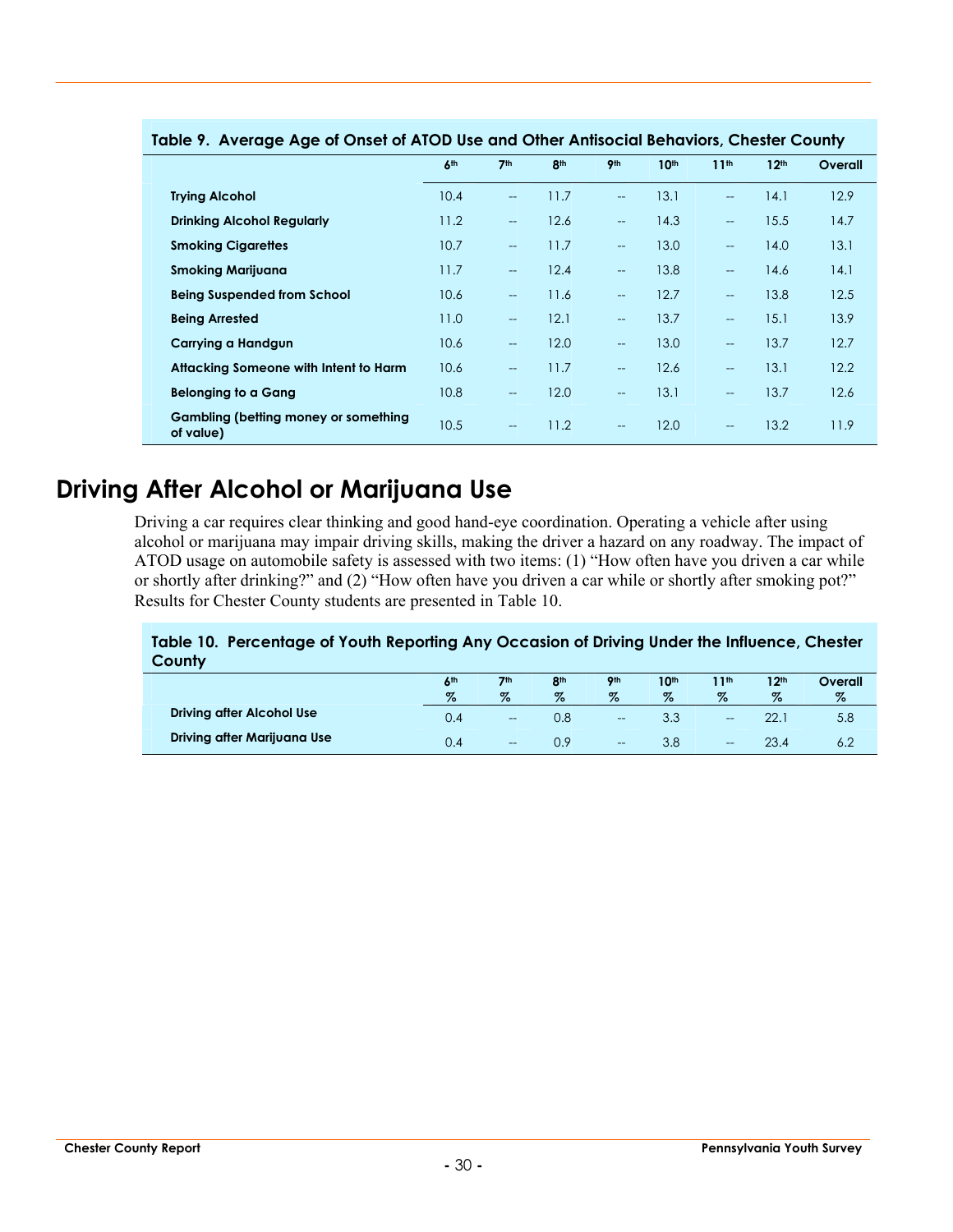## **Willingness to Try or Use ATODs**

Along with perceptions of risk and level of disapproval (Bachman et al., 1988), willingness to try or use ATODs may be viewed as one of the attitudinal constructs that facilitates drug use. Pennsylvania students were questioned regarding their willingness to try or use alcohol, marijuana, cocaine, hallucinogens and inhalants. Results for Chester County students are presented in Table 11.

#### **Table 11. Percentage of Youth Reporting Willingness to Try Selected ATODs, Chester County**

|                      | 6 <sup>th</sup><br>$\%$ | 7 <sup>th</sup><br>% | 8 <sup>th</sup><br>$\%$ | 9 <sub>th</sub><br>$\%$  | 10 <sup>th</sup><br>% | 11 <sup>th</sup><br>$\%$                                                                          | 12 <sup>th</sup><br>% | Overall<br>$\%$ |
|----------------------|-------------------------|----------------------|-------------------------|--------------------------|-----------------------|---------------------------------------------------------------------------------------------------|-----------------------|-----------------|
| <b>Alcohol</b>       | 11.5                    | $\hspace{0.05cm}$    | 29.9                    | $-\!$                    | 57.2                  | $\hspace{0.05cm}$ – $\hspace{0.05cm}$                                                             | 71.3                  | 42.7            |
| Marijuana            | 1.1                     | $\hspace{0.05cm}$    | 7.7                     | $\overline{\phantom{a}}$ | 27.2                  | $\overline{\phantom{m}}$                                                                          | 40.3                  | 19.0            |
| Cocaine              | 0.9                     | $\hspace{0.05cm}$    | 2.2                     | $\hspace{0.05cm}$        | 5.4                   | $\overline{\phantom{m}}$                                                                          | 9.5                   | 4.5             |
| <b>Hallucinogens</b> | 0.6                     | $\hspace{0.05cm}$    | 2.5                     | $\overline{\phantom{a}}$ | 10.0                  | $\overline{\phantom{m}}$                                                                          | 16.6                  | 7.3             |
| <b>Inhalants</b>     | 1.1                     | $\hspace{0.05cm}$    | 2.7                     | $\hspace{0.05cm}$        | 4.9                   | $\hspace{0.05cm} \hspace{0.02cm} \hspace{0.02cm} \hspace{0.02cm} \hspace{0.02cm} \hspace{0.02cm}$ | 6.1                   | 3.7             |

Note: The percentages reported in this table represent the percentage of students who indicated "would use it any chance I got," "would like to try it or use it" or "not sure whether or not I would use it." Students who indicated "probably wouldn't use it" or "would never use it" were considered to be unwilling to try the substance.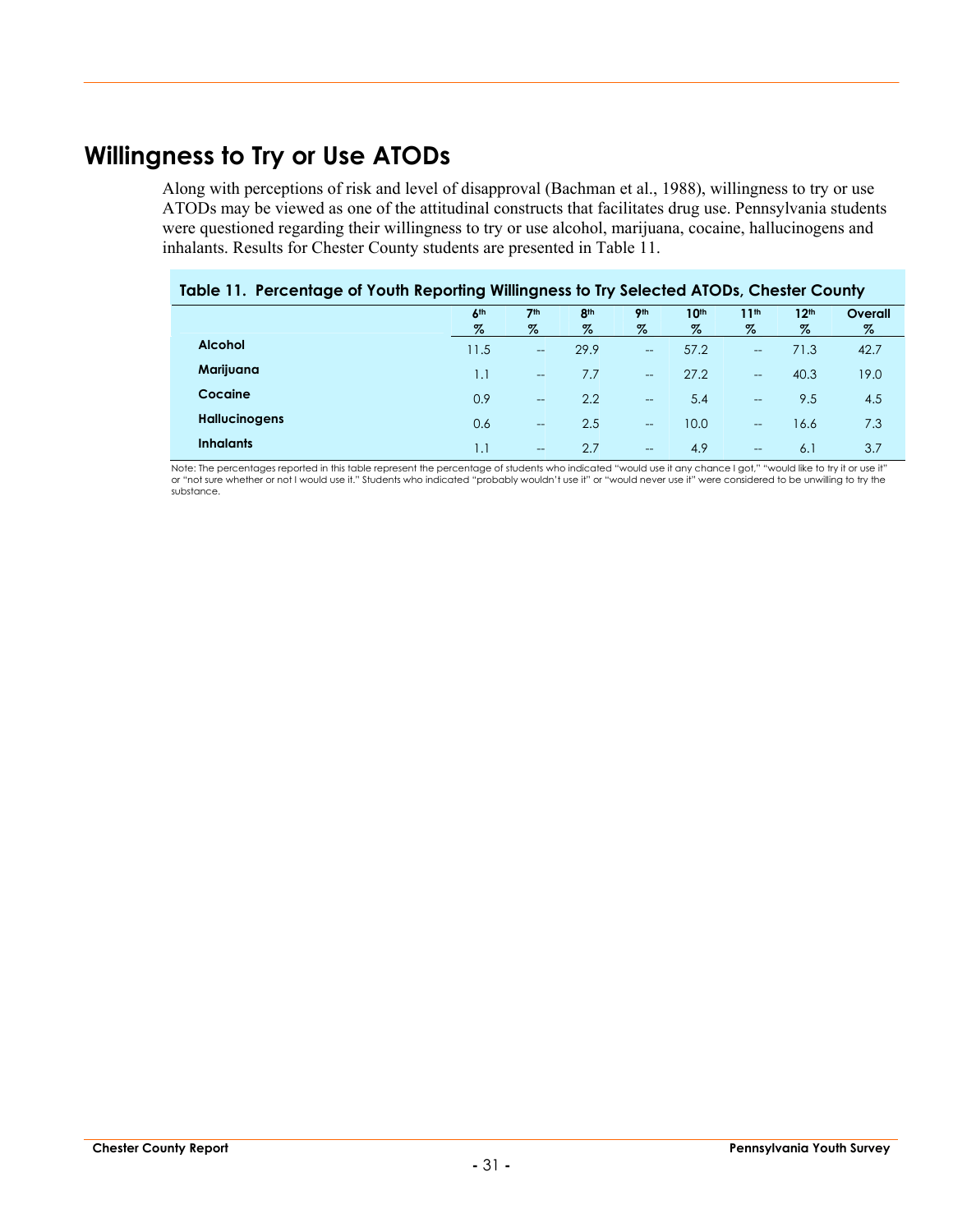## **Gambling**

Starting in 2005, the *PAYS* asked students a series of five questions about their experiences with gambling. These include past-12-month prevalence measures for: gambling for "money or anything of value," "thinking about gambling or planning to gamble," spending "more than you meant to on gambling," and gambling leading to "lies to your family." A question about gambling for "money or anything of value" in the last 30 days was also added in that year. For the 2007 survey, 10 additional gambling questions were added to the *PAYS* questionnaire. These include past-12-month and past-30-day prevalence measures for slot machines, the lottery, bingo, sports betting, and table gaming. Results for Chester County students are presented in Table 12.

|                                                   | 6 <sup>th</sup> | 7 <sup>th</sup>          | 8 <sup>th</sup> | <b>9th</b>               | 10 <sup>th</sup> | 11 <sup>th</sup>         | 12 <sup>th</sup> | Overall |
|---------------------------------------------------|-----------------|--------------------------|-----------------|--------------------------|------------------|--------------------------|------------------|---------|
|                                                   | %               | $\%$                     | $\%$            | $\%$                     | $\%$             | %                        | $\%$             | $\%$    |
| Gambled for money in past year                    | 15.9            | $\overline{\phantom{a}}$ | 28.2            | $\overline{\phantom{m}}$ | 30.6             | $\overline{\phantom{a}}$ | 32.3             | 27.6    |
| <b>Gambled for money in last 30 days</b>          | 6.1             | $\overline{a}$           | 12.2            | $\overline{\phantom{a}}$ | 15.6             | $\overline{\phantom{m}}$ | 15.9             | 12.9    |
| Played a slot machine in past year                | 9.5             | $\overline{\phantom{m}}$ | 8.7             | $\overline{\phantom{a}}$ | 8.2              | $\overline{\phantom{a}}$ | 7.5              | 8.4     |
| Played a slot machine in last 30 days             | 2.1             | $\overline{\phantom{m}}$ | 2.6             | $-$                      | 3.0              | $\overline{\phantom{a}}$ | 2.5              | 2.6     |
| Bought lottery tickets in past year               | 18.2            | $\overline{\phantom{a}}$ | 19.1            | $\overline{\phantom{a}}$ | 18.2             | $\overline{\phantom{a}}$ | 18.8             | 18.6    |
| Bought lottery tickets in last 30 days            | 7.6             | $\overline{\phantom{m}}$ | 7.5             | $-$                      | 7.8              | $\overline{\phantom{a}}$ | 9.6              | 8.1     |
| Played Bingo for prizes and money in past year    | 51.8            | $\overline{\phantom{a}}$ | 45.0            | $-$                      | 32.2             | $\overline{\phantom{m}}$ | 21.8             | 36.9    |
| Played Bingo for prizes and money in last 30 days | 17.1            | $\overline{\phantom{a}}$ | 16.3            | $-$                      | 11.3             | $\overline{\phantom{a}}$ | 7.2              | 12.7    |
| Bet on sporting events in past year               | 23.0            | $\overline{\phantom{m}}$ | 31.1            | $-$                      | 29.8             | $-$                      | 25.9             | 28.2    |
| Bet on sporting events in last 30 days            | 11.8            | $\overline{\phantom{m}}$ | 16.1            | $\overline{\phantom{m}}$ | 17.9             | $\overline{\phantom{a}}$ | 14.6             | 15.7    |
| Bet on table games in past year                   | 16.2            | $\overline{\phantom{a}}$ | 24.6            | $\overline{\phantom{0}}$ | 26.9             | $\overline{\phantom{m}}$ | 27.2             | 24.6    |
| Bet on table games in last 30 days                | 7.1             | $\overline{\phantom{m}}$ | 11.7            | $-$                      | 12.5             | $\overline{\phantom{m}}$ | 12.7             | 11.5    |
| Often thought about gambling in past year         | 6.8             | $\overline{\phantom{a}}$ | 12.4            | $-$                      | 14.5             | $\overline{a}$           | 14.4             | 12.4    |
| Spent more than meant on gambling in past year    | 2.6             | $\hspace{0.05cm} \ldots$ | 4.2             | $-$                      | 6.1              | $\overline{\phantom{m}}$ | 7.3              | 5.1     |
| Gambling led to lies to your family in past year  | 1.8             | $-$                      | 3.1             | $\overline{\phantom{a}}$ | 3.4              | $\overline{\phantom{a}}$ | 3.6              | 3.1     |

| Table 12. Percentage of Youth Reporting Gambling or Gambling-Related Problems, |
|--------------------------------------------------------------------------------|
| <b>Chester County</b>                                                          |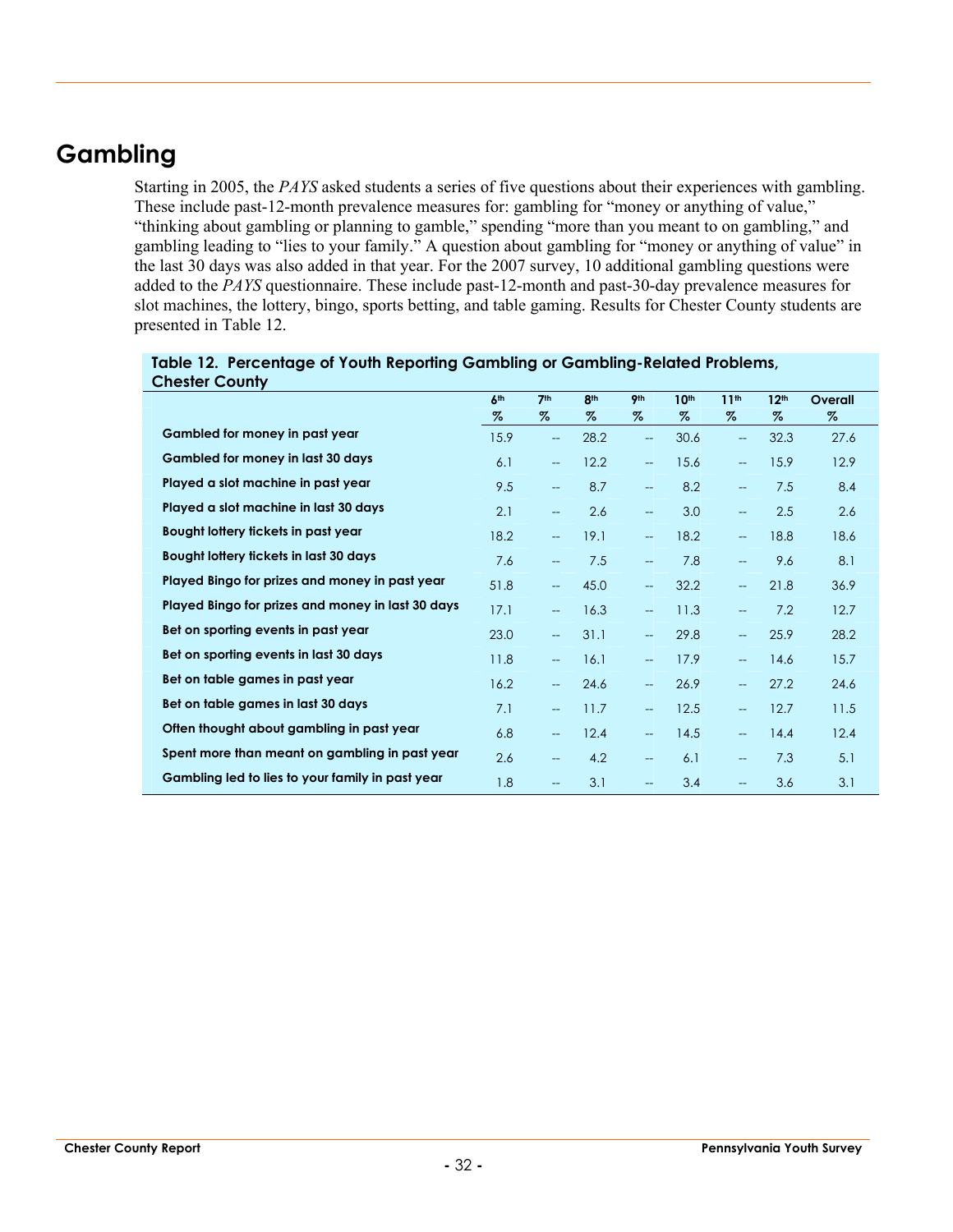## **Symptoms of Depression**

A number of scientific studies have identified a link between mental health problems, such as depression, and the use of alcohol, tobacco and other drugs during adolescence. The *PAYS* includes four questions that asks students about feelings—sadness, hopelessness and worthlessness—that can be symptoms of depression. Results for Chester County students are presented in Table 13.

| Table 13. Percentage of Youth Reporting Symptoms of Depression, Chester County |                 |      |                 |                               |                  |                          |                  |         |  |
|--------------------------------------------------------------------------------|-----------------|------|-----------------|-------------------------------|------------------|--------------------------|------------------|---------|--|
|                                                                                | 6 <sup>th</sup> | 7th  | 8 <sup>th</sup> | <b>9th</b>                    | 10 <sup>th</sup> | 11th                     | 12 <sup>th</sup> | Overall |  |
|                                                                                | %               | %    | $\%$            | $\%$                          | $\%$             | %                        | $\%$             | $\%$    |  |
| In the past year, felt depressed or sad most days                              | 23.5            |      | 25.5            | $\Delta \Delta \sim 10^{-10}$ | 28.6             |                          | 28.O             | 26.4    |  |
| Sometimes I think that life is not worth it                                    | 11.5            |      | 16.4            | $\sim$                        | 20.4             |                          | 20.8             | 17.4    |  |
| At times I think I am no good at all                                           | 23.2            | $ -$ | 24.5            | $\mathbb{L}^{\mathbb{L}}$     | 28.9             | $\overline{\phantom{a}}$ | 28.5             | 26.2    |  |
| All in all, I am inclined to think that I am a failure                         | 9.1             |      | 112             | $-$                           | 13.0             | $\qquad \qquad -$        | 13.6             |         |  |

Note: The numbers reported in this table represent the percentage of students who answered either "yes" or "Yes!" to each question.

## **Violence and Drugs on School Property**

Pennsylvania students were also surveyed regarding the frequency with which they have been threatened or attacked on school property within the past year, and whether they were offered, given, or sold illegal drugs on school property within the past year. Results for Chester County students are presented in Table 14.

#### **Table 14. Percentage of Youth Reporting Violence or Drugs on School Property in the Past Year, Chester County**

|                                                 | 6 <sup>th</sup><br>$\%$ | 7 <sup>th</sup><br>$\%$  | 8 <sup>th</sup><br>% | Oth<br>$\%$              | 10 <sup>th</sup><br>Z | 11 <sup>th</sup><br>$\%$           | 12 <sup>th</sup><br>$\%$ | Overall<br>$\%$ |
|-------------------------------------------------|-------------------------|--------------------------|----------------------|--------------------------|-----------------------|------------------------------------|--------------------------|-----------------|
| Threatened to be hit or beaten up               | 16.2                    | $\hspace{0.05cm}$        | 20.9                 | $\hspace{0.05cm}$        | 18.9                  | $\hspace{0.05cm} -\hspace{0.05cm}$ | 13.9                     | 18.0            |
| Attacked or beaten up                           | 8.2                     | $\overline{\phantom{a}}$ | 8.5                  | $\sim$                   | 7.4                   | $\overline{\phantom{0}}$           | 5.8                      | 7.7             |
| Threatened with a weapon                        | 2.8                     | $- -$                    | 3.6                  | $\overline{\phantom{a}}$ | 4.5                   | $\rightarrow$                      | 3.8                      | 3.8             |
| Attacked with a weapon                          |                         | $\hspace{0.05cm}$        | 1.6                  | $\overline{\phantom{a}}$ | 2.3                   | $\rightarrow$                      | 2.6                      | 2.0             |
| Been offered, given, or sold an illegal<br>drug | 1.7                     | $\overline{\phantom{a}}$ | 6.5                  | $\hspace{0.05cm}$        | 22.8                  | $-$                                | 24.1                     | 14.0            |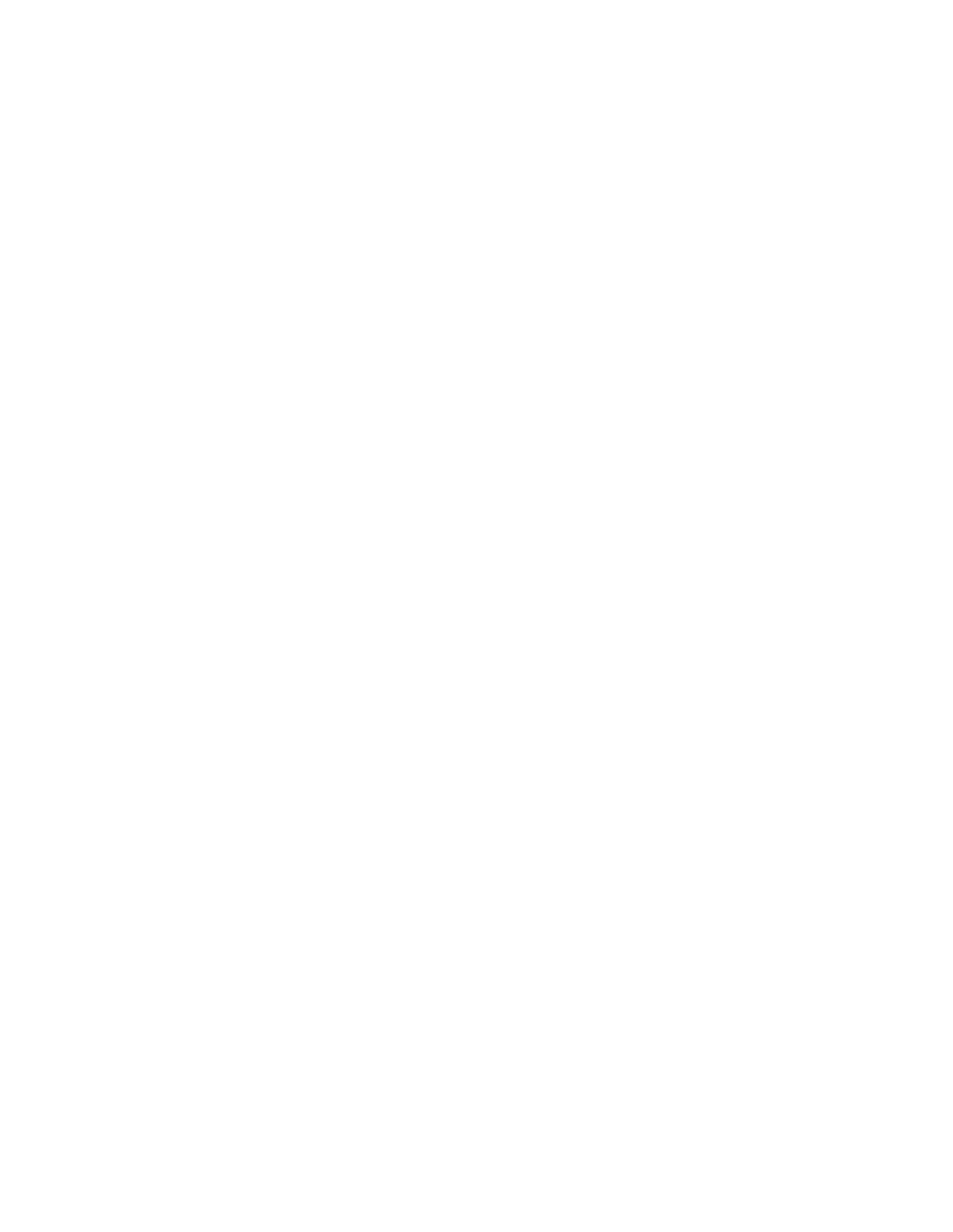# **Section 5 Risk and Protective Factors**

# **Introduction**

Just as eating a high-fat diet is a risk factor for heart disease and getting regular exercise is a protective factor for heart disease and other health problems, there are factors that can help protect youth from, or put them at risk for, drug use and other problem behaviors.

**Protective factors,** also known as "assets," are conditions that buffer children and youth from exposure to risk by either reducing the impact of the risks or changing the way that young people respond to risks. Protective factors identified through research include strong bonding to family, school, community and peers. These groups support the development of healthy behaviors for children by setting and communicating healthy beliefs and clear standards for children's behavior. Young people are more likely to follow the standards for behavior set by these groups if the bonds are strong. Strong bonds are encouraged by providing young people with opportunities to make meaningful contributions, by teaching them the skills they need to be successful in these new opportunities, and by recognizing their contributions.

**Risk factors** are conditions that increase the likelihood of a young person becoming involved in drug use, delinquency, school dropout and/or violence. For example, children living in families with poor parental monitoring are more likely to become involved in these problems.

Research during the past 30 years supports the view that delinquency; alcohol, tobacco and other drug use; school achievement; and other important outcomes in adolescence are associated with specific characteristics in the student's community, school and family environments, as well as with characteristics of the individual (Hawkins, Catalano & Miller, 1992). In fact, these characteristics have been shown to be more important in understanding these behaviors than ethnicity, income or family structure (Blum et al., 2000).

There is a substantial amount of research showing that adolescents' exposure to a greater number of risk factors is associated with more drug use and delinquency. There is also evidence that exposure to a number of protective factors is associated with lower prevalence of these problem behaviors (Bry, McKeon & Pandina, 1982; Newcomb, Maddahian & Skager, 1987; Newcomb & Felix-Ortiz, 1992; Newcomb, 1995; Pollard et al., 1999).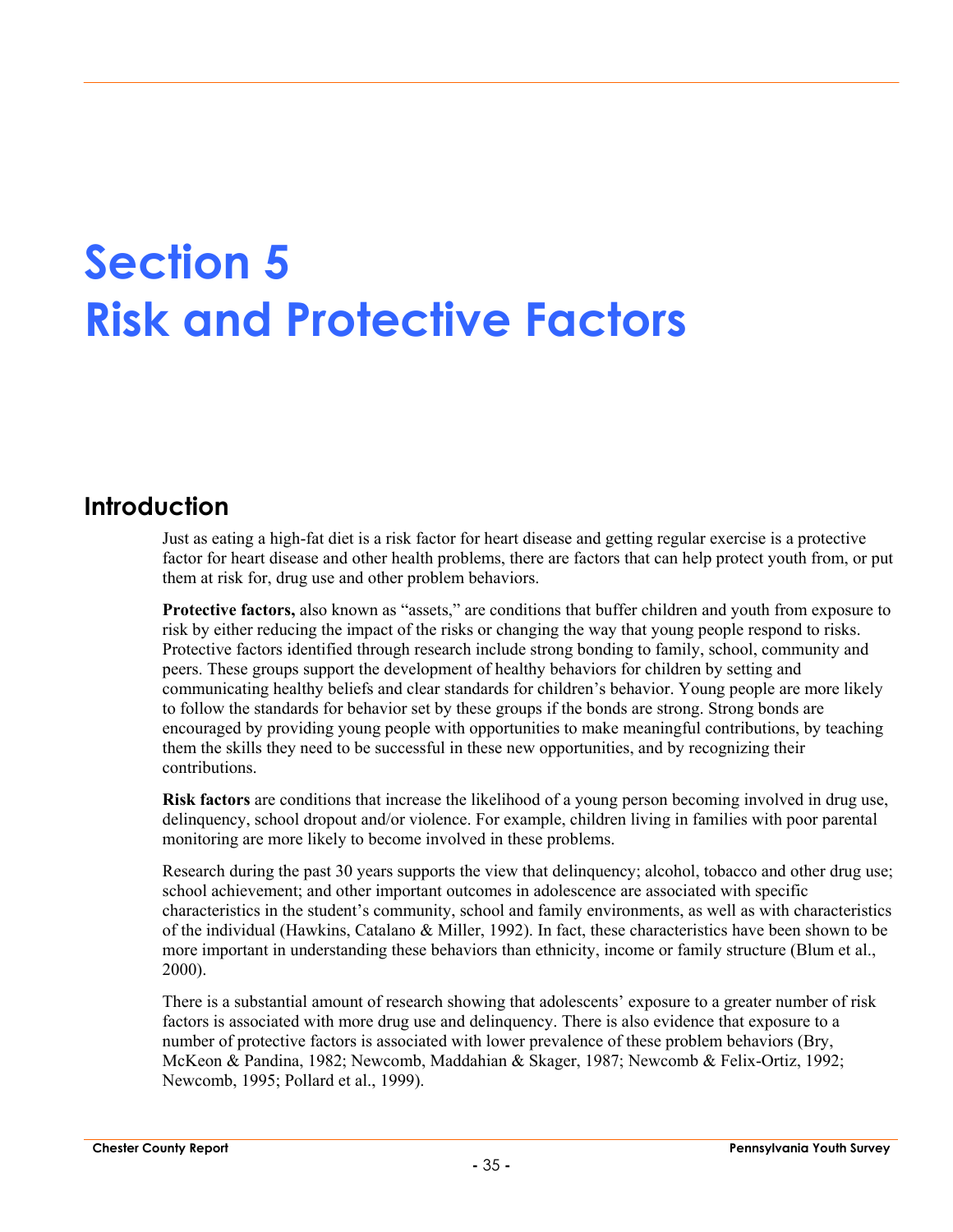The analysis of risk and protective factors is the most powerful tool available for understanding what promotes both positive and negative adolescent behavior and for helping design successful prevention programs for young people. To promote positive development and prevent problem behavior, it is necessary to address the factors that predict these outcomes. By measuring these risk and protective factors, specific factors that are elevated should be prioritized in the community. This process also helps in selecting targeted tested-effective prevention programming shown to address those elevated factors and consequently provide the greatest likelihood for success.

This system of risk and protective factors is organized into a strategy that families can use to help children develop healthy behaviors—the Social Development Strategy (Hawkins, Catalano & Associates, 1992). The Social Development Strategy is a theoretical framework that organizes risk and protective factors for adolescent problem behavior prevention.

#### *Measurement*

The *Communities That Care Youth Survey*, the survey upon which the *PAYS* was based, provides the most comprehensive measurement of risk and protective factors currently available for  $6<sup>th</sup>$  to  $12<sup>th</sup>$  graders. Risk and protective factors are measured by sets of survey items called scales. All together, the *PAYS* assesses 23 risk factor and nine protective factor scales across four domains: Community Domain, Family Domain, School Domain, and Peer and Individual Domain.

Risk and protective factor scales are scored against the *Communities That Care* normative database. Like the scoring systems used by many national testing programs—such as the SAT® and ACT™—this method generates percentile scores ranging from 0 to 100. A score of 50, which matches the normative median, indicates that 50% of the respondents in the normative sample reported a score that is lower than the average for Chester County and 50% reported a score that is higher. Similarly, a score of 75 indicates that 75% of the normative sample reported a lower score and 25% reported a higher score. Because risk is associated with negative behavioral outcomes, it is better to have lower risk factor scale scores, not higher. Conversely, because protective factors are associated with better behavioral outcomes, it is better to have higher protective factor scale scores, not lower.

Please note that the protective factor *Social Skills* was removed in 2005 because the questions used to measure it were deemed too difficult for younger students. Also note that some school districts elected to administer a secondary version of the *PAYS* that excluded questions measuring risk and protective factors within the family. In these cases, scale scores for the Family Domain risk and protective factors are not available.

#### *Changes to the Risk and Protective Factor Measurement and Scoring Model*

For 2007 the *PAYS* is adopting a new risk and protective factor measurement and scoring model. While this new model uses the same survey data as the previous model, it introduces a number of enhancements to the percentile scoring process. These enhancements create a more complete risk and protective factor profile for communities, allowing planners to more accurately identify problem areas in need of prevention intervention.

Please note that this enhanced risk and protective factor model was first introduced in Appendix C of your district's 2005 *PAYS* report. Use that report to compare differences between the old and new scoring models. This is important because scores generated with the new model are not directly comparable to scores generated with the previous model.

The enhancements incorporated into the new risk and protective factor measurement and scoring model fall into three categories: (1) updates to several risk and protective factor scales, (2) the introduction of a new normative database, and (3) changes to grade-level scoring.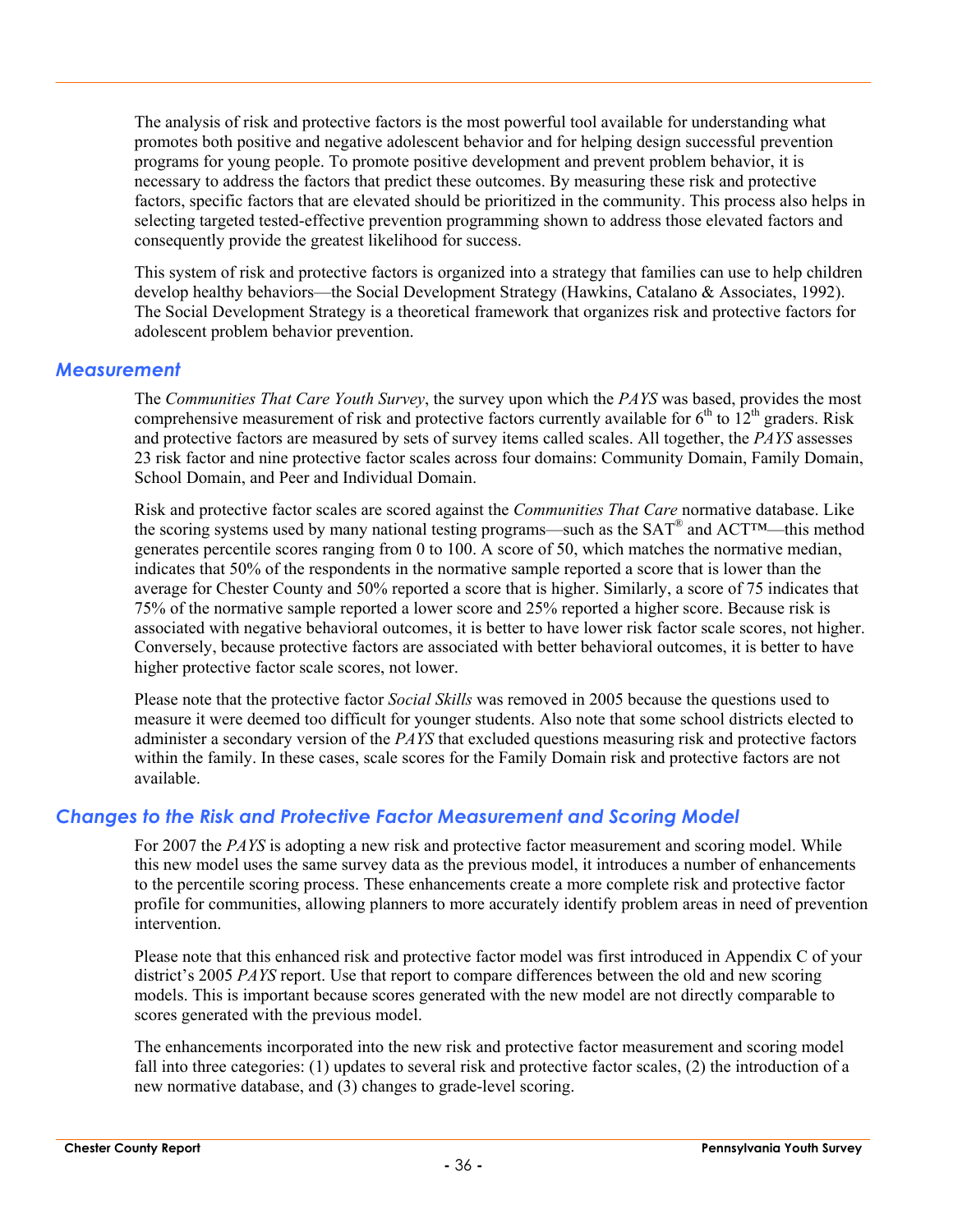#### **New Risk and Protective Factor Scales**

- 1. The risk factor scale *Perceived Availability of Drugs and Handguns* has been divided into two independent scales: *Perceived Availability of Drugs* and *Perceived Availability of Handguns*. This change improves the utility of prevention data by creating separate measures for two distinct risk factors.
- 2. The risk factor scale *Laws and Norms Favorable to Drug Use and Handguns* has also been divided into two independent scales: *Laws and Norms Favorable to Drug Use* and *Laws and Norms Favorable to Handguns*. This change improves the utility of prevention data by creating separate measures for two distinct risk factors.
- 3. The other antisocial behavior components of the risk factor scale *Early Initiation (of Drug Use and Antisocial Behavior)* have been removed, and the scale has been renamed *Early Initiation of Drug Use*. This change improves both the reliability of the measure and its utility for prevention planning.
- 4. The risk factor scales *Poor Family Supervision* and *Poor Family Discipline* have been combined into a single scale called *Poor Family Management*. Analysis of *Communities That Care Youth Survey* data showed that the items that constitute the two scales are highly correlated across scales. This indicates that the items are more effective at representing a single dimension of family life.
- 5. The risk factor scale *Personal Transitions and Mobility* has been renamed *Transitions and Mobility*. The survey items constituting this scale remain unchanged.
- 6. The risk factor scale *Family Conflict* has been added.
- 7. The protective factor scale *Community Opportunities for Prosocial Involvement* has been added.

#### **New Normative Data**

Percentile scores for each risk and protective factor scale are calculated by comparing survey responses to data in the *Communities That Care* normative database. The new scoring model utilizes the updated the *Communities That Care* normative database. This enhanced normative archive, which contains survey responses from over 280,000 students in grades 6 through 12, was compiled by combining the results of selected *Communities That Care Youth Survey* efforts conducted in 2000, 2001 and 2002. To enhance representativeness, statistical weights were applied to adjust the sample to exactly match the population of U.S. public school students on four key demographic variables: ethnicity, sex, socioeconomic status and urbanicity. Information on the U.S. public school student population was obtained from the Common Core of Data program at the U.S. Department of Education's National Center for Education Statistics.

#### **Grade-Level Scoring**

In previous *PAYS* efforts, risk and protective factor scale scores were calculated by comparing all respondents against a combined normative sample of students in grades 6, 8, 10, and 12. Because it contains a large number of respondents within each grade level, the new *Communities That Care* normative database allows the comparisons to be done on a grade-by-grade basis. This means that  $6<sup>th</sup>$ graders who take the *PAYS* will only be compared with  $6<sup>th</sup>$  grade responses in the normative database,  $8<sup>th</sup>$ graders will only be compared with  $8<sup>th</sup>$  grade responses, and so on. Grade-level comparisons improve the accuracy of norm-referenced scores.

Overall percentile scores for risk and protective factor scales are created by weighting the *Communities That Care* normative database to match the grade-level distribution of each survey sample.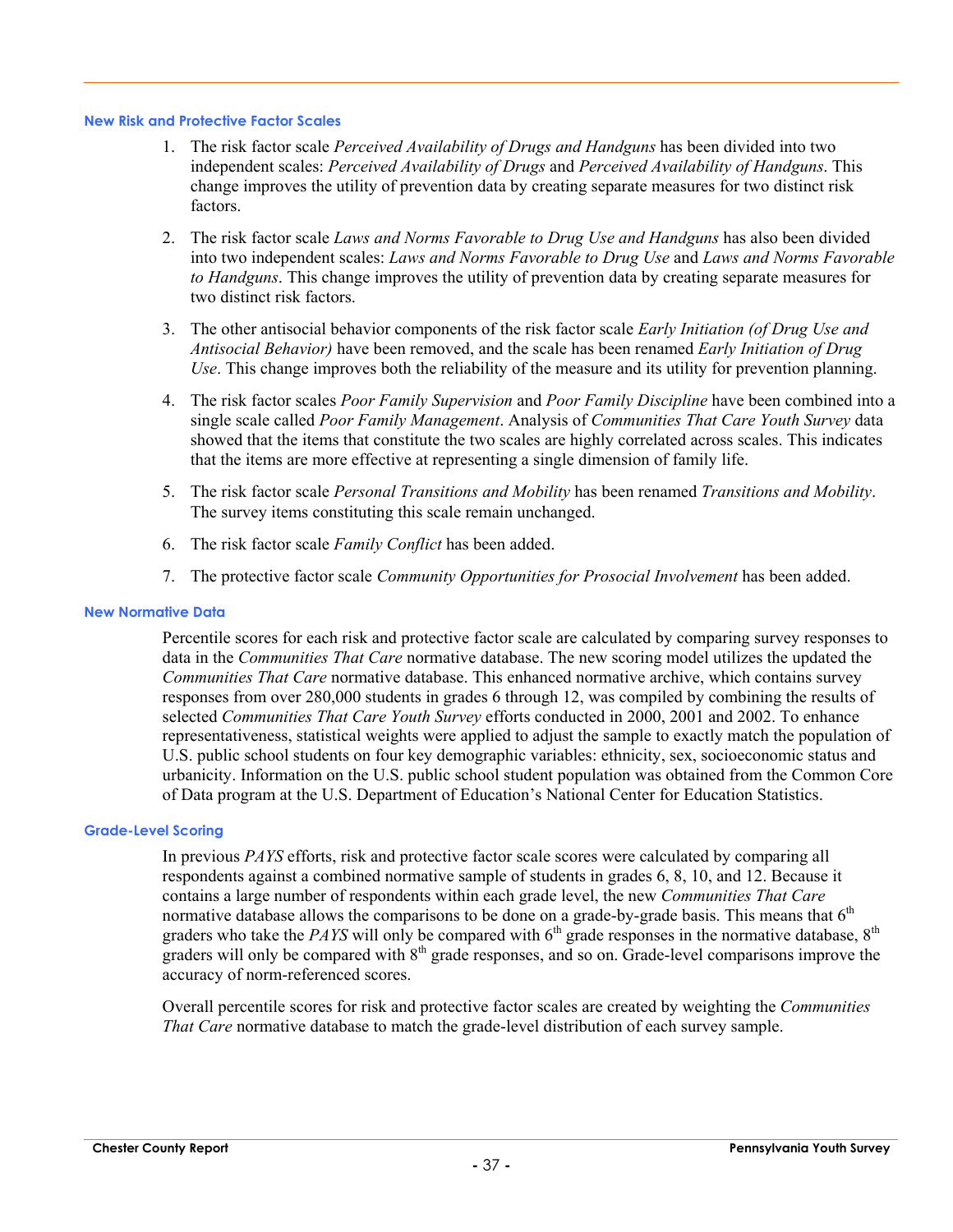# **Results Summary**

#### *Overall Results*

Overall risk and protective factor scale scores are presented in Graphs 5 and 6. These results provide a general description of the prevention needs of Chester County  $6<sup>th</sup>$ ,  $8<sup>th</sup>$ ,  $10<sup>th</sup>$  and  $12<sup>th</sup>$  graders as a whole.

As Graph 5 shows, overall percentile scores across the nine protective factor scales range from a low of 46 to a high of 63, with an average score of 56, which is six points higher than the normative average of 50. The three lowest overall scores were for the following protective factor scales: *Religiosity* (46), *Community Rewards for Prosocial Involvement* (54) and *School Rewards for Prosocial Involvement* (55). While policies that target any protective factor could potentially be an important resource for students in Chester County, focusing prevention planning in these areas could be especially beneficial. Chester County students reported the five highest overall scores for the following protective factor scales: *Community Opportunities for Prosocial Involvement* (63), *Belief in the Moral Order* (63), *Family Attachment* (57), *Family Rewards for Prosocial Involvement* (57) and *School Opportunities for Prosocial Involvement* (57). The higher scores reported by students in these areas represent strengths that Chester County can build on.

As Graph 6 shows, overall scores across the 23 risk factor scales range from a low of 36 to a high of 52, with an average score of 42, which is eight points lower than the normative average of 50. The three highest risk factor scales are *Peer Rewards for Antisocial Behavior* (52), *Transitions and Mobility* (49) and *Family Conflict* (48). Once again, while policies that target any risk factor could potentially be an important resource for students in Chester County, directing prevention programming in these areas is likely to be especially beneficial. The three lowest risk factor scales are *Early Initiation of Drug Use* (36), *Favorable Attitudes toward Antisocial Behavior* (38) and *Family History of Antisocial Behavior* (38). The lower scores reported by students in these areas represent strengths that Chester County can build on.

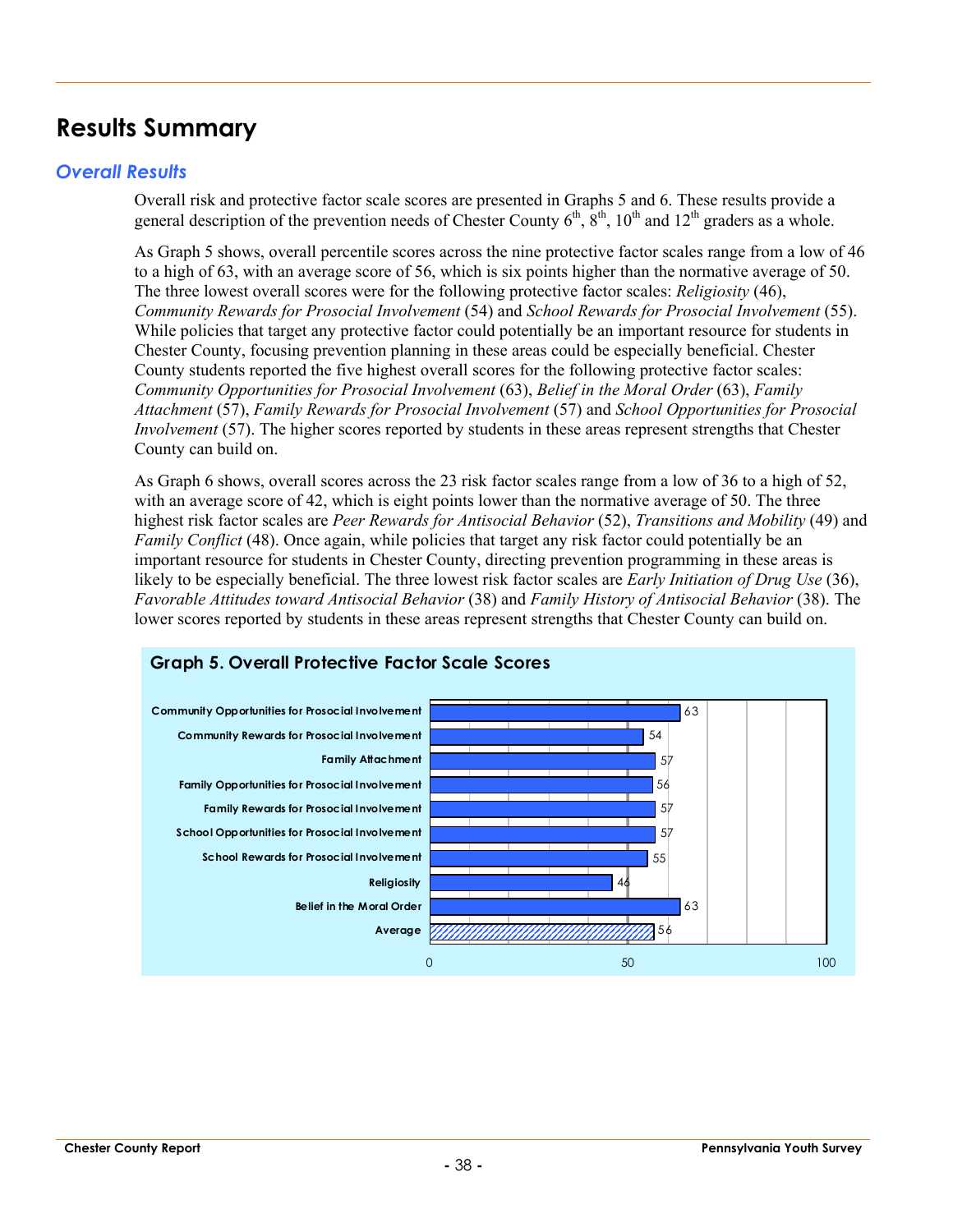

#### **Graph 6. Overall Risk Factor Scale Scores**

#### *Grade-Level Results*

While overall scores provide a general picture of the risk and protective factor profile for Chester County, they can mask problems within individual grades. Tables 15 and 16 present individual-grade data for risk and protective factor scale scores. This detailed information provides prevention planners with a snapshot revealing which risk and protective factor scales are of greatest concern by grade. It allows those prevention planners to focus on the most appropriate points in youth development for preventive intervention action—and to target their prevention efforts as precisely as possible.

For example, younger students tend to report different factors than older students as being the most elevated or suppressed. Chester County  $\hat{6}^{th}$  graders reported their six highest levels of risk for *Transitions and Mobility* (52), *Perceived Availability of Handguns* (43), *Family Conflict* (43), *Parental Attitudes Favorable toward ATOD Use* (43), *Lack of Commitment to School* (43) and *Peer Rewards for Antisocial Behavior* (43). Chester County 12<sup>th</sup> graders reported their five highest levels of risk for *Peer Rewards for Antisocial Behavior* (65), *Parental Attitudes Favorable toward Antisocial Behavior* (52), *Family Conflict* (51), *Friends' Use of Drugs* (51) and *Low Perceived Risks of Drug Use* (51).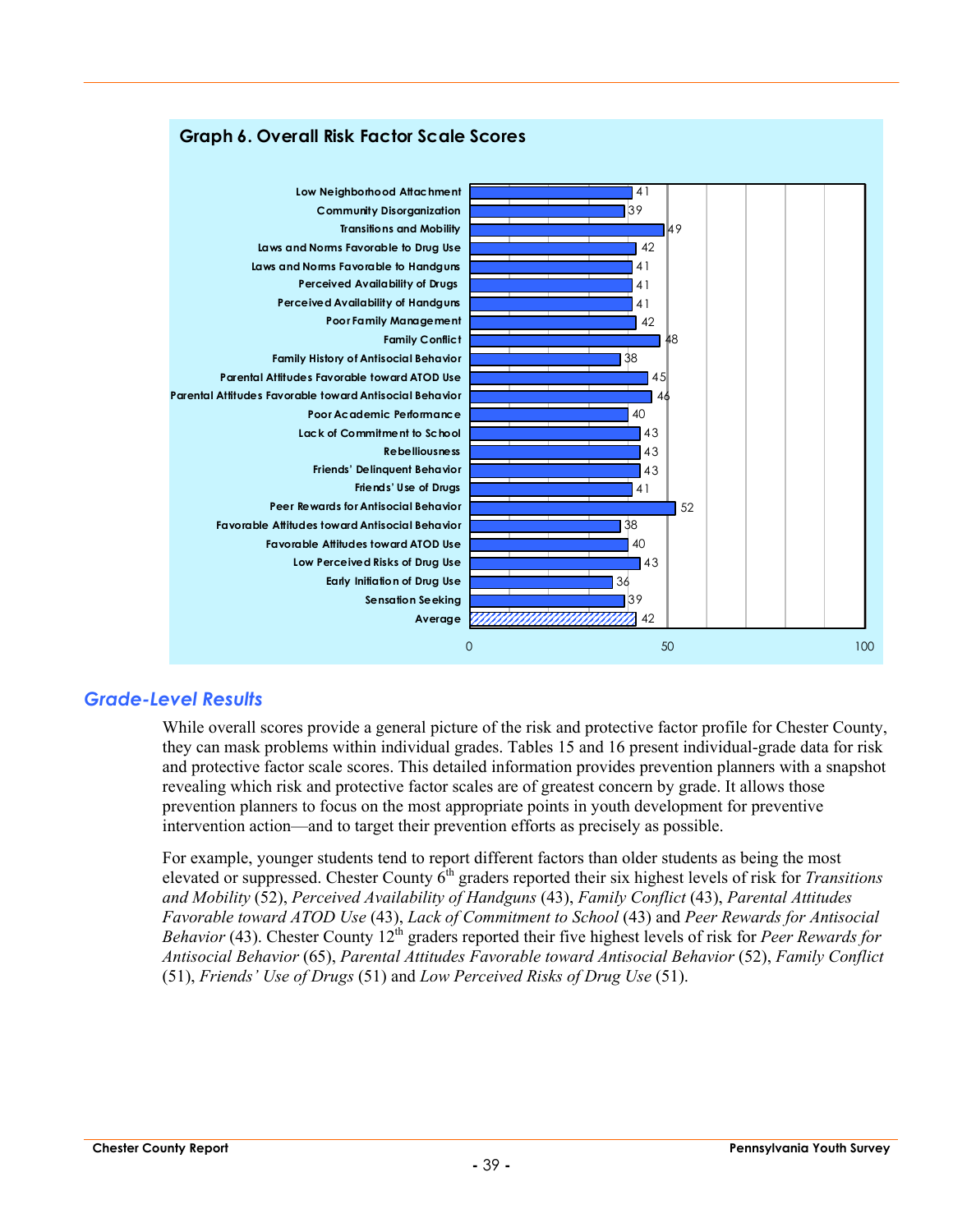| <b>Table 15. Protective Factor Scale Scores, Chester County</b> |                                                                   |                 |                                                     |                 |                                    |                  |                                       |                  |          |  |  |  |
|-----------------------------------------------------------------|-------------------------------------------------------------------|-----------------|-----------------------------------------------------|-----------------|------------------------------------|------------------|---------------------------------------|------------------|----------|--|--|--|
|                                                                 |                                                                   | 6 <sup>th</sup> | 7 <sup>th</sup>                                     | 8 <sup>th</sup> | 9 <sub>th</sub>                    | 10 <sup>th</sup> | 11 <sup>th</sup>                      | 12 <sup>th</sup> | Overall  |  |  |  |
| Community                                                       | <b>Community Opportunities for Prosocial Involvement</b>          | 62              | <u></u>                                             | 63              | Щ,                                 | 63               | $-$                                   | 62               | 63       |  |  |  |
| <b>Domain</b>                                                   | <b>Community Rewards for Prosocial Involvement</b>                | 58              | --                                                  | 55              | $\overline{\phantom{a}}$           | 52               | $-$                                   | 49               | 54       |  |  |  |
| Family                                                          | <b>Family Attachment</b>                                          | 61              | Щ,                                                  | 58              | Щ,                                 | 55               | Щ,                                    | 54               | 57       |  |  |  |
| <b>Domain</b>                                                   | <b>Family Opportunities for Prosocial Involvement</b>             | 58              | --                                                  | 57              | $\overline{\phantom{a}}$           | 55               | $\overline{\phantom{a}}$              | 54               | 56       |  |  |  |
|                                                                 | <b>Family Rewards for Prosocial Involvement</b>                   | 61              | --                                                  | 58              | Щ,                                 | 55               | $\overline{\phantom{m}}$              | 55               | 57       |  |  |  |
| <b>School</b>                                                   | <b>School Opportunities for Prosocial Involvement</b>             | 59              | $\overline{\phantom{a}}$                            | 57              | $\overline{\phantom{a}}$           | 55               | $\overline{\phantom{a}}$              | 55               | 57       |  |  |  |
| <b>Domain</b>                                                   | <b>School Rewards for Prosocial Involvement</b>                   | 55              | --                                                  | 55              | $\overline{\phantom{m}}$           | 55               | $\overline{\phantom{m}}$              | 52               | 55       |  |  |  |
| Peer and                                                        | <b>Religiosity</b>                                                | 48              | $\overline{\phantom{a}}$                            | 47              | $\overline{\phantom{a}}$           | 45               | $\overline{\phantom{m}}$              | 45               | 46       |  |  |  |
| <b>Individual</b><br><b>Domain</b>                              | <b>Belief in the Moral Order</b>                                  | 66              | --                                                  | 67              | $\overline{\phantom{m}}$           | 61               | $\overline{\phantom{m}}$              | 58               | 63       |  |  |  |
| Average                                                         |                                                                   | 59              | $\sim$ $\sim$                                       | 57              | $\sim$                             | 55               | $\mathbf{u}$                          | 54               | 56       |  |  |  |
|                                                                 | Table 16. Risk Factor Scale Scores, Chester County                |                 |                                                     |                 |                                    |                  |                                       |                  |          |  |  |  |
|                                                                 |                                                                   | 6 <sup>th</sup> | 7 <sup>th</sup>                                     | 8 <sup>th</sup> | 9 <sub>th</sub>                    | 10 <sup>th</sup> | 11 <sup>th</sup>                      | 12 <sup>th</sup> | Overall  |  |  |  |
| Community                                                       | Low Neighborhood Attachment                                       | 36              | $\overline{\phantom{a}}$                            | 41              | $\overline{\phantom{a}}$           | 43               | <u></u>                               | 44               | 41       |  |  |  |
| <b>Domain</b>                                                   | <b>Community Disorganization</b>                                  | 35              | $\overline{\phantom{a}}$                            | 37              | $\overline{\phantom{a}}$           | 42               | Щ,                                    | 44               | 39       |  |  |  |
|                                                                 | <b>Transitions and Mobility</b>                                   | 52              | <u></u>                                             | 48              | $\overline{\phantom{a}}$           | 47               | $\overline{\phantom{a}}$              | 49               | 49       |  |  |  |
|                                                                 | Laws and Norms Favorable to Drug Use                              | 40              | ш,                                                  | 39              | $\overline{\phantom{a}}$           | 44               | $\overline{\phantom{a}}$              | 48               | 42       |  |  |  |
|                                                                 | Laws and Norms Favorable to Handguns                              | 38              | $\overline{\phantom{a}}$                            | 40              | $\overline{\phantom{a}}$           | 43               | Щ,                                    | 45               | 41       |  |  |  |
|                                                                 | <b>Perceived Availability of Drugs</b>                            | 41              | $\qquad \qquad -$                                   | 37              | $\overline{\phantom{a}}$           | 41               | $\overline{\phantom{a}}$              | 47               | 41       |  |  |  |
|                                                                 | <b>Perceived Availability of Handguns</b>                         | 43              | $\overline{\phantom{m}}$                            | 42              | 44                                 | 39               | --                                    | 40               | 41       |  |  |  |
| Family<br><b>Domain</b>                                         | <b>Poor Family Management</b>                                     | 39              | <u></u>                                             | 40              | <u></u>                            | 43               | $\overline{\phantom{a}}$              | 46               | 42       |  |  |  |
|                                                                 | <b>Family Conflict</b>                                            | 43              | $\overline{a}$                                      | 48              | $\overline{\phantom{a}}$           | 51               | $\overline{\phantom{a}}$              | 51               | 48       |  |  |  |
|                                                                 | <b>Family History of Antisocial Behavior</b>                      | 34              | $\overline{\phantom{a}}$                            | 36              | $\overline{\phantom{a}}$           | 39               | $\overline{\phantom{a}}$              | 42               | 38       |  |  |  |
|                                                                 | <b>Parental Attitudes Favorable toward ATOD Use</b>               | 43              | $\overline{\phantom{a}}$                            | 42              | $\overline{\phantom{m}}$           | 46               | $\overline{\phantom{a}}$              | 50               | 45       |  |  |  |
|                                                                 | Parental Attitudes Favorable toward Antisocial<br><b>Behavior</b> | 41              |                                                     | 42              |                                    | 48               |                                       | 52               | 46       |  |  |  |
| School                                                          | Poor Academic Performance                                         | 39              |                                                     | 39              |                                    | 40               | $\hspace{0.05cm}$ – $\hspace{0.05cm}$ | 42               | 40       |  |  |  |
| Domain                                                          | <b>Lack of Commitment to School</b>                               | 43              | $\overline{\phantom{a}}$                            | 43              |                                    | 43               | --                                    | 43               | 43       |  |  |  |
| Peer and                                                        | <b>Rebelliousness</b>                                             | 35              | $\overline{\phantom{a}}$                            | 40              | Щ,                                 | 47               | $\overline{\phantom{a}}$              | 49               | 43       |  |  |  |
| Individual<br>Domain                                            | <b>Friends' Delinquent Behavior</b>                               | 39              | <u></u>                                             | 40              | $\overline{\phantom{a}}$           | 43               | $\overline{\phantom{a}}$              | 49               | 43       |  |  |  |
|                                                                 | <b>Friends' Use of Drugs</b>                                      | 39              | <u></u>                                             | 34              |                                    | 42               | 4                                     | 51               | 41       |  |  |  |
|                                                                 | <b>Peer Rewards for Antisocial Behavior</b>                       | 43              | $\overline{\phantom{a}}$                            | 42              | $\overline{\phantom{a}}$           | 57               | $\overline{\phantom{a}}$              | 65               | 52       |  |  |  |
|                                                                 | <b>Favorable Attitudes toward Antisocial Behavior</b>             | 35              | $\hspace{0.05cm} -\hspace{0.05cm} -\hspace{0.05cm}$ | 35              | $\overline{\phantom{a}}$           | 40               | $\overline{\phantom{a}}$              | 44               | 38       |  |  |  |
|                                                                 | <b>Favorable Attitudes toward ATOD Use</b>                        | 38              | $\overline{\phantom{a}}$                            | 34              | $\overline{\phantom{a}}$           | 41               | $\overline{\phantom{a}}$              | 46               | 40       |  |  |  |
|                                                                 | Low Perceived Risks of Drug Use                                   | 39              | <u></u>                                             | 39              | $\overline{\phantom{a}}$           | 45               | 4                                     | 51               | 43       |  |  |  |
|                                                                 | <b>Early Initiation of Drug Use</b><br><b>Sensation Seeking</b>   | 36              | $\overline{\phantom{a}}$                            | 32              | $\hspace{0.05cm} -\hspace{0.05cm}$ | 36               | $\overline{\phantom{a}}$              | 41               | 36       |  |  |  |
| Average                                                         |                                                                   | 39<br>40        | $\overline{a}$<br>$\sim$                            | 37<br>39        | $\omega_{\rm eff}$                 | 40<br>43         | $\overline{a}$<br>$\omega$ .          | 43<br>47         | 39<br>42 |  |  |  |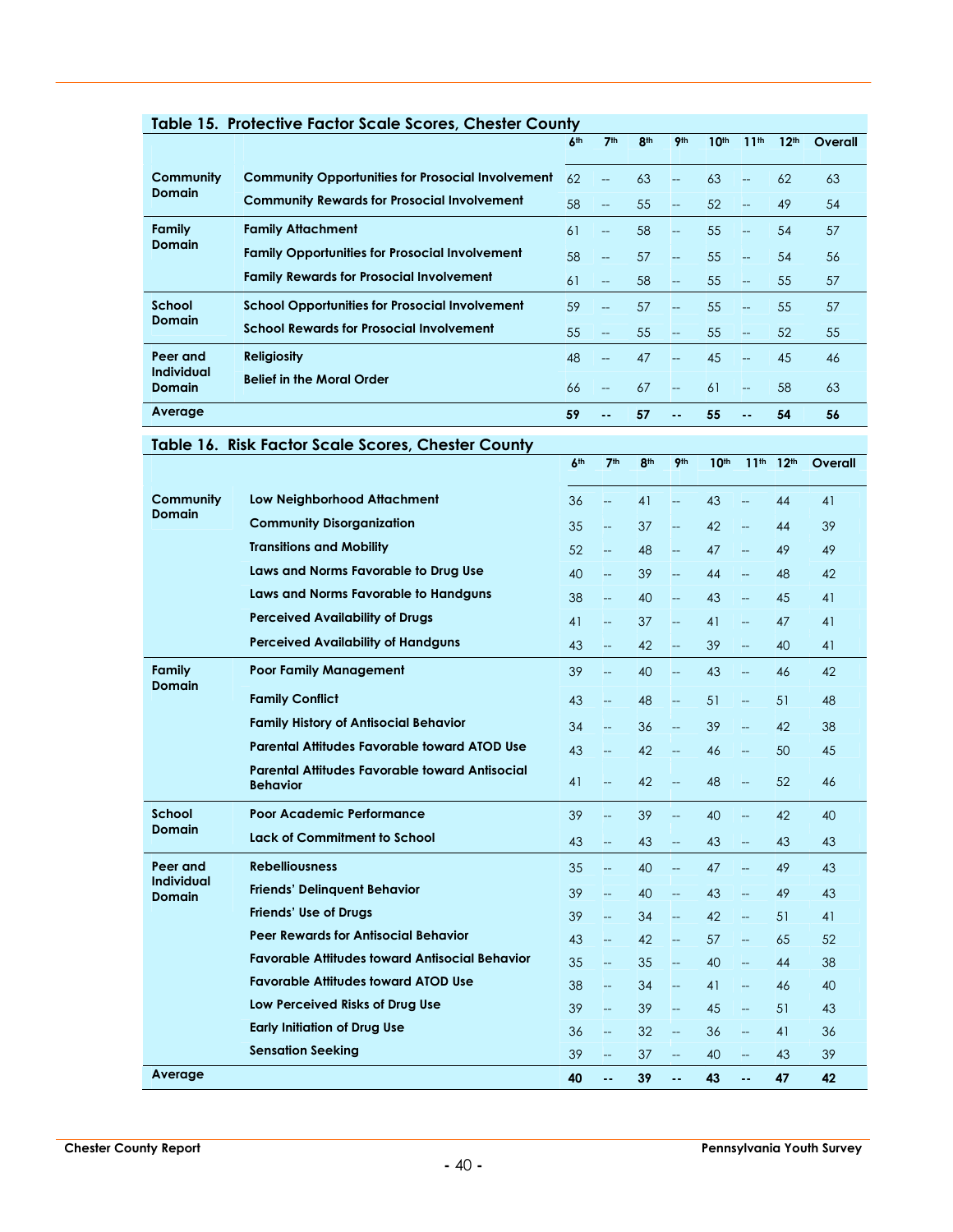# **Protective Factors**

Protective factors are characteristics that are known to decrease the likelihood that a student will engage in problem behaviors. For example, bonding to parents reduces the risk of an adolescent engaging in problem **behaviors** 

The Social Development Strategy organizes the research on protective factors. Protective factors can buffer young people from risks and promote positive youth development. To develop these healthy positive behaviors, young people must be immersed in environments that consistently communicate healthy beliefs and clear standards for behavior; that foster the development of strong bonds to members of their family, school and community; and that recognize the individual characteristics of each young person.

#### *Community Opportunities for Prosocial Involvement*

When young people become involved in their communities by participating in activities and organizations that foster healthy development, they are more likely to form connections with prosocial peers. Community involvement also provides the opportunity to bond with adult role models—such as neighbors, police, clergy and other community leaders—who can give moral guidance and emotional support. This protective factor is measured by survey items such as "Which of the following activities for people your age are available in your community: Sports teams?"

- Overall, Chester County students received a percentile score of 63 on the *Community Opportunities for Prosocial Involvement* scale, 13 points higher than the normative average of 50.
- Across grade levels, percentile scores for *Community Opportunities for Prosocial Involvement* range from a low of 62 among  $6<sup>th</sup>$  and  $12<sup>th</sup>$  graders to a high of 63 among  $8<sup>th</sup>$  and  $10^{th}$  graders.

#### *Community Rewards for Prosocial Involvement*

Young people experience bonding as feeling valued and being seen as an asset. Students who feel recognized and rewarded by their community are less likely to engage in negative behaviors, because that recognition helps increase a student's self-esteem and the feeling of bondedness to that community. *Community Rewards for Prosocial Involvement* is measured by such items as "There are people in my neighborhood who are proud of me when I do something well."

■ Overall, Chester County students received a percentile score of 54 on the *Community Rewards for Prosocial Involvement* scale, four points higher than the normative average of 50.







range from a low of 49 among  $12<sup>th</sup>$  graders to a high of 58 among 6<sup>th</sup> graders.

■ Across grade levels, percentile scores for *Community Rewards for Prosocial Involvement*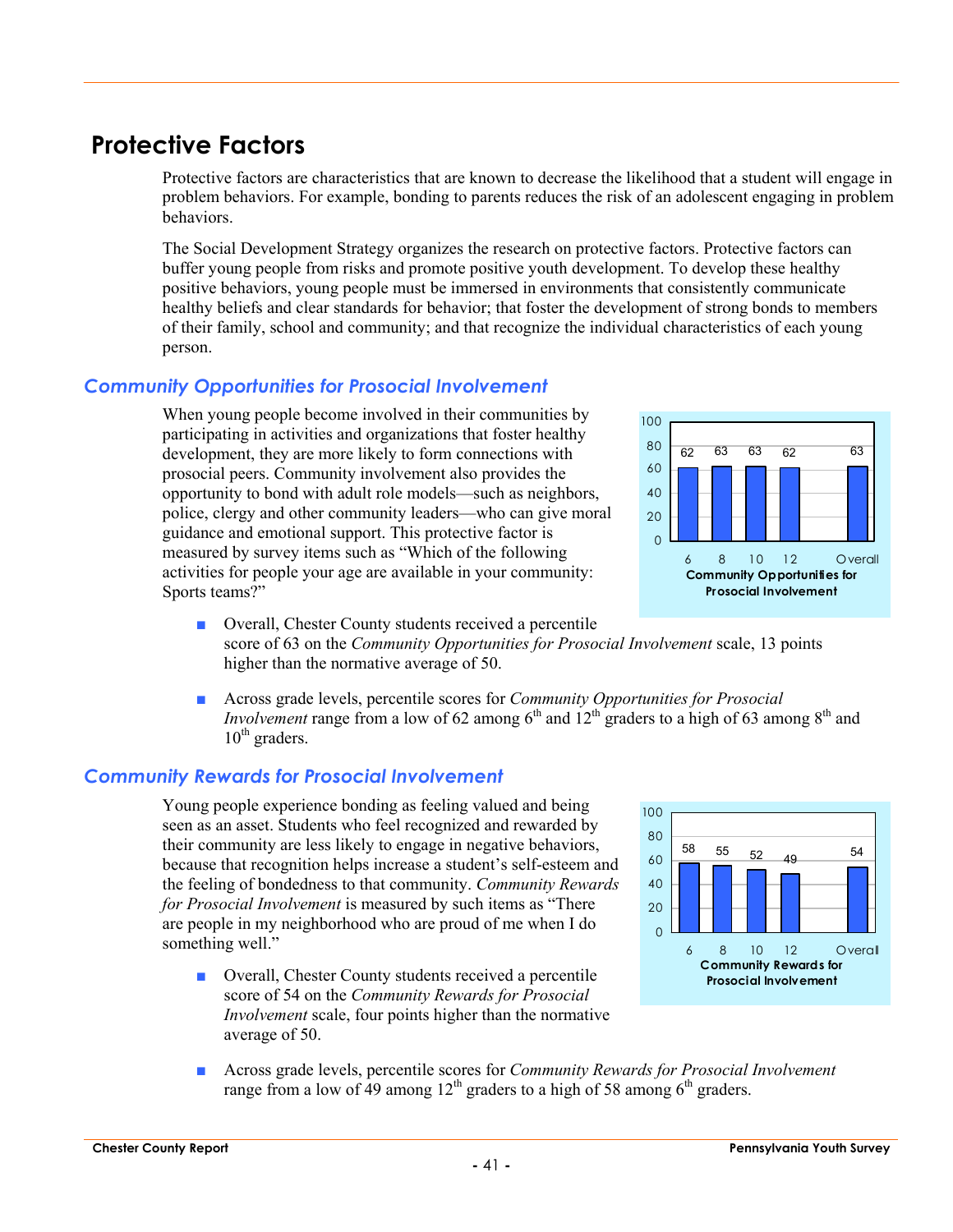### *Family Attachment*

One of the most effective ways to buffer children against risk factors is to strengthen their bonds with family members who embody healthy beliefs and clear standards. If children are attached to their parents and want to please them, they will be less likely to threaten that connection by doing things that their parents strongly disapprove of. This protective factor is measured by such items on the survey as "Do you share your thoughts and feelings with your mother?"

- Overall, Chester County students received a percentile score of 57 on the *Family Attachment* scale, seven points higher than the normative average of 50.
- Across grade levels, percentile scores for *Family Attachment* range from a low of 54 among  $12<sup>th</sup>$  graders to a high of 61 among 6<sup>th</sup> graders.

#### *Family Opportunities for Prosocial Involvement*

When students have the opportunity to make meaningful contributions to their families, they feel closer to their family members and are less likely to get involved in risky behaviors. These opportunities for involvement reinforce family bonds and cause students to more easily adopt the norms projected by their families. For instance, children whose parents have high expectations for their school success and achievement are less likely to drop out of school. This protective factor is surveyed by such items as "My parents ask me what I think before most family decisions affecting me are made."

- Overall, Chester County students received a percentile score of 56 on the *Family Opportunities for Prosocial Involvement* scale, six points higher than the normative average of 50.
- Across grade levels, percentile scores for *Family Opportunities for Prosocial Involvement* range from a low of 54 among  $12^{th}$  graders to a high of 58 among  $6^{th}$  graders.



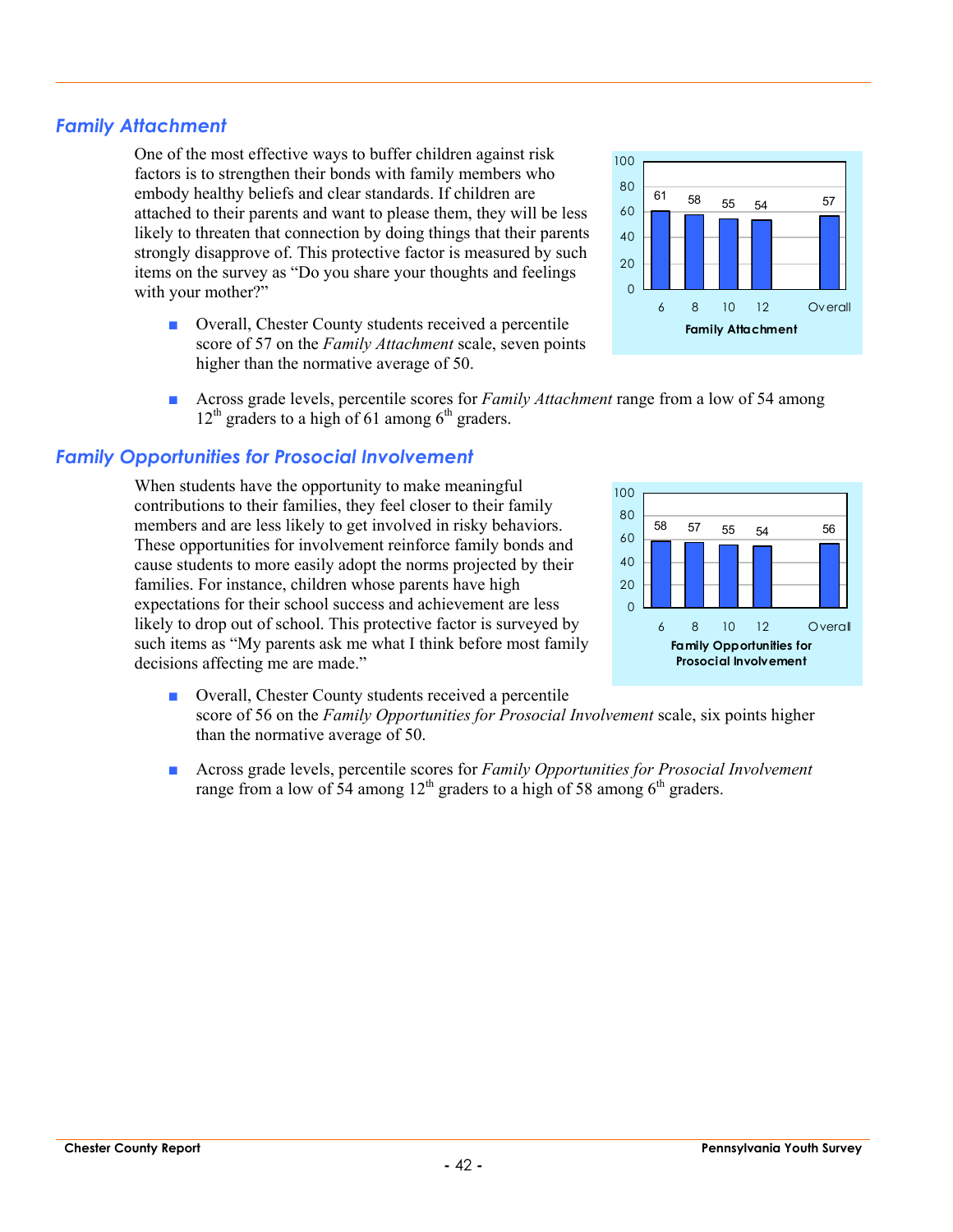### *Family Rewards for Prosocial Involvement*

When family members reward their children for positive participation in activities, it further strengthens the bonds the children feel to their families, and helps promote clear standards for behavior. This protective factor is measured by such survey items as "How often do your parents tell you they're proud of you for something you've done?"

■ Overall, Chester County students received a percentile score of 57 on the *Family Rewards for Prosocial Involvement* scale, seven points higher than the normative average of 50.



■ Across grade levels, percentile scores for *Family Rewards for Prosocial Involvement* range from a low of 55 among  $10^{th}$  and  $12^{th}$  graders to a high of 61 among 6<sup>th</sup> graders.

#### *School Opportunities for Prosocial Involvement*

Giving students opportunities to participate in important activities at school helps to create a feeling of personal investment in their school. This results in greater bonding and adoption of the school's standards of behavior, reducing the likelihood that they will become involved in problem behaviors. This protective factor is measured by survey items such as "In my school, students have lots of chances to help decide things like class activities and rules."

■ Overall, Chester County students received a percentile score of 57 on the *School Opportunities for Prosocial Involvement* scale, seven points higher than the normative average of 50.



■ Across grade levels, percentile scores for *School Opportunities for Prosocial Involvement* range from a low of 55 among 10<sup>th</sup> and 12<sup>th</sup> graders to a high of 59 among 6<sup>th</sup> graders.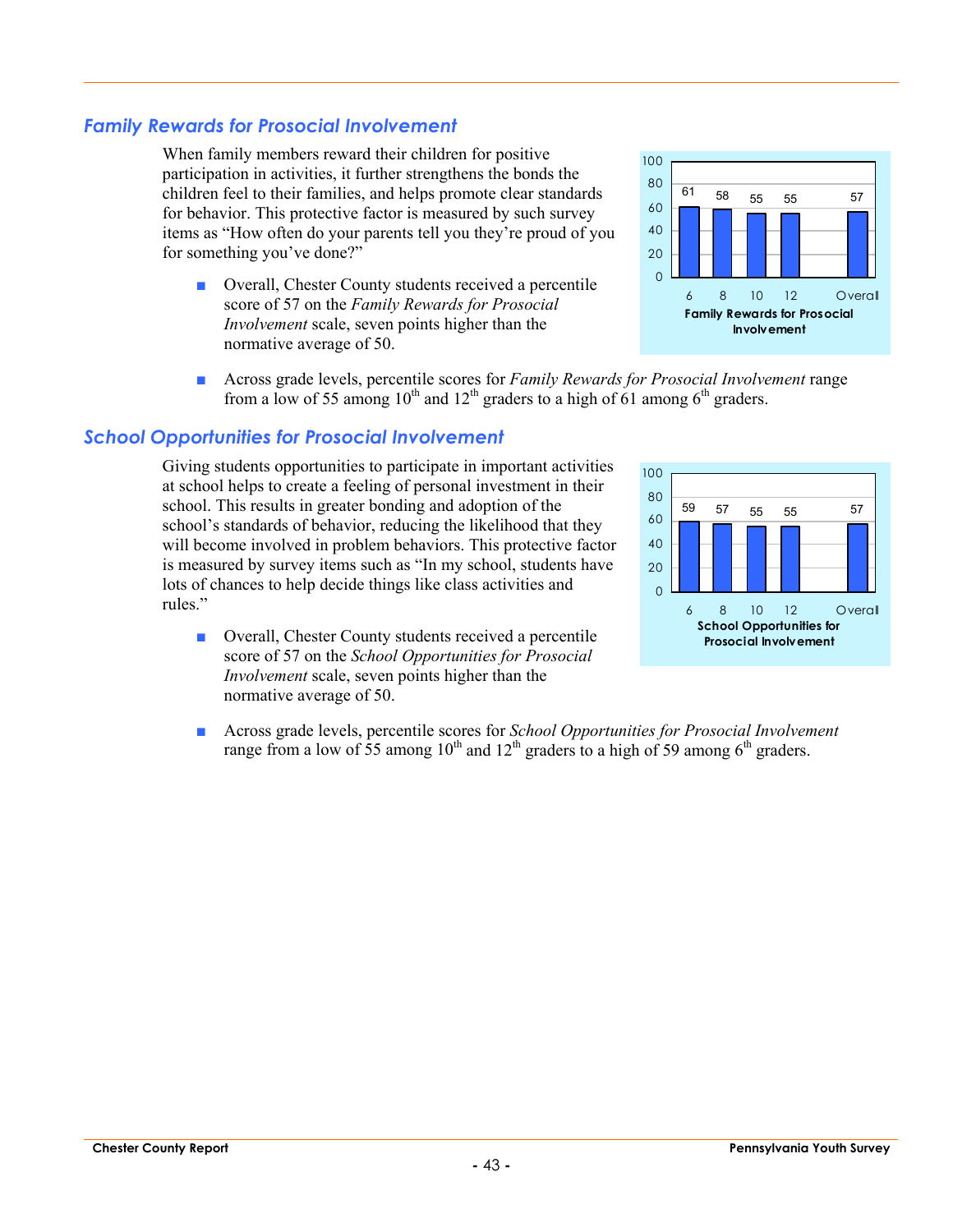#### *School Rewards for Prosocial Involvement*

Making students feel appreciated and rewarded for their involvement at school further strengthens school bonding, and helps to reduce the likelihood of their involvement in drug use and other problem behaviors. This protective factor is measured by such statements as "The school lets my parents know when I have done something well."

- Overall, Chester County students received a percentile score of 55 on the *School Rewards for Prosocial Involvement* scale, five points higher than the normative average of 50.
- Across grade levels, percentile scores for *School Rewards for Prosocial Involvement* range from a low of 52 among  $12^{th}$  graders to a high of 55 among  $6^{th}$ ,  $8^{th}$  and  $10^{th}$  graders.

#### *Religiosity*

Religious institutions can help students develop firm prosocial beliefs. Students who have preconceived ideas about certain activities are less vulnerable to becoming involved with antisocial behaviors because they have already adopted a social norm against those activities. *Religiosity* is measured by the question "How often do you attend religious services or activities?"

- Overall, Chester County students received a percentile score of 46 on the *Religiosity* scale, four points lower than the normative average of 50.
- Across grade levels, percentile scores for *Religiosity* range from a low of 45 among 10<sup>th</sup> and 12<sup>th</sup> graders to a high of 48 among 6<sup>th</sup> graders.



**Religiosity**

6 8 10 12 Overall

48 47 45 45 46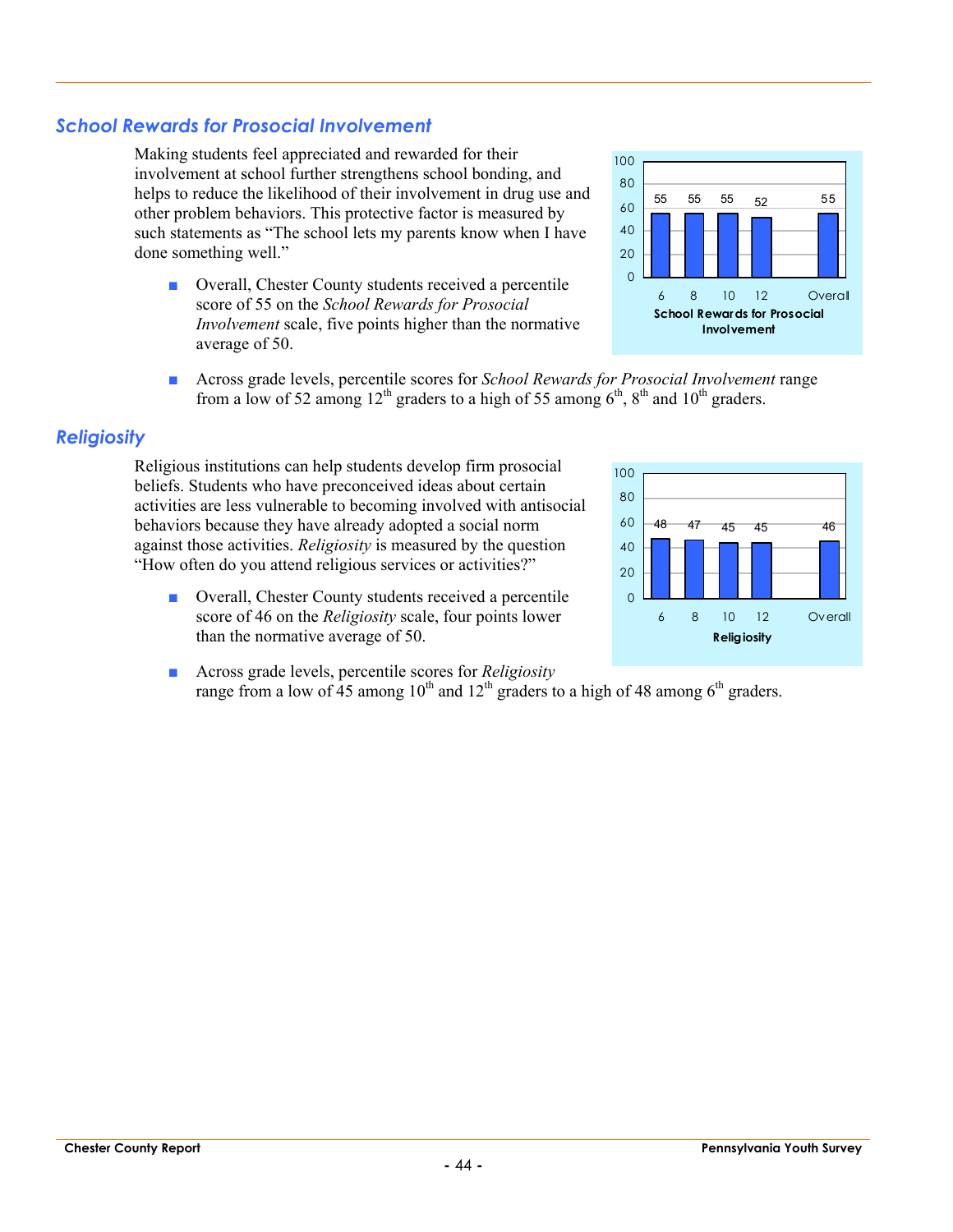#### *Belief in the Moral Order*

When people feel bonded to society, they are more motivated to follow society's standards and expectations. Therefore, it is important for families, schools and communities to have clearly stated policies on ATOD use. Young people who have developed a positive belief system, and a clear sense of right and wrong, are less likely to become involved in problem behaviors. For example, young people who believe that drug use is wrong might be protected against peer influences to use drugs. *Belief in the Moral Order* is measured by items on the survey such as "It is all right to beat up people if they start the fight."



- Overall, Chester County students received a percentile score of 63 on the *Belief in the Moral Order* scale, 13 points higher than the normative average of 50.
- Across grade levels, percentile scores for *Belief in the Moral Order* range from a low of 58 among  $12^{th}$  graders to a high of 67 among  $8^{th}$  graders.

## **Risk Factors**

Risk factors are characteristics in the community, family, school and individual's environments that are known to increase the likelihood that a student will engage in one or more problem behaviors. For example, a risk factor in the community environment is the existence of laws and norms favorable to drug use, which can affect the likelihood that a young person will try alcohol, tobacco or other drugs. In those communities where there is acceptance or tolerance of drug use, students are more likely to engage in alcohol, tobacco and other drug use.

#### *Low Neighborhood Attachment*

Higher rates of drug problems, delinquency and violence occur in communities or neighborhoods where people feel little attachment to the community. Perhaps the most significant issue affecting community attachment is whether residents feel they can make a difference in their own lives. If the key players in the neighborhood—such as merchants, teachers, clergy, police and social services personnel—live outside the neighborhood, residents' sense of commitment will be lower. This low sense of commitment may be reflected in lower rates of voter participation and parental involvement in schools.



The *Low Neighborhood Attachment* scale on the survey uses three

items to measure the level of attachment that students feel to their neighborhoods. This risk factor is measured by items such as "I'd like to get out of my neighborhood" and "If I had to move, I would miss the neighborhood I now live in."

- Overall, Chester County students received a percentile score of 41 on the *Low Neighborhood Attachment* scale, nine points lower than the normative average of 50.
- Across grade levels, percentile scores for *Low Neighborhood Attachment* range from a low of 36 among  $6<sup>th</sup>$  graders to a high of 44 among 12<sup>th</sup> graders.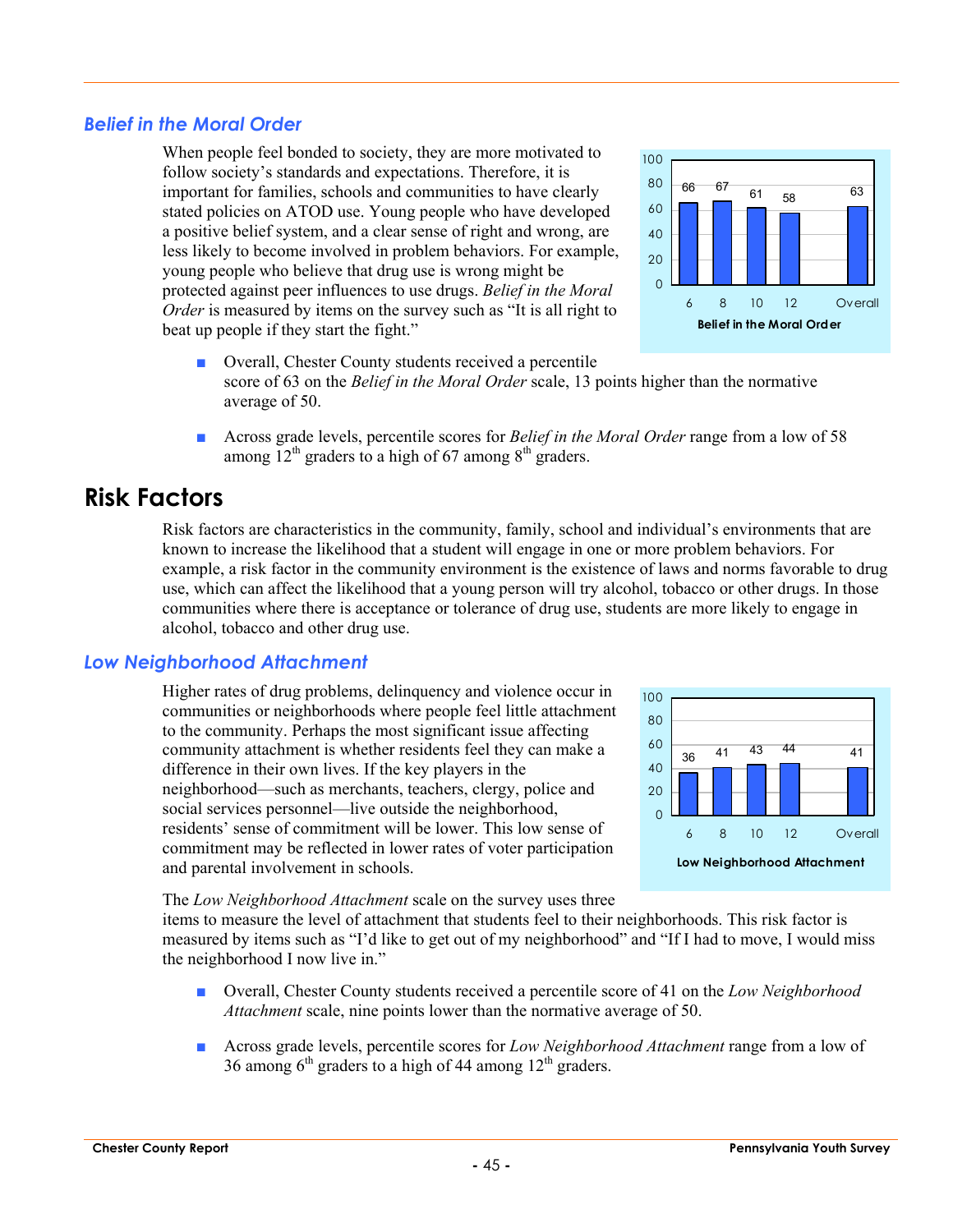### *Community Disorganization*

The *Community Disorganization* scale pertains to students' feelings and perceptions regarding their communities and other external attributes. It is based on students' responses to five items, four of which indicate a neighborhood in disarray (e.g., the existence of graffiti, abandoned buildings, fighting and drug selling). The fifth item is "I feel safe in my neighborhood."

- Overall, Chester County students received a percentile score of 39 on the *Community Disorganization* scale, 11 points lower than the normative average of 50.
- Across grade levels, percentile scores for *Community Disorganization* range from a low of 35 among  $6<sup>th</sup>$  graders to a high of 44 among  $12<sup>th</sup>$  graders.

#### *Transitions and Mobility*

Even normal school transitions are associated with an increase in problem behaviors. When children move from elementary school to middle school or from middle school to high school, significant increases in the rates of drug use, school dropout and antisocial behavior may occur. This is thought to occur because by making a transition to a new environment, students no longer have the bonds they had in their old environment. Consequently, students may be less likely to become attached to their schools and neighborhoods, and do not develop the bonds that protect them from involvement in problem behaviors.

#### The *Transitions and Mobility* scale on the survey measures how

often the student has changed homes or schools in the past year and since kindergarten. This risk factor is measured with items such as "How many times have you changed schools (including changing from elementary to middle and middle to high school) since kindergarten?" and "How many times have you changed homes since kindergarten?"

- Overall, Chester County students received a percentile score of 49 on the *Transitions and Mobility* scale, one point lower than the normative average of 50.
- Across grade levels, percentile scores for *Transitions and Mobility* range from a low of 47 among  $10^{th}$  graders to a high of 52 among  $6^{th}$  graders.



**Transitions and Mobility**

6 8 10 12 Overall

<sup>52</sup> <sup>48</sup> <sup>47</sup> 49 49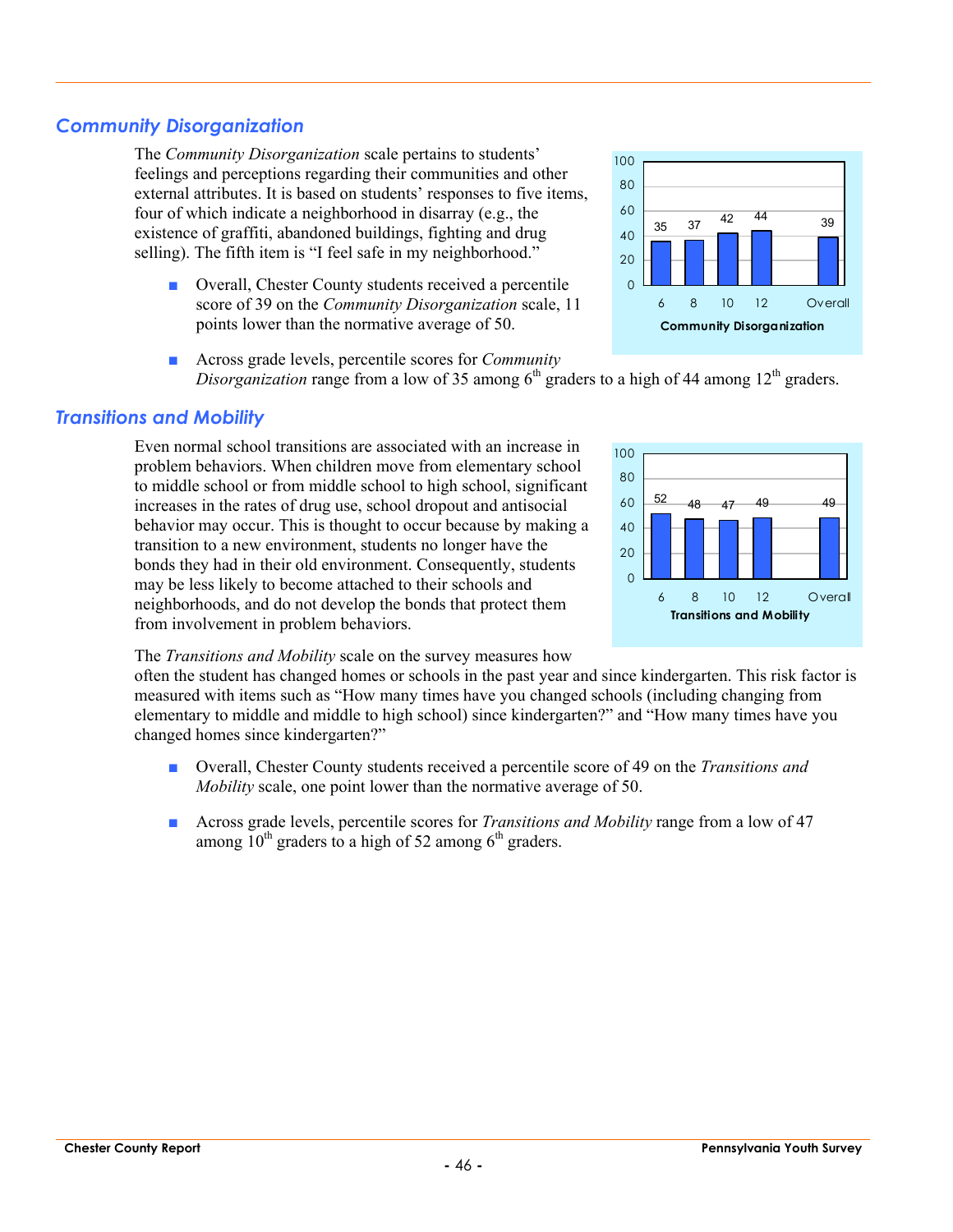#### *Laws and Norms Favorable to Drug Use*

Students' perceptions of the rules and regulations concerning alcohol, tobacco and other drug use that exist in their neighborhoods are also associated with problem behaviors in adolescence. Community norms—the attitudes and policies a community holds in relation to drug use and other antisocial behaviors—are communicated in a variety of ways: through laws and written policies, through informal social practices and through the expectations parents and other members of the community have of young people. When laws and community standards are favorable toward drug use, violence and/or other crime, or even when they are just unclear, young people are more likely to engage in negative behaviors (Bracht and Kingsbury, 1990).



An example of conflicting messages about drug use can be found in the acceptance of alcohol use as a social activity within the community. The beer gardens popular at street fairs and community festivals are in contrast to the "Just Say No" messages that schools and parents may be promoting. These conflicting and ambiguous messages are problematic in that they do not have the positive impact on preventing alcohol and other drug use that a clear, consistent, community-level, anti-drug message can have.

This risk factor is measured by six items on the survey, such as "How wrong would most adults in your neighborhood think it was for kids your age to drink alcohol?" and "If a kid smoked marijuana in your neighborhood, would he or she be caught by the police?"

- Overall, Chester County students received a percentile score of 42 on the *Laws and Norms Favorable to Drug Use* scale, eight points lower than the normative average of 50.
- Across grade levels, percentile scores for *Laws and Norms Favorable to Drug Use* range from a low of 39 among  $8<sup>th</sup>$  graders to a high of 48 among  $12<sup>th</sup>$  graders.

#### *Laws and Norms Favorable to Handguns*

As with drug use, students' perceptions of the rules and regulations associated with the ownership and use of firearms have an impact on behavior. That is, when students perceive laws to be strict and consistently enforced, they may be less likely to carry guns and to engage in gun violence. *Laws and Norms Favorable to Handguns* is measured by the question "If a kid carried a handgun in your neighborhood, would he or she be caught by the police?"

■ Overall, Chester County students received a percentile score of 41 on the *Laws and Norms Favorable to Handguns* scale, nine points lower than the normative average of 50.



■ Across grade levels, percentile scores for *Laws and Norms Favorable to Handguns* range from a low of 38 among  $6<sup>th</sup>$  graders to a high of 45 among  $12<sup>th</sup>$  graders.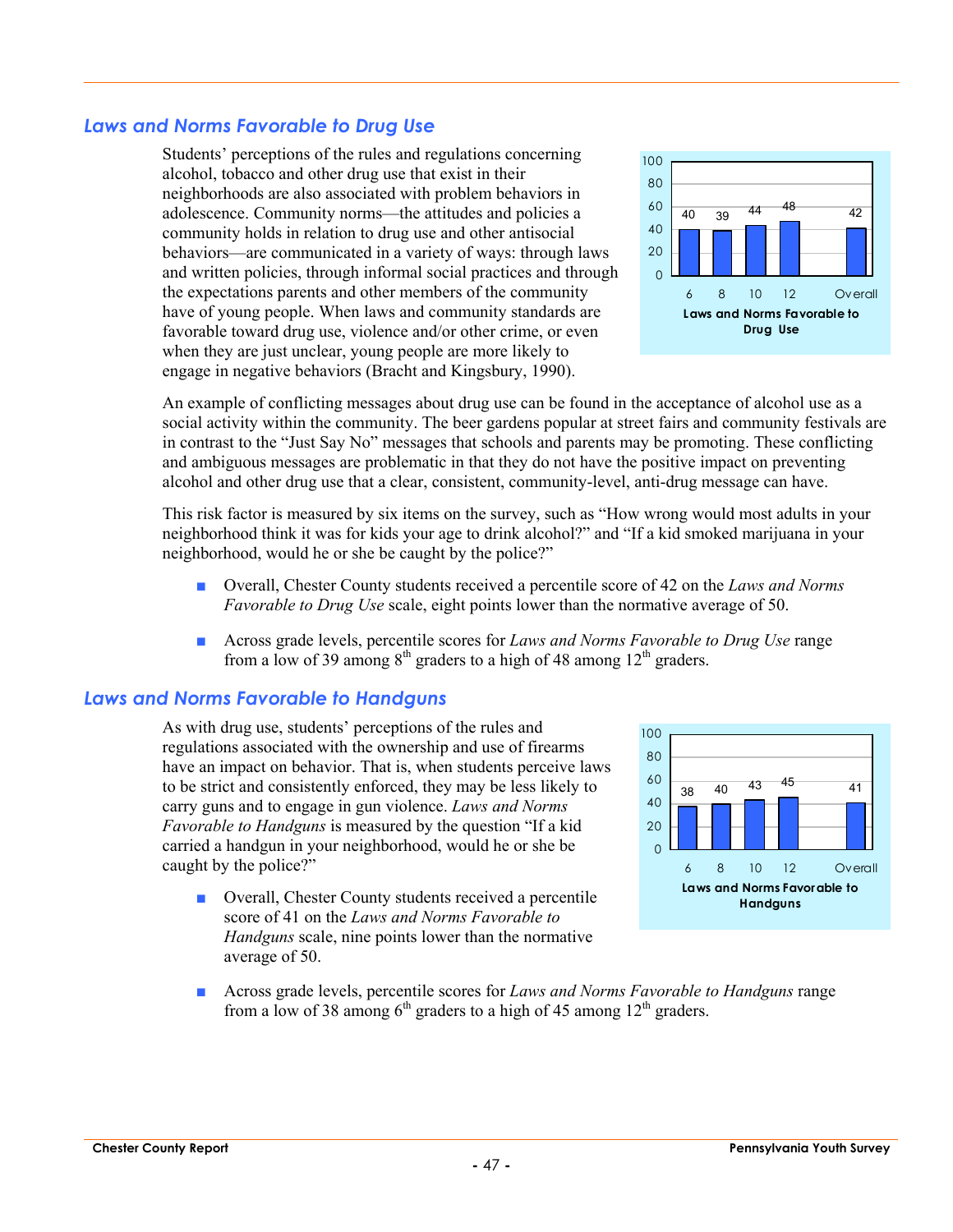#### *Perceived Availability of Drugs*

The perceived availability of drugs, alcohol and handguns in a community is directly related to the prevalence of delinquent behaviors. In schools where children believe that drugs are more available, a higher rate of drug use occurs.

The *Perceived Availability of Drugs* scale on the survey is designed to assess students' feelings about how easily they can get alcohol, tobacco and other drugs. Elevation of this risk factor scale may indicate the need to make alcohol, tobacco and other drugs more difficult for students to acquire. For instance, a number of policy changes have been shown to reduce the availability of alcohol and cigarettes. Minimum-age requirements, taxation and



responsible beverage service have all been shown to affect the perception of availability of alcohol.

This risk factor is measured by four items on the survey, such as "If you wanted to get some marijuana, how easy would it be for you to get some?"

- Overall, Chester County students received a percentile score of 41 on the *Perceived Availability of Drugs* scale, nine points lower than the normative average of 50.
- Across grade levels, percentile scores for *Perceived Availability of Drugs* range from a low of 37 among  $8<sup>th</sup>$  graders to a high of 47 among  $12<sup>th</sup>$  graders.

#### *Perceived Availability of Handguns*

If students believe that it would be difficult to get a handgun, they are less likely to become involved with the unauthorized and unsupervised use of firearms. *Perceived Availability of Handguns* is measured by the question "If you wanted to get a handgun, how easy would it be for you to get one?"

■ Overall, Chester County students received a percentile score of 41 on the *Perceived Availability of Handguns* scale, nine points lower than the normative average of 50.



■ Across grade levels, percentile scores for *Perceived Availability of Handguns* range from a low of 39 among  $10<sup>th</sup>$  graders to a high of 43 among  $6<sup>th</sup>$ graders.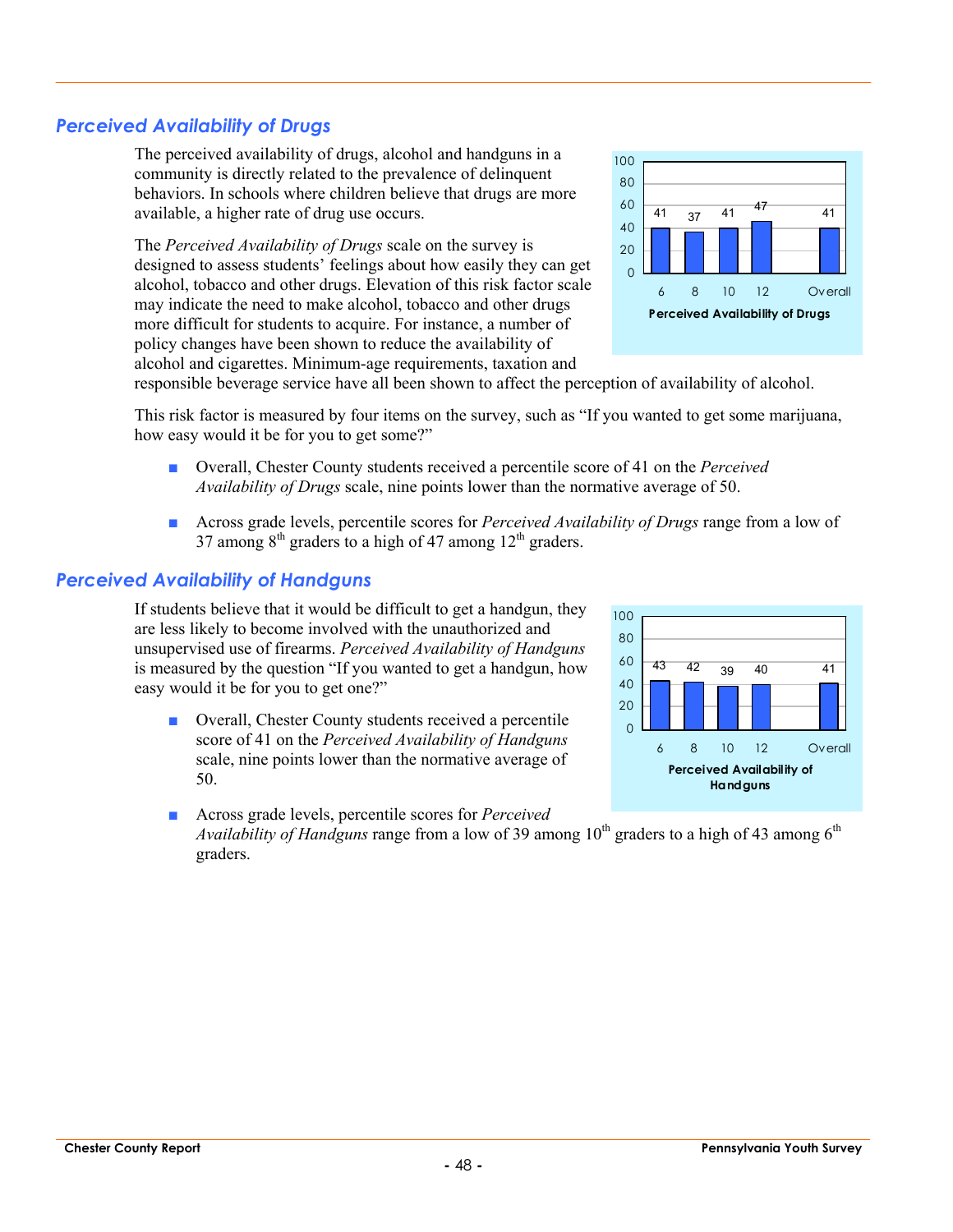#### *Poor Family Management*

The risk factor scale *Poor Family Management* measures two components of family life: "poor family supervision," which is defined as parents failing to supervise and monitor their children, and "poor family discipline," which is defined as parents failing to communicate clear expectations for behavior and giving excessively severe, harsh or inconsistent punishment. Children who experience poor family supervision and poor family discipline are at higher risk of developing problems with drug use, delinquency, violence and school dropout.

Sample items used to survey *Poor Family Management* include "Would your parents know if you did not come home on time?" and "My family has clear rules about alcohol and drug use."



- Overall, Chester County students received a percentile score of 42 on the *Poor Family Management* scale, eight points lower than the normative average of 50.
- Across grade levels, percentile scores for *Poor Family Management* range from a low of 39 among  $6<sup>th</sup>$  graders to a high of 46 among 12<sup>th</sup> graders.

#### *Family Conflict*

Bonding between family members, especially between children and their parents or guardians, is a key component in the development of positive social norms. High levels of family conflict interfere with the development of these bonds, and increase the likelihood that young people will engage in illegal drug use and other forms of delinquent behavior.

Family Conflict is measured by four items on the survey, such as "People in my family often insult or yell at each other."

■ Overall, Chester County students received a percentile score of 48 on the *Family Conflict* scale, two points lower than the normative average of 50.



**■** Across grade levels, percentile scores for *Family Conflict* range from a low of 43 among 6<sup>th</sup> graders to a high of  $51$  among  $10^{th}$  and  $12^{th}$  graders.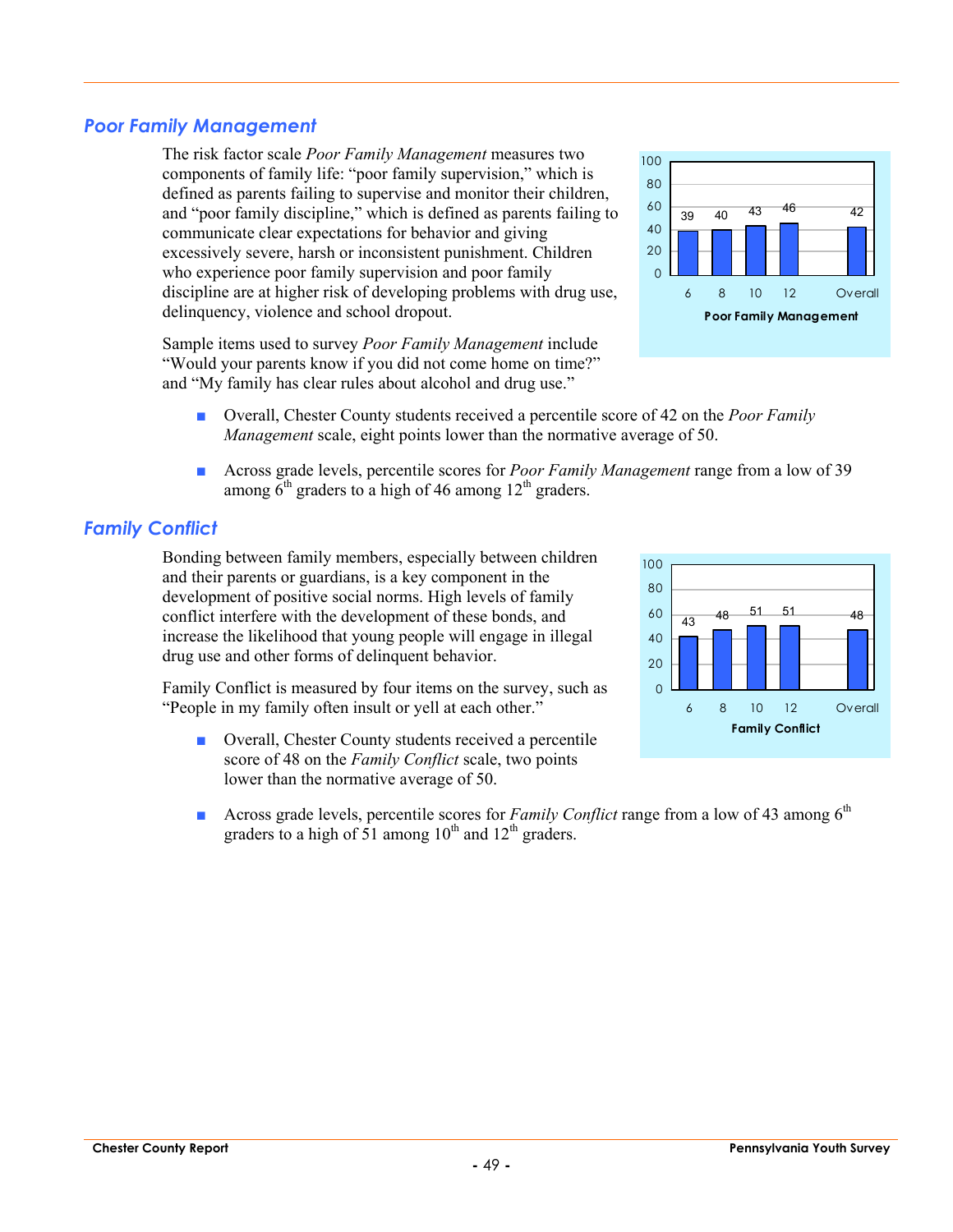#### *Family History of Antisocial Behavior*

If children are raised in a family where a history of addiction to alcohol or other drugs exists, the risk of their having alcohol or other drug problems themselves increases. If children are born or raised in a family where criminal activity or behavior is normal, their risk for delinquency increases. Similarly, children who are born to a teenage mother are more likely to become teen parents, and children of dropouts are more likely to drop out of school themselves. Children whose parents engage in violent behavior inside or outside the home are at greater risk for exhibiting violent behavior themselves. Students' perceptions of their families' behavior and standards regarding drug use and other antisocial



behaviors are measured by the survey. *Family History of Antisocial Behavior* is assessed by items such as "Has anyone in your family ever had a severe alcohol or drug problem?"

- Overall, Chester County students received a percentile score of 38 on the *Family History of Antisocial Behavior* scale, 12 points lower than the normative average of 50.
- Across grade levels, percentile scores for *Family History of Antisocial Behavior* range from a low of 34 among  $6<sup>th</sup>$  graders to a high of 42 among 12<sup>th</sup> graders.

#### *Parental Attitudes Favorable toward ATOD Use*

Students' perceptions of their parents' opinions about alcohol, tobacco and other drug use are an important risk factor. In families where parents use illegal drugs, are heavy users of alcohol or are tolerant of use by their children, children are more likely to become drug users in adolescence. *Parental Attitudes Favorable toward ATOD Use* is measured by survey items such as "How wrong do your parents feel it would be for you to smoke marijuana?"

■ Overall, Chester County students received a percentile score of 45 on the *Parental Attitudes Favorable toward ATOD Use* scale, five points lower than the normative average of 50.



■ Across grade levels, percentile scores for *Parental Attitudes Favorable toward ATOD Use* range from a low of 42 among  $8<sup>th</sup>$  graders to a high of 50 among 12<sup>th</sup> graders.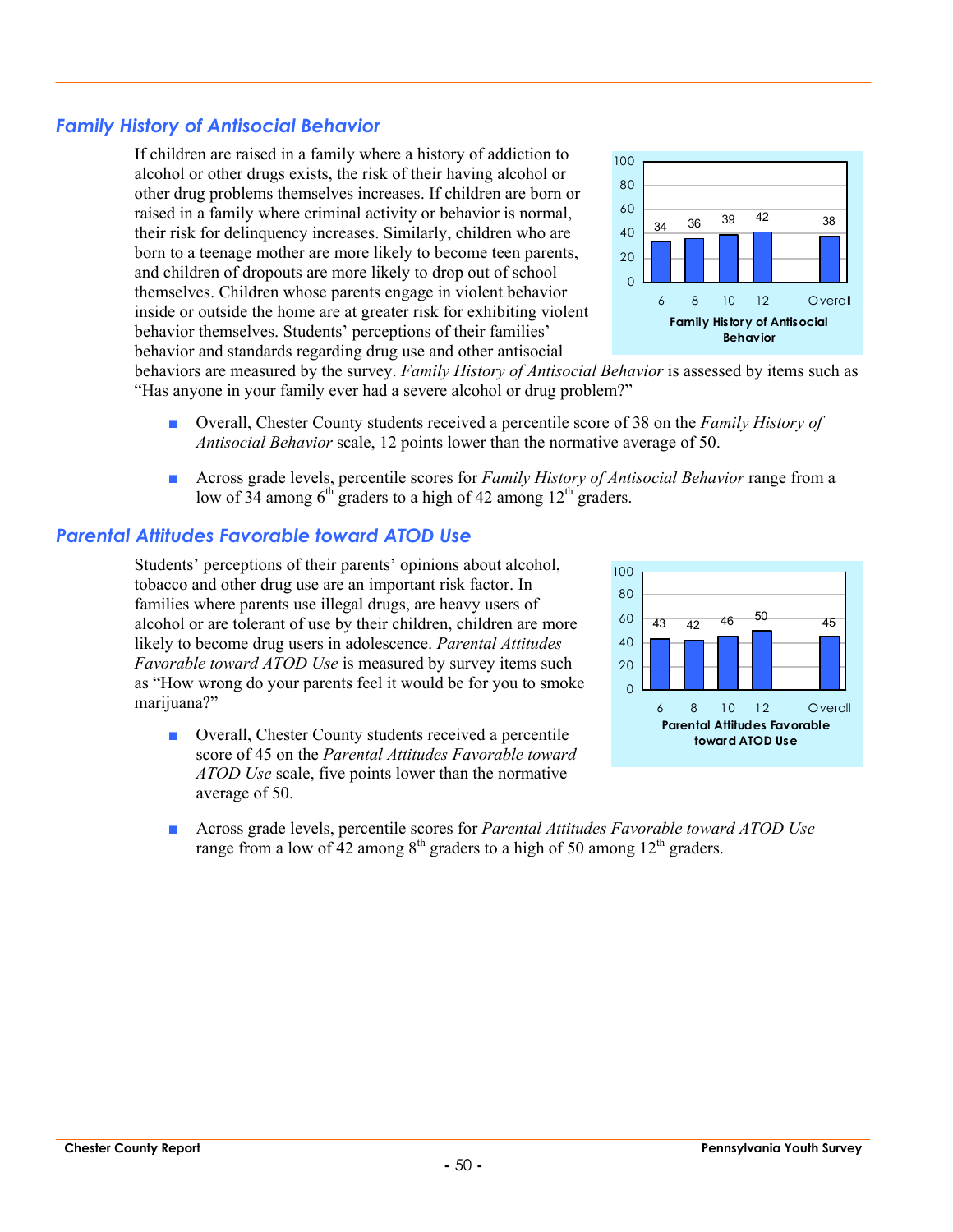#### *Parental Attitudes Favorable toward Antisocial Behavior*

Students' perceptions of their parents' opinions about antisocial behavior are also an important risk factor. Parental attitudes and behavior regarding crime and violence influence the attitudes and behavior of children. If parents approve of or excuse their children for breaking the law, then the children are more likely to develop problems with juvenile delinquency. *Parental Attitudes Favorable toward Antisocial Behavior* is measured by survey items such as "How wrong do your parents feel it would be for you to pick a fight with someone?"



■ Overall, Chester County students received a percentile score of 46 on the *Parental Attitudes Favorable toward Antisocial Behavior* scale, four points lower than the normative average of 50.

■ Across grade levels, percentile scores for *Parental Attitudes Favorable toward Antisocial Behavior* range from a low of 41 among  $6<sup>th</sup>$  graders to a high of 52 among 12<sup>th</sup> graders.

#### *Poor Academic Performance*

Beginning in the late elementary grades, poor academic performance increases the risk of drug use, delinquency, violence and school dropout. Children fail for many reasons, but it appears that the experience of failure increases the risk of these problem behaviors.

*Poor Academic Performance—*students' feelings about their performance at school*—*is measured with two questions on the survey: "Putting them all together, what were your grades like last year?" and "Are your school grades better than the grades of most students in your class?" Elevated findings for this risk factor scale suggest that students believe that they have lower grades than



would be expected, and they perceive they have below-average grades, compared to their peers.

- Overall, Chester County students received a percentile score of 40 on the *Poor Academic Performance* scale, 10 points lower than the normative average of 50.
- Across grade levels, percentile scores for *Poor Academic Performance* range from a low of 39 among  $6<sup>th</sup>$  and  $8<sup>th</sup>$  graders to a high of 42 among  $12<sup>th</sup>$  graders.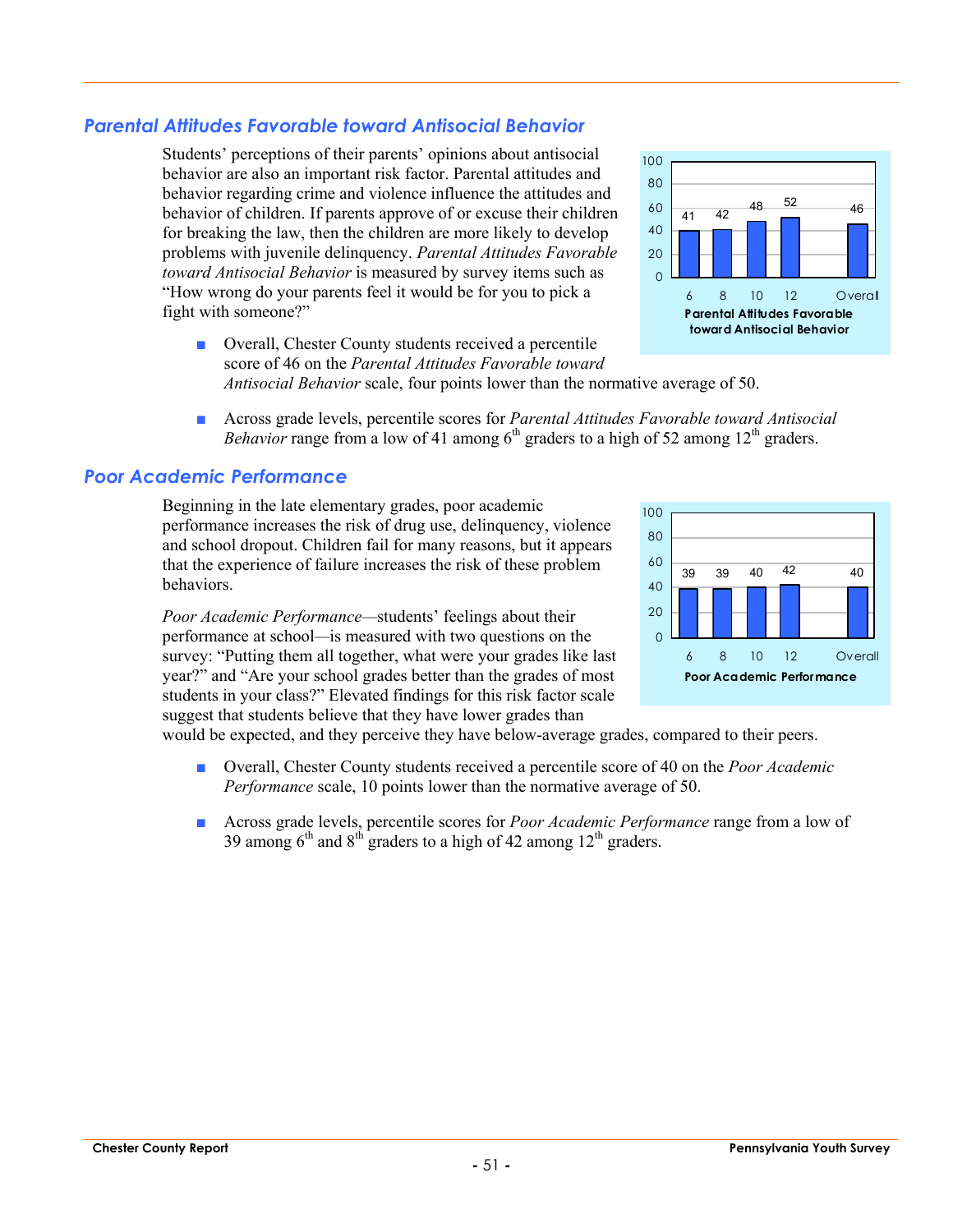#### *Lack of Commitment to School*

Nine items on the survey assess *Lack of Commitment to School—*a student's general feelings about his or her schooling. Survey items include "How important do you think the things you are learning in school are going to be for your later life?" and "Now, thinking back over the past year in school, how often did you enjoy being in school?" Elevated findings for this risk factor scale suggest that students feel less attached to, or connected with, their classes and school environments. Lack of commitment to school means the child has ceased to see the role of student as a positive one. Young people who have lost this commitment to school are at higher risk for a variety of problem behaviors.



- Overall, Chester County students received a percentile score of 43 on the *Lack of Commitment to School* scale, seven points lower than the normative average of 50.
- With a value of 43, scores for *Lack of Commitment to School* do not vary across the surveyed grades.

#### *Rebelliousness*

The survey also assesses the number of young people who feel they are not part of society, who feel they are not bound by rules, and who don't believe in trying to be successful or responsible. These students are at higher risk of drug use, delinquency and school dropout. *Rebelliousness* is measured by three items, such as "I ignore the rules that get in my way."

■ Overall, Chester County students received a percentile score of 43 on the *Rebelliousness* scale, seven points lower than the normative average of 50.



■ Across grade levels, percentile scores for *Rebelliousness* range from a low of 35 among  $6<sup>th</sup>$  graders to a high of 49 among  $12<sup>th</sup>$  graders.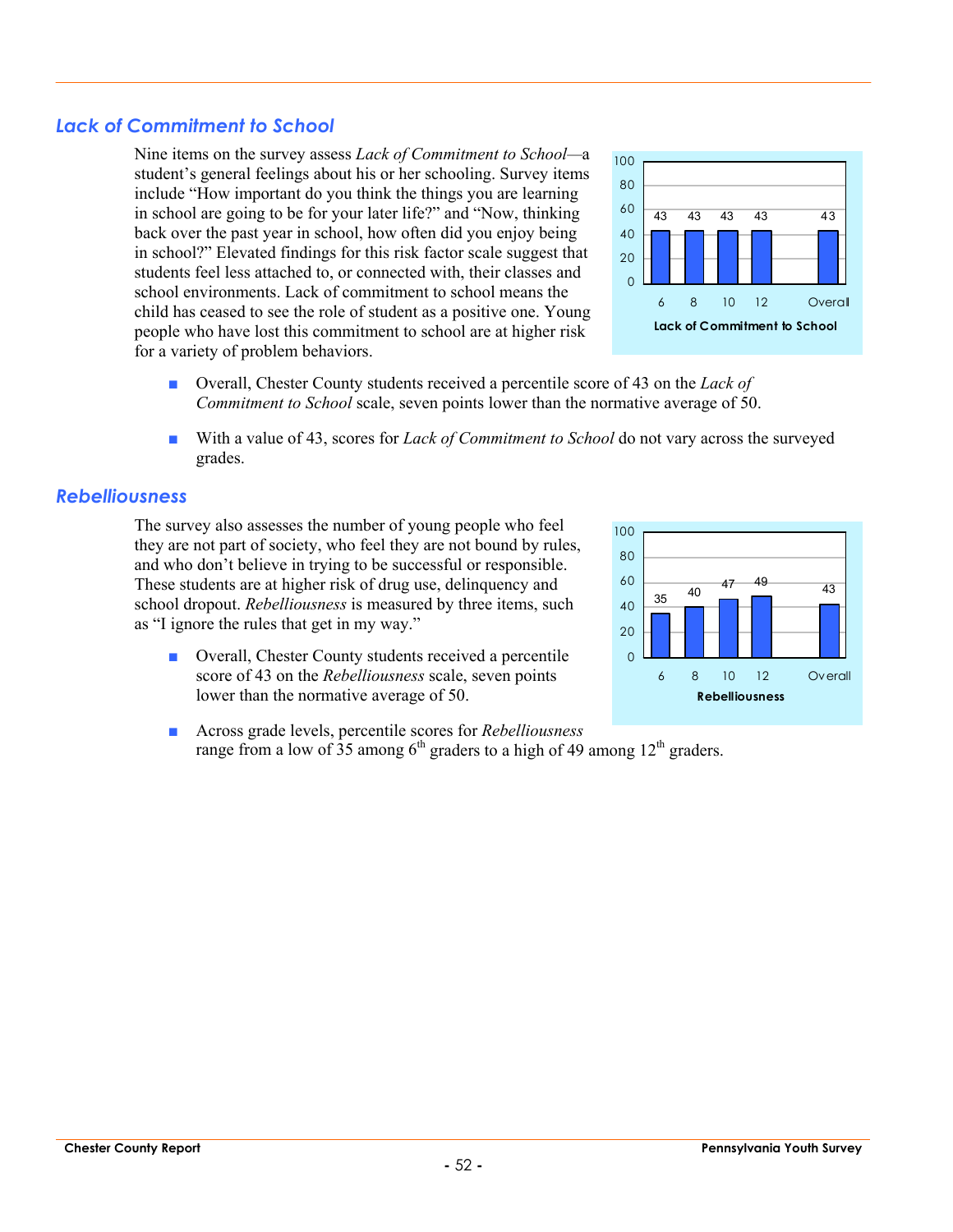#### *Friends' Delinquent Behavior*

Young people who associate with peers who engage in delinquent behavior are much more likely to engage in delinquent behavior themselves. This is one of the most consistent predictors identified by research. Even when young people come from well-managed families and do not experience other risk factors, spending time with peers who engage in delinquent behavior greatly increases the risk of their becoming involved in delinquent behavior. *Friends' Delinquent Behavior* is measured by survey items such as "In the past year, how many of your four best friends have been suspended from school?"



- Overall, Chester County students received a percentile score of 43 on the *Friends' Delinquent Behavior* scale, seven points lower than the normative average of 50.
- Across grade levels, percentile scores for *Friends' Delinquent Behavior* range from a low of 39 among  $6<sup>th</sup>$  graders to a high of 49 among 12<sup>th</sup> graders.

#### *Friends' Use of Drugs*

Young people who associate with peers who engage in substance use are much more likely to engage in it themselves. This is one of the most consistent predictors identified by research. Even when young people come from well-managed families and do not experience other risk factors, spending time with peers who use drugs greatly increases a youth's risk of becoming involved in such behavior. *Friends' Use of Drugs* is measured by survey items such as "In the past year, how many of your best friends have used marijuana?"

■ Overall, Chester County students received a percentile score of 41 on the *Friends' Use of Drugs* scale, nine points lower than the normative average of 50.



■ Across grade levels, percentile scores for *Friends' Use of Drugs* range from a low of 34 among  $8<sup>th</sup>$  graders to a high of 51 among 12<sup>th</sup> graders.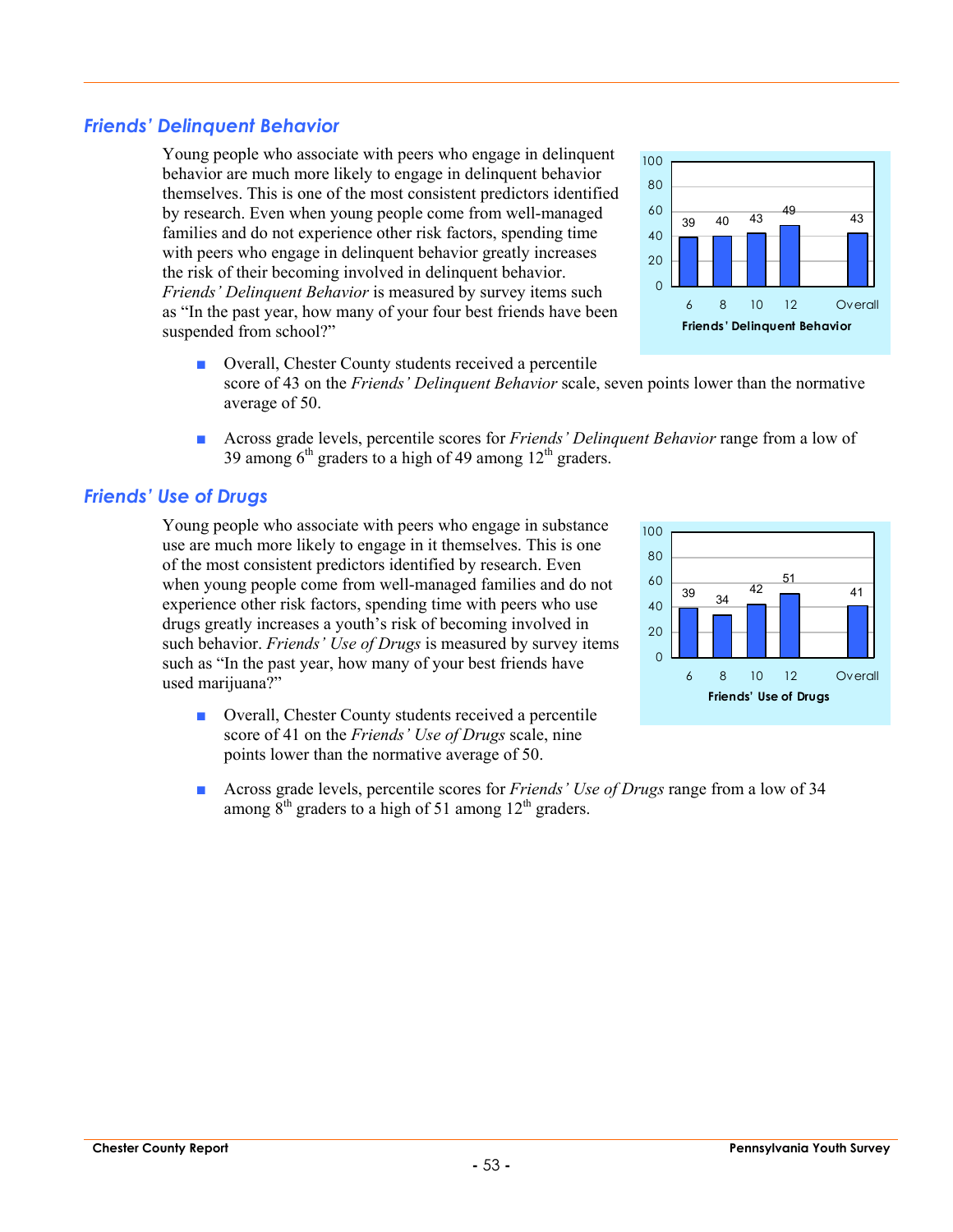#### *Peer Rewards for Antisocial Behavior*

Students' perceptions of their peer groups' social norms are also an important predictor of involvement in problem behavior. Any indication that students feel that they get positive feedback from their peers if they use alcohol, tobacco or other drugs, or if they get involved in delinquent behaviors, is important to note and understand. When young people believe that their peer groups are involved in antisocial behaviors, they are more likely to become involved in antisocial behaviors themselves. This risk factor is measured by items such as "What are the chances you would be seen as cool if you smoked marijuana?"



- Overall, Chester County students received a percentile score of 52 on the *Peer Rewards for Antisocial Behavior* scale, two points higher than the normative average of 50.
- Across grade levels, percentile scores for *Peer Rewards for Antisocial Behavior* range from a low of 42 among  $8<sup>th</sup>$  graders to a high of 65 among  $12<sup>th</sup>$  graders.

#### *Favorable Attitudes toward Antisocial Behavior*

During the elementary school years, children usually express anticrime and prosocial attitudes and have difficulty imagining why people commit crimes or drop out of school. However, in middle school, as others they know participate in such activities, their attitudes often shift toward greater acceptance of these behaviors. This acceptance places them at higher risk for these antisocial behaviors.

These attitudes are measured on the survey by items like "How wrong do you think it is for someone your age to pick a fight with someone?"



- Overall, Chester County students received a percentile score of 38 on the *Favorable Attitudes toward Antisocial Behavior* scale, 12 points lower than the normative average of 50.
- Across grade levels, percentile scores for *Favorable Attitudes toward Antisocial Behavior* range from a low of  $35$  among 6<sup>th</sup> and 8<sup>th</sup> graders to a high of 44 among 12<sup>th</sup> graders.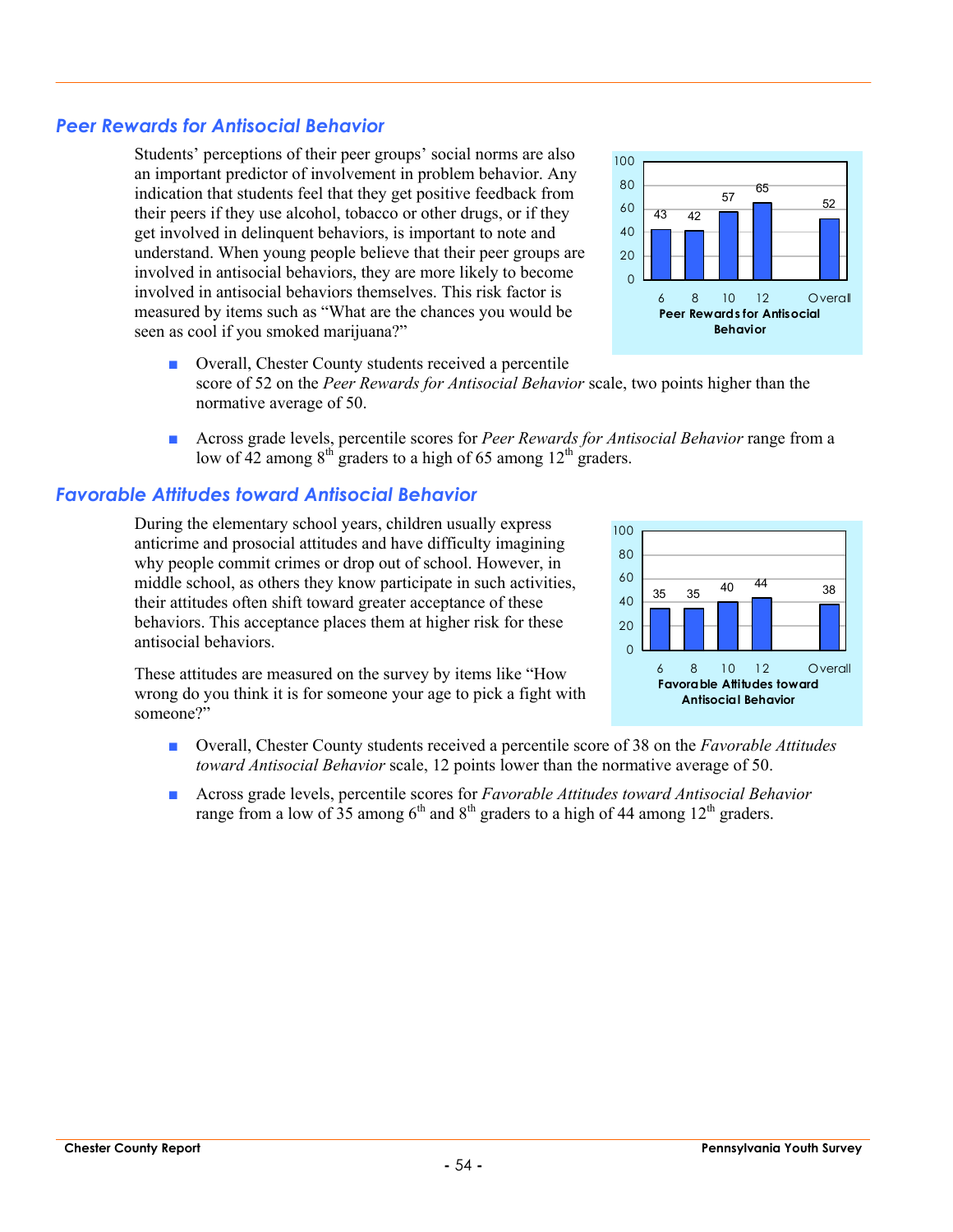#### *Favorable Attitudes toward ATOD Use*

During the elementary school years, children usually express antidrug attitudes and have difficulty imagining why people use drugs. However, in middle school, as others they know participate in such activities, their attitudes often shift toward greater acceptance of these behaviors. This acceptance places them at higher risk. This risk factor scale, *Favorable Attitudes toward ATOD Use,* assesses risk by asking young people how wrong they think it is for someone their age to use drugs. Survey items used to measure this risk factor include "How wrong do you think it is for someone your age to drink beer, wine or hard liquor (for example, vodka, whiskey or gin) regularly?" An elevated score for this risk factor scale can indicate that students see little wrong with using drugs.



- Overall, Chester County students received a percentile score of 40 on the *Favorable Attitudes toward ATOD Use* scale, 10 points lower than the normative average of 50.
- Across grade levels, percentile scores for *Favorable Attitudes toward ATOD Use* range from a low of 34 among  $8<sup>th</sup>$  graders to a high of 46 among 12<sup>th</sup> graders.

#### *Low Perceived Risks of Drug Use*

The perception of harm from drug use is related to both experimentation and regular use. The less harm that an adolescent perceives as the result of drug use, the more likely it is that he or she will use drugs. *Low Perceived Risks of Drug Use* is measured with four survey items, such as "How much do you think people risk harming themselves if they try marijuana once or twice?" An elevated score can indicate that students are not aware of, or do not comprehend, the possible harm resulting from drug use.

■ Overall, Chester County students received a percentile score of 43 on the *Low Perceived Risks of Drug Use* scale, seven points lower than the normative average of 50.



■ Across grade levels, percentile scores for *Low Perceived Risks of Drug Use* range from a low of 39 among  $6<sup>th</sup>$  and  $8<sup>th</sup>$  graders to a high of 51 among 12<sup>th</sup> graders.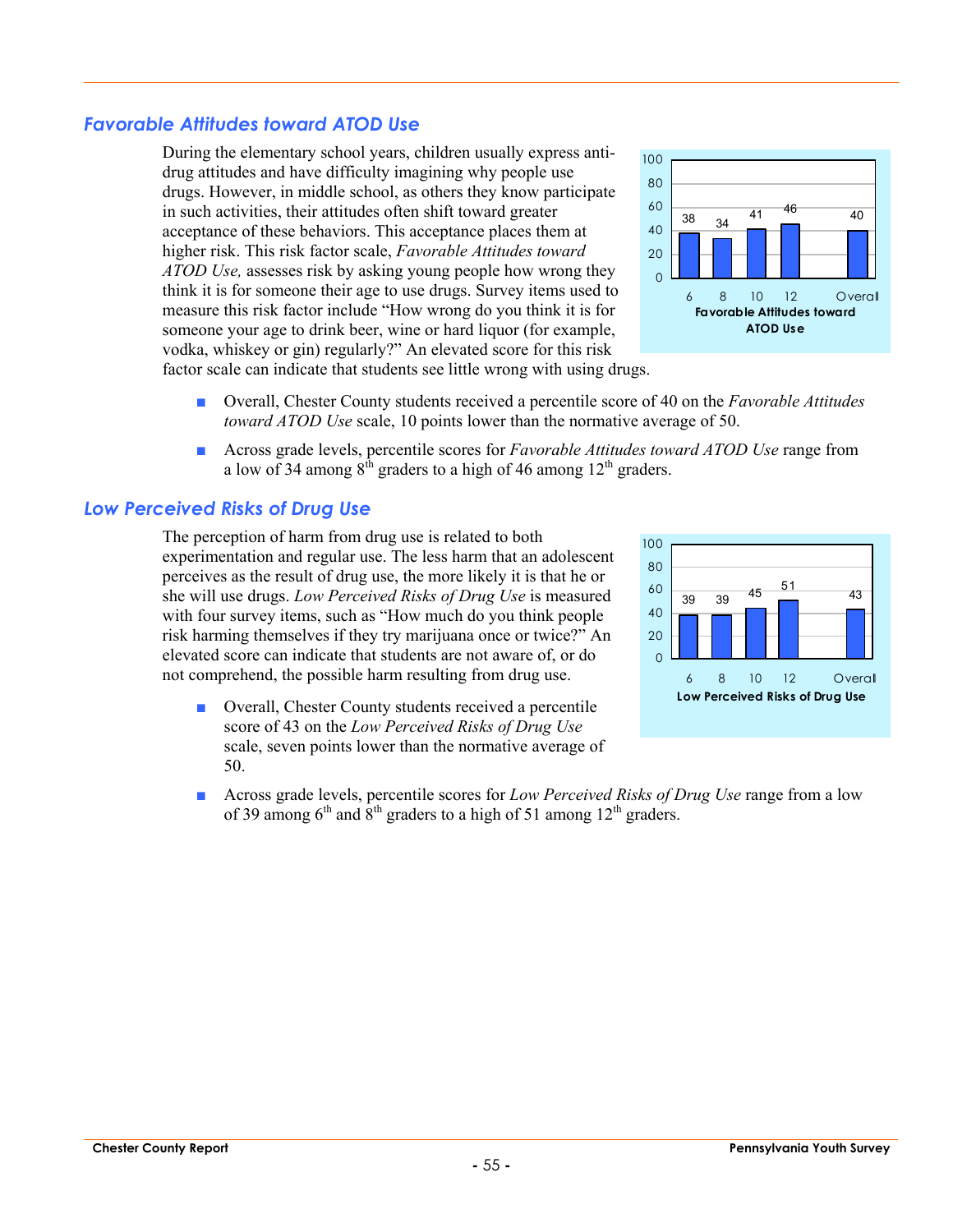#### *Early Initiation of Drug Use*

The initiation of alcohol, tobacco or other drug use at an early age is linked to a number of negative outcomes. The earlier that experimentation with drugs begins, the more likely it is that experimentation will become consistent, regular use. Early initiation may lead to the use of a greater range of drugs, as well as other problem behaviors. This scale is measured by survey items that ask when drug use began.

- Overall, Chester County students received a percentile score of 36 on the *Early Initiation of Drug Use* scale, 14 points lower than the normative average of 50.
- Across grade levels, percentile scores for *Early Initiation of Drug Use* range from a low of 32 among  $8<sup>th</sup>$  graders to a high of 41 among  $12<sup>th</sup>$  graders.

#### *Sensation Seeking*

Constitutional factors are individual characteristics that may have a biological or physiological basis. Constitutional factors that increase risk are often seen as sensation seeking, low harm avoidance and lack of impulse control. They appear to increase the risk of young people using drugs, engaging in delinquent behavior and/or committing violent acts. *Sensation Seeking* is measured by survey items such as "How many times have you done crazy things even if they are a little dangerous?"

- Overall, Chester County students received a percentile score of 39 on the *Sensation Seeking* scale, 11 points lower than the normative average of 50.
- Across grade levels, percentile scores for *Sensation Seeking* range from a low of 37 among 8<sup>th</sup> graders to a high of 43 among  $12<sup>th</sup>$  graders.



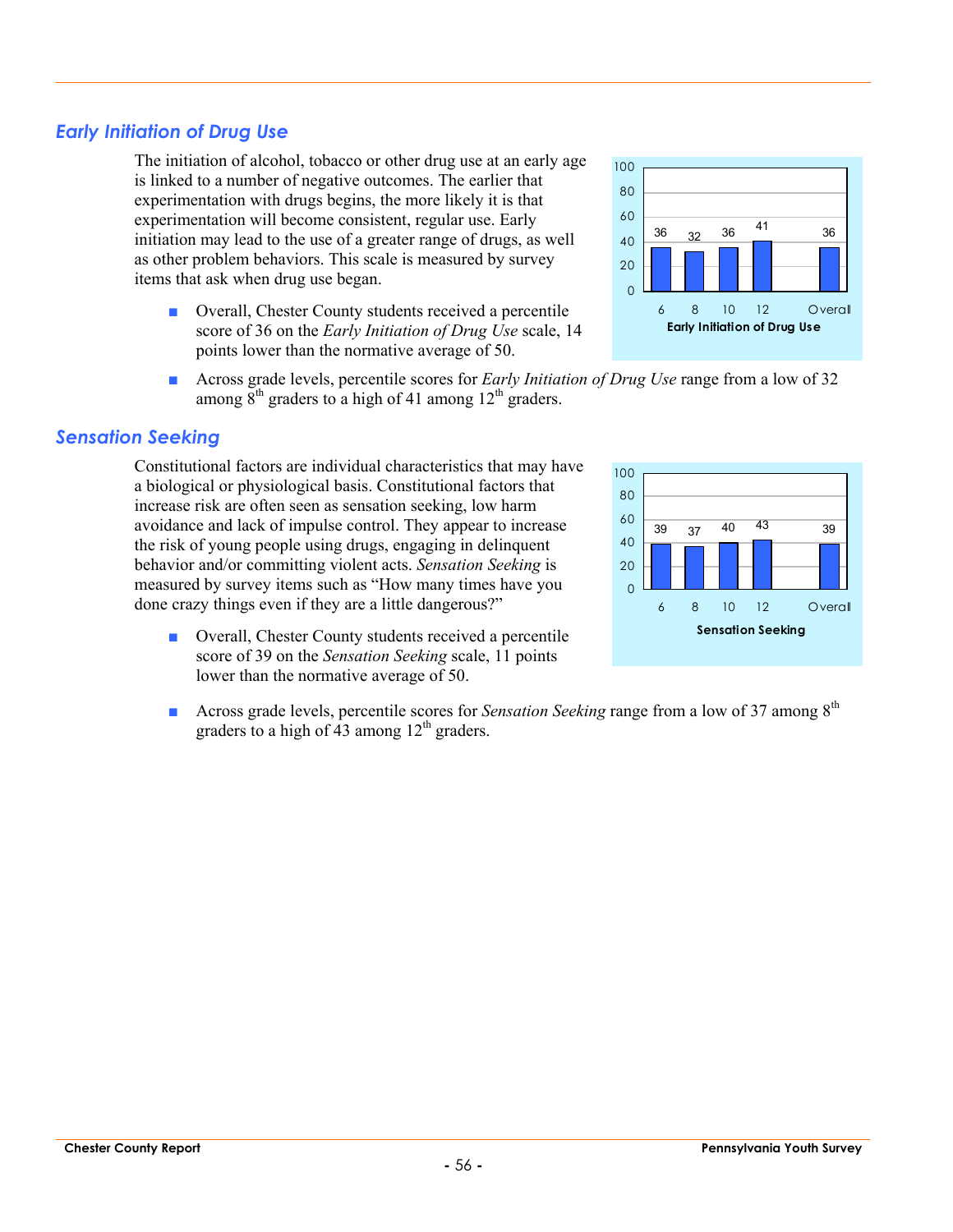# **Appendix A Additional Prevention Planning Data**

## **Introduction**

The following section presents detailed response data for survey items that may be of particular interest to prevention planners. Some of this information has already been presented earlier in this report in the form of several of the risk factor scale scores (see Section 5). These detailed response data have been provided to help communities form a more complete picture of the attitudes and behaviors held by the youth who were surveyed. It is important, however, to view this information within the context of the risk and protective factor framework covered earlier in this report.

## **Risk of Harm**

Perception of risk is an important determinant in the decision-making process young people go through when deciding whether or not to use alcohol, tobacco or other drugs (Bachman, Johnston, O'Malley & Humphrey, 1988). Data analysis across a range of *Communities That Care Youth Survey* communities shows a consistent negative correlation between perception of risk and the level of reported ATOD use. That is, generally when the perceived risk of harm is high, reported frequency of use is low. Evidence also suggests that perceptions of the risks and benefits associated with drug use sometimes serve as a leading indicator of future drug use patterns in a community (Bachman, Johnston, O'Malley & Humphrey, 1986). Table 17 presents prevalence rates for surveyed youth assigning "great risk" of harm to four drug use behaviors: regular use of alcohol (one or two drinks nearly every day), regular use of cigarettes (a pack or more daily), trying marijuana once or twice, and regular use of marijuana. These four survey items form the risk factor scale *Low Perceived Risks of Drug Use*.

| Table 17. Percentage of Youth Who Reported Perception of "Great Risk" of Harm |                      |                      |                      |                    |              |              |                          |                 |  |
|-------------------------------------------------------------------------------|----------------------|----------------------|----------------------|--------------------|--------------|--------------|--------------------------|-----------------|--|
|                                                                               | 6 <sup>th</sup><br>% | 7 <sup>th</sup><br>% | 8 <sup>th</sup><br>% | <b>9th</b><br>$\%$ | 10th<br>$\%$ | 11th<br>$\%$ | 12 <sup>th</sup><br>$\%$ | Overall<br>$\%$ |  |
| <b>Drinking Alcohol Regularly</b>                                             | 61.6                 | $- -$                | 55.8                 | $-$                | 46.3         | $-$          | 43.4                     | 51.9            |  |
| <b>Smoking Cigarettes Regularly</b>                                           | 80.2                 | $-$                  | 76.6                 | $-$                | 75.6         | $-$          | 70.8                     | 75.9            |  |
| <b>Trying Marijuana Once or Twice</b>                                         | 49.2                 | $- -$                | 40.9                 | $- -$              | 21.8         | $-$          | 15.6                     | 32.2            |  |
| <b>Smoking Marijuana Regularly</b>                                            | 86.2                 | $-$                  | 81.9                 | $-$                | 57.4         | $- -$        | 40.7                     | 67.7            |  |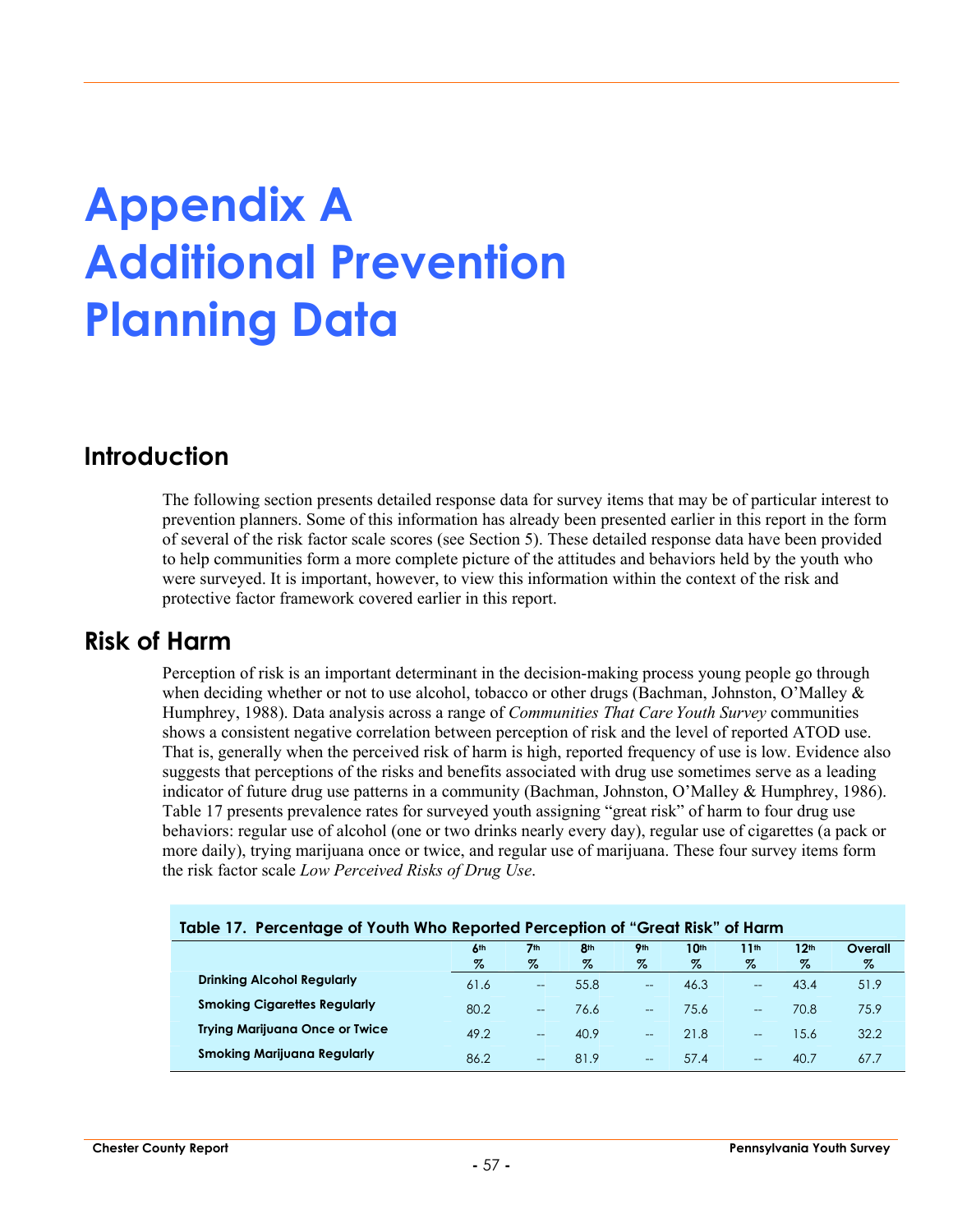# **Disapproval of Drug Use**

Personal approval or disapproval is another key attitudinal construct that influences drug use behavior (Bachman et al., 1988). Like risk of harm, disapproval is negatively correlated with the level of reported ATOD use across a range of *Communities That Care Youth Survey* communities. Personal disapproval was measured by asking surveyed youth how wrong it would be for someone their age to drink alcohol regularly, smoke cigarettes, smoke marijuana, or use other illicit drugs ("LSD, cocaine, amphetamines or another illegal drug"). The rates presented in Table 18 represent the percentages of surveyed youth who thought it would be "wrong" or "very wrong" to use each drug. These four survey items form the risk factor scale *Favorable Attitudes toward ATOD Use*.

| <u>Tubie To. Tercentuge of Tourn Wild Indiculed Feisonal Disapproval of Drug Use</u> |                 |                   |                 |                          |                  |                          |                  |         |  |
|--------------------------------------------------------------------------------------|-----------------|-------------------|-----------------|--------------------------|------------------|--------------------------|------------------|---------|--|
|                                                                                      | 6 <sup>th</sup> | 7 <sup>th</sup>   | 8 <sup>th</sup> | <b>9th</b>               | 10 <sup>th</sup> | 11th                     | 12 <sup>th</sup> | Overall |  |
|                                                                                      | %               | %                 | %               | %                        | $\%$             | $\%$                     | %                | %       |  |
| <b>Drinking Alcohol Regularly</b>                                                    | 98.1            | $\hspace{0.05cm}$ | 89.1            | $\hspace{0.05cm}$        | 67.0             | $\overline{\phantom{a}}$ | 51.2             | 77.6    |  |
| <b>Smoking Cigarettes</b>                                                            | 98.5            | $- -$             | 93.2            | $- -$                    | 78.8             | $-$                      | 63.0             | 84.2    |  |
| <b>Smoking Marijuana</b>                                                             | 99.1            | $- -$             | 94.4            | $\qquad \qquad -$        | 75.8             | $-$                      | 60.5             | 83.5    |  |
| <b>Using Other Illicit Drugs</b>                                                     | 99.4            | $\qquad \qquad -$ | 98.0            | $\overline{\phantom{a}}$ | 92.7             | $-$                      | 87.3             | 94.7    |  |

#### **Table 18. Percentage of Youth Who Indicated Personal Disapproval of Drug Use**

# **Social Norms**

In addition to students' own attitudes, social norms—the written and unwritten rules and expectations about what constitutes desirable behavior—shape drug use choices. Since drug-related attitudes and behaviors are often acquired through peer group interactions, expectations of how one's peer group might react have an especially strong impact on whether or not young people choose to use drugs. The data presented in Table 19 show the percentage of surveyed youth who said that there is a "pretty good" or "very good" chance that they would be seen as cool if they smoked cigarettes, drank alcohol regularly (once or twice a month) or smoked marijuana. These three survey items form part of the risk factor scale *Peer Rewards for Antisocial Behavior*.

| Table 19. Percentage of Youth Who Indicated Peer Approval of Drug Use |                         |                      |                         |                    |                          |                                       |                          |                 |  |  |
|-----------------------------------------------------------------------|-------------------------|----------------------|-------------------------|--------------------|--------------------------|---------------------------------------|--------------------------|-----------------|--|--|
|                                                                       | 6 <sup>th</sup><br>$\%$ | 7 <sup>th</sup><br>% | 8 <sup>th</sup><br>$\%$ | <b>9th</b><br>$\%$ | 10 <sup>th</sup><br>$\%$ | 11th<br>$\%$                          | 12 <sup>th</sup><br>$\%$ | Overall<br>$\%$ |  |  |
| <b>Drinking Alcohol Regularly</b>                                     |                         | $\hspace{0.05cm}$    | 6.0                     | $\sim$             | 25.5                     | $\hspace{0.05cm}$                     | 33.0                     | 16.0            |  |  |
| <b>Smoking Cigarettes</b>                                             | 1.8                     | $\hspace{0.05cm}$    | 3.4                     | $\hspace{0.05cm}$  | 6.9                      | $\hspace{0.05cm}$ – $\hspace{0.05cm}$ | 9.1                      | 5.2             |  |  |
| <b>Smoking Marijuana</b>                                              | 1.5                     | $\hspace{0.05cm}$    | 4.7                     | $\hspace{0.05cm}$  | 1/1                      | $- -$                                 | 21.6                     | 10.8            |  |  |

In addition to peer attitudes, social norms toward drug use were measured by asking how most neighborhood adults would view student alcohol, cigarette and marijuana use. Table 20 presents the percentage of surveyed youth who thought other adults would feel it was "wrong" or "very wrong" to use each drug. These three survey items form part of the risk factor scale *Laws and Norms Favorable to Drug Use*.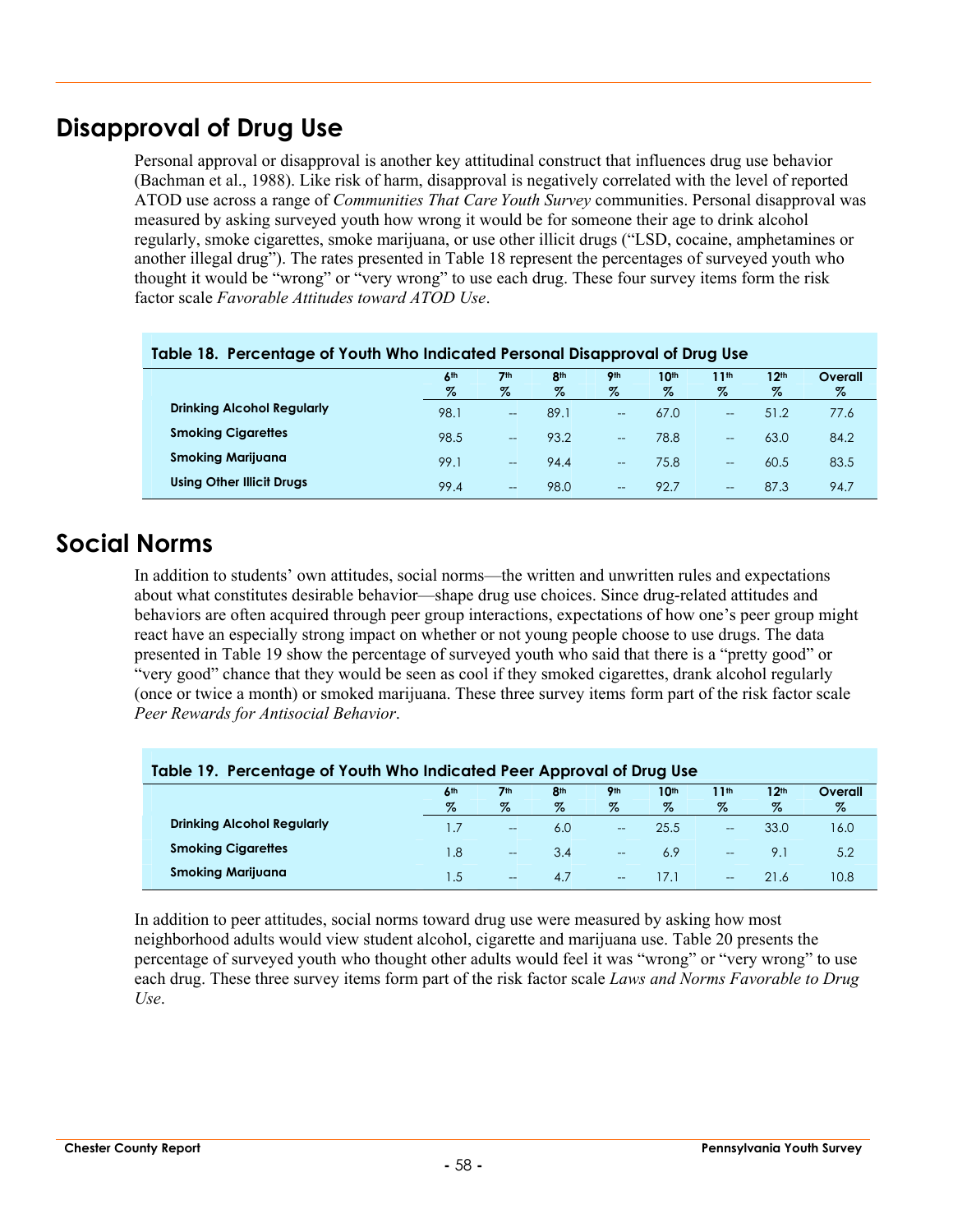| Table 20. Percentage of Yourn who indicated "Other Adults" Disapprove of Drug use |                 |       |                 |                   |                  |                  |                  |         |  |  |
|-----------------------------------------------------------------------------------|-----------------|-------|-----------------|-------------------|------------------|------------------|------------------|---------|--|--|
|                                                                                   | 6 <sup>th</sup> | 7th   | 8 <sup>th</sup> | <b>9th</b>        | 10 <sup>th</sup> | 11 <sup>th</sup> | 12 <sup>th</sup> | Overall |  |  |
|                                                                                   | $\%$            | $\%$  | $\%$            | $\%$              | $\%$             | $\%$             | $\%$             | %       |  |  |
| <b>Drinking Alcohol</b>                                                           | 95.7            | $- -$ | 89.4            | $-$               | 80.0             | $- -$            | 70.1             | 84.4    |  |  |
| <b>Smoking Cigarettes</b>                                                         | 96.9            | $-$   | 92.1            | $\qquad \qquad -$ | 85.0             | $- -$            | 72.2             | 87.2    |  |  |
| <b>Smoking Marijuana</b>                                                          | 98.6            | $-$   | 95.7            | $-$               | 90.2             | $- -$            | 86.8             | 93.0    |  |  |

#### **Table 20. Percentage of Youth Who Indicated "Other Adults" Disapprove of Drug Use**

# **Frequency of Drug Use**

While the prevalence rates presented in Section 2 are useful for determining how many kids are currently using or have experimented with a drug, they give no indication of the frequency or intensity of use. A respondent who reports 1 or 2 occasions of use in the past 30 days is counted the same as one who reports 40 or more occasions of use, even though the level of use is drastically different. Tables 21-24 present the past-30-day frequency of use reported by surveyed youth for the following drugs: alcohol, cigarettes, marijuana or hashish, and inhalants.

#### **Table 21. Past-30-Day Frequency of Alcohol Use**

|                      | 6 <sup>th</sup><br>$\%$ | 7 <sup>th</sup><br>$\%$  | 8 <sup>th</sup><br>$\%$ | 9 <sub>th</sub><br>$\%$  | 10 <sup>th</sup><br>$\%$ | 11 <sup>th</sup><br>$\%$              | 12 <sup>th</sup><br>$\%$ | Overall<br>$\%$ |
|----------------------|-------------------------|--------------------------|-------------------------|--------------------------|--------------------------|---------------------------------------|--------------------------|-----------------|
| 0 occasions          | 97.3                    | $\hspace{0.05cm}$        | 88.8                    | $\overline{\phantom{a}}$ | 65.6                     | $\hspace{0.05cm}$ – $\hspace{0.05cm}$ | 46.5                     | 75.8            |
| or 2 occasions       | 2.2                     | $\overline{\phantom{a}}$ | 8.3                     | $\overline{\phantom{a}}$ | 19.3                     | $\overline{\phantom{a}}$              | 23.5                     | 12.9            |
| 3 to 5 occasions     | 0.4                     | $-$                      | 1.7                     | $\overline{\phantom{a}}$ | 7.3                      | $\overline{\phantom{a}}$              | 14.2                     | 5.5             |
| 6 to 9 occasions     | 0.0                     | $-$                      | 0.6                     | $\sim$                   | 4.1                      | $\overline{\phantom{a}}$              | 7.5                      | 2.8             |
| 10 to 19 occasions   | 0.0                     | $\overline{\phantom{a}}$ | 0.2                     | $\overline{\phantom{a}}$ | 2.1                      | $\overline{\phantom{a}}$              | 4.8                      | 1.6             |
| 20 to 39 occasions   | 0.1                     | $-$                      | 0.1                     | $\overline{\phantom{a}}$ | 0.6                      | $\overline{a}$                        | 1.7                      | 0.6             |
| 40 or more occasions | 0.1                     | $\overline{\phantom{a}}$ | 0.1                     | $\overline{\phantom{a}}$ | 1.0                      | $\overline{\phantom{a}}$              | 1.8                      | 0.7             |

Note: Rounding on the above table can produce totals that do not equal 100%.

#### **Table 22. Past-30-Day Frequency of Cigarette Use**

|                                      | 6 <sup>th</sup> | 7 <sup>th</sup>          | 8 <sup>th</sup> | <b>9th</b>               | 10 <sup>th</sup> | 11 <sup>th</sup>         | 12 <sup>th</sup> | Overall |
|--------------------------------------|-----------------|--------------------------|-----------------|--------------------------|------------------|--------------------------|------------------|---------|
|                                      | $\%$            | $\%$                     | $\%$            | $\%$                     | $\%$             | $\%$                     | $\%$             | $\%$    |
| Not at all                           | 99.5            | $\hspace{0.05cm}$        | 96.4            | $-$                      | 87.4             | $-$                      | 76.4             | 90.5    |
| Less than one cigarette per day      | 0.2             | $\overline{\phantom{a}}$ | 2.4             | $\overline{\phantom{0}}$ | 6.1              | $\overline{a}$           | 11.1             | 4.7     |
| One to five cigarettes per day       | 0.1             | $\hspace{0.05cm}$        | 0.7             | $-$                      | 3.7              | $-$                      | 6.4              | 2.5     |
| About one-half pack per day          | 0.0             | $\overline{\phantom{a}}$ | 0.2             | $\overline{a}$           | 1.5              | $\overline{\phantom{0}}$ | 3.1              | 1.1     |
| About one pack per day               | 0.1             | $\hspace{0.05cm}$        | 0.1             | $-$                      | 0.7              | $\overline{\phantom{a}}$ | 1.9              | 0.7     |
| About one and one-half packs per day | 0.0             | $- -$                    | 0.1             | $-$                      | 0.3              | $\overline{a}$           | 0.6              | 0.2     |
| Two packs or more per day            | 0.1             | $- -$                    | 0.2             | $-$                      | 0.4              | $-$                      | 0.5              | 0.3     |

Note: Rounding on the above table can produce totals that do not equal 100%.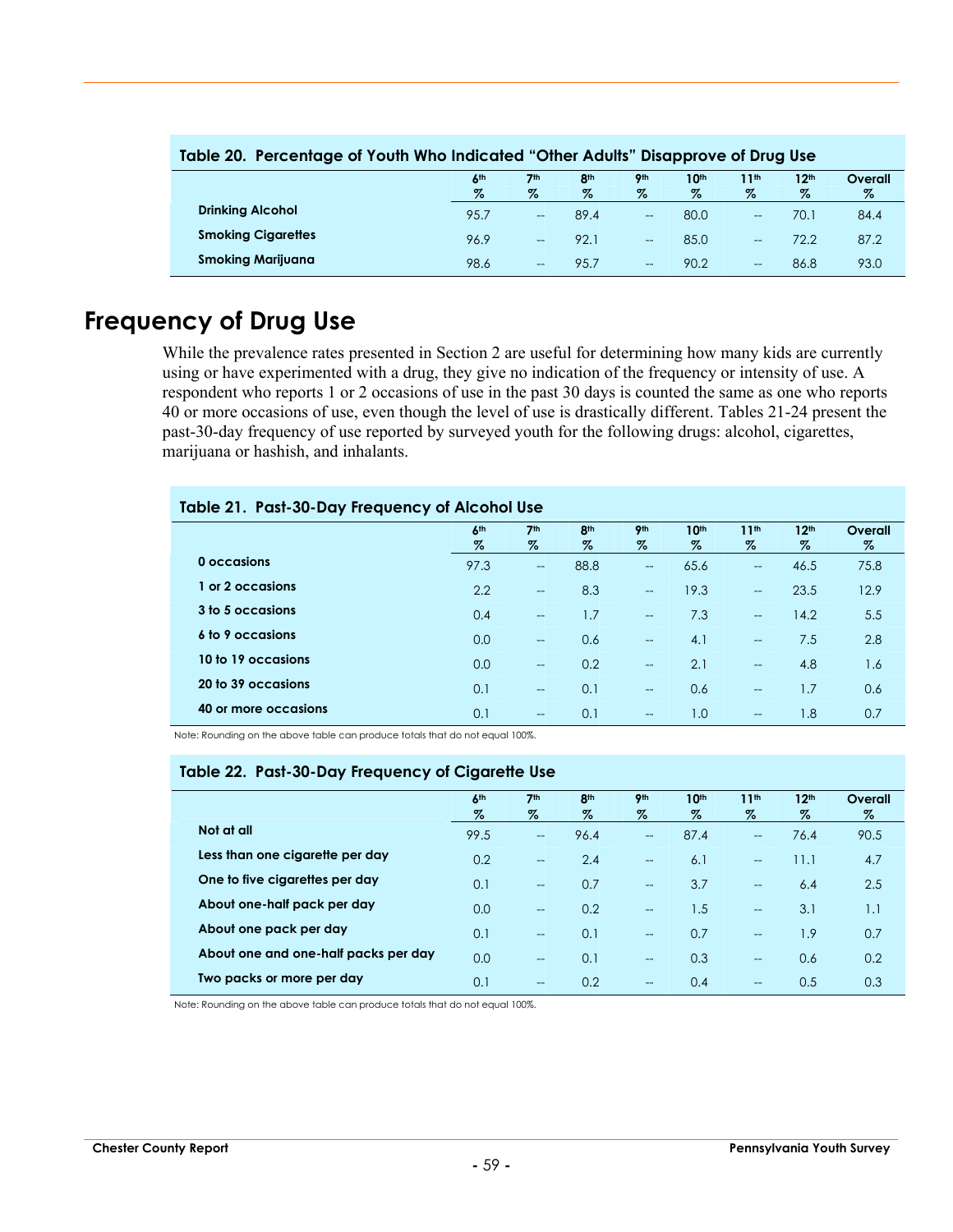|                      | 6 <sup>th</sup> | 7 <sup>th</sup>          | 8 <sup>th</sup> | 9 <sub>th</sub>          | 10 <sup>th</sup> | 11 <sup>th</sup>                                    | 12 <sup>th</sup> | Overall |
|----------------------|-----------------|--------------------------|-----------------|--------------------------|------------------|-----------------------------------------------------|------------------|---------|
|                      | $\%$            | $\%$                     | %               | %                        | %                | $\%$                                                | $\%$             | %       |
| 0 occasions          | 99.7            | $\overline{\phantom{a}}$ | 97.7            | $\hspace{0.05cm}$        | 84.6             | $\overline{\phantom{a}}$                            | 72.9             | 89.6    |
| or 2 occasions       | 0.0             | $\overline{\phantom{a}}$ | 1.3             | $\hspace{0.05cm}$        | 6.1              | $\hspace{0.05cm}$                                   | 8.7              | 3.8     |
| 3 to 5 occasions     | 0.1             | $\overline{\phantom{a}}$ | 0.4             | $\hspace{0.05cm}$        | 2.8              | $\overline{\phantom{a}}$                            | 3.8              | 1.7     |
| 6 to 9 occasions     | 0.0             | $\overline{\phantom{a}}$ | 0.1             | $\overline{\phantom{a}}$ | 2.1              | $\overline{\phantom{a}}$                            | 3.1              | 1.2     |
| 10 to 19 occasions   | 0.0             | $\overline{\phantom{a}}$ | 0.2             | $\overline{\phantom{a}}$ | 1.5              | $\hspace{0.05cm} -\hspace{0.05cm} -\hspace{0.05cm}$ | 3.5              | 1.2     |
| 20 to 39 occasions   | 0.1             | $\sim$                   | 0.1             | $\overline{\phantom{a}}$ | 1.3              | $-$                                                 | 2.7              | 1.0     |
| 40 or more occasions | 0.1             | $\hspace{0.05cm}$        | 0.2             | $- -$                    | 1.7              | $\overline{\phantom{a}}$                            | 5.3              | 1.7     |

#### **Table 23. Past-30-Day Frequency of Marijuana or Hashish Use**

Note: Rounding on the above table can produce totals that do not equal 100%.

#### **Table 24. Past-30-Day Frequency of Inhalant Use**

|                      | 6 <sup>th</sup> | 7 <sup>th</sup>          | 8 <sup>th</sup> | 9 <sub>th</sub>          | 10 <sup>th</sup> | 11 <sup>th</sup>                                    | 12 <sup>th</sup> | Overall |  |
|----------------------|-----------------|--------------------------|-----------------|--------------------------|------------------|-----------------------------------------------------|------------------|---------|--|
|                      | $\%$            | $\%$                     | $\%$            | %                        | %                | $\%$                                                | $\%$             | $\%$    |  |
| 0 occasions          | 98.0            | $\overline{\phantom{a}}$ | 97.0            | $\overline{\phantom{a}}$ | 97.2             | $\overline{\phantom{a}}$                            | 96.7             | 97.2    |  |
| or 2 occasions       | 1.6             | $\sim$                   | 2.1             | $\overline{\phantom{a}}$ | 1.7              | $\overline{\phantom{a}}$                            | 1.8              | 1.8     |  |
| 3 to 5 occasions     | 0.2             | $\overline{\phantom{a}}$ | 0.6             | $\overline{\phantom{a}}$ | 0.5              | $\hspace{0.05cm} -\hspace{0.05cm} -\hspace{0.05cm}$ | 0.5              | 0.4     |  |
| 6 to 9 occasions     | 0.1             | $\overline{\phantom{a}}$ | 0.1             | $\hspace{0.05cm}$        | 0.3              | $\overline{\phantom{a}}$                            | 0.3              | 0.2     |  |
| 10 to 19 occasions   | 0.1             | $\sim$                   | 0.1             | $\sim$                   | 0.1              | $-$                                                 | 0.3              | 0.1     |  |
| 20 to 39 occasions   | 0.0             | $\sim$                   | 0.1             | $\overline{\phantom{a}}$ | 0.0              | $\overline{\phantom{a}}$                            | 0.2              | 0.1     |  |
| 40 or more occasions | 0.1             | $\overline{\phantom{a}}$ | 0.1             | $\hspace{0.05cm}$        | 0.1              | $\overline{\phantom{a}}$                            | 0.3              | 0.1     |  |
|                      |                 |                          |                 |                          |                  |                                                     |                  |         |  |

Note: Rounding on the above table can produce totals that do not equal 100%.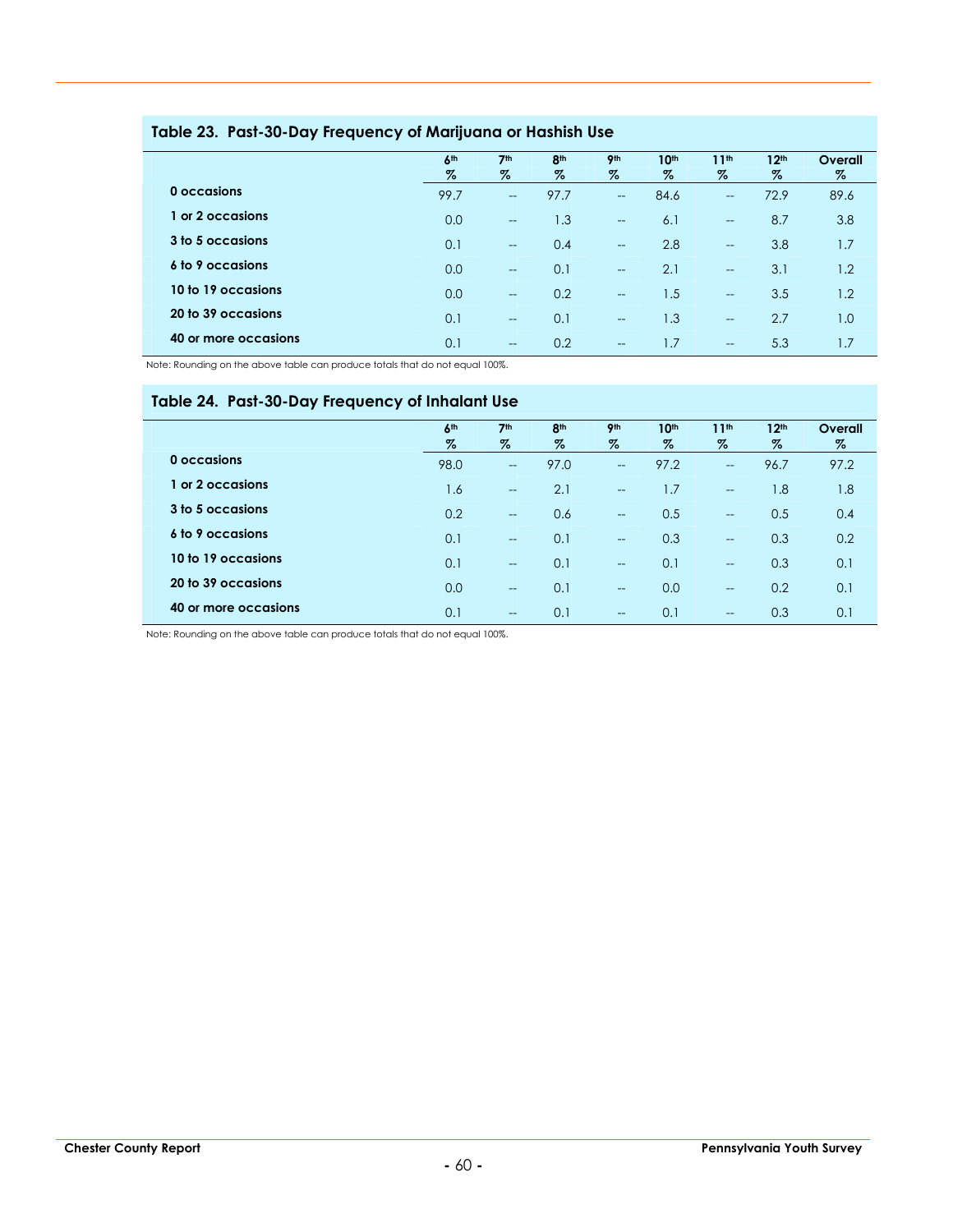# **Frequency of Bringing a Weapon (Such as a Gun, Knife or Club) to School**

Table 25 presents the past-30-day frequency of bringing a weapon (such as a gun, knife or club) to school, reported by surveyed youth.

| Table 25. Past-30-Day Frequency of Bringing a Weapon to School |                         |                          |                      |                         |                       |                          |                          |              |  |
|----------------------------------------------------------------|-------------------------|--------------------------|----------------------|-------------------------|-----------------------|--------------------------|--------------------------|--------------|--|
|                                                                | 6 <sup>th</sup><br>$\%$ | 7 <sup>th</sup><br>$\%$  | 8 <sup>th</sup><br>Z | 9 <sub>th</sub><br>$\%$ | 10 <sup>th</sup><br>% | 11 <sup>th</sup><br>$\%$ | 12 <sup>th</sup><br>$\%$ | Overall<br>% |  |
| <b>Never</b>                                                   | 99.5                    | $\overline{\phantom{m}}$ | 98.3                 | $-$                     | 97.2                  | $\overline{\phantom{a}}$ | 97.1                     | 98.0         |  |
| 1 or 2 times                                                   | 0.4                     | $\overline{\phantom{a}}$ | 1.2                  | $\overline{a}$          | 1.5                   | $\overline{\phantom{a}}$ | 1.1                      | 1.1          |  |
| 3 to 5 times                                                   | 0.0                     | $\overline{a}$           | 0.3                  | $-$                     | 0.4                   | $-$                      | 0.4                      | 0.3          |  |
| 6 to 9 times                                                   | 0.0                     | $\overline{\phantom{a}}$ | 0.1                  | $-$                     | 0.2                   | $\overline{\phantom{a}}$ | 0.2                      | 0.1          |  |
| 10 to 19 times                                                 | 0.0                     | $\overline{\phantom{a}}$ | 0.0                  | $\overline{a}$          | 0.1                   | $\overline{\phantom{a}}$ | 0.2                      | 0.1          |  |
| 20 to 29 times                                                 | 0.1                     | $\overline{\phantom{a}}$ | 0.0                  | $-$                     | 0.2                   | $\overline{\phantom{a}}$ | 0.2                      | 0.1          |  |
| 30 to 39 times                                                 | 0.0                     | $\overline{a}$           | 0.0                  | $\overline{a}$          | 0.2                   | $\overline{\phantom{a}}$ | 0.1                      | 0.1          |  |
| $40+$ times                                                    | 0.0                     | $- -$                    | 0.1                  | $-$                     | 0.3                   | $\qquad \qquad -$        | 0.8                      | 0.3          |  |

Note: Rounding on the above table can produce totals that do not equal 100%.

# **Gang Involvement**

Gangs have long been associated with crime, violence and other antisocial behaviors. Evidence suggests that gangs contribute to antisocial behavior beyond simple association with delinquent peers. Table 26 presents the percentage of surveyed youth indicating gang involvement.

| Table 26. Percentage of Youth Who Indicated Gang Involvement                                                            |      |                          |      |                          |     |                                                     |      |     |  |  |
|-------------------------------------------------------------------------------------------------------------------------|------|--------------------------|------|--------------------------|-----|-----------------------------------------------------|------|-----|--|--|
| 10 <sup>th</sup><br>12 <sup>th</sup><br>9 <sub>th</sub><br>8 <sup>th</sup><br>7 <sub>th</sub><br>11th<br>Overall<br>6th |      |                          |      |                          |     |                                                     |      |     |  |  |
|                                                                                                                         | $\%$ | $\%$                     | $\%$ | %                        | %   | $\%$                                                | $\%$ | Z.  |  |  |
| Ever Belonged to a Gang                                                                                                 | 3.6  | $\overline{\phantom{a}}$ | 6.4  | $\overline{\phantom{a}}$ | 7.6 | $\hspace{0.05cm} -\hspace{0.05cm} -\hspace{0.05cm}$ | 6.8  | 6.2 |  |  |
| Belonged to a Gang with a Name                                                                                          | 2.2  | $\overline{\phantom{a}}$ | 5.4  | $\overline{\phantom{a}}$ | 72  | $\hspace{0.05cm} -\hspace{0.05cm} -\hspace{0.05cm}$ | 6.3  | 5.3 |  |  |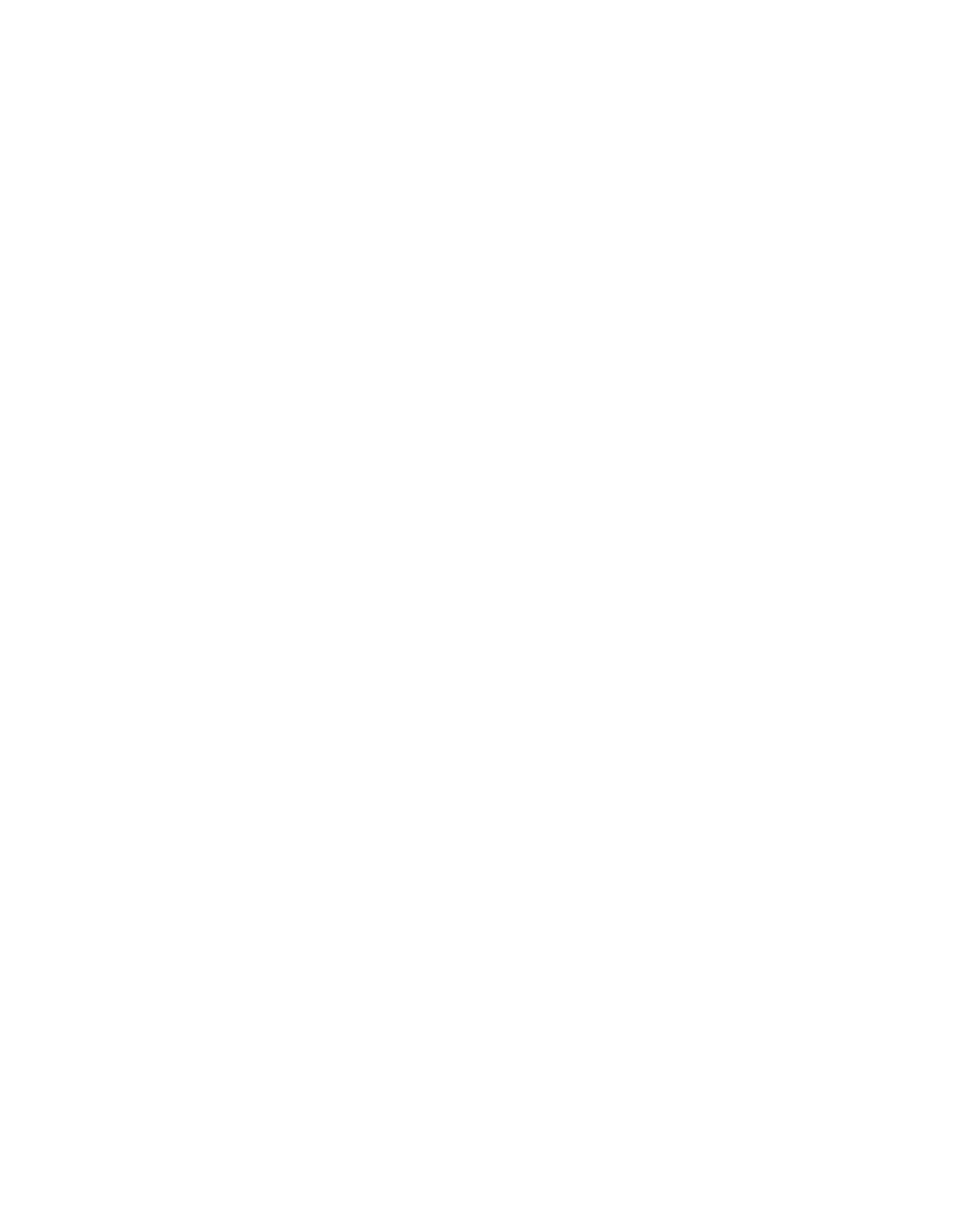# **Appendix B Historical Data**

# **Introduction**

In addition to the current survey effort, Chester County administered the PAYS in the fall of 2001, the fall of 2003 and the fall of 2005. Caution should be exercised when comparing overall results across survey administrations. This is because differences in the distribution of the sample across grade levels can dramatically impact overall results, making trend comparisons of overall results inaccurate for some communities. Also note that risk and protective factor results from 2001 and 2003 are scored using the old methodology, while 2005 results are scored using the new methodology. (Please see Section 5 of this report for more information on risk and protective factor scoring).

# **Demographic Trends**

The survey measures a variety of demographic characteristics. Table 27 shows selected characteristics of surveyed Chester County youth for 2001, 2003, 2005 and 2007.

|                              |                |                | <b>Number of Students</b> |              |         | <b>Percentage of Students</b> |        |        |
|------------------------------|----------------|----------------|---------------------------|--------------|---------|-------------------------------|--------|--------|
|                              | 2001           | 2003           | 2005                      | 2007         | 2001    | 2003                          | 2005   | 2007   |
| <b>Overall Valid Surveys</b> | 16.023         | 16.067         | 15,530                    | 16,305       | 100.0%  | 100.0%                        | 100.0% | 100.0% |
| Sex                          |                |                |                           |              |         |                               |        |        |
| Male                         | 7.710          | 7.939          | 7.723                     | 7.999        | 48.1%   | 49.4%                         | 49.7%  | 49.1%  |
| Female                       | 7.701          | 7.922          | 7.628                     | 8.095        | 48.1%   | 49.3%                         | 49.1%  | 49.6%  |
| Did not respond              | 612            | 206            | 179                       | 211          | 3.8%    | 1.3%                          | 1.2%   | 1.3%   |
| <b>Ethnicity</b>             |                |                |                           |              |         |                               |        |        |
| White                        | 12,626         | 12,837         | 12.118                    | 12,559       | 78.8%   | 79.9%                         | 78.0%  | 77.0%  |
| <b>African American</b>      | 912            | 788            | 874                       | 824          | 5.7%    | 4.9%                          | 5.6%   | 5.1%   |
| Latino                       | 627            | 699            | 726                       | 853          | 3.9%    | 4.4%                          | 4.7%   | 5.2%   |
| <b>American Indian</b>       | 119            | 99             | 58                        | 114          | $0.7\%$ | 0.6%                          | 0.4%   | 0.7%   |
| <b>Asian</b>                 | 395            | 432            | 511                       | 584          | 2.5%    | 2.7%                          | 3.3%   | 3.6%   |
| Other/Multiple               | 1,004          | 935            | 1,030                     | 1,183        | 6.3%    | 5.8%                          | 6.6%   | 7.3%   |
| Did not respond              | 340            | 277            | 213                       | 188          | 2.1%    | 1.7%                          | 1.4%   | 1.2%   |
| <b>Grade Level</b>           |                |                |                           |              |         |                               |        |        |
| 6 <sup>th</sup>              | 4,913          | 4,501          | 3,819                     | 3,750        | 30.7%   | 28.0%                         | 24.6%  | 23.0%  |
| 7 <sup>th</sup>              | $\overline{0}$ | $\overline{0}$ | 0                         | $\mathbf{0}$ | 0.0%    | 0.0%                          | 0.0%   | 0.0%   |
| 8 <sup>th</sup>              | 4,414          | 4,692          | 4,329                     | 4,559        | 27.5%   | 29.2%                         | 27.9%  | 28.0%  |
| 9 <sub>th</sub>              | $\overline{0}$ | $\overline{0}$ | $\overline{0}$            | $\Omega$     | 0.0%    | 0.0%                          | 0.0%   | 0.0%   |
| 10 <sup>th</sup>             | 3,976          | 3,762          | 4,090                     | 4,040        | 24.8%   | 23.4%                         | 26.3%  | 24.8%  |
| 11 <sup>th</sup>             | $\overline{0}$ | $\overline{0}$ | 0                         | $\mathbf{0}$ | 0.0%    | 0.0%                          | 0.0%   | 0.0%   |
| 12 <sup>th</sup>             | 2,561          | 2,997          | 2,839                     | 3,285        | 16.0%   | 18.7%                         | 18.3%  | 20.1%  |

#### **Table 27. Selected Demographic Characteristics of Surveyed Youth**

Note: Rounding can produce totals that do not equal 100%.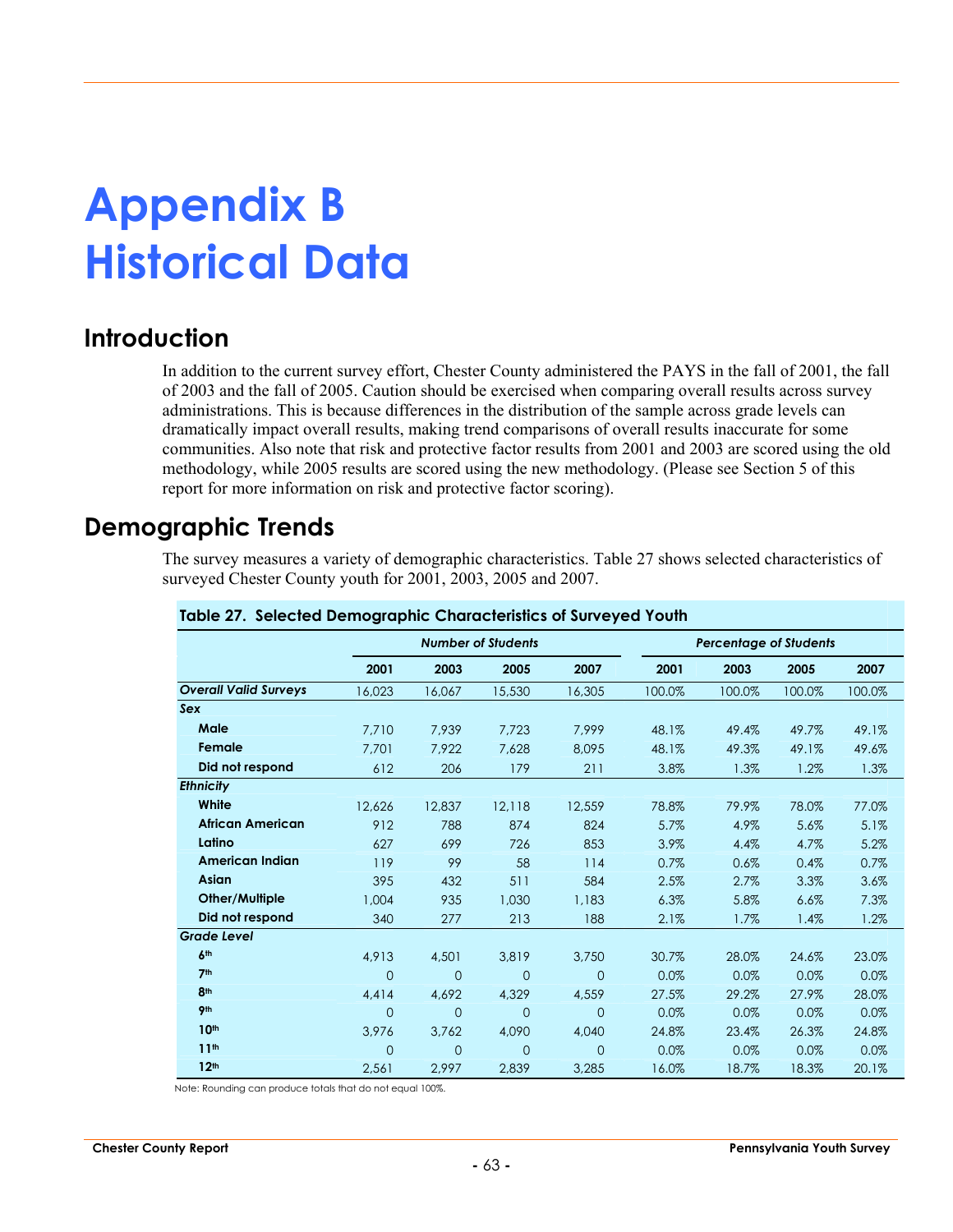# **ATOD Results, 2001, 2003 and 2005**

| Table 28. Lifetime Use of Alcohol, Tobacco and Other Drugs, Chester County 2001 |                         |                          |                          |                          |              |                          |                          |                                       |
|---------------------------------------------------------------------------------|-------------------------|--------------------------|--------------------------|--------------------------|--------------|--------------------------|--------------------------|---------------------------------------|
|                                                                                 | 6 <sup>th</sup><br>$\%$ | 7 <sup>th</sup><br>$\%$  | 8 <sup>th</sup><br>$\%$  | 9 <sub>th</sub><br>$\%$  | 10th<br>$\%$ | 11 <sup>th</sup><br>$\%$ | 12 <sup>th</sup><br>$\%$ | Overall<br>%                          |
| <b>Alcohol</b>                                                                  | 32.3                    | $\hspace{0.05cm}$        | 56.4                     | $\overline{a}$           | 76.4         | $-$                      | 84.0                     | 58.8                                  |
| <b>Cigarettes</b>                                                               | 6.2                     | $-$                      | 22.5                     | $\overline{a}$           | 42.1         | $-$                      | 57.2                     | 28.3                                  |
| <b>Smokeless Tobacco</b>                                                        | $-$                     | $-$                      | $\overline{\phantom{a}}$ | $-$                      | $-$          | $-$                      | $- -$                    | $\hspace{0.05cm}$ – $\hspace{0.05cm}$ |
| Marijuana                                                                       | 1.3                     | $\overline{\phantom{a}}$ | 10.4                     | $\overline{\phantom{a}}$ | 34.4         | $\overline{\phantom{a}}$ | 51.7                     | 20.5                                  |
| <b>Inhalants</b>                                                                | 2.0                     | $-$                      | 5.6                      | $\overline{a}$           | 6.9          | $-$                      | 16.4                     | 6.7                                   |
| Cocaine                                                                         | 0.6                     | $\overline{\phantom{a}}$ | 0.7                      | $\overline{\phantom{a}}$ | 2.5          | $\overline{\phantom{a}}$ | 5.7                      | 1.9                                   |
| <b>Crack Cocaine</b>                                                            | 0.4                     | $\overline{a}$           | 0.8                      | --                       | 1.6          | $-$                      | 1.9                      | 1.1                                   |
| <b>Heroin</b>                                                                   | 0.2                     | $\hspace{0.05cm}$        | 0.5                      | $\overline{a}$           | 0.7          | $-$                      | 0.9                      | 0.5                                   |
| <b>Hallucinogens</b>                                                            | 0.2                     | $\overline{\phantom{a}}$ | 1.5                      | $\overline{a}$           | 5.9          | $\qquad \qquad -$        | 13.8                     | 4.3                                   |
| Methamphetamine                                                                 | 0.7                     | $\overline{\phantom{a}}$ | 1.4                      | $\qquad \qquad -$        | 2.3          | $-$                      | 4.1                      | 1.9                                   |
| <b>Ecstasy</b>                                                                  | 0.5                     | $\hspace{0.05cm}$        | 2.2                      | $\overline{a}$           | 7.2          | $-$                      | 14.7                     | 5.1                                   |
| <b>Steroids</b>                                                                 | 0.8                     |                          | 2.2                      |                          | 2.7          | $-$                      | 2.1                      | 1.9                                   |

Note: The symbol "--" indicates that data are not available because students were not surveyed.

|                          | 6 <sup>th</sup><br>% | 7 <sup>th</sup><br>% | 8 <sup>th</sup><br>$\%$ | 9 <sub>th</sub><br>$\%$  | 10 <sup>th</sup><br>$\%$ | 11 <sup>th</sup><br>$\%$ | 12 <sup>th</sup><br>$\%$ | Overall<br>$\%$ |
|--------------------------|----------------------|----------------------|-------------------------|--------------------------|--------------------------|--------------------------|--------------------------|-----------------|
| <b>Alcohol</b>           | 4.1                  | --                   | 17.2                    | $\overline{\phantom{m}}$ | 36.8                     | $-$                      | 51.7                     | 23.9            |
| <b>Binge Drinking</b>    | 2.0                  | --                   | 7.6                     | $\overline{\phantom{m}}$ | 21.1                     | $\overline{\phantom{m}}$ | 33.9                     | 13.7            |
| <b>Cigarettes</b>        | 1.6                  | --                   | 7.4                     | --                       | 18.6                     | $-$                      | 29.3                     | 12.1            |
| <b>Smokeless Tobacco</b> | 1.0                  | $-$                  | 2.1                     | $- -$                    | 3.7                      | $-$                      | 6.1                      | 2.9             |
| Marijuana                | 0.6                  | --                   | 5.0                     | $-$                      | 19.8                     | $-$                      | 30.9                     | 11.7            |
| <b>Inhalants</b>         | 0.7                  | --                   | 2.1                     | $\overline{\phantom{m}}$ | 1.9                      | $-$                      | 3.4                      | 1.9             |
| Cocaine                  | 0.2                  | --                   | 0.2                     | $--$                     | 0.8                      | $\overline{\phantom{m}}$ | 1.6                      | 0.6             |
| <b>Crack Cocaine</b>     | 0.2                  | --                   | 0.2                     | $-$                      | 0.6                      | $-$                      | 0.7                      | 0.4             |
| Heroin                   | 0.1                  | $-$                  | 0.2                     | --                       | 0.3                      | $-$                      | 0.3                      | 0.2             |
| <b>Hallucinogens</b>     | 0.1                  | --                   | 0.5                     | $\overline{\phantom{m}}$ | 2.3                      | $-$                      | 4.1                      | 1.5             |
| Methamphetamine          | 0.3                  | --                   | 0.4                     | $-$                      | 0.7                      | $-$                      | 0.7                      | 0.5             |
| Ecstasy                  | 0.3                  | --                   | 0.9                     | --                       | 2.6                      | $-$                      | 4.9                      | 1.9             |
| <b>Steroids</b>          | 0.2                  |                      | 0.6                     |                          | 1.0                      |                          | 0.6                      | 0.6             |

#### **Table 29. Past-30-Day Use of Alcohol, Tobacco and Other Drugs, Chester County 2001**

Note: The symbol "--" indicates that data are not available because students were not surveyed.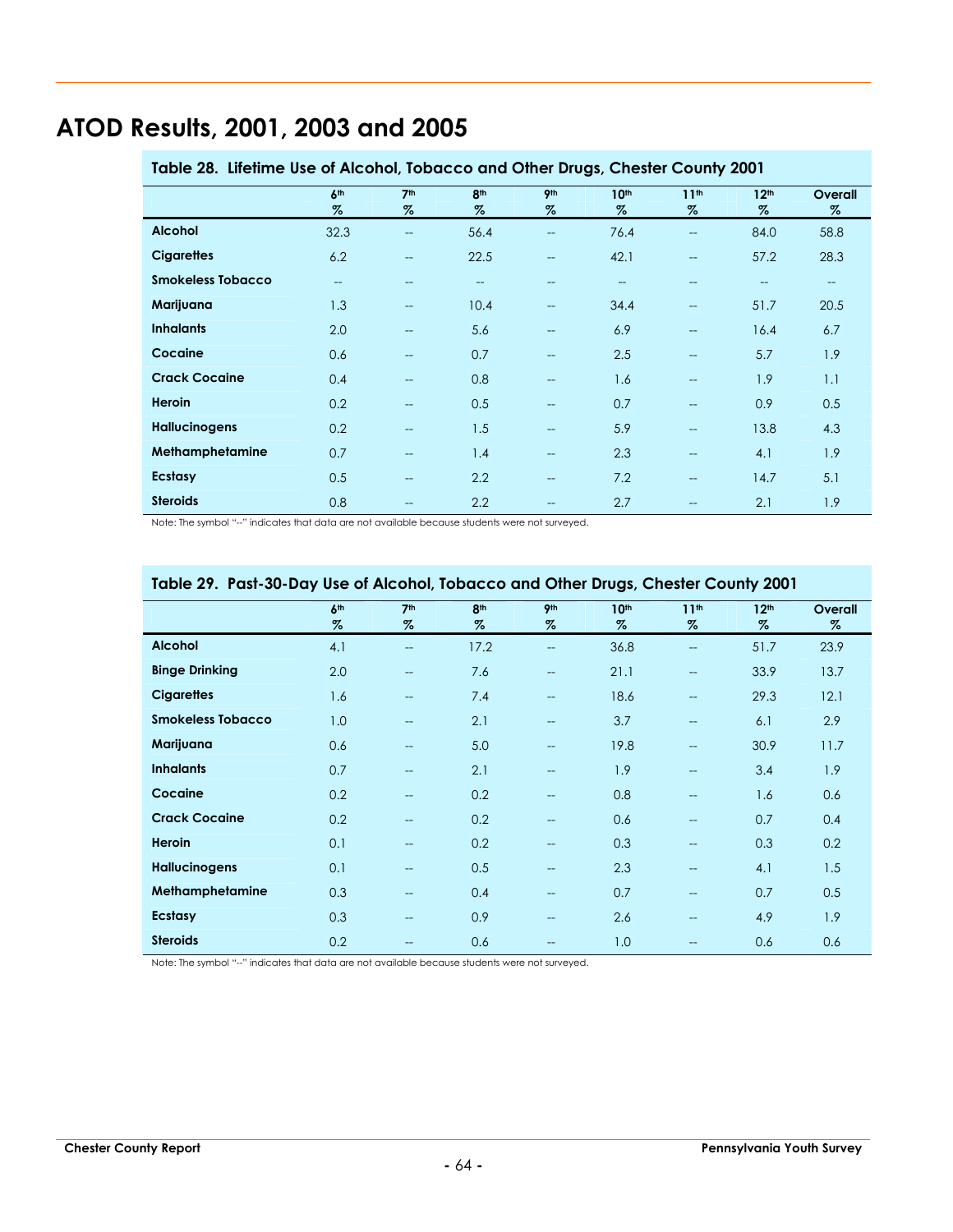| Tubie ou. Lifering use of Alconol, Tubucco und Onier Drugs, Chester County 2000 |                         |                          |                 |                          |                  |                          |                  |         |
|---------------------------------------------------------------------------------|-------------------------|--------------------------|-----------------|--------------------------|------------------|--------------------------|------------------|---------|
|                                                                                 | 6 <sup>th</sup><br>$\%$ | 7 <sup>th</sup>          | 8 <sup>th</sup> | 9 <sub>th</sub>          | 10 <sup>th</sup> | 11 <sup>th</sup>         | 12 <sup>th</sup> | Overall |
|                                                                                 |                         | %                        | %               | %                        | %                | %                        | %                | %       |
| <b>Alcohol</b>                                                                  | 26.5                    | $\qquad \qquad -$        | 52.9            | $\overline{\phantom{a}}$ | 72.2             | $\qquad \qquad -$        | 82.8             | 55.7    |
| <b>Cigarettes</b>                                                               | 4.6                     | --                       | 18.3            | $\overline{\phantom{a}}$ | 34.3             | $\qquad \qquad -$        | 51.1             | 24.5    |
| <b>Smokeless Tobacco</b>                                                        | 1.1                     | $-$                      | 3.9             | $\qquad \qquad -$        | 7.1              | $\qquad \qquad -$        | 13.8             | 5.7     |
| Marijuana                                                                       | 0.9                     | $-$                      | 8.8             | $\qquad \qquad -$        | 29.0             | $\hspace{0.05cm}$        | 47.9             | 18.7    |
| <b>Inhalants</b>                                                                | 5.5                     | --                       | 9.8             | $-$                      | 9.6              | $\qquad \qquad -$        | 10.0             | 8.5     |
| Cocaine                                                                         | 0.2                     | --                       | 1.4             | $\qquad \qquad -$        | 3.8              | $\qquad \qquad -$        | 7.7              | 2.8     |
| <b>Crack Cocaine</b>                                                            | 0.3                     | --                       | 1.5             | $-$                      | 2.0              | $\qquad \qquad -$        | 2.3              | 1.4     |
| Heroin                                                                          | 0.2                     | $-$                      | 0.7             | $\qquad \qquad -$        | 1.5              | $\hspace{0.05cm}$        | 1.9              | 1.0     |
| <b>Hallucinogens</b>                                                            | 0.3                     | $\overline{\phantom{a}}$ | 2.1             | $-$                      | 7.5              | $\qquad \qquad -$        | 13.3             | 5.0     |
| Methamphetamine                                                                 | 0.2                     | $\overline{\phantom{m}}$ | 0.8             | $- -$                    | 2.1              | $\overline{\phantom{m}}$ | 2.4              | 1.3     |
| <b>Ecstasy</b>                                                                  | 0.2                     | --                       | 1.9             | $\qquad \qquad -$        | 4.9              | $\qquad \qquad -$        | 9.3              | 3.6     |
| <b>Steroids</b>                                                                 | 0.9                     | --                       | 2.0             |                          | 2.4              | $\qquad \qquad -$        | 1.8              | 1.8     |
| Any Illicit Drug (Other<br>than Marijuana)                                      | 6.1                     |                          | 12.4            |                          | 16.6             |                          | 23.2             | 13.7    |

**Table 30. Lifetime Use of Alcohol, Tobacco and Other Drugs, Chester County 2003**

Note: The symbol "--" indicates that data are not available because students were not surveyed.

|                                            |                 |                          |                 |                   | $\tilde{\phantom{a}}$ |                          |                  |         |
|--------------------------------------------|-----------------|--------------------------|-----------------|-------------------|-----------------------|--------------------------|------------------|---------|
|                                            | 6 <sup>th</sup> | 7 <sup>th</sup>          | 8 <sup>th</sup> | 9 <sub>th</sub>   | 10 <sup>th</sup>      | 11 <sup>th</sup>         | 12 <sup>th</sup> | Overall |
|                                            | $\%$            | %                        | $\%$            | $\%$              | $\%$                  | $\%$                     | $\%$             | $\%$    |
| <b>Alcohol</b>                             | 3.1             | $\overline{\phantom{m}}$ | 15.4            | $-$               | 36.5                  | $\qquad \qquad -$        | 53.5             | 24.1    |
| <b>Binge Drinking</b>                      | 1.1             | $\overline{\phantom{a}}$ | 6.6             | $-$               | 21.4                  | $\overline{\phantom{a}}$ | 37.2             | 14.4    |
| <b>Cigarettes</b>                          | 1.2             | $\overline{a}$           | 6.8             | $-$               | 14.5                  | $\overline{a}$           | 26.3             | 10.8    |
| <b>Smokeless Tobacco</b>                   | 0.4             | $\overline{a}$           | 1.6             | $-$               | 2.7                   | $-$                      | 5.0              | 2.2     |
| Marijuana                                  | 0.3             | $\overline{\phantom{a}}$ | 4.7             | $-$               | 17.4                  | $\overline{\phantom{a}}$ | 25.7             | 10.5    |
| <b>Inhalants</b>                           | 2.2             | $\overline{\phantom{a}}$ | 4.1             | $-$               | 3.8                   | $\overline{a}$           | 2.9              | 3.2     |
| Cocaine                                    | 0.1             | $-$                      | 0.7             | $-$               | 2.0                   | $\overline{\phantom{a}}$ | 3.0              | 1.3     |
| <b>Crack Cocaine</b>                       | 0.0             | --                       | 0.5             | $\qquad \qquad -$ | 1.1                   | $\qquad \qquad -$        | 0.7              | 0.5     |
| Heroin                                     | 0.0             | --                       | 0.4             | $\overline{a}$    | 1.0                   | $\overline{\phantom{a}}$ | 0.7              | 0.5     |
| <b>Hallucinogens</b>                       | 0.1             | $\overline{a}$           | 0.8             | $-$               | 4.2                   | $\overline{\phantom{a}}$ | 5.9              | 2.4     |
| Methamphetamine                            | 0.1             | --                       | 0.5             | $-$               | 0.9                   | $\overline{a}$           | 0.7              | 0.5     |
| <b>Ecstasy</b>                             | 0.1             | $\overline{\phantom{a}}$ | 0.8             | $\rightarrow$     | 1.8                   | $\overline{\phantom{a}}$ | 2.1              | 1.1     |
| <b>Steroids</b>                            | 0.4             | $\overline{\phantom{a}}$ | 0.7             | $-$               | 1.1                   | $\overline{\phantom{a}}$ | 0.7              | 0.7     |
| Any Illicit Drug (Other<br>than Marijuana) | 2.5             | $-$                      | 5.4             |                   | 8.6                   |                          | 10.4             | 6.3     |

#### **Table 31. Past-30-Day Use of Alcohol, Tobacco and Other Drugs, Chester County 2003**

Note: The symbol "--" indicates that data are not available because students were not surveyed.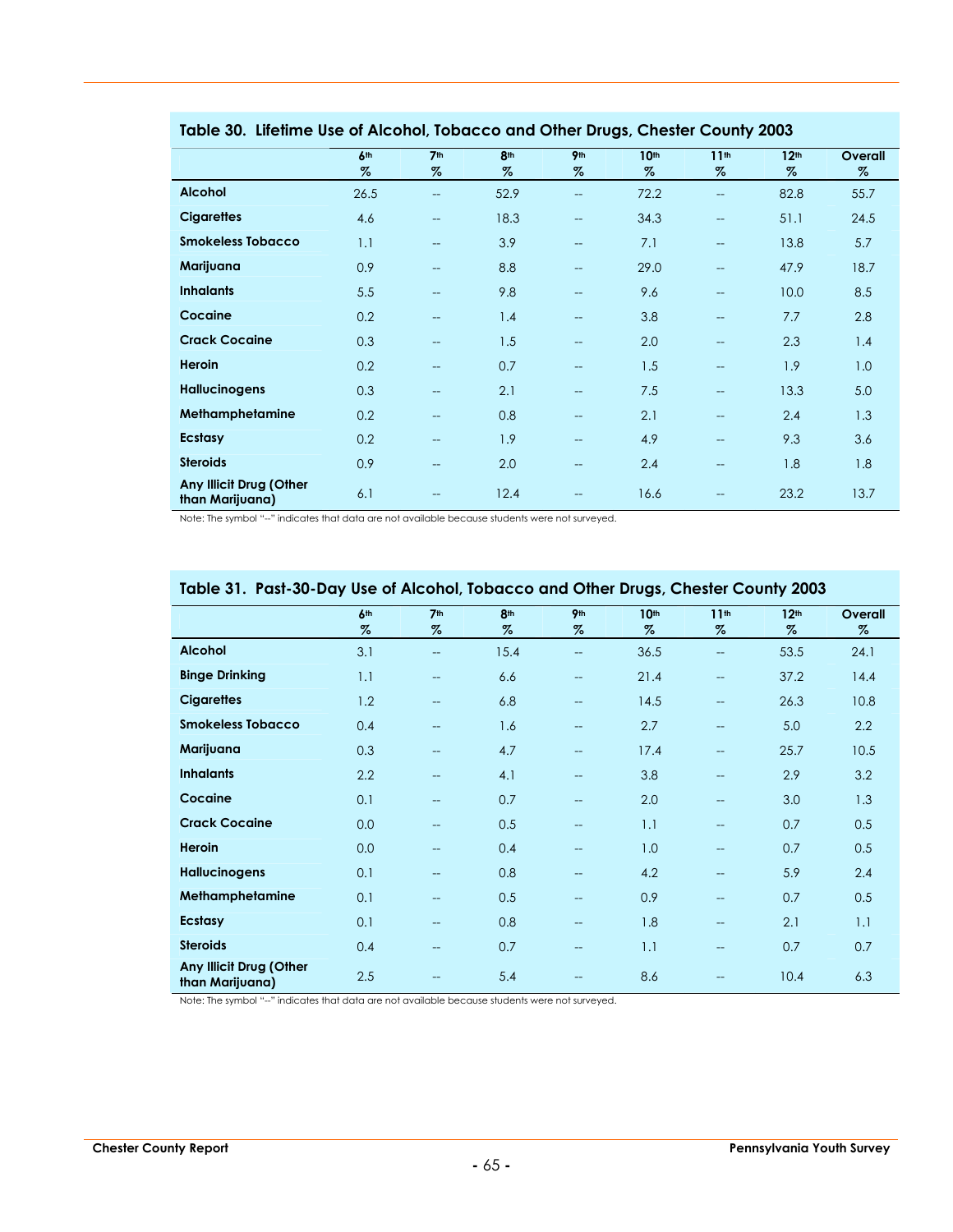|                          |                         |                          |                         |                                       | $\tilde{\phantom{a}}$ |                          |                          |              |
|--------------------------|-------------------------|--------------------------|-------------------------|---------------------------------------|-----------------------|--------------------------|--------------------------|--------------|
|                          | 6 <sup>th</sup><br>$\%$ | 7 <sup>th</sup><br>$\%$  | 8 <sup>th</sup><br>$\%$ | 9 <sub>th</sub><br>%                  | 10 <sup>th</sup><br>% | 11 <sup>th</sup><br>$\%$ | 12 <sup>th</sup><br>$\%$ | Overall<br>% |
| <b>Alcohol</b>           | 21.8                    | $\overline{\phantom{a}}$ | 52.5                    | $\overline{a}$                        | 72.0                  | $\overline{\phantom{a}}$ | 80.7                     | 55.7         |
| <b>Cigarettes</b>        | 2.7                     | $\overline{\phantom{a}}$ | 15.5                    | $\overline{a}$                        | 29.8                  | --                       | 44.2                     | 22.1         |
| <b>Smokeless Tobacco</b> | 0.8                     | $\qquad \qquad -$        | 2.9                     | $\overline{\phantom{a}}$              | 6.6                   | $\overline{\phantom{a}}$ | 12.7                     | 5.4          |
| Marijuana                | 0.7                     | $\hspace{0.05cm}$        | 8.9                     | $\hspace{0.05cm}$ – $\hspace{0.05cm}$ | 26.6                  | $\overline{\phantom{a}}$ | 46.4                     | 19.1         |
| <b>Inhalants</b>         | 6.1                     | $\overline{\phantom{a}}$ | 10.2                    | $\overline{\phantom{a}}$              | 10.5                  | $\overline{a}$           | 11.5                     | 9.5          |
| Cocaine                  | 0.2                     | $\overline{\phantom{a}}$ | 1.4                     | $\overline{a}$                        | 4.6                   | --                       | 10.2                     | 3.8          |
| <b>Crack Cocaine</b>     | 0.2                     | $\overline{\phantom{a}}$ | 1.5                     | $\hspace{0.05cm}$ – $\hspace{0.05cm}$ | 2.3                   | $\overline{a}$           | 2.7                      | 1.7          |
| Heroin                   | 0.2                     | $\overline{\phantom{a}}$ | 0.7                     | $\overline{a}$                        | 1.0                   | $\overline{\phantom{a}}$ | 2.9                      | 1.1          |
| <b>Hallucinogens</b>     | 0.1                     | $\overline{\phantom{a}}$ | 1.6                     | $\overline{a}$                        | 6.5                   | $\overline{a}$           | 13.5                     | 4.9          |
| Methamphetamine          | 0.1                     | $- -$                    | 1.1                     | $\overline{\phantom{a}}$              | 1.7                   | $\overline{\phantom{a}}$ | 3.3                      | 1.5          |
| Ecstasy                  | 0.2                     | $\overline{\phantom{a}}$ | 1.8                     | $\overline{a}$                        | 4.2                   | $\overline{\phantom{a}}$ | 8.5                      | 3.4          |
| <b>Steroids</b>          | 0.5                     | $-$                      | 1.7                     | $\qquad \qquad -$                     | 1.5                   | $-$                      | 1.6                      | 1.3          |

#### **Table 32. Lifetime Use of Alcohol, Tobacco and Other Drugs, Chester County 2005**

Note: The symbol "--" indicates that data are not available because students were not surveyed.

| Table 33. Past-30-Day Use of Alcohol, Tobacco and Other Drugs, Chester County 2005 |                         |                          |                         |                          |                       |                          |                          |                 |
|------------------------------------------------------------------------------------|-------------------------|--------------------------|-------------------------|--------------------------|-----------------------|--------------------------|--------------------------|-----------------|
|                                                                                    | 6 <sup>th</sup><br>$\%$ | 7 <sup>th</sup><br>%     | 8 <sup>th</sup><br>$\%$ | 9 <sub>th</sub><br>%     | 10 <sup>th</sup><br>% | 11 <sup>th</sup><br>$\%$ | 12 <sup>th</sup><br>$\%$ | Overall<br>$\%$ |
| <b>Alcohol</b>                                                                     | 2.8                     | --                       | 16.1                    | $-$                      | 38.6                  | --                       | 52.8                     | 26.1            |
| <b>Binge Drinking</b>                                                              | 0.8                     | $-$                      | 6.5                     | $-$                      | 20.4                  | $\qquad \qquad -$        | 32.9                     | 14.1            |
| <b>Cigarettes</b>                                                                  | 0.4                     | $\overline{\phantom{m}}$ | 5.4                     | $\overline{\phantom{m}}$ | 13.2                  | --                       | 22.8                     | 9.9             |
| <b>Smokeless Tobacco</b>                                                           | 0.3                     | --                       | 1.2                     | $\overline{a}$           | 2.8                   | --                       | 5.2                      | 2.2             |
| Marijuana                                                                          | 0.3                     | --                       | 3.8                     | $\overline{a}$           | 15.6                  | --                       | 26.1                     | 10.6            |
| <b>Inhalants</b>                                                                   | 2.2                     | --                       | 4.1                     | $\qquad \qquad -$        | 3.7                   | --                       | 3.4                      | 3.4             |
| Cocaine                                                                            | 0.1                     | --                       | 0.6                     | $\equiv$                 | 2.1                   | --                       | 4.1                      | 1.6             |
| <b>Crack Cocaine</b>                                                               | 0.1                     | --                       | 0.6                     | $\overline{a}$           | 1.1                   | --                       | 1.2                      | 0.7             |
| <b>Heroin</b>                                                                      | 0.1                     | --                       | 0.4                     | $\overline{a}$           | 0.5                   | --                       | 1.3                      | 0.5             |
| <b>Hallucinogens</b>                                                               | 0.1                     | $-$                      | 0.7                     | $\qquad \qquad -$        | 3.0                   | --                       | 5.2                      | 2.1             |
| Methamphetamine                                                                    | 0.1                     | $-$                      | 0.5                     |                          | 0.6                   | --                       | 1.5                      | 0.6             |
| Ecstasy                                                                            | 0.1                     | $-$                      | 0.7                     | $\overline{a}$           | 1.9                   | --                       | 3.1                      | 1.3             |
| <b>Steroids</b>                                                                    | 0.2                     |                          | 0.6                     |                          | 0.7                   | --                       | 0.9                      | 0.6             |

Note: The symbol "--" indicates that data are not available because students were not surveyed.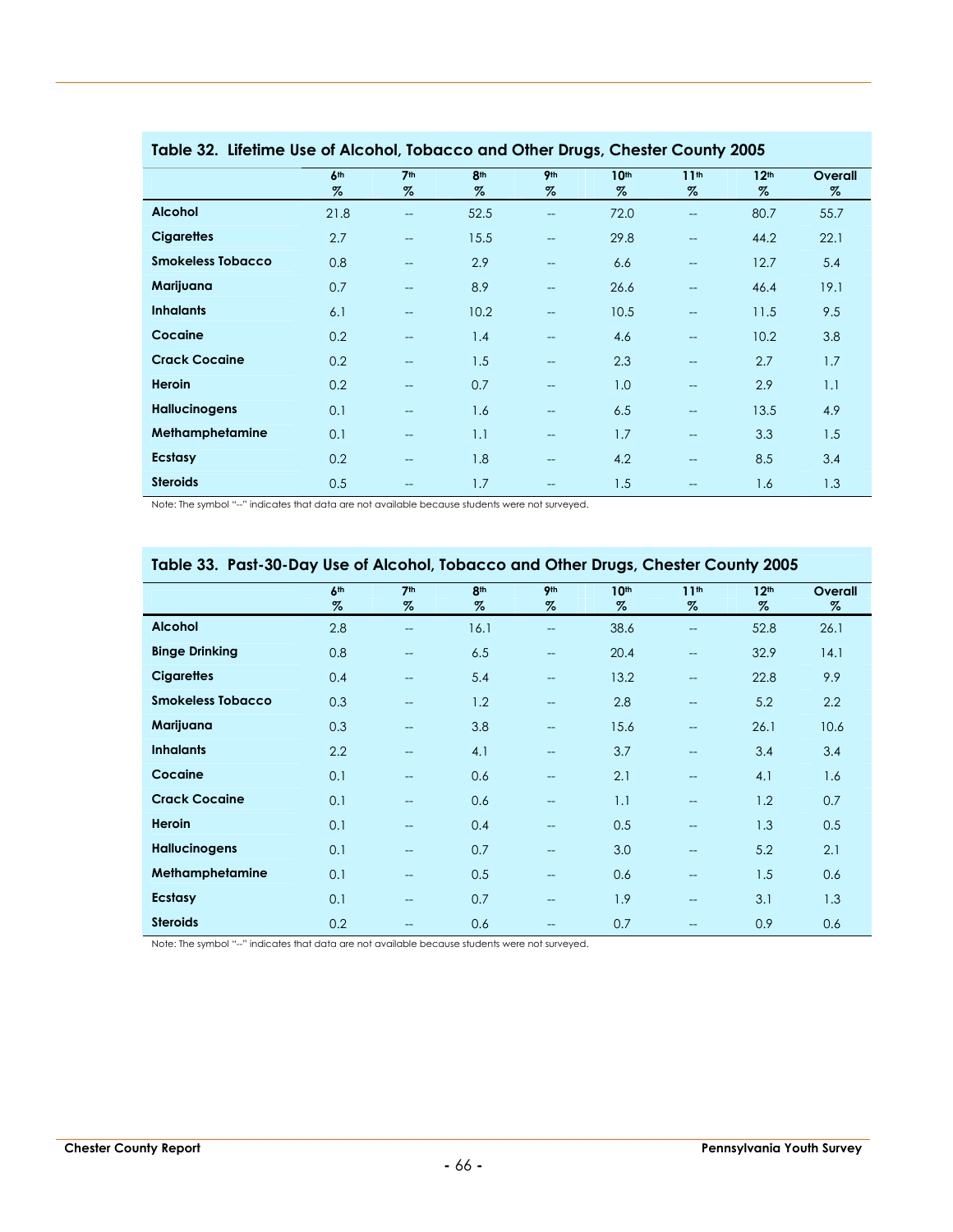# **Other Antisocial Behavior Results, 2001, 2003 and 2005**

| <u>iddie of. The function of Office Almsocial Belia flory, Chesier Coulity Zoo I</u> |                 |                   |                 |                                                     |                  |                          |                  |         |
|--------------------------------------------------------------------------------------|-----------------|-------------------|-----------------|-----------------------------------------------------|------------------|--------------------------|------------------|---------|
|                                                                                      | 6 <sup>th</sup> | 7 <sup>th</sup>   | 8 <sup>th</sup> | <b>9th</b>                                          | 10 <sup>th</sup> | 11 <sup>th</sup>         | 12 <sup>th</sup> | Overall |
|                                                                                      | $\%$            | $\%$              | %               | $\%$                                                | %                | $\%$                     | $\%$             | $\%$    |
| Attacking Someone with Intent to Harm                                                | 5.4             | $-$               | 9.4             | $\qquad \qquad -$                                   | 10.1             | $\overline{\phantom{a}}$ | 9.1              | 8.3     |
| <b>Attempting to Steal a Vehicle</b>                                                 | 0.8             | $-$               | 1.6             | $\hspace{0.05cm} -\hspace{0.05cm} -\hspace{0.05cm}$ | 2.8              | $\overline{\phantom{a}}$ | 2.3              | 1.8     |
| <b>Being Arrested</b>                                                                | 1.4             | $-$               | 4.1             | $\qquad \qquad -$                                   | 5.6              | $\overline{\phantom{a}}$ | 7.5              | 4.2     |
| Being Drunk or High at School                                                        | 1.1             | $-$               | 5.5             | $\overline{\phantom{a}}$                            | 15.4             | $-$                      | 24.4             | 9.7     |
| <b>Getting Suspended</b>                                                             | 4.4             | $\qquad \qquad -$ | 8.7             | $\qquad \qquad -$                                   | 10.2             | $\overline{\phantom{a}}$ | 9.5              | 8.0     |
| <b>Selling Drugs</b>                                                                 | 0.7             | $-$               | 2.5             | $\hspace{0.05cm}$                                   | 9.0              | $\qquad \qquad -$        | 13.0             | 5.3     |
| Average                                                                              | 2.3             | $\sim$ $-$        | 5.3             | $\sim$ $-$                                          | 8.9              | $\sim$ $\sim$            | 11.0             | 6.2     |
|                                                                                      |                 |                   |                 |                                                     |                  |                          |                  |         |

#### **Table 34. Prevalence of Other Antisocial Behaviors, Chester County 2001**

#### **Table 35. Prevalence of Other Antisocial Behaviors, Chester County 2003**

|                                       | 6 <sup>th</sup> | 7 <sup>th</sup>          | 8 <sup>th</sup> | 9 <sub>th</sub>          | 10 <sup>th</sup> | 11 <sup>th</sup>         | 12 <sup>th</sup> | Overall          |
|---------------------------------------|-----------------|--------------------------|-----------------|--------------------------|------------------|--------------------------|------------------|------------------|
|                                       | $\%$            | $\%$                     | %               | $\%$                     | $\%$             | $\%$                     | $\%$             | %                |
| Attacking Someone with Intent to Harm | 5.5             | $-$                      | 11.2            | $\qquad \qquad -$        | 12.0             | $-$                      | 10.5             | 9.7              |
| Attempting to Steal a Vehicle         | 0.6             | $-$                      | 2.2             | $\overline{\phantom{a}}$ | 3.3              | $\overline{\phantom{0}}$ | 2.0              | 1.9              |
| <b>Being Arrested</b>                 | 1.2             | $\sim$                   | 4.0             | $\qquad \qquad -$        | 6.0              | $-$                      | 7.9              | 4.5              |
| Being Drunk or High at School         | 0.7             | $\sim$                   | 4.9             | $- -$                    | 14.6             | $\overline{a}$           | 20.1             | 8.9              |
| <b>Getting Suspended</b>              | 3.9             | $\overline{\phantom{a}}$ | 9.0             | $\qquad \qquad -$        | 9.9              | $\overline{\phantom{a}}$ | 10.6             | 8.1              |
| <b>Selling Drugs</b>                  | 0.3             | $-$                      | 2.6             | $-$                      | 8.2              | $\overline{a}$           | 11.9             | 5.1              |
| <b>Bringing a Weapon to School</b>    | 0.6             | $\hspace{0.05cm}$        | 2.1             | $-$                      | 2.8              | $-$                      | 2.6              | 1.9 <sup>°</sup> |
| Average                               | 1.8             | $\sim$ $-$               | 5.1             | $\sim$ $-$               | 8.1              | $\sim$ $-$               | 9.4              | 5.7              |

#### **Table 36. Prevalence of Other Antisocial Behaviors, Chester County 2005**

|                                       | 6 <sup>th</sup><br>$\%$ | 7 <sup>th</sup><br>$\%$  | 8 <sup>th</sup><br>$\%$ | 9 <sub>th</sub><br>$\%$  | 10 <sup>th</sup><br>$\%$ | 11 <sup>th</sup><br>$\%$ | 12 <sup>th</sup><br>$\%$ | Overall<br>$\%$ |
|---------------------------------------|-------------------------|--------------------------|-------------------------|--------------------------|--------------------------|--------------------------|--------------------------|-----------------|
| Attacking Someone with Intent to Harm | 4.7                     | $- -$                    | 11.3                    | --                       | 12.1                     | $\overline{\phantom{a}}$ | 10.6                     | 10.0            |
| <b>Attempting to Steal a Vehicle</b>  | 0.3                     | $\overline{\phantom{a}}$ | 1.8                     | $-$                      | 3.3                      | $\overline{\phantom{a}}$ | 1.4                      | 1.8             |
| <b>Being Arrested</b>                 | 0.7                     | $\overline{\phantom{a}}$ | 4.4                     | $-$                      | 6.3                      | $\overline{\phantom{a}}$ | 5.9                      | 4.5             |
| Being Drunk or High at School         | 0.7                     | $- -$                    | 5.1                     | $-$                      | 13.9                     | $\sim$                   | 19.5                     | 9.4             |
| <b>Getting Suspended</b>              | 3.7                     | $\sim$                   | 10.2                    | $\overline{\phantom{0}}$ | 9.4                      | $\overline{\phantom{0}}$ | 8.1                      | 8.3             |
| <b>Selling Drugs</b>                  | 0.3                     | $\overline{\phantom{a}}$ | 3.1                     | --                       | 8.7                      | $\overline{a}$           | 11.5                     | 5.7             |
| <b>Bringing a Weapon to School</b>    | 0.5                     | $\overline{\phantom{a}}$ | 2.5                     | --                       | 3.0                      | $\overline{\phantom{a}}$ | 3.2                      | 2.3             |
| Average                               | 1.6                     | $\sim$ $\sim$            | 5.5                     | $\sim$ $-$               | 8.1                      | $\sim$ $\sim$            | 8.6                      | 6.0             |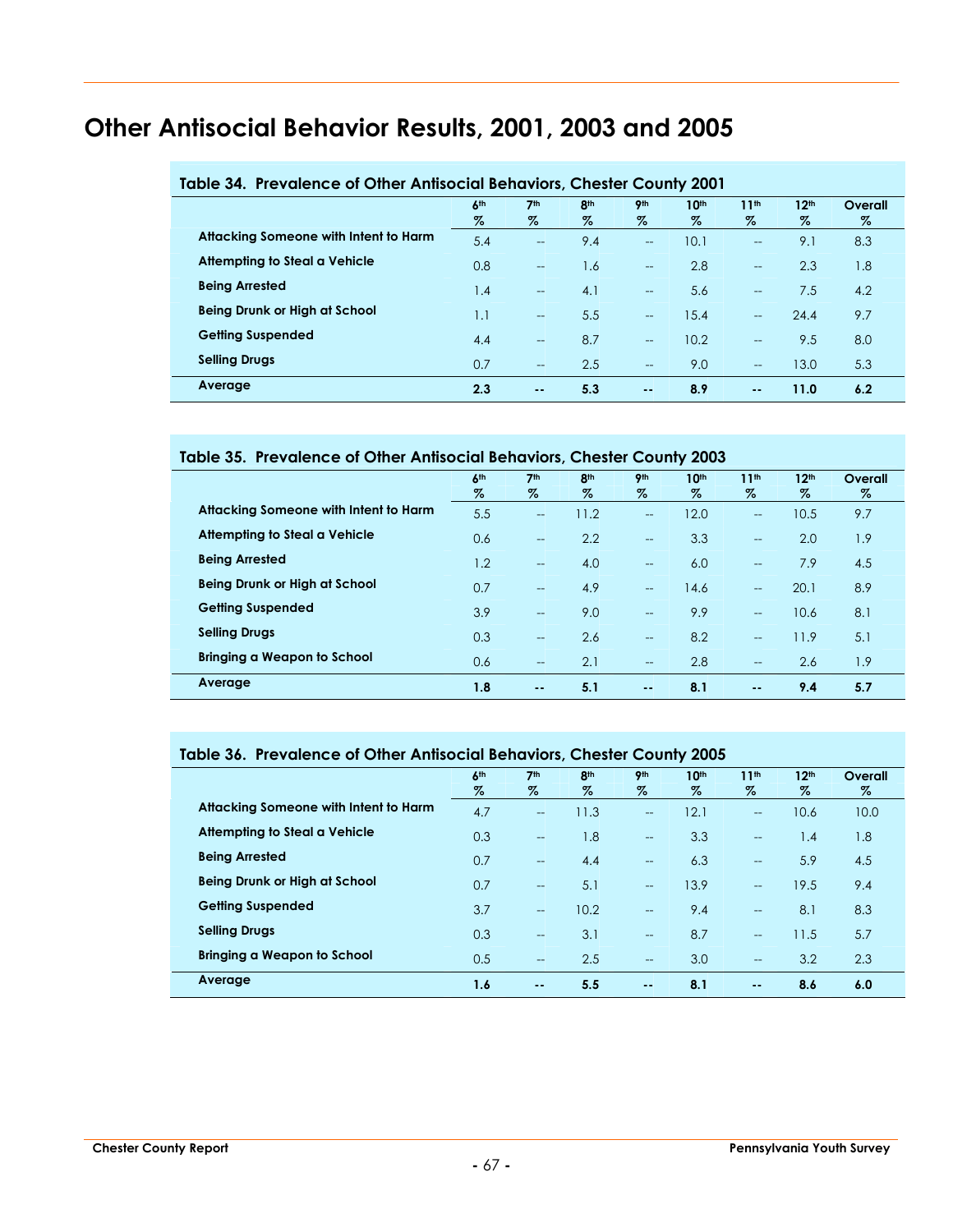# **Risk and Protective Results, 2001, 2003 and 2005**

| Table 37. Protective Factor Scale Scores, Chester County 2001 |                                                                          |                 |                          |                 |                          |                  |                          |                  |         |  |  |  |
|---------------------------------------------------------------|--------------------------------------------------------------------------|-----------------|--------------------------|-----------------|--------------------------|------------------|--------------------------|------------------|---------|--|--|--|
|                                                               |                                                                          | 6 <sup>th</sup> | 7 <sup>th</sup>          | 8 <sup>th</sup> | 9 <sub>th</sub>          | 10 <sup>th</sup> | 11 <sup>th</sup>         | 12 <sup>th</sup> | Overall |  |  |  |
| Community<br><b>Domain</b>                                    | <b>Community Rewards for Prosocial Involvement</b>                       | 61              | --                       | 50              |                          | 45               | $\overline{\phantom{a}}$ | 43               | 51      |  |  |  |
| <b>Family</b>                                                 | <b>Family Attachment</b>                                                 | 70              | Щ,                       | 56              | $\overline{\phantom{a}}$ | 49               | $\overline{\phantom{0}}$ | 47               | 56      |  |  |  |
| <b>Domain</b>                                                 | <b>Family Opportunities for Prosocial Involvement</b>                    | 69              | --                       | 55              | $-$                      | 47               | $\overline{\phantom{a}}$ | 46               | 55      |  |  |  |
|                                                               | <b>Family Rewards for Prosocial Involvement</b>                          | 72              | --                       | 57              | $\overline{\phantom{a}}$ | 47               | $\overline{\phantom{0}}$ | 46               | 56      |  |  |  |
| <b>School</b>                                                 | <b>School Opportunities for Prosocial Involvement</b>                    | 65              | Щ,                       | 57              | $\overline{\phantom{m}}$ | 54               | $\overline{\phantom{m}}$ | 54               | 58      |  |  |  |
| <b>Domain</b>                                                 | <b>School Rewards for Prosocial Involvement</b>                          | 62              | --                       | 46              |                          | 41               | $-$                      | 43               | 49      |  |  |  |
| Peer and                                                      | <b>Religiosity</b>                                                       | 60              | $\overline{\phantom{a}}$ | 57              | $\overline{\phantom{m}}$ | 53               | $\overline{\phantom{m}}$ | 48               | 55      |  |  |  |
| <b>Individual</b><br><b>Domain</b>                            | <b>Belief in the Moral Order</b>                                         | 73              | $\overline{\phantom{a}}$ | 53              | $-$                      | 43               | $-$                      | 42               | 55      |  |  |  |
| Average                                                       |                                                                          | 67              | $-1$                     | 54              | н.                       | 47               | $\sim$                   | 46               | 54      |  |  |  |
| Table 38.                                                     | <b>Risk Factor Scale Scores, Chester County 2001</b>                     |                 |                          |                 |                          |                  |                          |                  |         |  |  |  |
|                                                               |                                                                          | 6 <sup>th</sup> | 7 <sup>th</sup>          | 8 <sup>th</sup> | 9 <sub>th</sub>          | 10 <sup>th</sup> | 11 <sup>th</sup>         | 12 <sup>th</sup> | Overall |  |  |  |
| Community                                                     | Low Neighborhood Attachment                                              | 36              | $\overline{\phantom{a}}$ | 46              |                          | 52               | <u></u>                  | 55               | 46      |  |  |  |
| <b>Domain</b>                                                 | <b>Community Disorganization</b>                                         | 36              | $\overline{\phantom{a}}$ | 42              | $\overline{\phantom{a}}$ | 45               | Щ,                       | 41               | 41      |  |  |  |
|                                                               | <b>Personal Transitions and Mobility</b>                                 | 47              | $-$                      | 40              | $\overline{a}$           | 41               | $\overline{\phantom{a}}$ | 41               | 42      |  |  |  |
|                                                               | Laws and Norms Favorable to Drug Use and                                 |                 |                          |                 |                          |                  |                          |                  |         |  |  |  |
|                                                               | <b>Handguns</b>                                                          | 27              | $\overline{a}$           | 44              | $\overline{a}$           | 58               | $\overline{\phantom{0}}$ | 66               | 46      |  |  |  |
|                                                               | Perceived Availability of Drugs and Handguns                             | 16              | $\overline{\phantom{m}}$ | 30              | $\overline{\phantom{0}}$ | 46               | Щ,                       | 57               | 35      |  |  |  |
| <b>Family</b><br><b>Domain</b>                                | <b>Poor Family Supervision</b>                                           | 33              | $\overline{\phantom{m}}$ | 47              | $\overline{\phantom{0}}$ | 56               | $\overline{\phantom{a}}$ | 60               | 48      |  |  |  |
|                                                               | <b>Poor Family Discipline</b>                                            | 27              | $\overline{\phantom{m}}$ | 41              | $\overline{\phantom{0}}$ | 54               | $\overline{\phantom{a}}$ | 62               | 44      |  |  |  |
|                                                               | <b>Family History of Antisocial Behavior</b>                             | 25              | $\overline{\phantom{a}}$ | 36              | $\overline{a}$           | 48               | $\qquad \qquad -$        | 54               | 39      |  |  |  |
|                                                               | <b>Parental Attitudes Favorable toward ATOD Use</b>                      | 36              | --                       | 42              | --                       | 51               | $\overline{\phantom{0}}$ | 61               | 46      |  |  |  |
|                                                               | <b>Parental Attitudes Favorable toward Antisocial</b><br><b>Behavior</b> | 42              | $\overline{\phantom{m}}$ | 48              | $-$                      | 54               | $\overline{\phantom{0}}$ | 52               | 49      |  |  |  |
| School                                                        | <b>Poor Academic Performance</b>                                         | 43              | $\overline{\phantom{a}}$ | 48              | $\overline{\phantom{a}}$ | 52               | $\qquad \qquad -$        | 52               | 48      |  |  |  |
| Domain                                                        | <b>Lack of Commitment to School</b>                                      | 31              | $-$                      | 47              | $\overline{\phantom{a}}$ | 53               | --                       | 57               | 45      |  |  |  |
| Peer and                                                      | <b>Rebelliousness</b>                                                    | 34              | $\overline{\phantom{m}}$ | 47              |                          | 52               | --                       | 53               | 45      |  |  |  |
| <b>Individual</b><br>Domain                                   | <b>Friends' Delinquent Behavior</b>                                      | 38              | $\overline{\phantom{a}}$ | 45              | $\overline{\phantom{a}}$ | 50               | Щ,                       | 53               | 45      |  |  |  |
|                                                               | <b>Friends' Use of Drugs</b>                                             | 22              | ÷                        | 36              | $\overline{\phantom{a}}$ | 57               | $\overline{\phantom{a}}$ | 67               | 42      |  |  |  |
|                                                               | <b>Peer Rewards for Antisocial Behavior</b>                              | 31              | $\overline{\phantom{m}}$ | 45              | $\overline{\phantom{a}}$ | 55               | 4                        | 56               | 45      |  |  |  |
|                                                               | <b>Favorable Attitudes toward Antisocial Behavior</b>                    | 37              | $\overline{\phantom{a}}$ | 54              | $\overline{\phantom{a}}$ | 60               | $\overline{\phantom{m}}$ | 61               | 51      |  |  |  |
|                                                               | <b>Favorable Attitudes toward ATOD Use</b>                               | 24              | $\overline{\phantom{a}}$ | 40              | $\overline{a}$           | 59               | $\overline{a}$           | 69               | 44      |  |  |  |
|                                                               | Low Perceived Risks of Drug Use                                          | 23              | $\Box$                   | 29              | $\overline{\phantom{m}}$ | 42               | 44                       | 49               | 34      |  |  |  |
|                                                               | <b>Early Initiation (of Drug Use and Antisocial</b><br><b>Behavior)</b>  | 26              | Щ,                       | 38              | Щ,                       | 49               | $\overline{\phantom{a}}$ | 52               | 39      |  |  |  |
|                                                               | <b>Sensation Seeking</b>                                                 | 38              | $\overline{\phantom{a}}$ | 48              | $\overline{\phantom{a}}$ | 58               | $\overline{\phantom{a}}$ | 61               | 49      |  |  |  |
| Average                                                       |                                                                          | 32              | $\sim$                   | 43              | 44                       | 52 <sub>2</sub>  | $\omega$ .               | 56               | 44      |  |  |  |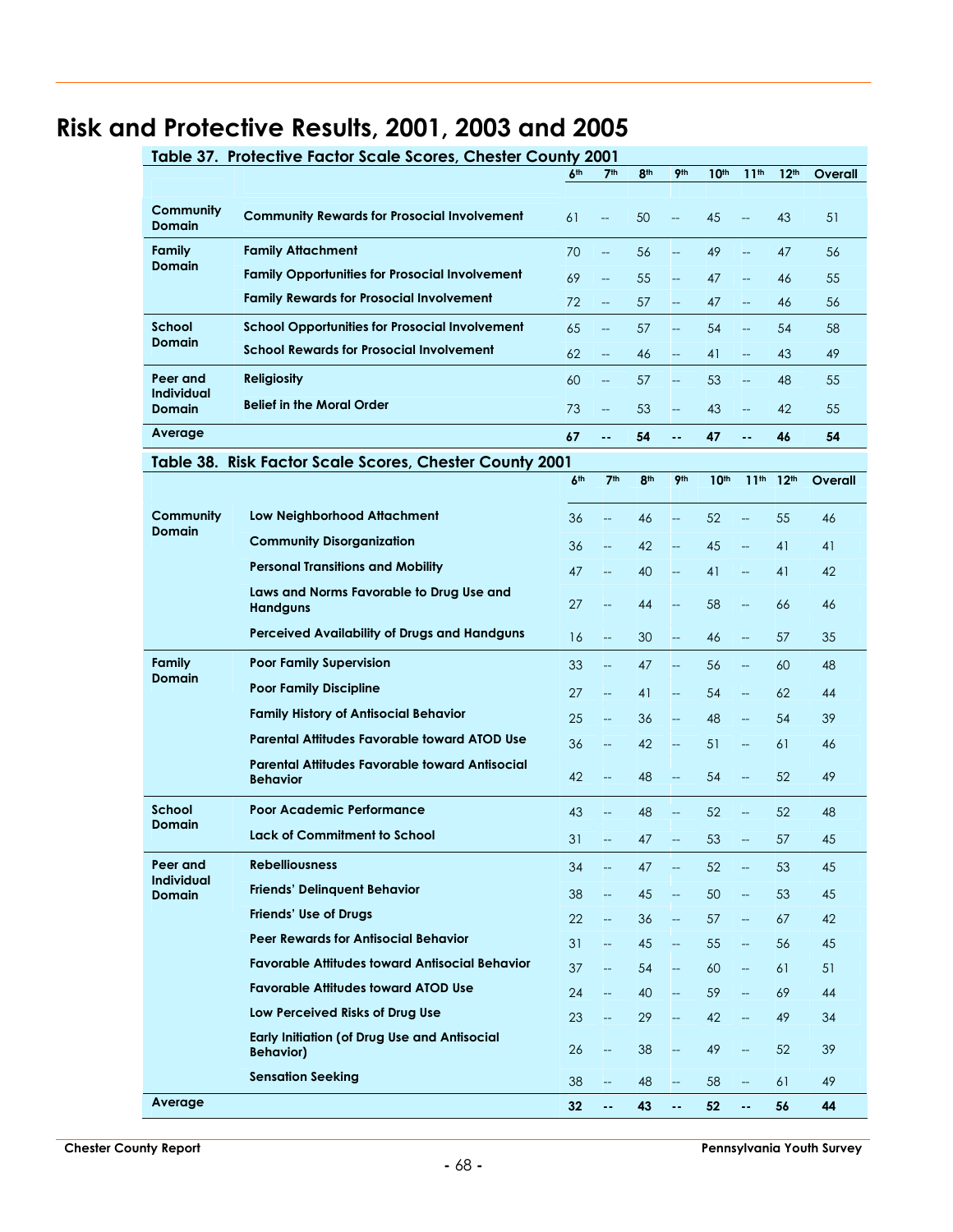|                                    | Table 37. Profective ractor scale scores, Chester County 2003           | 6 <sup>th</sup> | 7 <sup>th</sup>           | 8 <sup>th</sup> | 9 <sub>th</sub>          | 10 <sup>th</sup> | 11 <sup>th</sup>         | 12 <sup>th</sup> | Overall |
|------------------------------------|-------------------------------------------------------------------------|-----------------|---------------------------|-----------------|--------------------------|------------------|--------------------------|------------------|---------|
|                                    |                                                                         |                 |                           |                 |                          |                  |                          |                  |         |
| Community<br>Domain                | <b>Community Rewards for Prosocial Involvement</b>                      | 61              | $\overline{\phantom{a}}$  | 48              | <u></u>                  | 42               | $\overline{\phantom{a}}$ | 39               | 48      |
| Family                             | <b>Family Attachment</b>                                                | 70              | $\overline{\phantom{a}}$  | 53              | $\overline{a}$           | 48               | Щ,                       | 48               | 56      |
| <b>Domain</b>                      | <b>Family Opportunities for Prosocial Involvement</b>                   | 69              | $\overline{\phantom{0}}$  | 54              | $-$                      | 48               | $\overline{a}$           | 48               | 56      |
|                                    | <b>Family Rewards for Prosocial Involvement</b>                         | 73              | $-$                       | 56              | $\overline{\phantom{a}}$ | 48               | $-$                      | 46               | 58      |
| <b>School</b>                      | <b>School Opportunities for Prosocial Involvement</b>                   | 66              | $\overline{\phantom{0}}$  | 58              | $\overline{a}$           | 53               | $\overline{\phantom{a}}$ | 54               | 58      |
| <b>Domain</b>                      | <b>School Rewards for Prosocial Involvement</b>                         | 62              | <u></u>                   | 48              | $\overline{\phantom{a}}$ | 40               | $\overline{a}$           | 41               | 49      |
| Peer and                           | <b>Religiosity</b>                                                      | 57              | $\overline{\phantom{a}}$  | 55              | $\overline{\phantom{a}}$ | 50               | $\overline{\phantom{a}}$ | 47               | 53      |
| <b>Individual</b><br><b>Domain</b> | <b>Belief in the Moral Order</b>                                        | 76              | $\overline{\phantom{0}}$  | 59              | $\overline{a}$           | 51               | $\overline{a}$           | 49               | 60      |
| Average                            |                                                                         | 67              | --                        | 54              | $=$                      | 48               | $=$                      | 47               | 55      |
|                                    | Table 40. Risk Factor Scale Scores, Chester County 2003                 |                 |                           |                 |                          |                  |                          |                  |         |
|                                    |                                                                         | 6 <sup>th</sup> | 7 <sup>th</sup>           | 8 <sup>th</sup> | 9 <sub>th</sub>          | 10 <sup>th</sup> | 11 <sup>th</sup>         | 12 <sup>th</sup> | Overall |
| Community                          | Low Neighborhood Attachment                                             | 35              | цL,                       | 45              | $\overline{\phantom{a}}$ | 53               | $\overline{\phantom{a}}$ | 56               | 46      |
| <b>Domain</b>                      | <b>Community Disorganization</b>                                        | 38              | $\overline{\phantom{a}}$  | 46              | $\overline{\phantom{a}}$ | 51               | $\overline{\phantom{a}}$ | 50               | 46      |
|                                    | <b>Personal Transitions and Mobility</b>                                | 63              | $\overline{\phantom{a}}$  | 50              | $\overline{\phantom{m}}$ | 53               | $\overline{\phantom{m}}$ | 48               | 54      |
|                                    | Laws and Norms Favorable to Drug Use and<br><b>Handguns</b>             | 25              | $-$                       | 42              | $\overline{a}$           | 57               | $\overline{\phantom{a}}$ | 66               | 46      |
|                                    | Perceived Availability of Drugs and Handguns                            | 15              | $\overline{a}$            | 28              | $\overline{a}$           | 44               | $\overline{\phantom{a}}$ | 55               | 34      |
| Family                             | <b>Poor Family Supervision</b>                                          | 29              | $\overline{a}$            | 44              | $\overline{a}$           | 54               | $\Box$                   | 60               | 45      |
| <b>Domain</b>                      | <b>Poor Family Discipline</b>                                           | 25              | $\overline{\phantom{a}}$  | 39              | $\overline{\phantom{a}}$ | 51               | $\overline{\phantom{a}}$ | 61               | 42      |
|                                    | <b>Family History of Antisocial Behavior</b>                            | 24              | $\overline{a}$            | 35              | $\overline{\phantom{a}}$ | 43               | $\overline{\phantom{a}}$ | 53               | 37      |
|                                    | Parental Attitudes Favorable toward ATOD Use                            | 35              | $\overline{\phantom{a}}$  | 41              | $\overline{\phantom{0}}$ | 50               | $\overline{\phantom{a}}$ | 59               | 44      |
|                                    | Parental Attitudes Favorable toward Antisocial<br><b>Behavior</b>       | 39              | Щ,                        | 49              | $\overline{\phantom{0}}$ | 50               | $\overline{\phantom{a}}$ | 52               | 47      |
| <b>School</b>                      | <b>Poor Academic Performance</b>                                        | 43              | $\overline{\phantom{a}}$  | 49              | $\overline{a}$           | 50               | $\overline{\phantom{a}}$ | 49               | 48      |
| Domain                             | <b>Lack of Commitment to School</b>                                     | 30              |                           | 46              |                          | 55               | $\overline{a}$           | 57               | 46      |
| Peer and                           | <b>Rebelliousness</b>                                                   | 29              |                           | 44              |                          | 49               |                          | 50               | 42      |
| <b>Individual</b><br>Domain        | <b>Friends' Delinquent Behavior</b>                                     | 38              | Щ,                        | 45              | $\overline{a}$           | 50               | $\Box$                   | 53               | 46      |
|                                    | <b>Friends' Use of Drugs</b>                                            | 21              | $\overline{\phantom{a}}$  | 34              | $\overline{a}$           | 54               | $\overline{\phantom{m}}$ | 66               | 41      |
|                                    | <b>Peer Rewards for Antisocial Behavior</b>                             | 31              | $\overline{\phantom{a}}$  | 45              | $\overline{\phantom{a}}$ | 58               | $\qquad \qquad -$        | 59               | 47      |
|                                    | <b>Favorable Attitudes toward Antisocial Behavior</b>                   | 30              | $\overline{\phantom{a}}$  | 46              | $\overline{\phantom{a}}$ | 53               | $\overline{\phantom{m}}$ | 56               | 45      |
|                                    | <b>Favorable Attitudes toward ATOD Use</b>                              | 22              | $\overline{\phantom{a}}$  | 35              | $\overline{\phantom{a}}$ | 51               | $\overline{\phantom{m}}$ | 61               | 40      |
|                                    | Low Perceived Risks of Drug Use                                         | 23              | 44                        | 29              | $\qquad \qquad -$        | 40               | 44                       | 46               | 33      |
|                                    | <b>Early Initiation (of Drug Use and Antisocial</b><br><b>Behavior)</b> | 23              | ÷                         | 35              | $\overline{a}$           | 44               | $\overline{\phantom{m}}$ | 49               | 36      |
|                                    | <b>Sensation Seeking</b>                                                | 32              | Щ,                        | 41              | $\overline{\phantom{0}}$ | 50               | $\overline{\phantom{a}}$ | 56               | 43      |
| Average                            |                                                                         | 31              | $\mathbb{Z}^{\mathbb{Z}}$ | 41              | 44                       | 50               | $\sim$ $\sim$            | 55               | 43      |

#### **Table 39. Protective Factor Scale Scores, Chester County 2003**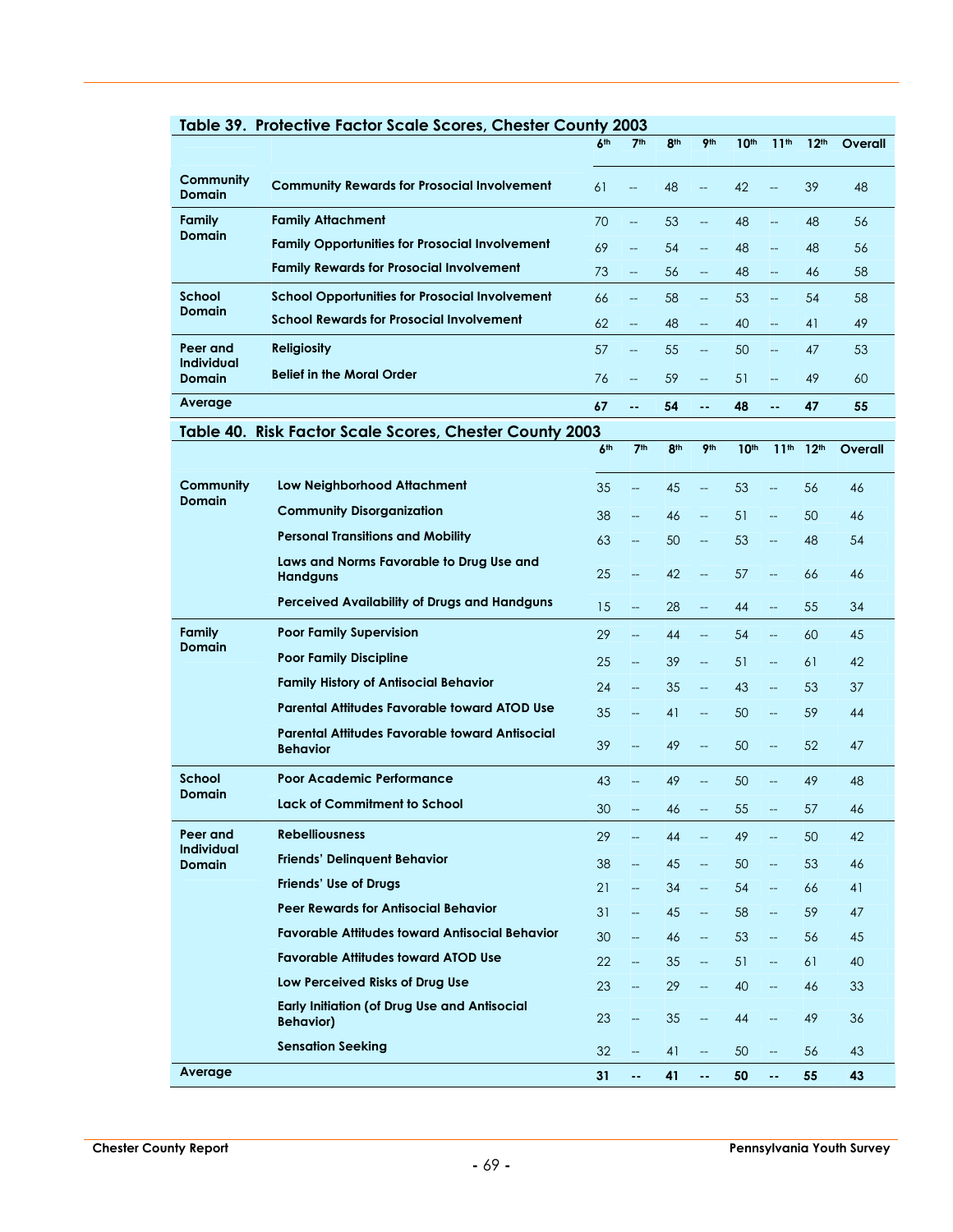| Table 41. Protective Factor Scale Scores, Chester County 2005 |                                                                   |                 |                                    |                 |                                    |                  |                          |                  |         |
|---------------------------------------------------------------|-------------------------------------------------------------------|-----------------|------------------------------------|-----------------|------------------------------------|------------------|--------------------------|------------------|---------|
|                                                               |                                                                   | 6 <sup>th</sup> | 7 <sup>th</sup>                    | 8 <sup>th</sup> | 9 <sub>th</sub>                    | 10 <sup>th</sup> | 11 <sup>th</sup>         | 12 <sup>th</sup> | Overall |
| Community<br><b>Domain</b>                                    | <b>Community Opportunities for Prosocial Involvement</b>          | 64              | $\overline{a}$                     | 63              | $\overline{a}$                     | 61               | $\overline{\phantom{a}}$ | 61               | 62      |
|                                                               | <b>Community Rewards for Prosocial Involvement</b>                | 59              | $\overline{\phantom{0}}$           | 52              | $\overline{\phantom{a}}$           | 50               | $\overline{\phantom{a}}$ | 50               | 53      |
| Family<br><b>Domain</b>                                       | <b>Family Attachment</b>                                          | 61              | $\hspace{0.05cm} -\hspace{0.05cm}$ | 54              | $\overline{\phantom{m}}$           | 52               | $\overline{\phantom{m}}$ | 54               | 55      |
|                                                               | <b>Family Opportunities for Prosocial Involvement</b>             | 58              | $\qquad \qquad -$                  | 53              | $\qquad \qquad -$                  | 52               | $-$                      | 55               | 54      |
|                                                               | <b>Family Rewards for Prosocial Involvement</b>                   | 61              | $\qquad \qquad -$                  | 54              | $\hspace{0.05cm} -\hspace{0.05cm}$ | 53               | $-$                      | 55               | 55      |
| School<br><b>Domain</b>                                       | <b>School Opportunities for Prosocial Involvement</b>             | 59              | $\overline{\phantom{a}}$           | 57              | $\hspace{0.05cm} -\hspace{0.05cm}$ | 57               | $\overline{\phantom{m}}$ | 58               | 58      |
|                                                               | <b>School Rewards for Prosocial Involvement</b>                   | 57              | $\overline{\phantom{a}}$           | 55              | $\overline{\phantom{m}}$           | 56               | $\overline{\phantom{m}}$ | 54               | 56      |
| Peer and<br><b>Individual</b><br><b>Domain</b>                | <b>Religiosity</b>                                                | 52              | $\Box$                             | 47              | $\overline{\phantom{a}}$           | 46               | $\overline{\phantom{0}}$ | 48               | 48      |
|                                                               | <b>Belief in the Moral Order</b>                                  | 65              | $\qquad \qquad -$                  | 62              | $\overline{\phantom{m}}$           | 59               | $-$                      | 61               | 61      |
| Average                                                       |                                                                   | 60              | $\overline{\phantom{a}}$           | 55              | н.                                 | 54               | ۰.                       | 55               | 56      |
| Table 42. Risk Factor Scale Scores, Chester County 2005       |                                                                   |                 |                                    |                 |                                    |                  |                          |                  |         |
|                                                               |                                                                   | 6 <sup>th</sup> | 7 <sup>th</sup>                    | 8 <sub>th</sub> | 9 <sub>th</sub>                    | 10 <sup>th</sup> | 11 <sup>th</sup>         | 12 <sup>th</sup> | Overall |
| Community<br><b>Domain</b>                                    | Low Neighborhood Attachment                                       | 37              | $\overline{\phantom{a}}$           | 42              | $\overline{a}$                     | 44               | <u></u>                  | 41               | 41      |
|                                                               | <b>Community Disorganization</b>                                  | 35              | $\overline{\phantom{a}}$           | 38              | $\overline{\phantom{a}}$           | 44               | $\overline{\phantom{a}}$ | 42               | 40      |
|                                                               | <b>Transitions and Mobility</b>                                   | 57              | $\overline{\phantom{a}}$           | 48              | $\overline{\phantom{0}}$           | 47               | $\overline{\phantom{a}}$ | 49               | 50      |
|                                                               | Laws and Norms Favorable to Drug Use                              | 40              | $\overline{\phantom{a}}$           | 42              | $\overline{\phantom{a}}$           | 45               | $\overline{\phantom{a}}$ | 47               | 44      |
|                                                               | Laws and Norms Favorable to Handguns                              | 39              | $\overline{\phantom{a}}$           | 43              | $\overline{\phantom{a}}$           | 46               | $\qquad \qquad -$        | 44               | 43      |
|                                                               | <b>Perceived Availability of Drugs</b>                            | 41              | $\qquad \qquad -$                  | 40              | $\overline{a}$                     | 43               | <u></u>                  | 48               | 43      |
|                                                               | <b>Perceived Availability of Handguns</b>                         | 43              | $\overline{\phantom{m}}$           | 44              | 44                                 | 42               | 44                       | 40               | 42      |
| Family<br><b>Domain</b>                                       | <b>Poor Family Management</b>                                     | 37              | $\overline{\phantom{a}}$           | 43              | $\overline{\phantom{m}}$           | 47               | $\overline{a}$           | 44               | 43      |
|                                                               | <b>Family Conflict</b>                                            | 43              | $\overline{\phantom{a}}$           | 51              | $\overline{\phantom{a}}$           | 50               | <u></u>                  | 50               | 49      |
|                                                               | <b>Family History of Antisocial Behavior</b>                      | 36              | $\overline{\phantom{m}}$           | 40              | $\overline{\phantom{a}}$           | 41               | $\overline{\phantom{a}}$ | 42               | 40      |
|                                                               | Parental Attitudes Favorable toward ATOD Use                      | 44              | $--$                               | 45              | $\overline{\phantom{m}}$           | 47               | $\qquad \qquad -$        | 48               | 47      |
|                                                               | Parental Attitudes Favorable toward Antisocial<br><b>Behavior</b> | 42              |                                    | 45              |                                    | 49               | $\overline{\phantom{a}}$ | 48               | 46      |
| <b>School</b><br><b>Domain</b>                                | <b>Poor Academic Performance</b>                                  | 40              | $\overline{\phantom{a}}$           | 41              | $\overline{\phantom{m}}$           | 41               | $- -$                    | 42               | 41      |
|                                                               | Lack of Commitment to School                                      | 42              | $\overline{\phantom{a}}$           | 46              | 44                                 | 43               | $\overline{\phantom{a}}$ | 45               | 44      |
| Peer and<br><b>Individual</b><br><b>Domain</b>                | <b>Rebelliousness</b>                                             | 35              | $\overline{\phantom{a}}$           | 43              | $\overline{\phantom{a}}$           | 48               | $\overline{\phantom{m}}$ | 46               | 43      |
|                                                               | <b>Friends' Delinquent Behavior</b>                               | 39              | $\overline{\phantom{m}}$           | 43              | $\overline{\phantom{m}}$           | 46               | $\overline{\phantom{a}}$ | 46               | 45      |
|                                                               | <b>Friends' Use of Drugs</b>                                      | 39              | $\overline{\phantom{m}}$           | 38              | $\overline{\phantom{m}}$           | 43               | $\overline{\phantom{a}}$ | 49               | 43      |
|                                                               | <b>Peer Rewards for Antisocial Behavior</b>                       | 43              | $\overline{\phantom{m}}$           | 46              | $\overline{\phantom{a}}$           | 56               | $\overline{\phantom{m}}$ | 62               | 51      |
|                                                               | <b>Favorable Attitudes toward Antisocial Behavior</b>             | 34              | $\overline{\phantom{m}}$           | 38              | $\overline{\phantom{m}}$           | 42               | $\overline{\phantom{a}}$ | 43               | 40      |
|                                                               | <b>Favorable Attitudes toward ATOD Use</b>                        | 38              | $\overline{\phantom{a}}$           | 39              | $\overline{\phantom{m}}$           | 42               | $\overline{\phantom{a}}$ | 46               | 42      |
|                                                               | Low Perceived Risks of Drug Use                                   | 39              | $\overline{\phantom{a}}$           | 43              | $\overline{\phantom{a}}$           | 47               | $\overline{\phantom{a}}$ | 49               | 44      |
|                                                               | <b>Early Initiation of Drug Use</b>                               | 36              | $\overline{\phantom{a}}$           | 36              | $\overline{\phantom{m}}$           | 39               | $\overline{\phantom{a}}$ | 42               | 38      |
|                                                               | <b>Sensation Seeking</b>                                          | 38              | $\overline{\phantom{a}}$           | 39              | $\overline{\phantom{a}}$           | 41               | $\overline{\phantom{a}}$ | 42               | 40      |
| Average                                                       |                                                                   | 40              | $\mathbb{Z}^2$                     | 42              | $\sim$ $\sim$                      | 45               | $\omega_{\rm eff}$       | 46               | 43      |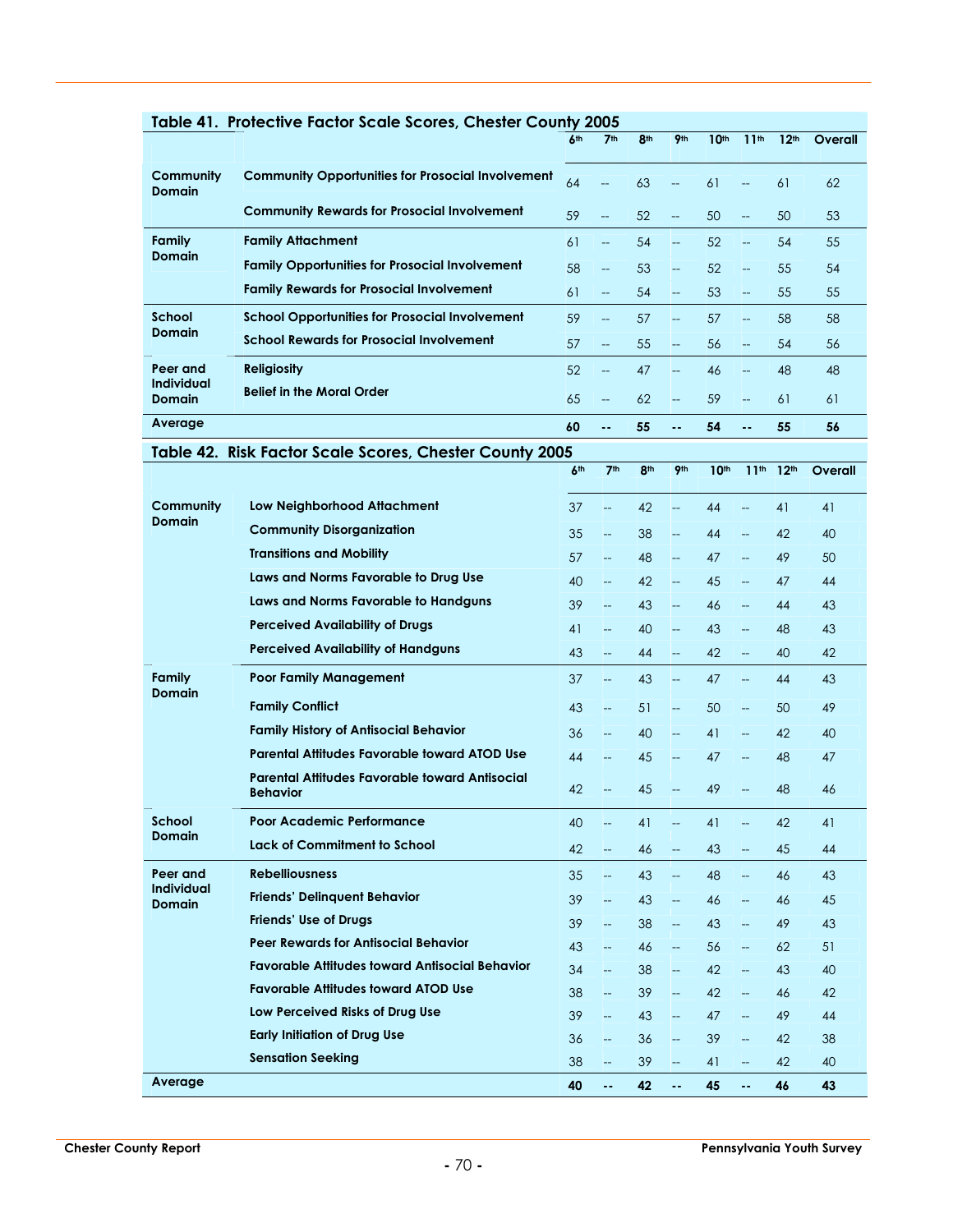# **Appendix C Other Resources**

### **Web Sites**

Office of National Drug Control Policy www.whitehousedrugpolicy.gov

National Clearinghouse for Alcohol and Drug Information www.health.org/index.htm

Substance Abuse and Mental Health Services Administration (SAMHSA) www.samhsa.gov

Monitoring the Future www.monitoringthefuture.org

National Institute on Drug Abuse (NIDA) www.nida.nih.gov and www.drugabuse.gov

National Institute on Alcohol Abuse and Alcoholism (NIAAA) www.niaaa.nih.gov

Social Development Research Group http://depts.washington.edu/sdrg

### **Prevention Program Guides**

Center for Substance Abuse Prevention, Western Center for the Application of Prevention Technologies. (2004). *Building a successful prevention program: list of all practices.* [Data file]. Available at the University of Nevada Reno's Web site, http://casat.unr.edu/bestpractices/alpha-list.php.

Center for the Study and Prevention of Violence, Institute of Behavioral Science. (2004). *Blueprints for Violence Prevention.* [Data file]. Available from the University of Colorado Boulder's Web site, www.colorado.edu/cspv/blueprints.

Hawkins, J. D., & Catalano, R. F. (2004). *Communities That Care Prevention Strategies Guide.* [Data file]. Available from the SAMHSA Web site, http://preventionplatform.samhsa.gov/.

U.S. Department of Health and Human Services, Substance Abuse and Mental Health Services Administration (SAMHSA). (2004). *Model Programs list.* [Data file]. Available from the SAMHSA Web site, http://modelprograms.samhsa.gov.

### **Prevention Planning**

Hawkins, J. D., Catalano, R. F., & Associates. (1992). *Communities that care: Action for drug abuse prevention*  $(1<sup>st</sup> ed.)$ . San Francisco: Jossey-Bass.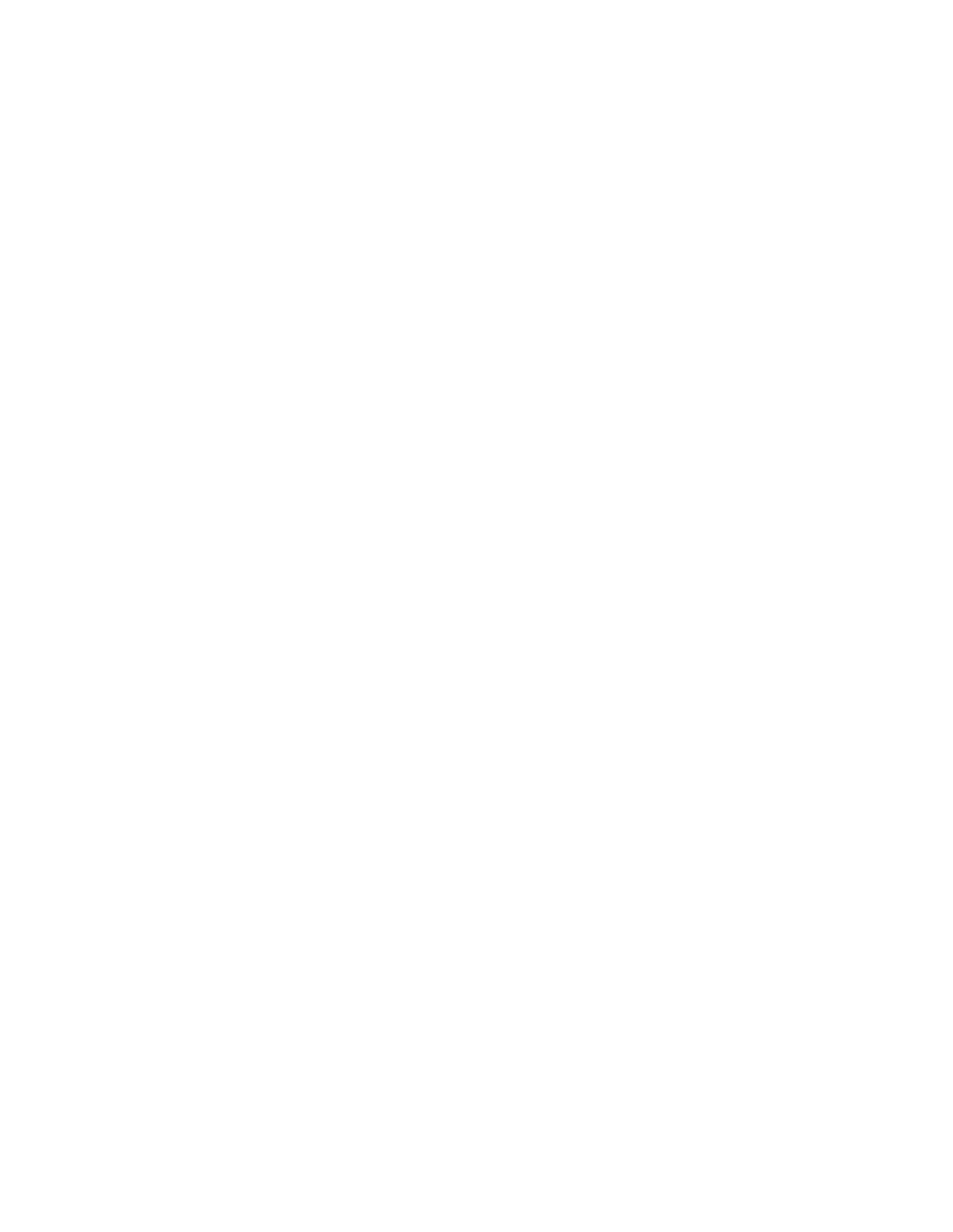## **References**

- Arthur, M. W., Hawkins, J. D., Pollard, J. A., Catalano, R. F., & Baglioni, A. J. (2002). Measuring risk and protective factors for substance use, delinquency, and other adolescent problem behaviors: The communities that care youth survey. *Evaluation Review, 26*, 575-601.
- Bachman, J., Johnston, L., O'Malley, P., & Humphrey, R. (1986). Changes in marijuana use linked to changes in perceived risks and disapproval (Monitoring the Future Occasional Paper 19). Ann Arbor, MI: Institute for Social Research.
- Bachman, J., Johnston, L., O'Malley, P., & Humphrey, R. (1988). Explaining the recent decline in marijuana use: Differentiating the effects of perceived risks, disapproval, and general lifestyle factors. *Journal of Health and Social Behavior, 29*, 92-112.
- Blum, R. W., Beuhring, T., Shew, M. L., Bearinger, L. H., Sieving, R. E., & Resnick, M. D. (2000). The effects of race/ethnicity, income, and family structure on adolescent risk behaviors. *American Journal of Public Health, 90,* 1879-1884.
- Bracht, N. & Kingsbury, L. (1990). Community organization principles in health promotion: A five-state model. In N. Bracht (Ed.), *Health promotion at the community level* (pp. 66-88). Beverly Hills, CA: Sage.
- Bry, B. H., McKeon, P., & Pandina, R. J. (1982). Extent of drug use as a function of number of risk factors. *Journal of Abnormal Psychology, 91,* 273-279.
- Everett, S. A., Ph.D., M.P.H., Giovino, G. A., Ph.D., Warren, C. W., Ph.D., Crossett, L., R.D.H., & Kann, L., Ph.D. (1998). Other substance use among high school students who use tobacco. *Journal of Adolescent Health, 23*, 289-296.
- Glaser, R. R., Van Horn, M. L., Arthur, M. W., Hawkins, J. D., & Catalano, R. F. (2005). Measurement properties of the communities that care youth survey across demographic groups. *Journal of Quantitative Criminology*, 21, 73-102.
- Hawkins, J. D., Catalano, R. F., & Associates. (1992). *Communities that care: Action for drug abuse prevention*   $(1<sup>st</sup> ed.)$ . San Francisco: Jossey-Bass.
- Hawkins, J. D., Catalano, R. F., & Miller, J. Y. (1992). Risk and protective factors for alcohol and other drug problems in adolescence and early adulthood: Implications for substance abuse prevention. *Psychological Bulletin, 112,* 64-105.
- Johnston, L. D., O'Malley, P. M., Bachman, J. G., & Schulenberg, J. E. (2007). *Monitoring the Future national survey results on drug use, 1975-2006. Volume I: Secondary school students* (NIH Publication No. 07-6205). Bethesda, MD: National Institute on Drug Abuse.
- National Center on Addiction and Substance Abuse at Columbia University. (1994). Cigarettes, Alcohol, Marijuana: Gateways to Illicit Drug Use.
- Newcomb, M. D. (1995). Identifying high-risk youth: Prevalence and patterns of adolescent drug abuse. In E. Rahdert & D. Czechowicz (Eds.), *Adolescent drug abuse: Clinical assessment and therapeutic interventions* (NIDA Research Monograph, 156). Washington, DC: U.S. Department of Health and Human Services.